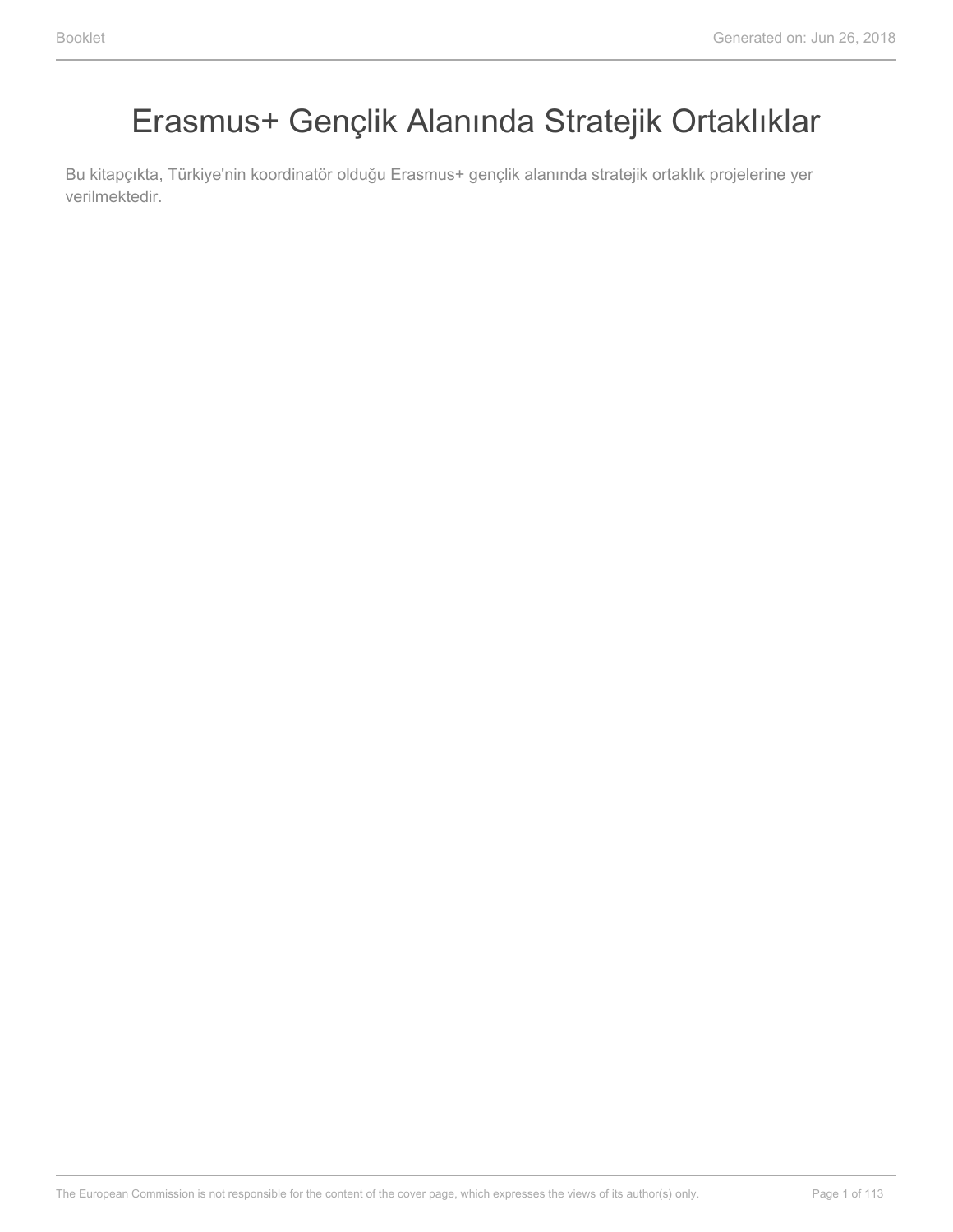# Table of contents

|     | <u>Young Social Enterprises with Young Entrepreneurs manufacture manufacture and 4</u>                        |  |
|-----|---------------------------------------------------------------------------------------------------------------|--|
|     |                                                                                                               |  |
|     | FLOURY FOOD SAFETY TRAINING FROM VIRTUAL TO REALITY FOR YOUTH MALL ASSESSMENT RELOCATED AS                    |  |
|     |                                                                                                               |  |
|     | European System for Recognition And Validation Of Non-formal & Informal Youth Learning Deriving From          |  |
|     |                                                                                                               |  |
| 6.  |                                                                                                               |  |
|     |                                                                                                               |  |
|     |                                                                                                               |  |
|     |                                                                                                               |  |
| 10. |                                                                                                               |  |
| 11. |                                                                                                               |  |
| 12. | The European social and transversal competence passport for youth with disabilities – a tool for validation   |  |
|     |                                                                                                               |  |
| 13. |                                                                                                               |  |
| 14. |                                                                                                               |  |
| 15. | <u>Emotion to Motion Emotional Intelligence Skills Development to Foster Youth Employability</u> 38           |  |
| 16. |                                                                                                               |  |
| 17. | "EMLT Module Distance Education System as a new product for reducing the Education Job Mismatch in            |  |
|     |                                                                                                               |  |
| 18. |                                                                                                               |  |
| 19. |                                                                                                               |  |
| 20. |                                                                                                               |  |
| 21. |                                                                                                               |  |
| 22. |                                                                                                               |  |
|     |                                                                                                               |  |
| 24. |                                                                                                               |  |
| 25. |                                                                                                               |  |
| 26. |                                                                                                               |  |
| 27. | Gamification as a Tool of Entrepreneurship & Inclusion for Young Refugees & Migrants  66                      |  |
| 28. | Mobile youth peer mentoring application to facilitate distance mentoring guidance for youth with disabilities |  |
|     |                                                                                                               |  |
|     |                                                                                                               |  |
|     |                                                                                                               |  |
|     |                                                                                                               |  |
| 32. |                                                                                                               |  |
|     |                                                                                                               |  |
|     |                                                                                                               |  |
|     | 35. Practical Learning for Action and Networking via an Educational Tool, Inspiring Study of Environment  88  |  |
| 36. |                                                                                                               |  |
| 37. |                                                                                                               |  |
|     |                                                                                                               |  |
|     | 39. Development and Implementation of Social - Science Training Program for Young Refugees  98                |  |
|     | 40. INNOVATIVE FOCUS ON NATURAL MOUNTAIN HERBAL-FLAVORED CHEESE BY PROTECTING                                 |  |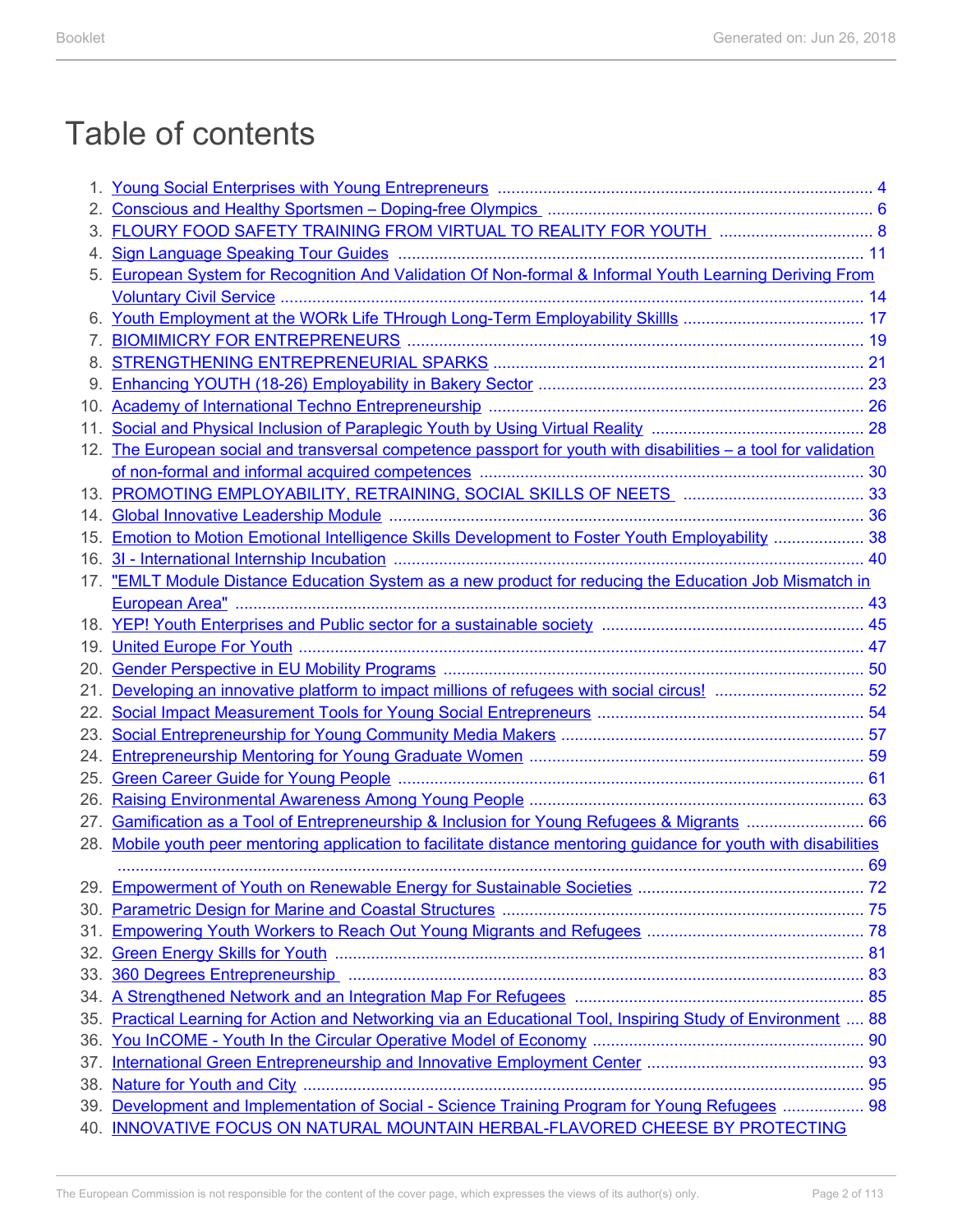| 41. Keeping youth safe from cyberbullying manufactured and the manufactured and 103                    |  |
|--------------------------------------------------------------------------------------------------------|--|
|                                                                                                        |  |
|                                                                                                        |  |
| 44. Interacting in an accessible manner with disabled youth peers: round tables on awareness creation, |  |
|                                                                                                        |  |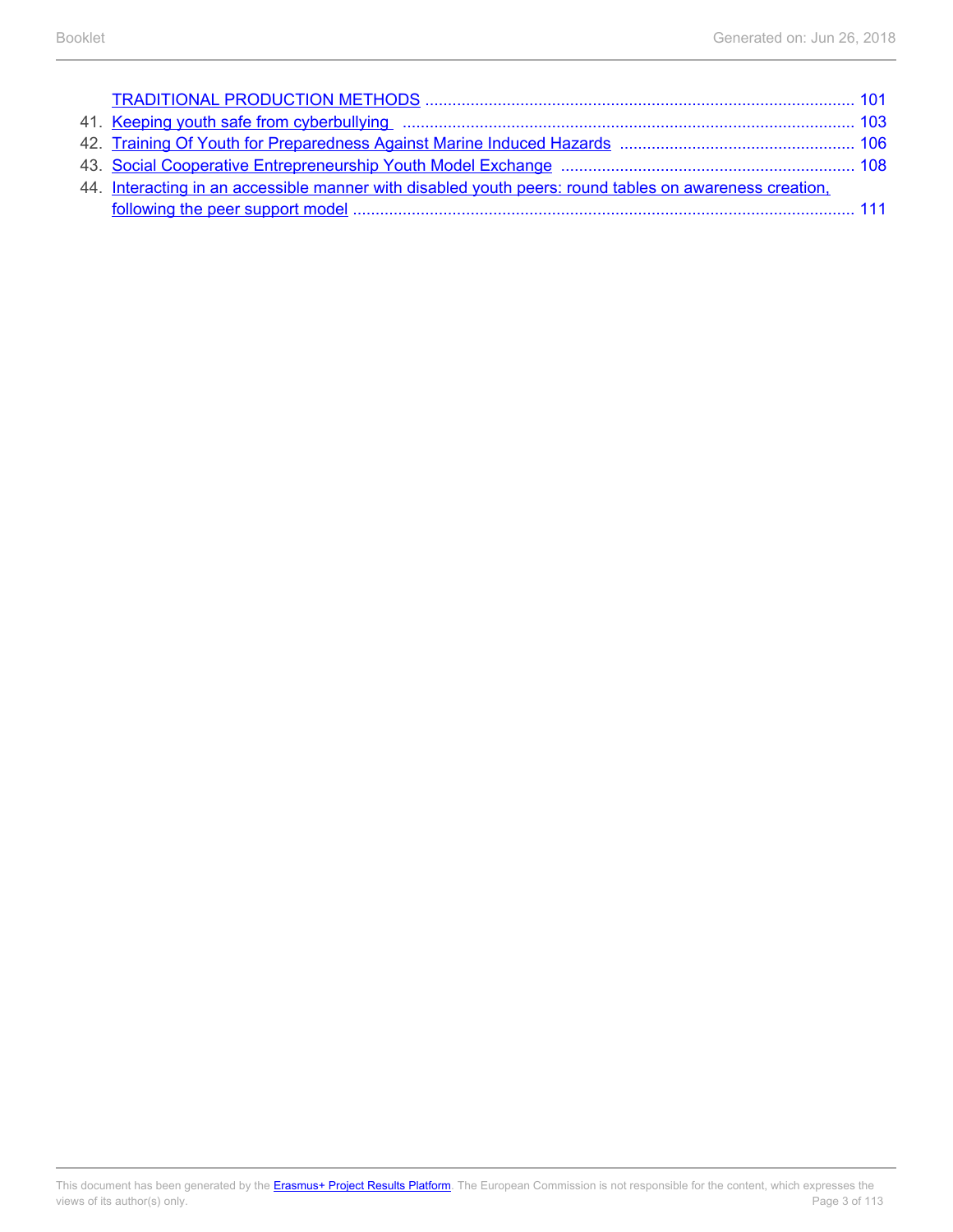

Project Title

# <span id="page-3-0"></span>Young Social Enterprises with Young Entrepreneurs

Good practice example

## Project Coordinator

|                            | <b>Organisation</b> Pendik Belediyesi                                                                                                                                                                                   |
|----------------------------|-------------------------------------------------------------------------------------------------------------------------------------------------------------------------------------------------------------------------|
| Address                    | Batı Mah. 23 Nisan Cad. No:11, 34890 İstanbul, İstanbul, TR                                                                                                                                                             |
| Website                    | http://www.pendik.bel.tr                                                                                                                                                                                                |
| <b>Project Information</b> |                                                                                                                                                                                                                         |
| <b>Identifier</b>          | 2014-2-TR01-KA205-014247                                                                                                                                                                                                |
|                            | Project Web Site http://youseeproject.eu/                                                                                                                                                                               |
|                            | Start Date Feb 1, 2015                                                                                                                                                                                                  |
|                            | End Date Jul 31, 2017                                                                                                                                                                                                   |
| <b>EC Contribution</b>     | 228,752.21 EUR                                                                                                                                                                                                          |
| <b>Partners</b>            | FRIEDRICH-ALEXANDER-UNIVERSITAT ERLANGEN NURNBERG<br>(DE), T.C. OKAN UNIVERSITESI (TR), Zirve Egitim Kurslari Teknoloji ve<br>Iletisim Hizmetleri Sanayi Ticaret LTD. STI. (TR), E-Juniors (FR),<br>GLAFKA s.r.o. (CZ)  |
| <b>Topics</b>              | International cooperation, international relations, development cooperation<br>; Entrepreneurial learning - entrepreneurship education; New innovative<br>curricula/educational methods/development of training courses |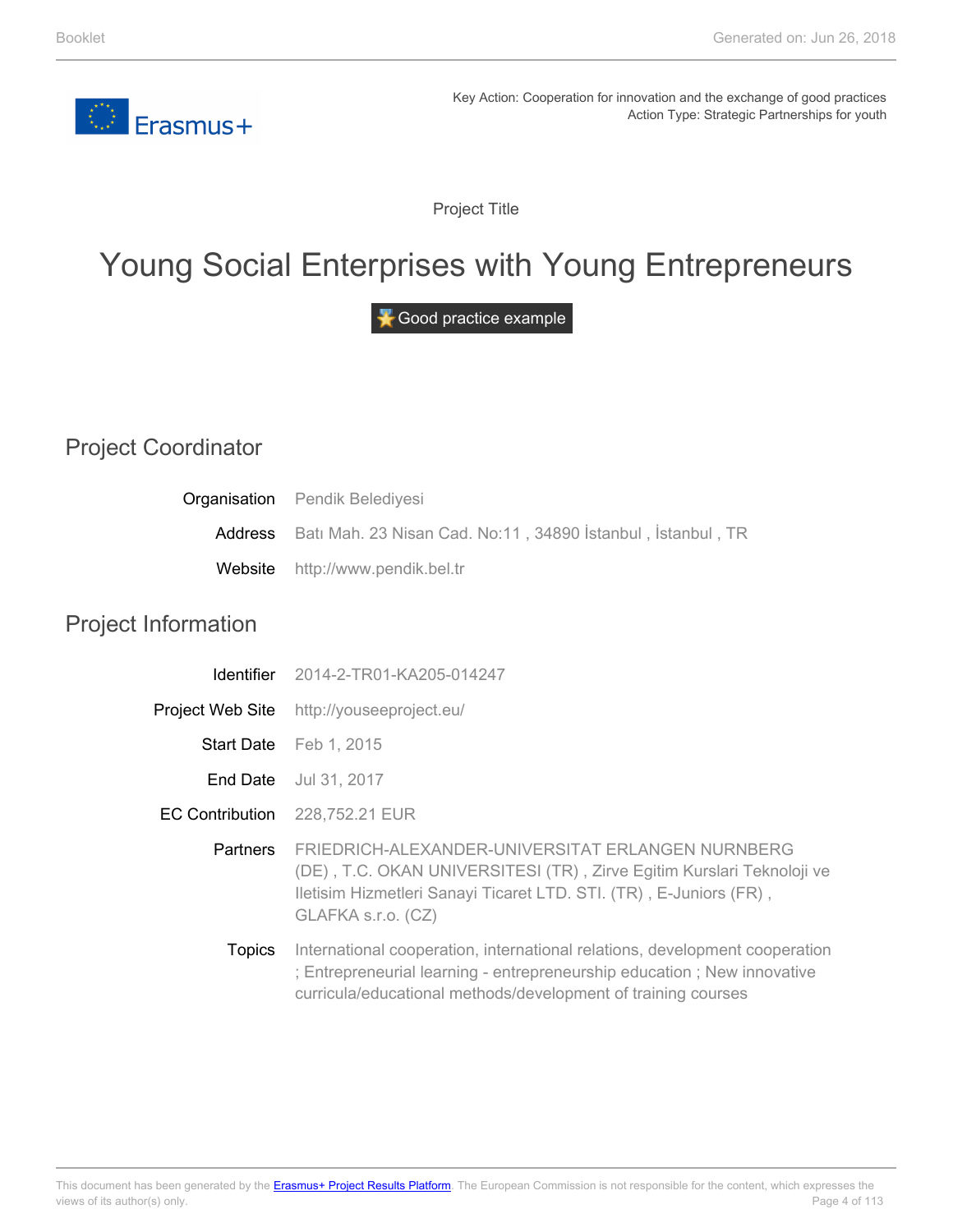Young Social Enterprises with Young Entrepreneurs (YoSE) project is a research based project which aims to contribute development of new social enterprises and increasing institutional and financial capacity of existing social enterprises by analyzing the needs and raising awareness among different institutions at different levels. In this context, 8 intellectual outputs were created with training needs analysis of target group and non formal methodology integrated to them to compansate the needs. Outputs were tested 1 pilot training. Intellectual outputs aims young people between age of 18-30 who would like to become social entrepreneurs and enhance their capacity on social entrepreneurship. Project is also designed to create a training of trainers. A manuel has been created for the trainers.

As an intellectual output, a digital platform and interactive disc for social entrepreneurship was created to provide e-learning and blended learning opportunities. It is enable access to trainings with Open Educational Resources to anyone who would like to benefit from outputs. Intellectual outputs created in project were disseminated with multiplier event which will be held in Turkey by Okan University and other dissemination activities envisaged in the dissemination plan.

Project raises awareness on social entrepreneurship while increasing capacity of learners, trainers, related stakeholders and consortium members. By analyzing needs of young people on social entrepreneurship, a tailor made training will compansate the lack of skills of trainees, increase management skills of young people who in social enterprises and support existing social enterprises to benefit from external fund mechanisms to enhance their financial capacity.

Link to project card: **[Show project card](https://ec.europa.eu/programmes/erasmus-plus/projects/eplus-project-details/#project/2014-2-TR01-KA205-014247)** 

\* Results are available for this project. You can click on the link above, and go to "Results" section to view them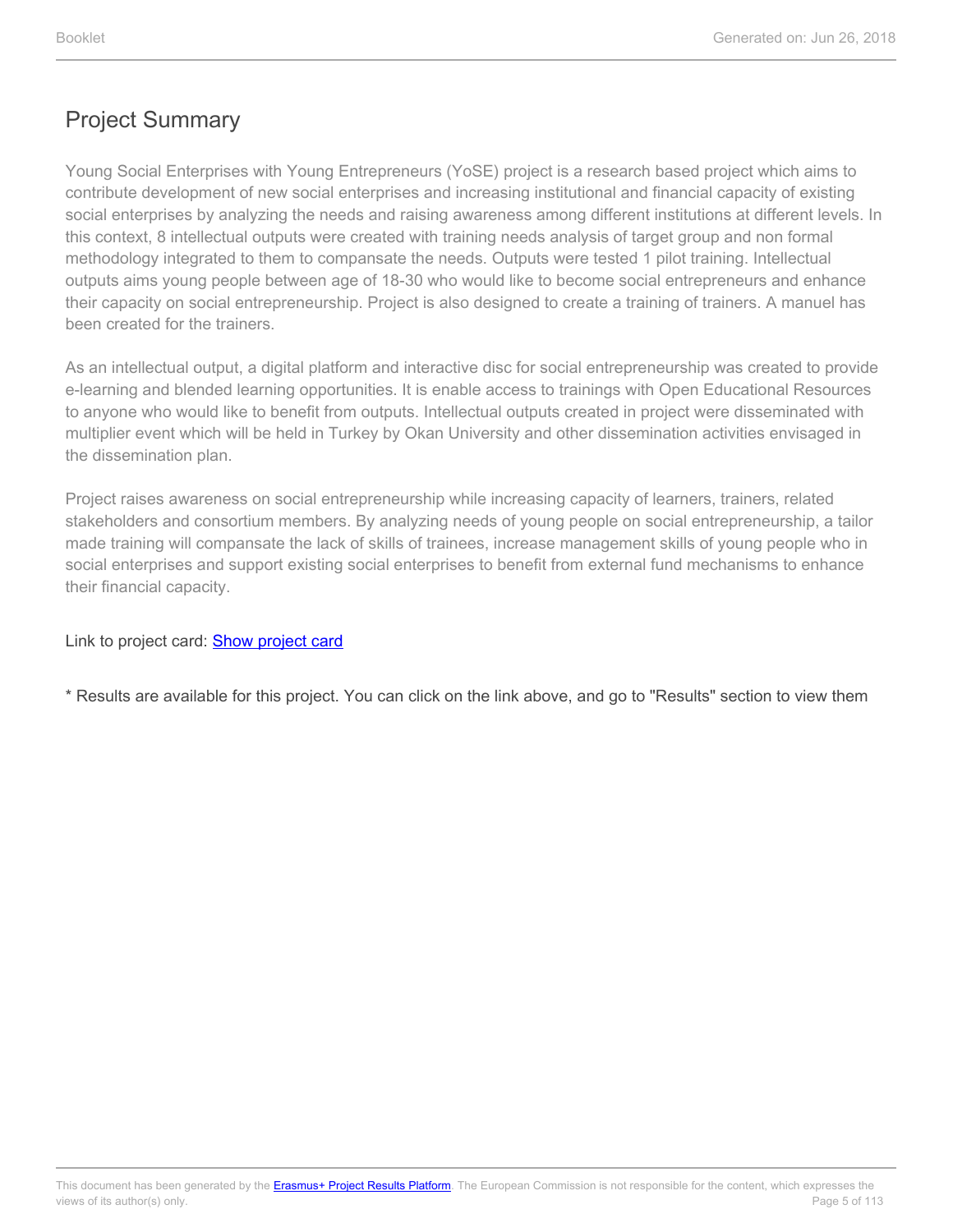<span id="page-5-0"></span>

Project Title

# Conscious and Healthy Sportsmen – Doping-free **Olympics**

# Project Coordinator

|         | <b>Organisation</b> Gebze Genclik Hizmetleri ve Spor Ilce Mudurlugu             |  |
|---------|---------------------------------------------------------------------------------|--|
| Address | Guzeller Mahallesi Sehit Mevlut Duru Caddesi No:4, 41400 Gebze,<br>Kocaeli . TR |  |
|         | Website www.gebzegsim.gov.tr                                                    |  |

#### Project Information

| <b>Identifier</b>      | 2014-2-TR01-KA205-013862                                                                                                                                                                                     |
|------------------------|--------------------------------------------------------------------------------------------------------------------------------------------------------------------------------------------------------------|
| Project Web Site       | http://dopingfreeolympics.com                                                                                                                                                                                |
| <b>Start Date</b>      | May 1, 2015                                                                                                                                                                                                  |
| End Date               | Apr 30, 2017                                                                                                                                                                                                 |
| <b>EC Contribution</b> | 104,872 EUR                                                                                                                                                                                                  |
| <b>Partners</b>        | ASSOCIAZIONE CULTURALE JUMPIN (IT), Scoala Gimnaziala "Mihai<br>Eminescu" (RO), ETAIREIA KOINONIKIS PAREMVASIS<br>KAIPOLITISMOU TIS NOMAPCHIAKIS AFTODIOIKIS MAGNISIAS (EL),<br>Lóczy Lajos Középiskola (HU) |
| <b>Topics</b>          | Intercultural/intergenerational education and (lifelong)learning; Health and<br>wellbeing; Youth (Participation, Youth Work, Youth Policy)                                                                   |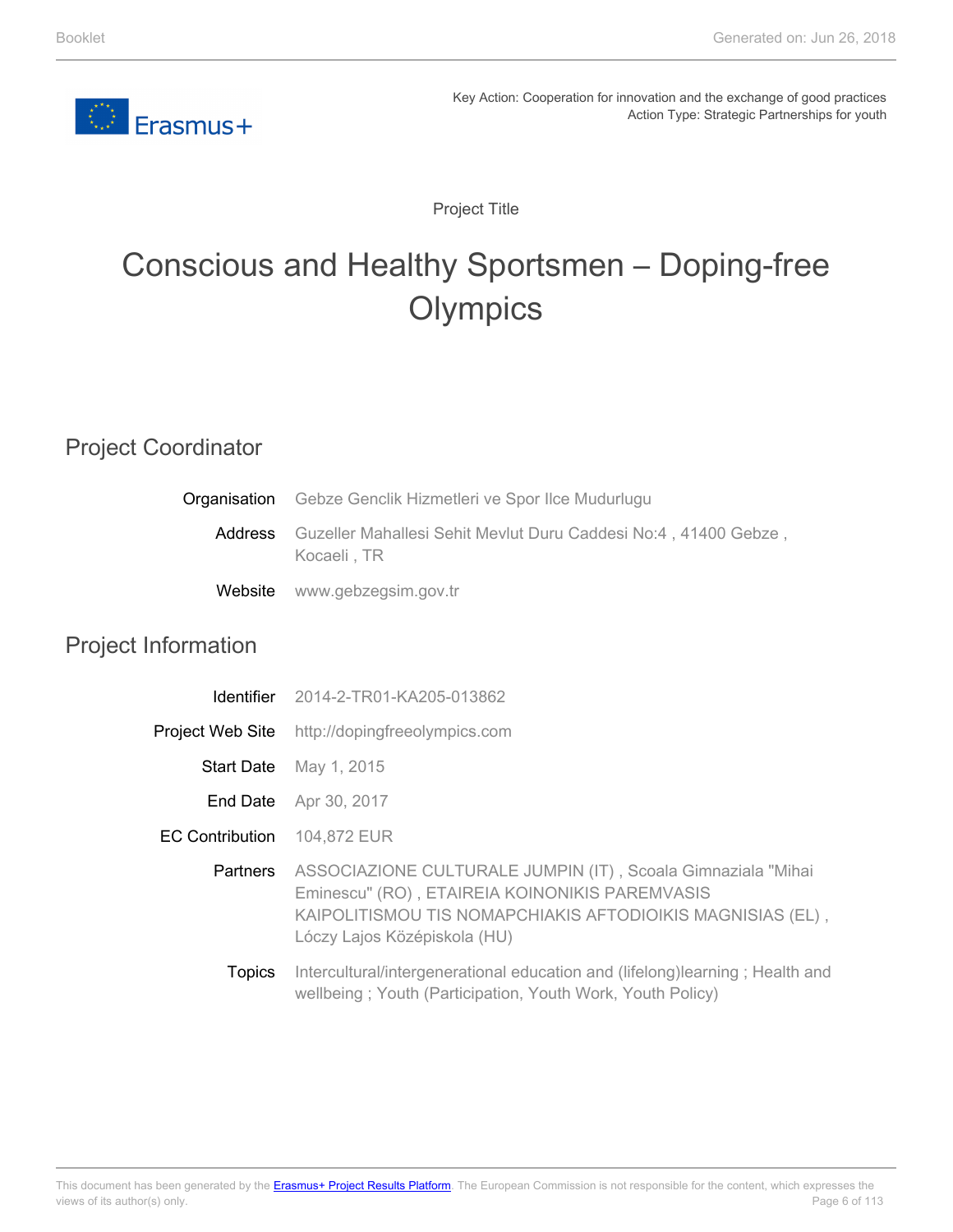This sports and youth partnership project is organised by The Directorate of Sports and Youth in Gebze. There are 5 countries and 5 institutions in total. The partner institutions are from Greece, Romania, Hungary and Italy. The rationale of this project mainly depends on a needs analysis and questionnaires applied to the students/trainees and teachers/trainers at our institutions.. These applications revealed that sportsmen and trainers from many different branches find themselves insufficient about the topic of the project. And almost everybody at our institutions agreed on the idea that international organisations and educational programme would make valuable contributions to them.

Furthermore, we examined some articles and researches from the literature and it became clear that, the rate of the sportsmen who are using doping is getting worse year by year. We also examined the last 5 olympic organisations and found that in each olympics the number of the doping using sportsmen is increasing. This atmosphere makes instruction and education very important at small ages and this can be done by the youth centers and schools before the teenagers begin their professional sport lives.

The primary aims of this project are to create an awareness about olympic games by making every stakeholder an active part of sportive activities. While creating an awareness of olympic games, we also planned various educational activities with the aim of informing sportsmen from every level about the hazards of doping for their health and sport lives, what is more, we planned some courses/workshops and seminars about the philosophy of olympics such as peace and brothership, which are vital in the international arena in today's world.

International teaching and learning activities are planned to make it possible for the trainees/students possible to observe other nations, take part in international sports activities and to feel a member of a rich team. For the trainers and teachers, these meetings are great opportunities to share experiences and exchange good practices with their colleagues.

To make the activities more effective, each county selected one of the sport branches from the olympic games and planned to organise tournaments and activities during the visits. All of the attendants will be required to make a little research about the chosen sport branch before the meeting and by doing so they are informed about the rules, history and philosophy of that sport in detail. When presenting their researches they improve their foreign language abilities. Also, apart from the sports activities, educational courses/seminars and some cultural activities are planned for each project meeting, in order to reach further impacts, not only sportive awareness. Academic personnel from universities, internationally successful and well-known sportsmen joined these mini-courses and seminars.

For dissemination activities and sustainability activities a plan and task sharing is prepared, and every partner is given some responsibility for these phases of project.

Finally, when we consider the characteristics and scope of work of the partners, this project has much to contribute to our institutions, trainees at our sports centers, students at schools and by the effective dissemination for the whole public

Link to project card: [Show project card](https://ec.europa.eu/programmes/erasmus-plus/projects/eplus-project-details/#project/2014-2-TR01-KA205-013862)

\* Results are available for this project. You can click on the link above, and go to "Results" section to view them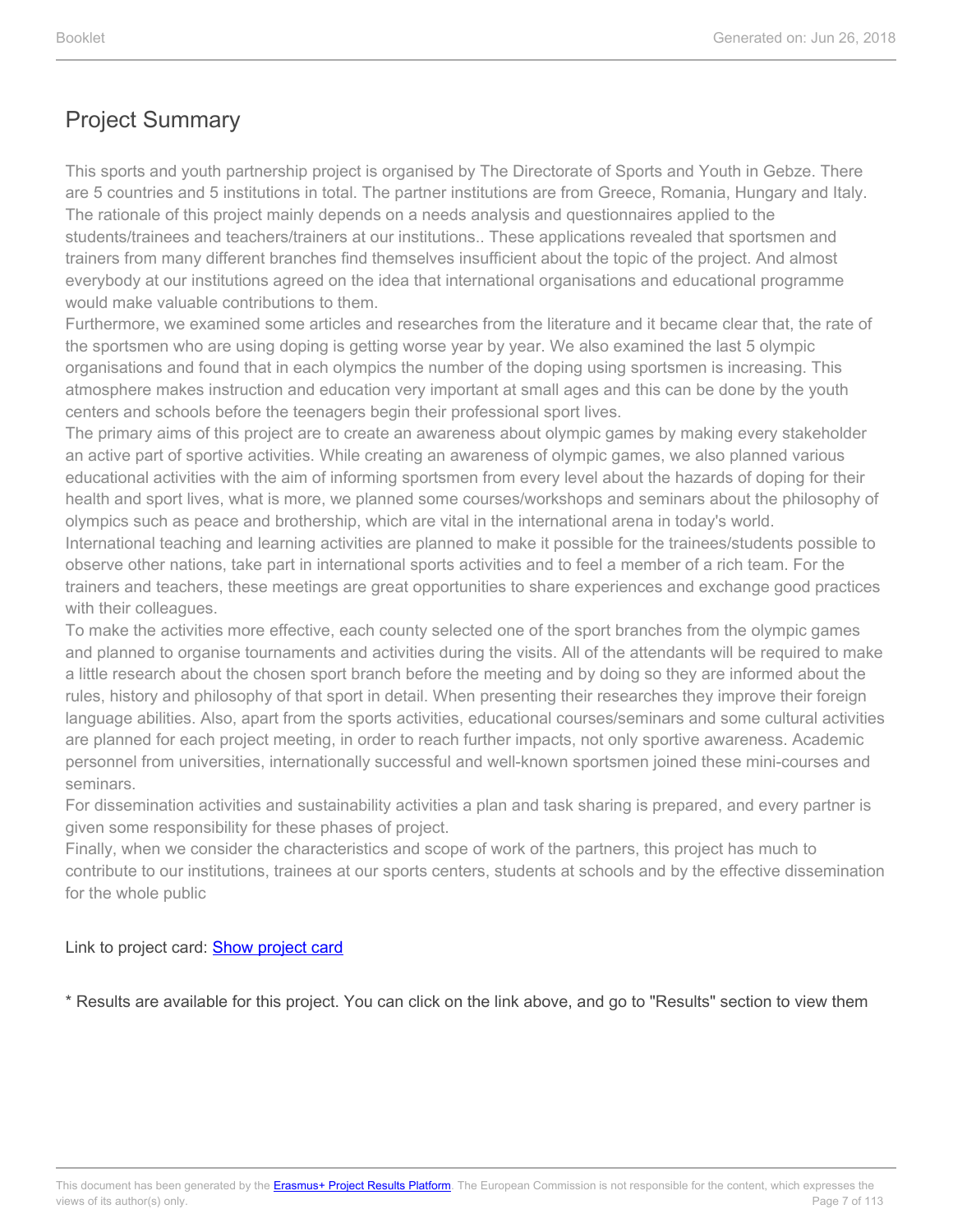

Project Title

# <span id="page-7-0"></span>FLOURY FOOD SAFETY TRAINING FROM VIRTUAL TO REALITY FOR YOUTH

Project Coordinator

| <b>Organisation</b> OZ TUTUN, MUSKIRAT, GIDA SANAYI VE YARDIMCI ISCILERI<br><b>SENDIKASI</b>       |
|----------------------------------------------------------------------------------------------------|
| Address Ceyhun Atuf Kansu Caddesi .1379. sokak Balgat-Cankaya/ Ankara,<br>06520 Ankara, Ankara, TR |
| Website http://www.ozgidais.org.tr/                                                                |

#### Project Information

|                             | <b>Identifier</b> 2016-2-TR01-KA205-036086                                                                                                                                                                                                                                                                   |
|-----------------------------|--------------------------------------------------------------------------------------------------------------------------------------------------------------------------------------------------------------------------------------------------------------------------------------------------------------|
|                             | Start Date Sep 1, 2016                                                                                                                                                                                                                                                                                       |
|                             | <b>End Date</b> Sep 30, 2018                                                                                                                                                                                                                                                                                 |
| EC Contribution 221,195 EUR |                                                                                                                                                                                                                                                                                                              |
| Partners                    | ISTITUTO FORMAZIONE OPERATORI AZIENDALI (IT), ASSIPAN<br>SICILIA - CONFCOMMERCIO IMPRESE PER L'ITALIA (IT),<br>ULUSLARARASI HAYAT BOYU OGRENME DERNEGI (TR), INSTITUTI<br>PRINCIPE REAL - ASSOCIACAO PARA A INOVACAO E<br>DESENVOLVIMENTO (PT), Danmar Computers sp z o.o. (PL),<br>UNIVERZA V MARIBORU (SI) |
|                             |                                                                                                                                                                                                                                                                                                              |

Topics Labour market issues incl. career guidance / youth unemployment ; Health and wellbeing ; Open and distance learning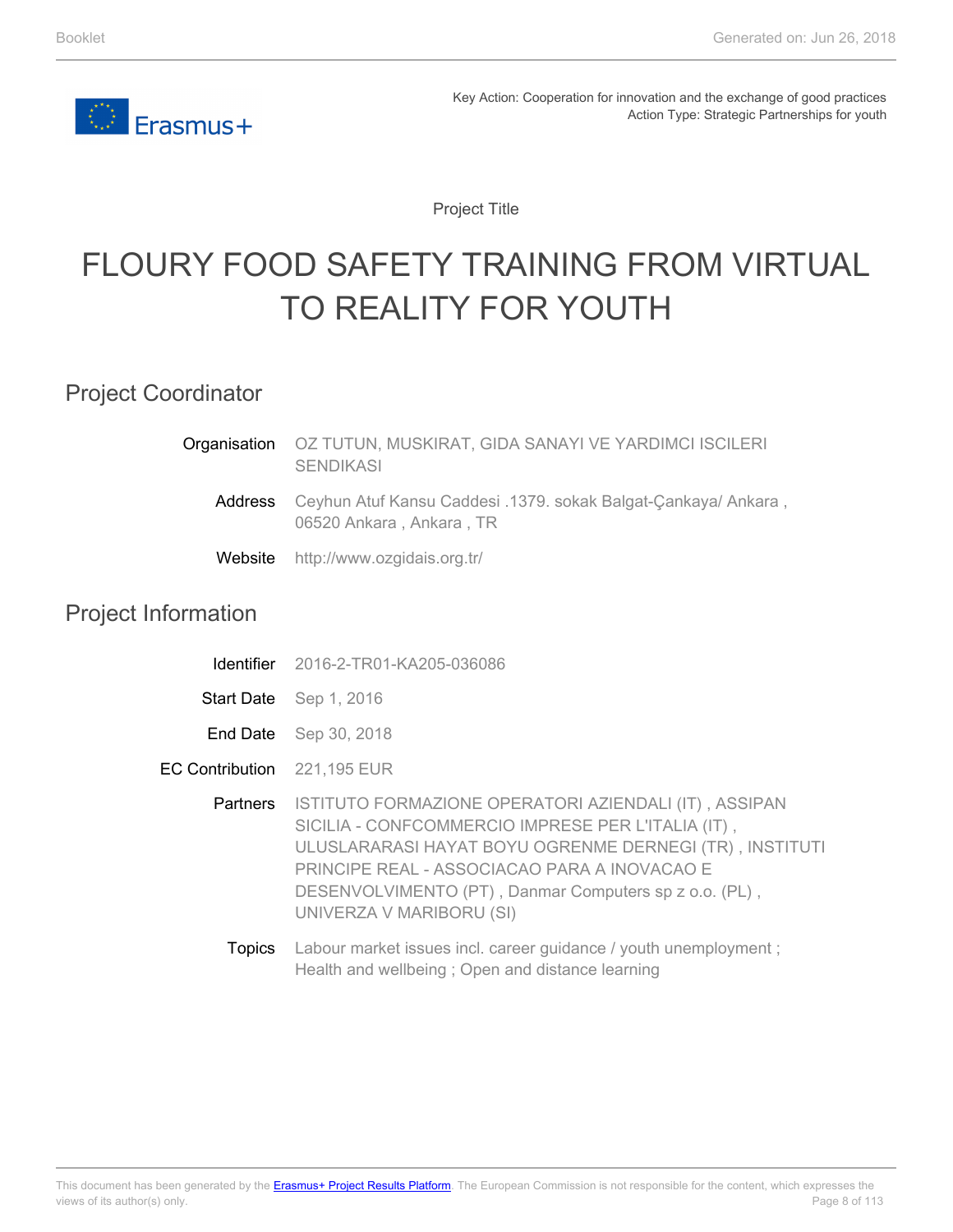Food manufacturing sector is the biggest sector in the world which continues to grow with each passing day to ensure the supply-demand balance and this sector requires quality, a young dynamic employees. But according the research the young workers who works in this sector do not have any professional qualification and they learn to job with the master-apprentice method. Therefore need to train these employees/young unemployed who wants to work in this sector through using innovative, accessible methods and tools in the age of information.Bakery products play an important role in eating habits and one of the cheapest , easiest supplied nutrients arround Europe and it's directly in relationship with public health.The European Food Safety Authority(EFSA) focused on the training of employees in the sector to ensure the protection of consumer interests at the highest level in all areas of human health related to food in scope of harmonization with EU standards.The aim of the project in this context;To develop open source innovative training tool for young workers/ young people who want to work in floury food manufacturing sector in order to provide a quality training of avaliable and future staff, from food sector, to be able to put European food safety policy into practice.Target groups; Young workers in floury food manufacturing sector, Young people who want to work in the sector but who do not have professional qualifications or young people who early school leavers .Need determining works will ensure determining the actual training needs of youth and determine the road map for preparing the training modules in line with the needs determined as the building block of the project.National workshops will bring together in the same platform the trade unions, employer unions, public authorities and youth present in the floury food sector, thus ensure building up of a bridge between the parties, incite joint work to solve the problems impeding establishment of a more dynamic structure of higher quality in the sector and to protect public health.International training activities will bring together the youth having different food cultue, professional qualifications, and will ensure the training module prepared through intercultural interaction and learning be tested. Testing the availability and reliability of the activity modules where theoretical and practical trainings would be made as intermingled, will ensure setting up of the E learning system of high quality and impact rate of which would be high. The system to render service as an open source in distance learning, will accomplish the target of recognizing to everybody equal education right under equal chances, encourage the youth to learn as BIT based. It will increase the attraction for the youth to join floury food production sector, thus ensure the sector to switch onto a more dynamic and innovative structure.Through the "E Learning" learning medium it will ensure the youth to use BITs and open training sources in a more strategic and integrated way. By developing the professional qualifications, it will meet the need of qualified staff needed by the floury food production sector and it will increase the quality particularity in the floury food sector by this way.Through mobile application, it will incite technology be used in daily life by the youth as part of the training and will ensure disadvantaged youth to access the training under equal circumstances and chances, and it will also ensure sustainability of the Project impact and outcomes.The will come together the Project partners in 5 international meetings with participation of students and personnel and they will share the experiences, results they have obtained. 3 persons from each partner country will participate in the meetings and work in cooperation for protection of public health and increasing employment rate in youth by means of training the youth in the floury food production sector.It is being expected it would be creating a very extensive impact by participation of the Project partners, youth, stakeholders and relevant parties and through effective dissemination activities. By using innovative methods in line with information era the professional qualifications of the youth working in / who want to work in the floury food production sector Europe wide will be developed, protection of public health will be ensured and it will increase the employment rate of youth in the floury food production sector. BIT based and mobile supported methodologies being used in the Project, will ensure the youth to use the BIT tools for training purposes without having the problem of time and learning medium.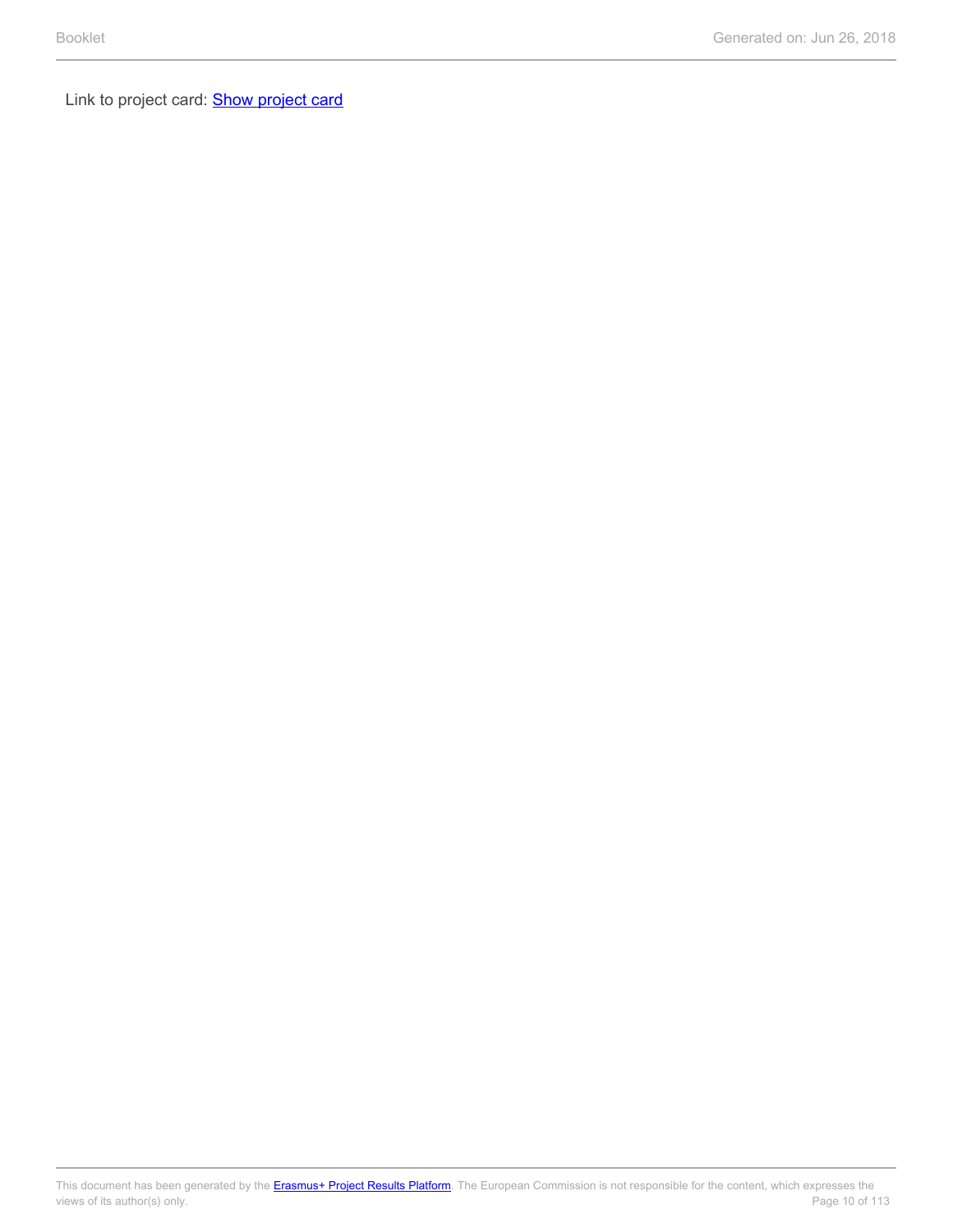<span id="page-10-0"></span>

Project Title

# Sign Language Speaking Tour Guides

#### Project Coordinator

|                            | <b>Organisation</b> Mavi Pencere Ozel Egitim Dernegi                                                                                                                                                                                                         |
|----------------------------|--------------------------------------------------------------------------------------------------------------------------------------------------------------------------------------------------------------------------------------------------------------|
| Address                    | Buca Koop Mh. 220/70 Sk. No:15/A, 35390 Buca, İzmir, TR                                                                                                                                                                                                      |
| <b>Project Information</b> |                                                                                                                                                                                                                                                              |
| <b>Identifier</b>          | 2015-3-TR01-KA205-024137                                                                                                                                                                                                                                     |
| <b>Start Date</b>          | Feb 1, 2016                                                                                                                                                                                                                                                  |
| End Date                   | Jan 31, 2018                                                                                                                                                                                                                                                 |
| <b>EC Contribution</b>     | 137,550 EUR                                                                                                                                                                                                                                                  |
| Partners                   | Doncaster Deaf Trust (UK), ASOCIATIA TEDY BEAR (RO), IZMIR<br>TURIST REHBERLERI ODASI (TR), Buca Akademi Dersanesi (TR),<br>Turkish National Federation of the Deaf (TR), Istituto Statale Sordi (IT),<br>Fundación Pública Andaluza el Legado Andalusí (ES) |
| <b>Topics</b>              | New innovative curricula/educational methods/development of training<br>courses; Teaching and learning of foreign languages; Disabilities -<br>special needs                                                                                                 |

Page 11 of 113 This document has been generated by the **Erasmus+ Project Results Platform**. The European Commission is not responsible for the content, which expresses the views of its author(s) only.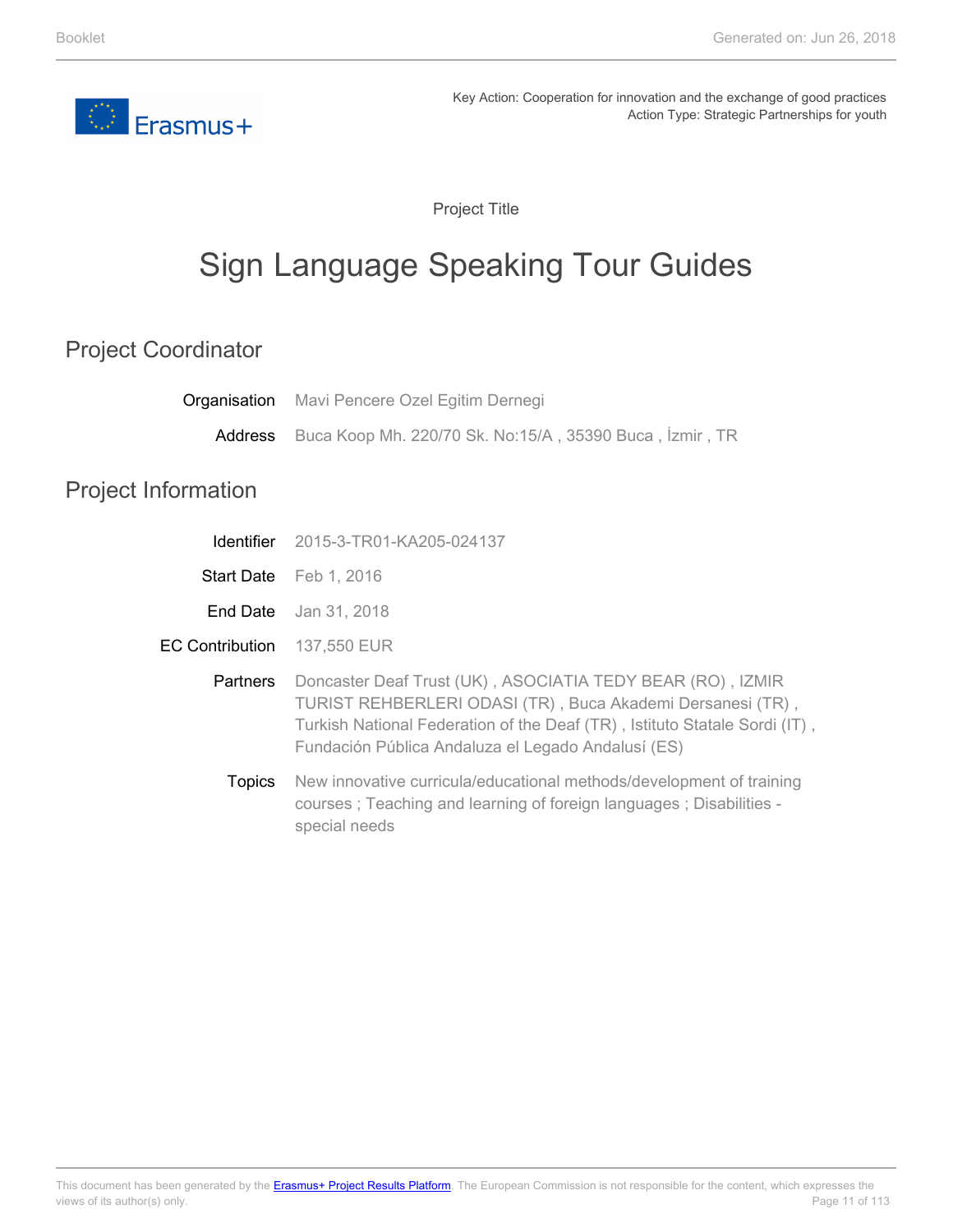When Turkey Disability Survey and Turkey Employment Agency's data are examined together, the maximum of %15 of hearing impaired individuals are capable to work and only 5% of them are employed. It can be said that, 95% of hearing impaired individuals are unemployed. The target audience of our Project is hearing impaired individuals between the ages of 18-30 who don't have any business.The basic desire of the hearing impaired individuals is to find a respectable place in society by producing as every healthy human. To participate in their social life, depends to sustain independent living. The most important way to ensure this is employment. If hearing impaired individuals work, produce and gain, they participate in social life and get happy. Unemployment is a huge problem. The most important aim for the hearing impaired should be to remove this issue from the agenda of them. Our main reason for making this Project is to prepare a new certification program for hearing impaired individuals in order to provide employment.With this study, we will educate hearing impaired tour guides who use sign language and we will offer different job opportunities to hearing impaired people by creating a new model of vocational training. A training program is not available in this area. If appropriate educational areas are created, numerous hearing impaired people may be employed in this sector. Well trained persons with disabilities will have more opportunities to have a job. This study is a first and completely original work to open a new field of employment for hearing impaired citizens in our country. At first, the participants that we trained will work with professional tour guides as assistants. There isn't a certificate program for hearing impaired individuals for being tour guides with cockades in our country. This certificate program will be created within our project. Project Partners:Doncaster Deaf Trust (England)Fundación Pública Andaluza el Legado Andalusí (Spain)Istituto Statale Sordi (Italy)Asociatia Tedy Bear (Romania)Turkish National Federation of the DeafChamber of the Guides of İzmir (İZRO)Buca AcademyThroughout the process, we aim to convert the certificate program that we have prepared as a tour guide of a Deaf Faculty in a university. After compilation of our project, the results that we aim to achieve can be summarized below.• Developing the Tour Guide Certificate Program" for hearing disabled.• Creating a new employment area for hearing impaired people.• To provide guidence for domestic and foreign hearing impaired individuals.• To create a workforce that can adapt to evolving technology and can struggle with the competitive market technology by giving better quality of vocational training. • Giving importance to sign language training in vocational education area.• Understanding different applications resulting from intercultural recognition.• Participants will have the opportunity learn the mother tongue and sign language of the country they visited also can explain their language and develop their foreign language.The methodology of our project can be summarized as a route map consisting of 5 steps.a. Preparation of Projectb. Conceptual Designc. Applicationd. Continuous assessment and evaluatione. Dissemination and SustainabilityOur project is a 24 months study and the operating plan adopted by all of our partners are as follows. Preparation Of General Meeting (Turkey)Preparation Of General Meeting (Spain)General Preparation MeetingSelection Of Youth Hearing Impaired PartıcipantsPreparation Of Lesson PlansBasic Turkish Sign Language EducationEnglish Language TeachingVocational Training Courses-Section 1Vocational Training Courses-Section 2 Preparation Of International Sign Language (ISL) EducationISL Training Preparation Of Evaluation Meeting and Tourism TrainingEvaluation MeetingTourism TrainingPreparations Of Vocational Training Application In Field (Aegean Region)Vocational Training Application In Field (Aegean Region)Preparations Of Vocational Training Application In Field (Abroad)Vocational Training Application In Field (Abroad )Collection Of Assessment Results, Finalization And Reporting The Study Intellectual Outputs - Preparation Of Vocational Education Certificate Program.Fulfillment of the first meeting, the distribution of tasks.Determination of Vocational and Applied Education, Foreign Language and ISL training.Determination of Norms of National Occupational Standards Determination of Qualification LevelPreparation of Intellectual Outputs BookPreparation Of Final meetings Preparation of Multiplier EventsFinal Meeting in Izmir/TurkeyMultiplier Events/ İstanbul ConferenceMultiplier Events/Ankara ConferencePreparation of the Project Booklet and Final ReportPublishing Project Booklet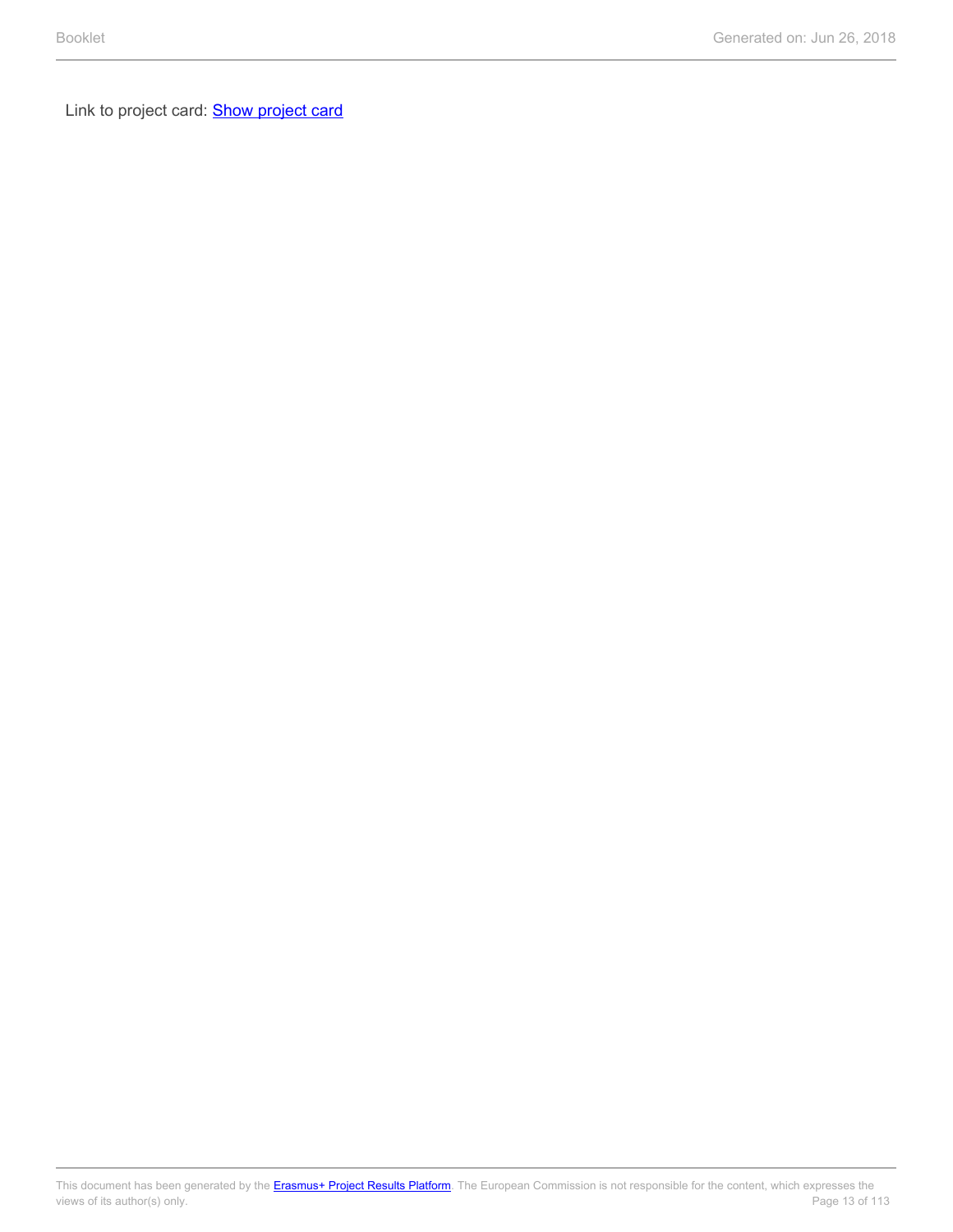

Project Title

# <span id="page-13-0"></span>European System for Recognition And Validation Of Non-formal & Informal Youth Learning Deriving From Voluntary Civil Service

### Project Coordinator

| Organisation               | YILDIRIM BEYAZIT UNIVERSITESI                                                                                                                                                                                                                                          |
|----------------------------|------------------------------------------------------------------------------------------------------------------------------------------------------------------------------------------------------------------------------------------------------------------------|
| Address                    | CANKIRI CAD CICEK SOK 3 ALTINDAG ULUS, 06050 ANKARA, TR                                                                                                                                                                                                                |
| Website                    | www.ybu.edu.tr                                                                                                                                                                                                                                                         |
| <b>Project Information</b> |                                                                                                                                                                                                                                                                        |
| <b>Identifier</b>          | 2014-1-TR01-KA205-012981                                                                                                                                                                                                                                               |
| Project Web Site           | http://euravon.ybu.edu.tr/?lang=tr                                                                                                                                                                                                                                     |
|                            | Start Date Dec 1, 2014                                                                                                                                                                                                                                                 |
| End Date                   | Nov 30, 2016                                                                                                                                                                                                                                                           |
| <b>EC Contribution</b>     | 251,452.67 EUR                                                                                                                                                                                                                                                         |
| <b>Partners</b>            | Uluslarasi Bilim, Inovasyon, Teknoloji ve Egitimi Destekleme Dernegi (TR)<br>, IDRYMA KOINONIKOPOLITIKON MELETON (CY), Calisma ve Sosyal<br>Guvenlik Egitim ve Arastirma Merkezi (TR), INTERPROJECTS (BG),<br>EDOS Foundation (NL), MARIE CURIE ASSOCIATION - MCA (BG) |
| <b>Topics</b>              | Overcoming skills mismatches (basic/transversal); Youth (Participation,<br>Youth Work, Youth Policy); Recognition (non-formal and informal<br>learning/credits)                                                                                                        |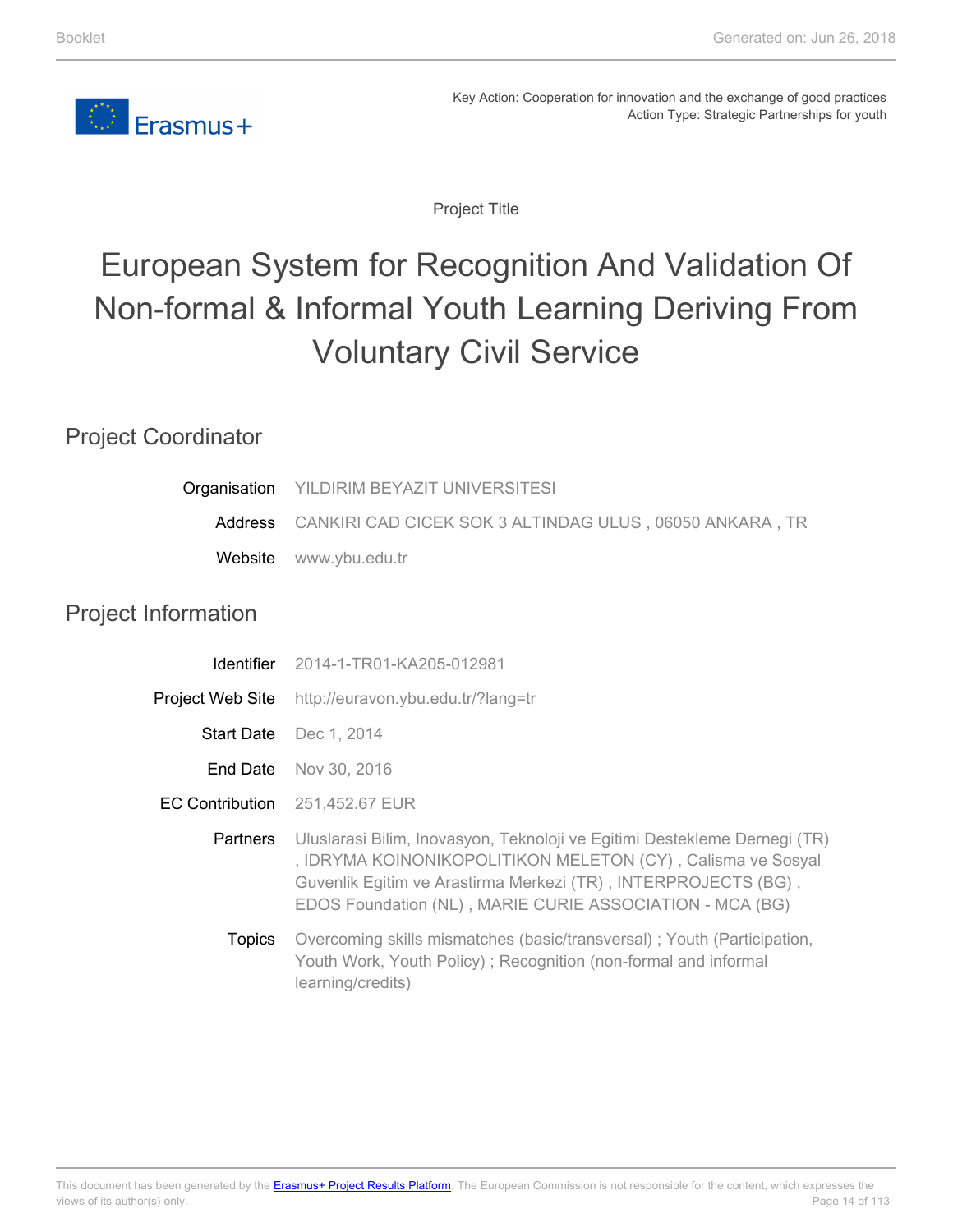The research performed by the EURAVON projects evidenced that each and every day millions of people around the world give of their time and energy to make a difference through volunteering. The survey participants confirmed that the volunteering is a pathway to integration and employment and a key factor for improving their social cohesion.Above all, volunteering translates the fundamental values of justice, solidarity, inclusion and citizenship. Volunteers help shape the society and provide the impetus for the social and economic development. Volunteering produces a wide array of impacts on the volunteers themselves, on the beneficiaries of their activities, on the organizations through which at least some of the activity is carried out, and on the quality of life more generally in the societies in which the volunteers operate. The importance of volunteering for the EU's economy, society and individuals has long been acknowledged by EU policy makers. 92 to 94 million adults are involved in volunteering in the EU (23% of all Europeans over 18 years old). Today you may be the person with the ability to help, but tomorrow you may be the recipient of someone else's volunteer effort. Volunteering is prioritized field of the EU Commission which supports an appropriate volunteering dimension, promoting notably cross-border volunteering.

By recognition and validation of volunteers' skills the EURAVON project supports the Council Decision (2010/37/EC) states volunteering is a core expression of civic participation and democracy, putting European values such as solidarity & non-discrimination into action and contributing to the harmonious development of our societies. EURAVON's volunteering topic is an important creator of human and social capital, a pathway to integration and employment and a key factor for improving social cohesion.

During its duration the EURAVON project has addressed the development, implementation, seeking accreditation and EU mainstreaming of methodology and EURAVON tool for recognition, validation and certification non-formal and informal learning deriving from voluntary civil services' experience of youth (16-29 years old). As an outcome this system provide a thoroughly tested and piloted "Declaration of competencies" by 258 EU citizens who have participated in the piloting phase of the project.

The EURAVON partnership has developed the following intellectual outputs (IO):

IO1: Consolidated survey findings report identifying the volunteers' training needs and gaps in recognition and assessment of their competencies;

IO2: EURAVON system for recognition, validation and certification non-formal and informal learning deriving from volunteering of youth;

- IO3: Guide for elaboration of the monitoring in the voluntary civil service
- IO4: Toolkit for enhancement of key and transversal competencies
- IO5: Usability report presenting results from testing in Bulgaria, Cyprus, The Netherlands and Turkey.
- IO6: Project website & e-learning platform

An EURAVON's enhanced key competencies modules have been produced. It supports the improvement of the access of youth' volunteers to the knowledge society as well as the promotion of their active citizenship. The mutual benefits of volunteering which stem from the migration of non-member state country Volunteers (by involvement of Turkey as initiator of such project) to the EU were taken into account by the EURAVON partnership. In this context EURAVON confirmed its close connection with the EU Council Resolution on a renewed framework for European cooperation in the youth field (2010-2018) - EU Youth Strategy and fully supports the Pathways 2.0 towards recognition of non-formal learning/education and of youth work in Europe. Recognition of the volunteering activities which EURAVON provides enhanced the motivation to the current and potential volunteers to involve into the volunteering activities (see IO5) in Turkey, Bulgaria, The Netherlands and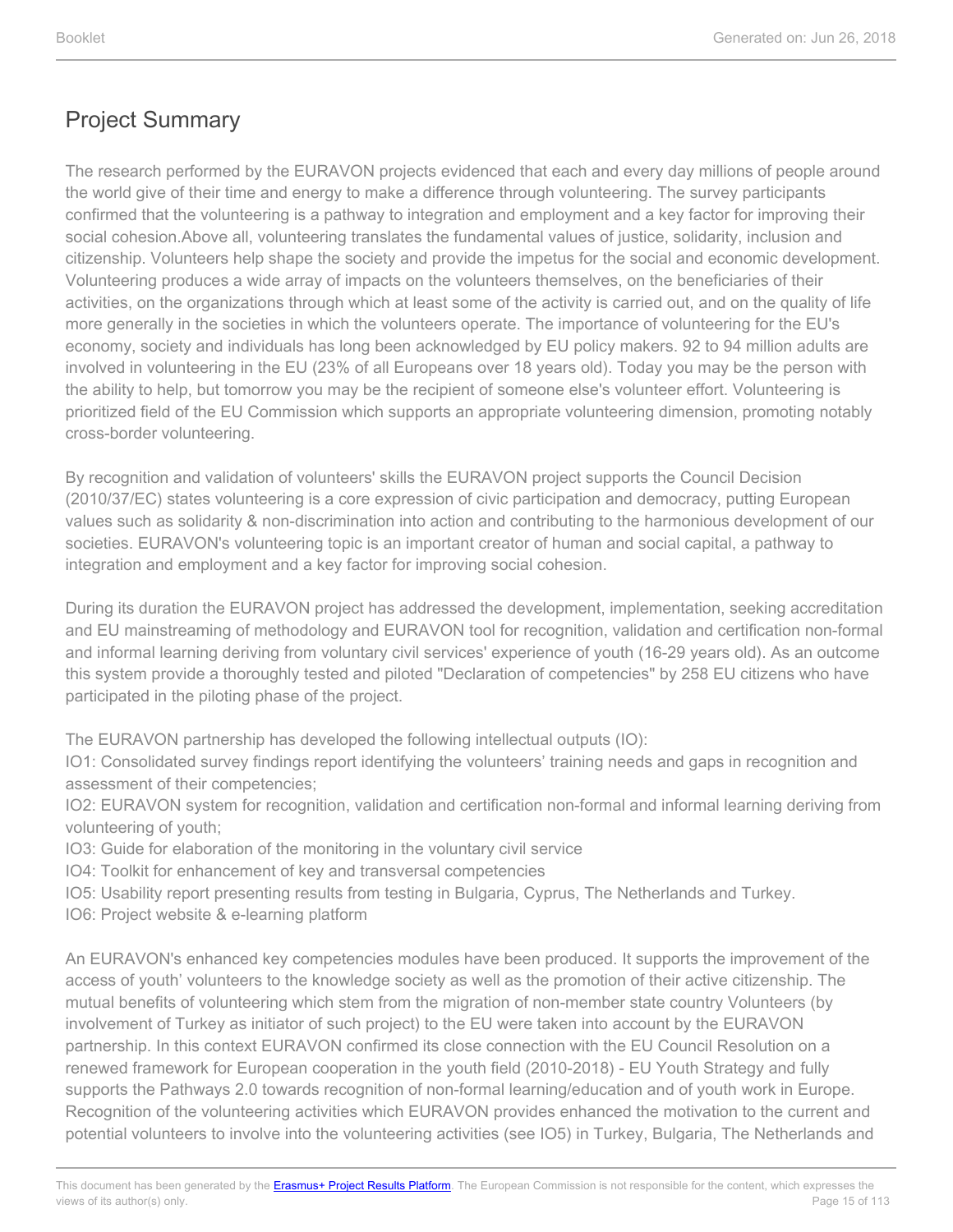Cyprus. This recognition prompt to help the volunteers in their careers advancement. Additionally, this EURAVON recognition of the volunteering activities gives them a feeling that society recognized their civic services and volunteers feel themselves socially more inclusive.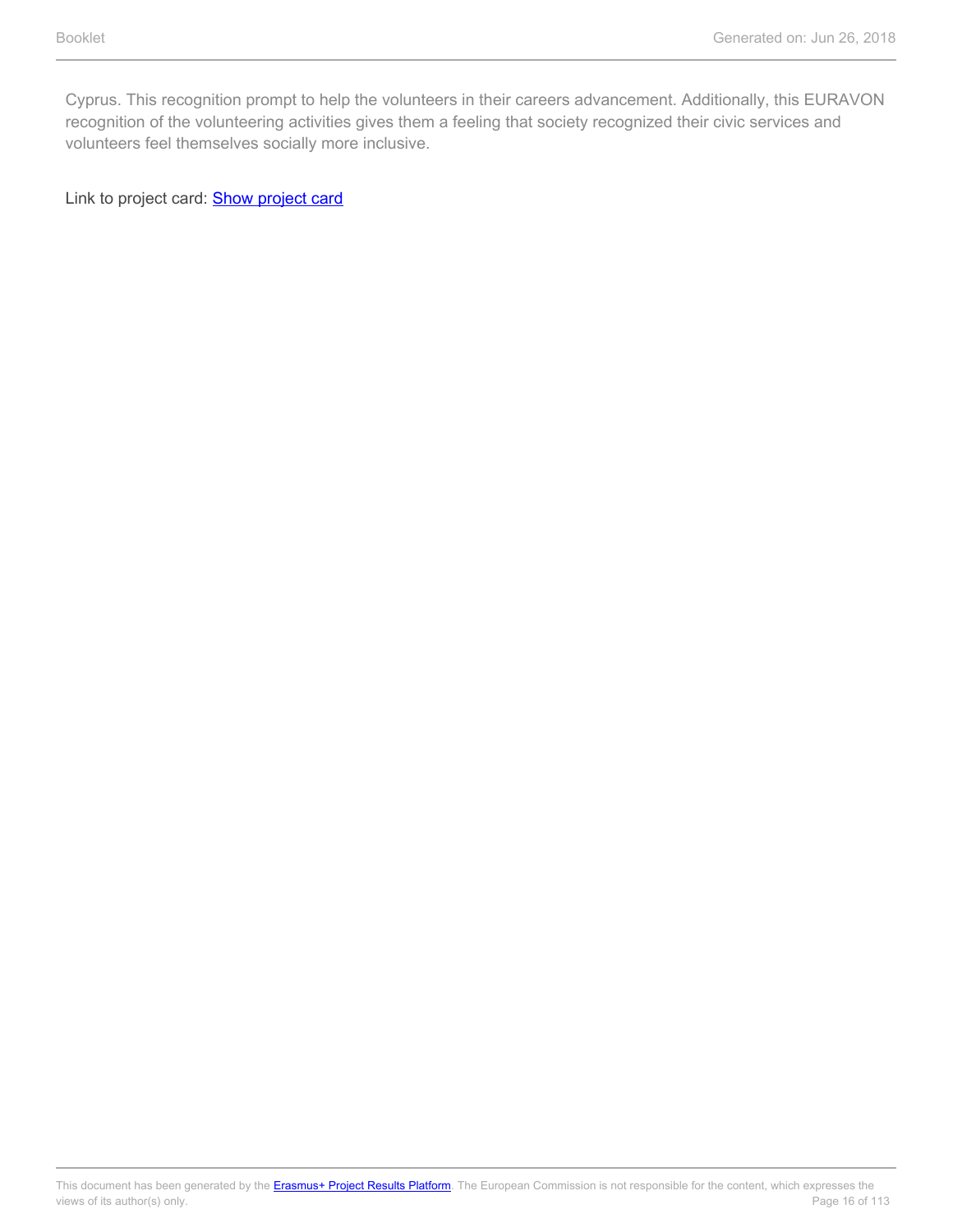<span id="page-16-0"></span>

Project Title

# Youth Employment at the WORk Life THrough Long-Term Employability Skillls

#### Project Coordinator

|                             | <b>Organisation</b> Turk Girisim ve Is Dunyasi Konfederasyonu                                                                                                                                                                                                                                                                                |
|-----------------------------|----------------------------------------------------------------------------------------------------------------------------------------------------------------------------------------------------------------------------------------------------------------------------------------------------------------------------------------------|
| Address                     | Mete Caddesi Yeni Apt. No:10/6, 34437 Istanbul, İstanbul, TR                                                                                                                                                                                                                                                                                 |
| Website                     | www.turkonfed.org                                                                                                                                                                                                                                                                                                                            |
| <b>Project Information</b>  |                                                                                                                                                                                                                                                                                                                                              |
| <b>Identifier</b>           | 2016-3-TR01-KA205-037222                                                                                                                                                                                                                                                                                                                     |
|                             | Start Date Feb 1, 2017                                                                                                                                                                                                                                                                                                                       |
|                             | <b>End Date</b> Jan 31, 2019                                                                                                                                                                                                                                                                                                                 |
| EC Contribution 270,725 EUR |                                                                                                                                                                                                                                                                                                                                              |
| <b>Partners</b>             | TDM 2000 (IT), INSTITOUTO ANAPTIXIS EPICHEIRIMATIKOTITAS<br>ASTIKI ETAIREIA (EL), GENC BASARI EGITIM VAKFI (TR), Global<br>Egitim Kultur ve Iletisim Dernegi (TR), MEDIA CREATIVA 2020, S.L. (ES)<br>, ISTANBUL IL SOSYAL ETUT VE PROJE MUDURLUGU (TR),<br>INSTITUTE FOR TRAINING OF PERSONNEL IN INTERNATIONAL<br><b>ORGANIZATIONS (BG)</b> |
| <b>Topics</b>               | Youth (Participation, Youth Work, Youth Policy); Labour market issues                                                                                                                                                                                                                                                                        |

incl. career guidance / youth unemployment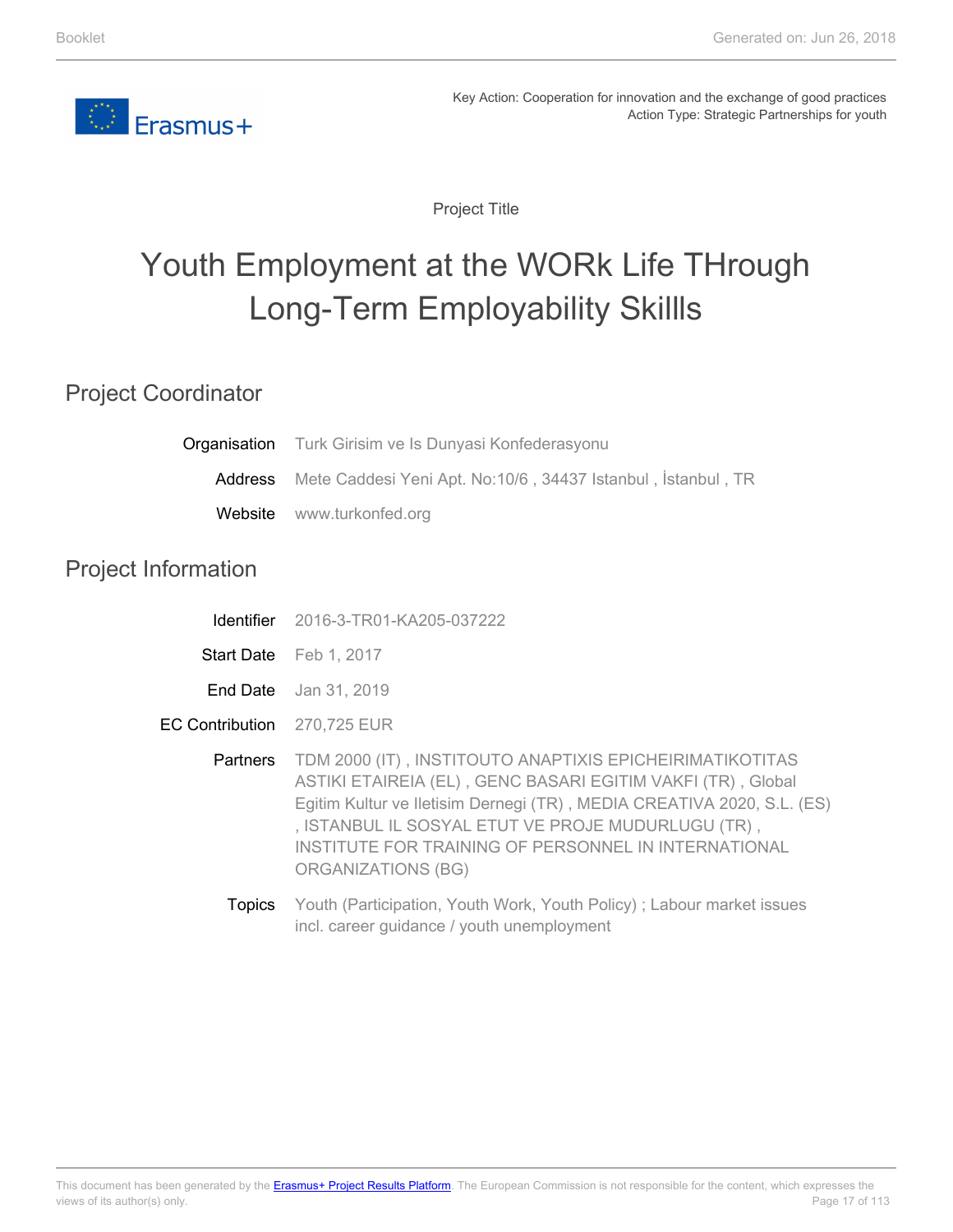Employability skills are the "key skills and personal attributes you need to enter, operate and thrive in the new world of work." They are necessary skills for getting, keeping and being successful in a job. These competences have large impacts on access to the labor market. All these skills are also called transferable skills because they can be transferred between different job and various employment sectors. It is an undeniable fact that having work-related skills is necessary but not enough. The main thing ensuring sustainability in work life is the very long-term employability skills. These skills increase job retention time and reduce the time to leave work early. Because employers are often looking for skills that go beyond experience and technical skills. How qualified is the staff with technical skills, it is not of so much value without aforementioned employability qualities. Because employees who are lack of these competences tend to quit work. This means a waste of staff training cost for foundations. This deficiency,for foundations, leads to critical and long-term employment problems and high personnel training costs. It also causes decrease in labor and service productivity. Additionally, for the young, it leads to unemployment and social exclusion which derives from the unemployment. In sum, low employment rate and manpower of low quality adversely affect Turkey's global competitiveness and transition to the knowledge economy.

The main purpose of this project is to determine the long-term employability skills of youth, reveal the training strategies and to create a training methodology for youth trainers. TURKONFED is the applicant organisation. Other partners are İSEM, GLOBEST, JA Turkey, IED,ITPIO,MC 2020, TDM 2000. In the Project, two different surveys will be used. The first one will be for employers to determine what qualities they expect from the new employees. Every partner will use this survey for 15 foundation. The second one will be for employees what qualities they have before the employment process. All the partners will apply these two surveys in their country. The results will be evaluated both within the local level and between the partner countries. These surveys will have local and international analysis reports. Then, Good practices will be compiled. The people having these forseen long-term employability skills and success stories will be recorded. According to all this information compiled, a training methodolody and curriculum will be created. Firstly, the youth trainers will join the training and then in every partner country pilot trainings will take place for young people. Many youth seminars will be arranged to make them aware of these skills. At last, labor market valorisation seminer will take place.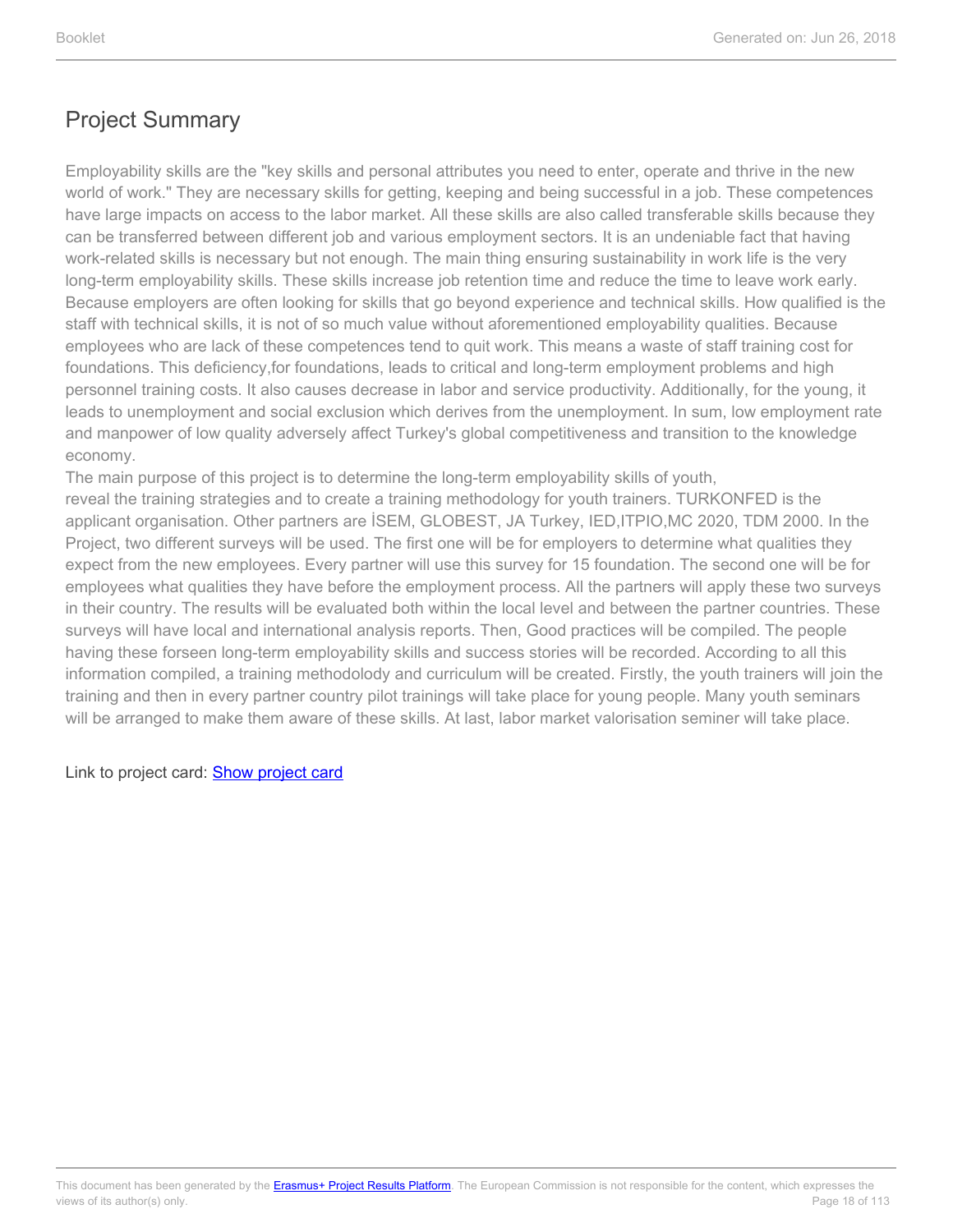<span id="page-18-0"></span>

Project Title

# BIOMIMICRY FOR ENTREPRENEURS

### Project Coordinator

| <b>Organisation</b> TUKETICI VE CEVRE EGITIM VAKFI |
|----------------------------------------------------|
| Address 606. SOKAK 13/A ANKARA, Ankara, TR         |
| Website www.tukcev.org.tr                          |
|                                                    |

# Project Information

|                 | <b>Identifier</b> 2015-3-TR01-KA205-024900                                                                                                                                                                                                   |
|-----------------|----------------------------------------------------------------------------------------------------------------------------------------------------------------------------------------------------------------------------------------------|
|                 | <b>Start Date</b> May 1, 2016                                                                                                                                                                                                                |
| End Date        | Apr 30, 2018                                                                                                                                                                                                                                 |
| EC Contribution | 199,385 EUR                                                                                                                                                                                                                                  |
| <b>Partners</b> | Mostar Friedensprojekt e.V. (DE), Biomimicry Iberia Association (ES),<br>TOBB EKONOMI VE TEKNOLOJI UNIVERSITESI (TR), Stichting<br>biomimicryNL (NL), ISTANBUL SEHIR UNIVERSITESI (TR), Trenddesk,<br>Inc. (US), MENTOR MEDYA LTD. STI. (TR) |
| <b>Topics</b>   | International cooperation, international relations, development cooperation<br>; Entrepreneurial learning - entrepreneurship education ; Open and<br>distance learning                                                                       |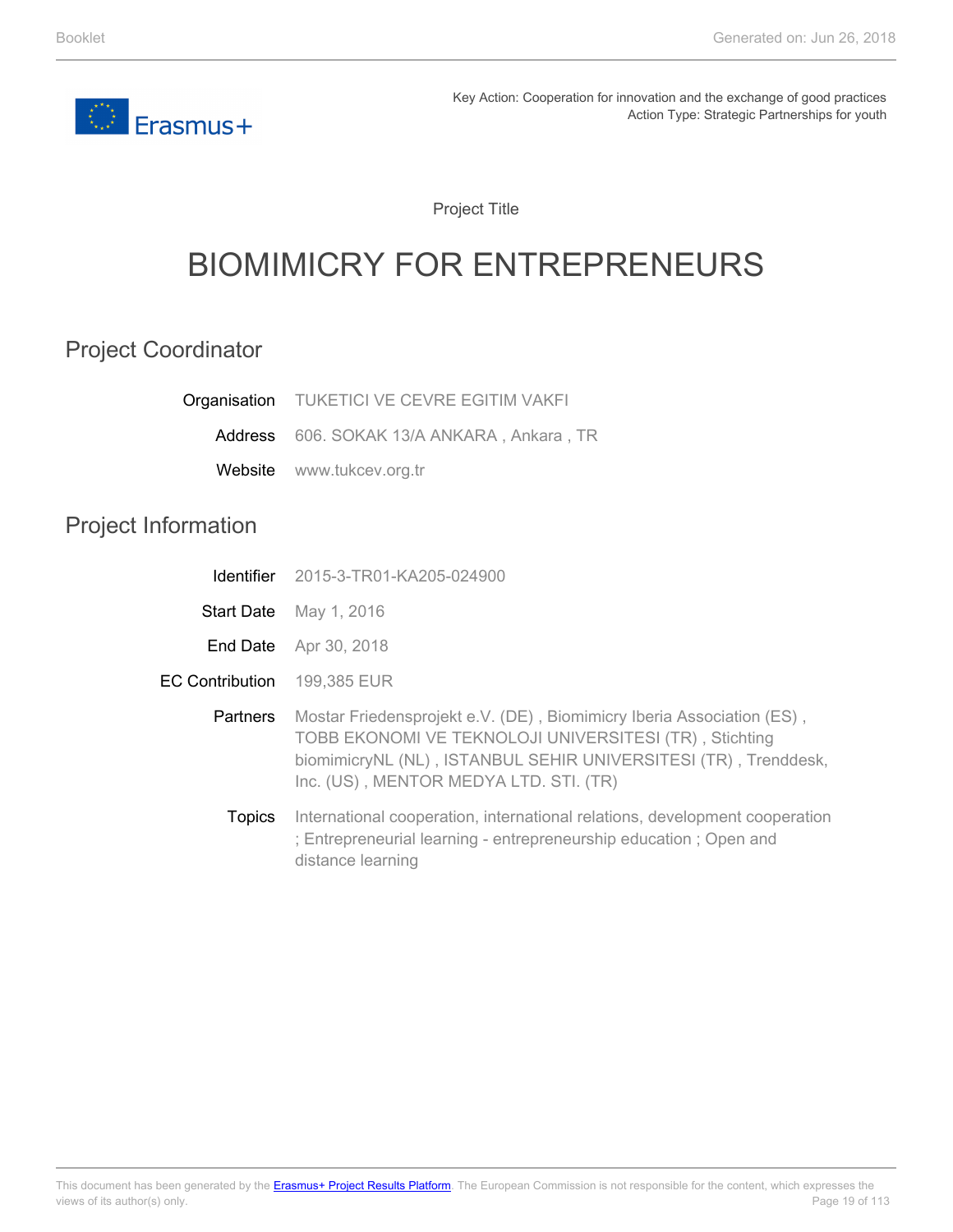"Biomimicry for Entrepreneurs" aims at reaching current and future entrepreneurs and also business ecosystem in Europe with an alternative and inspiring perspective on entrepreneurship. 'Bio' means life. 'Mimicry' means to stimulate. Biomimicry is learning from nature and then emulating its forms, processes, and ecosystems in order to create more sustainable designs and address design challenges in creative ways. Also brings collaboration, rapidly renewability, sustainability inside. In the context of this project, the challenge we will address is how to be better entrepreneurs. The quality, quantity and speed of solutions that will address these challenges and risks will shape the future. Raising better entrepreneurs will increase the chances of our species to continue its existence more gracefully on this planet. And also helps economically and socially development of countries. Nature is the greatest entrepreneur of all times – it creates continuously, takes risks, fails, and regenerates. The cycle of life on Earth is a cycle of entrepreneurship. Turning to nature and asking questions such as "what kind of an entrepreneur is nature?" and "what makes nature a good entrepreneur?" will reveal valuable insights that will help entrepreneurs pursue their endeavors towards designing a more sustainable future. Combining biomimicry knowledge with entrepreneurship education is realistic and effective way for creating future generation ideas, start-ups, designs, products, business models and specialized economies.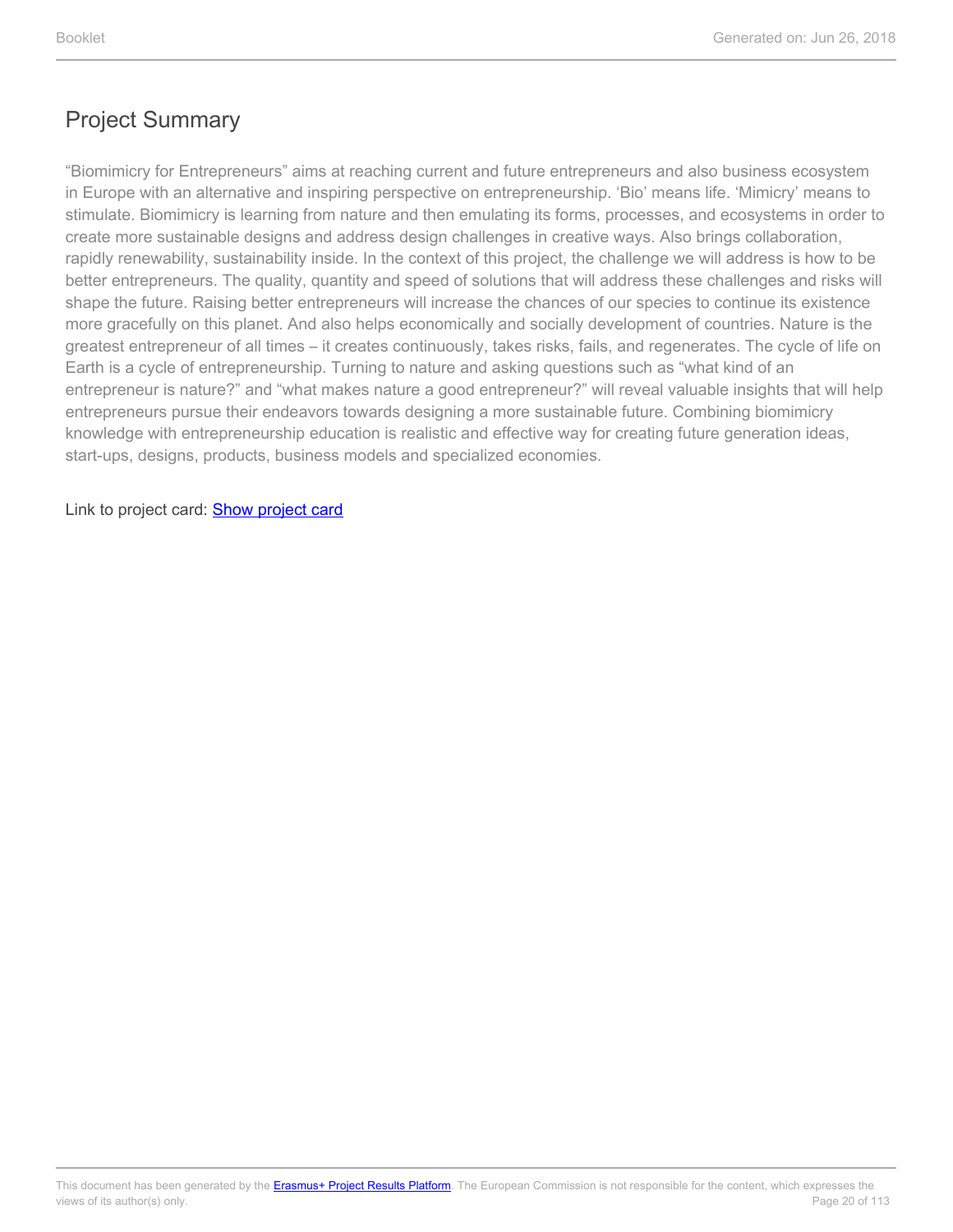

Project Title

# <span id="page-20-0"></span>STRENGTHENING ENTREPRENEURIAL SPARKS

### Project Coordinator

|                            | Organisation ANKARA TICARET ODASI                                                                                                                                                                                                           |
|----------------------------|---------------------------------------------------------------------------------------------------------------------------------------------------------------------------------------------------------------------------------------------|
| Address                    | SOGUTOZU MAHALLESI 2180 CADDE 5/A, 06530 CANKAYA ANKARA<br>, TR                                                                                                                                                                             |
| Website                    | www.atonet.org.tr                                                                                                                                                                                                                           |
| <b>Project Information</b> |                                                                                                                                                                                                                                             |
| Identifier                 | 2016-1-TR01-KA205-033056                                                                                                                                                                                                                    |
|                            | Start Date Jun 1, 2016                                                                                                                                                                                                                      |
|                            | <b>End Date</b> Oct 31, 2018                                                                                                                                                                                                                |
| <b>EC Contribution</b>     | 270,140 EUR                                                                                                                                                                                                                                 |
| Partners                   | INSTITOUTO ANAPTIXIS EPICHEIRIMATIKOTITAS ASTIKI ETAIREIA<br>(EL), UNIVERSITA DEGLI STUDI DI FIRENZE (IT), Ensilis - Educação e<br>Formação, Unip, Lda (PT), YILDIRIM BEYAZIT UNIVERSITESI (TR),<br>CONSIGLIO NAZIONALE DELLE RICERCHE (IT) |
| <b>Topics</b>              | Open and distance learning; Entrepreneurial learning - entrepreneurship<br>education; ICT - new technologies - digital competences                                                                                                          |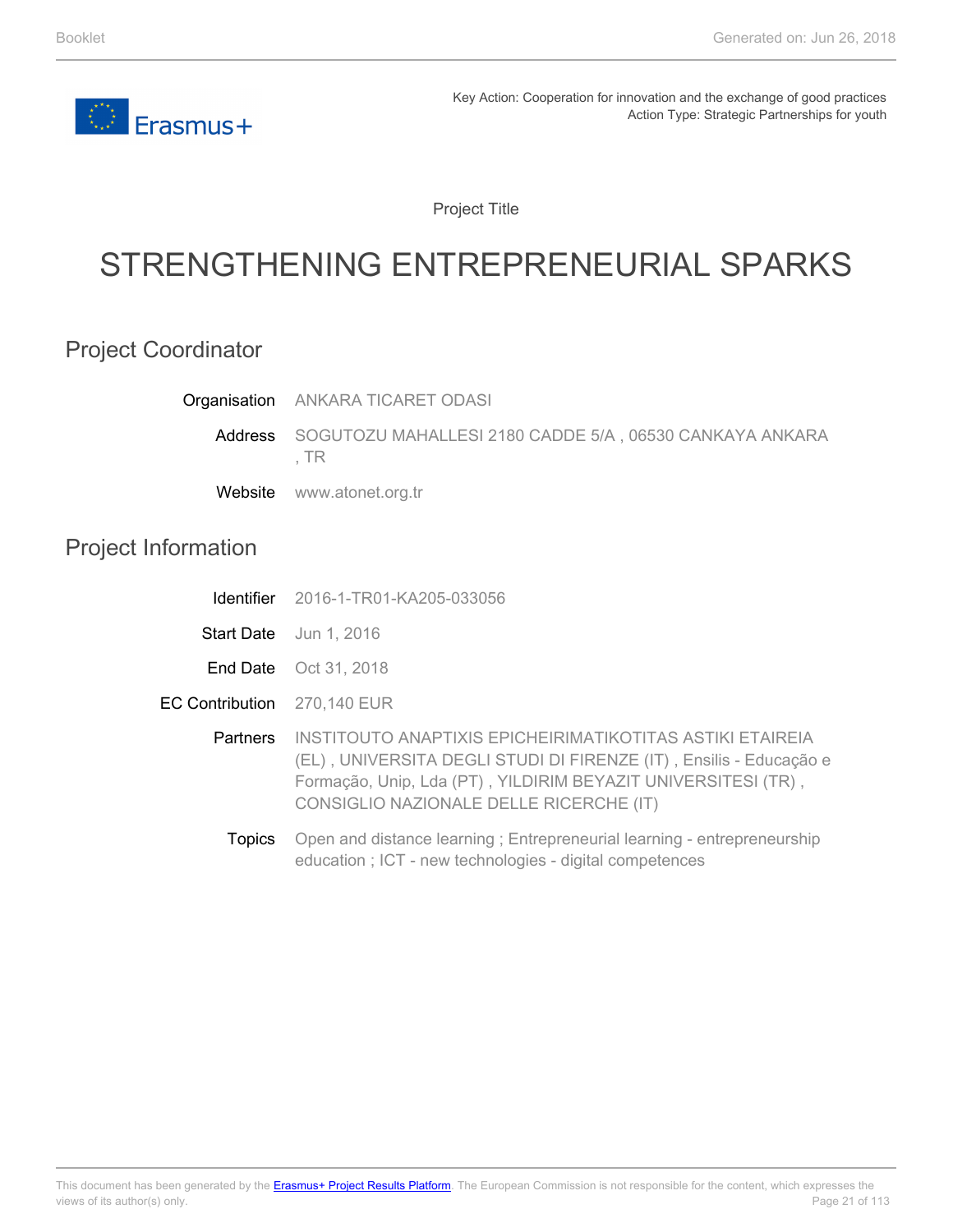Despite political measures and efforts, we are still not able to confirm the termination of the euro crisis with Southern European counties facing years of low growth. According to ILO (2014), younger age groups suffered most from the crisis. Our project SPARK will focus on the youth (aged between 18 and 30) and encourage them to undertake an entrepreneurial path which has been considered as a way out potential from the economic crisis. OECD &EU's Policy Brief on Youth Entrepreneurship (2012) advocates that prior work and entrepreneurship experience is a major determinant of business start-up and entrepreneurship performance. Researches also support findings such as young people do face problems in translating their ideas into business due to lack of knowledge in financial sources and how to access them, being part of a network and networking, and marketing their ideas at national and international levels. We understand that young people typically lack human, financial and social capital necessary both to set up and successfully run a new business. We propose to tackle these issues by establishing an online learning centre and developing contents on youth and social entrepreneurship based on a comprehensive needs analysis research, sharing innovative start-up business across EU countries in a publication and circulate it to stakeholders and potential young entrepreneurs; providing mentoring session by trained mentors; organising national networking events and introducing young business ideas with investors; and internship opportunities abroad. SPARK will focus on 15 young potential entrepreneur and 5 mentors in each of its partner countries: Greece, Italy, Portugal and Turkey. Our project's intellectual outputs will be:1- Strategic Policy Paper on Youth Enterpreneurship in Partner Countries - to be based on needs analysis and literature review and share by stakeholders and policy makers. 2- Interactive E-learning Centre for Strengthening Enterpreneurship Skills of Youth - to be developed and piloted during our our project and finalised at the end of our project.3- Best Practices Resource Book on Youth Enterpreneurship in the EU Member States - to be developed and shared widely to encourage and insipire young people. SPARK is consisted of the following training activities:1- Training of 20 mentors - to take place in Greece for 5 days2 - Internship mobility opportutnity for 8 young enterpreneur candidate abroad during one month3- Combined e-learning and mentoring sessions on Enterpreneurship skills and social enterpreneurship - to be completed in 4 months by 60 young people in four partner countries.With our project's activities, we will be contributing to the promotion of entrepreneurship education and social entrepreneurship among young people. We will be also addressing the priority of open and innovative education, training and youth work, embedded in the digital era through the e-learning centre we will be developing. This project will be carried out transnationally in order to bring about the exchange of best practices in entrepreneurship policies. We will also reach out potential entrepreneurs in all partner countries which will multiply our project's impact. We will be endorsing EU's policies on entrepreneurship promotion in order to contribute to the EU's goals on youth employment and sustainable job creation. In our project partnership there are 3 universities, a chamber of commerce (ATO, applicant), a public body (IBIMET) and a CSO (IED). All partners are chosen strategically in terms of their track record and specific contributions they would make to our project. Our project will also organise a total of 5 multiplier events in all partner countries whereby we will gather our target group with business persons including investors and facilitate networking which is crucial for our potential enterpreneurs.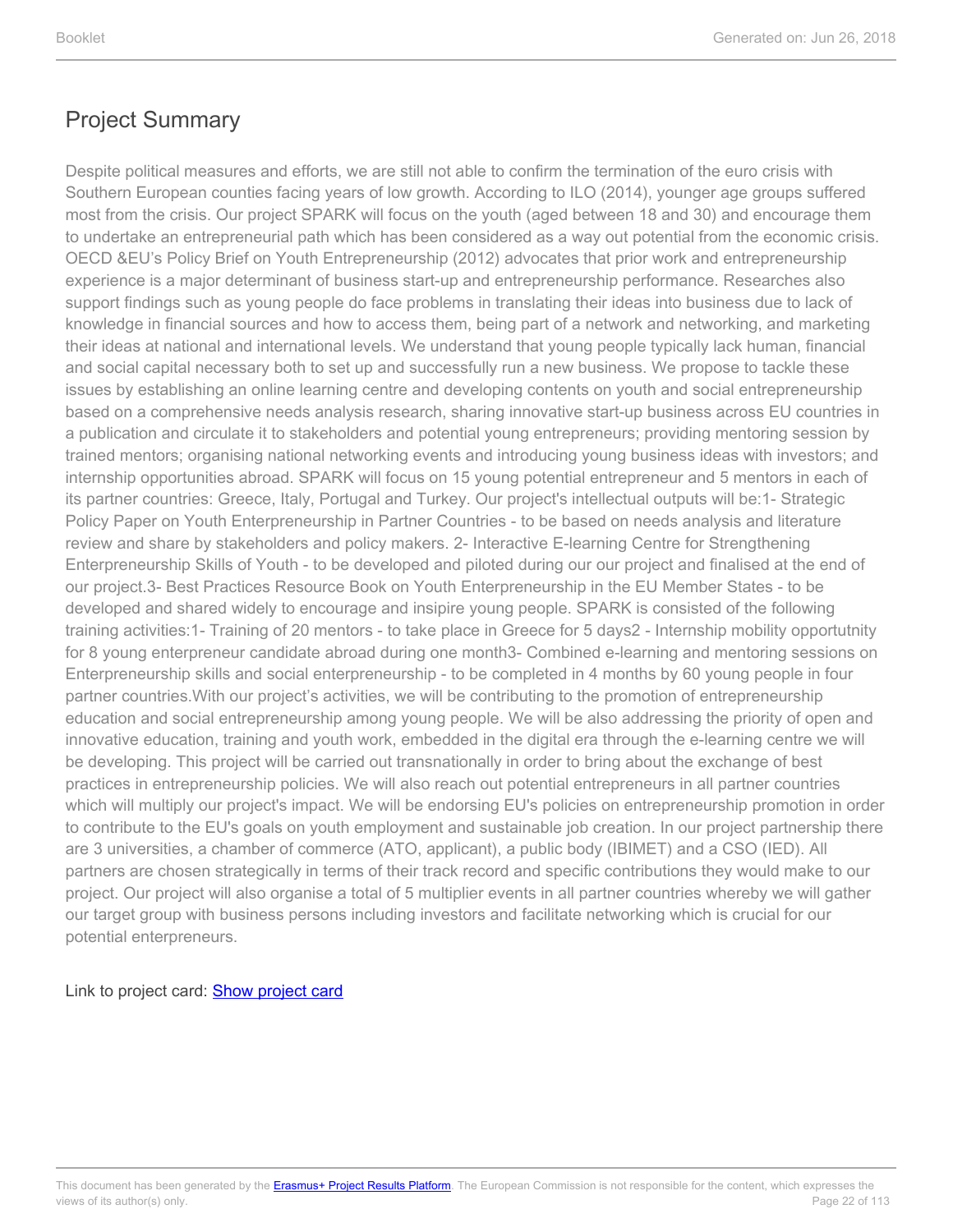

Project Title

# <span id="page-22-0"></span>Enhancing YOUTH (18-26) Employability in Bakery Sector

#### Project Coordinator

| Organisation | Bursa Buyuksehir Belediyesi, Bursa Ekmek ve Besin Sanayi ve Ticaret<br>A.S.         |
|--------------|-------------------------------------------------------------------------------------|
| Address      | Organize Sanayi Bölgesi Ali Osman Sönmez Bulvarı No:20, 16140 Bursa<br>. Bursa . TR |
| Website      | http://www.besasekmek.com.tr/                                                       |

#### Project Information

|                                    | <b>Identifier</b> 2017-1-TR01-KA205-039233                                                                                                                                                                                                                                                                          |
|------------------------------------|---------------------------------------------------------------------------------------------------------------------------------------------------------------------------------------------------------------------------------------------------------------------------------------------------------------------|
|                                    | <b>Start Date</b> Jun 1, 2017                                                                                                                                                                                                                                                                                       |
|                                    | <b>End Date</b> Nov 30, 2018                                                                                                                                                                                                                                                                                        |
| <b>EC Contribution</b> 147,655 EUR |                                                                                                                                                                                                                                                                                                                     |
| <b>Partners</b>                    | INSTITUTUL NATIONAL DE CERCETARE-DEZVOLTARE PENTRU<br>BIORESURSE ALIMENTARE (RO), MINISTRY OF FOOD<br>AGRICULTURE AND LIVESTOCK (TR), Bursa II Gida Tarim ve<br>Hayvancilik Mudurlugu (TR), Toidu- ja Fermentatsioonitehnoloogia<br>Arenduskeskus (EE), CENTRAL RESEARCH INSTITUTE OF FOOD<br>AND FEED CONTROL (TR) |
| Topics                             | Open and distance learning; Labour market issues incl. career guidance /                                                                                                                                                                                                                                            |

youth unemployment ; Youth (Participation, Youth Work, Youth Policy)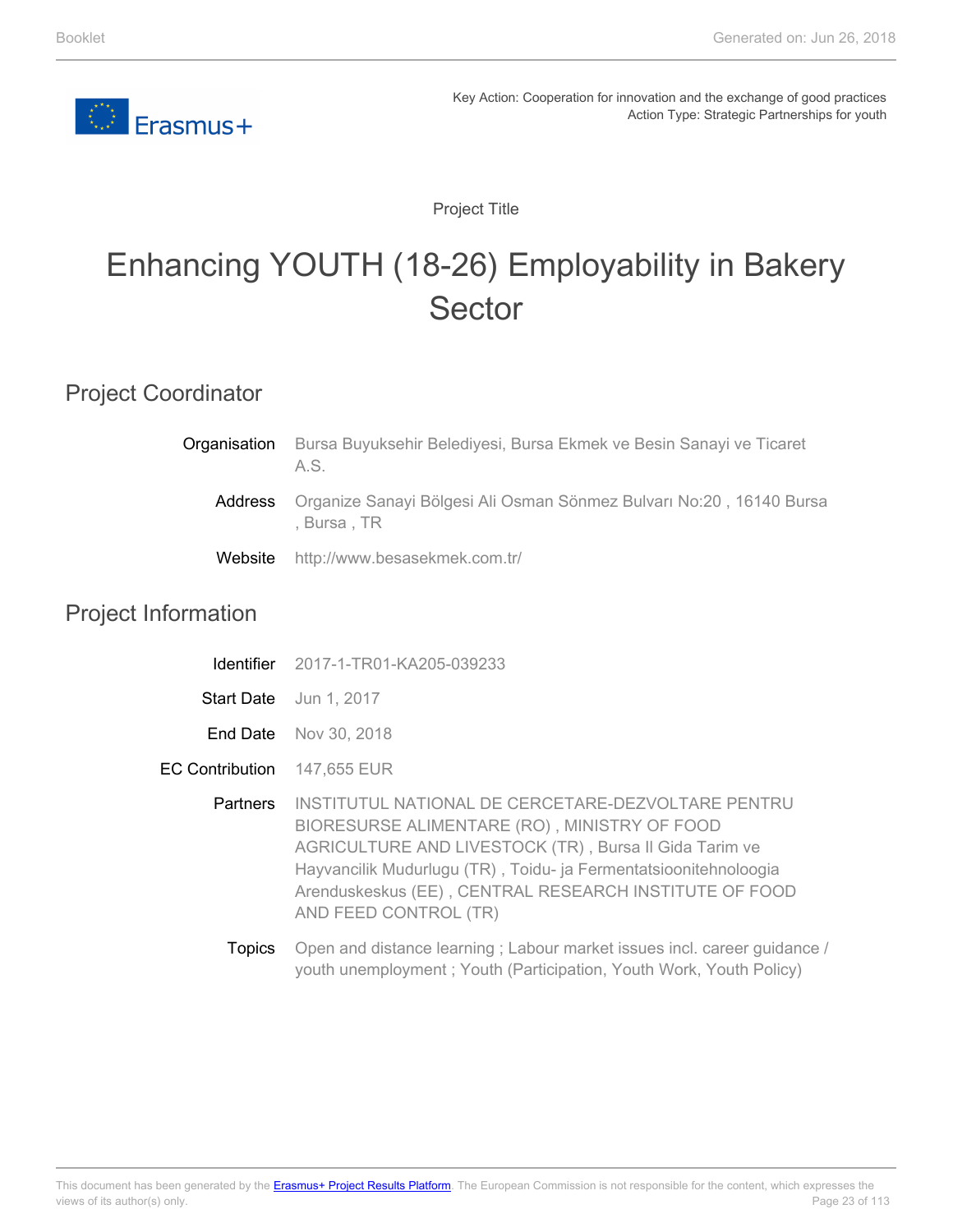High rate of unemployment is the biggest challenge for youth in EU countries and Turkey. The main reason for unemployments in youth( 21.4% in EU countries and 18.4% in Turkey) is low competence, unschooled, inability to follow developments in specific sectors.

The significant challenge for increasing youth employability is to support them in the effort of achieving new competencies to become more competitive on the labor market, as well as designing new, youth tailored' activities, characterized by high adaptability, and new working skills and sustainability in the sector. By the help of innovative, smart, free of charge, easy to use, accesible, user friendly learning materials we should improve the competence of youth people to increase employability.

Bakery represents a major component of food production and it is one of the potential sector for youth employees in Turkey and also majority of young people working in this sector are primary school graduates.

The project will be a response to the problem of young people in Turkey, partner countries lacking professional skills and knowledge in bakery sector, which leads to them fitting in the present labour market.

The Project is in accordance with the horizontal priority "Achievement of relevant and high quality skills and competences" supporting individuals in acquiring and developing key competences in order to foster employability, socio-educational and professional development.

The Project also will contribute to promote self confidence and "social inclusion " of target group, in particular through innovative integrated approaches by rising awareness of youth in bakery production, by integrating non-educated youth to social activities of the projects and by inclusive training activities (pilot training of youth)

The Project will also support the development of social, intercultural competences enhance the access, participation and learning performance of disadvantaged learners (non educated youth).

Objectives of the project;

-To provide opportunity to youth who quit school early or poorly educated, through free, innovative training materials about bakery sector to increase young people's employability

-To promote integration of young people in the labour market,

- To encourage employers to transfer knowledge, skills and experience from experienced staff to those who need their knowledge – new (young) employees

- To prepare youth workers to professional life

- To develop innovative approaches (methodologies, tools and practices) for personal and professional development of the youth workers to prepare flexible, smart training materials so that they can easily access and utilize.

The project consortium has six partners from three countries. The project will be coordinated by BESAŞ Ar-Ge Center. BESAŞ Ar-Ge is a research and development center where scientific product development works are carried out. It can produce all types of bakery products with its infrastructure, and it provides practical training oopurtunities to youth.

The other core partners are:

- Central Research Institute of Food and Feed Control (CRIFFC, Turkey)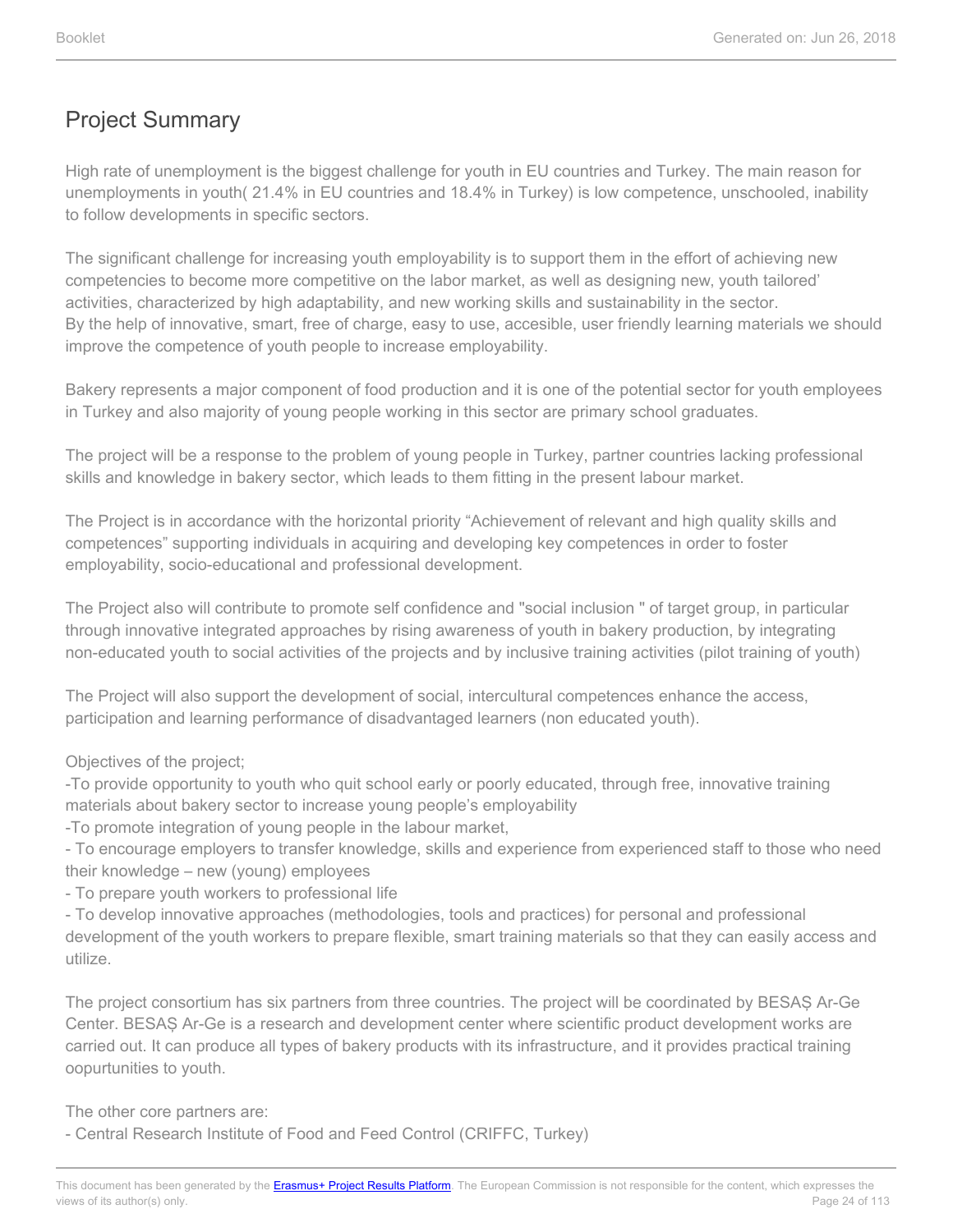- Ministry of Food Agriculture and livestock/ General Directorate of Agricultural Research and Policies (GDAR)
- Bursa Directorate of Provincial Food Agriculture and Livestock(Turkey),
- The National Institute of Research & Development for Food Bioresources (IBA Bucharest, Romania),
- Center of Food and Fermantation Technologies (TFTAK, Estonia),

The short-time impact of Project; to prepare young employees and young employee candidates to business life by flexible, smart, free of charge, user friendly, easy to access, articulate training materials.

-It will help to reach incomprehensible, complex legislations, informations and new technologies easily. So young uneducated people can easily develop their competences in bakery sector.

-The expected long term outcomes will be the decline in the unemployed young population as the employment rate of the young population increases in the bakery sector in the participating countries. And more qualified workers will be employed in bakery sector.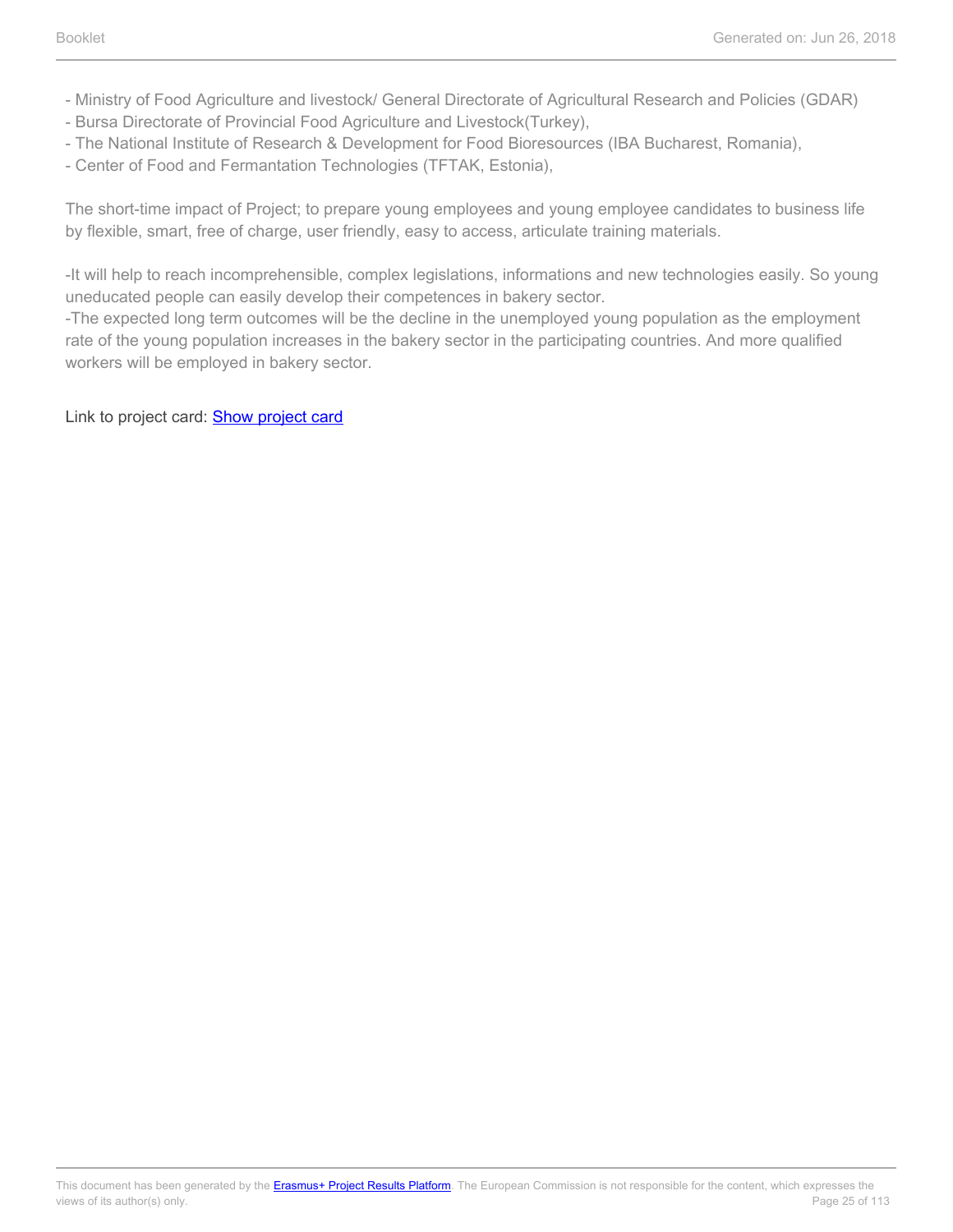

Project Title

# <span id="page-25-0"></span>Academy of International Techno Entrepreneurship

### Project Coordinator

|                            | <b>Organisation</b> Pamukkale Universitesi                                                                                                                                                                  |
|----------------------------|-------------------------------------------------------------------------------------------------------------------------------------------------------------------------------------------------------------|
|                            | Address PAMUKKALE UNIVERSITESI KINIKLI, 20070 DENIZLI, Denizli, TR                                                                                                                                          |
| Website                    | www.pau.edu.tr                                                                                                                                                                                              |
| <b>Project Information</b> |                                                                                                                                                                                                             |
| <b>Identifier</b>          | 2014-2-TR01-KA205-013693                                                                                                                                                                                    |
|                            | <b>Project Web Site</b> http://www.techpreneurs.net/                                                                                                                                                        |
| <b>Start Date</b>          | Mar 1, 2015                                                                                                                                                                                                 |
| End Date                   | Apr 30, 2017                                                                                                                                                                                                |
| <b>EC Contribution</b>     | 233,150 EUR                                                                                                                                                                                                 |
| Partners                   | UNIVERSITATEA DUNAREA DE JOS DIN GALATI (RO),<br>POLITECHNIKA SLASKA (PL), Uluslararasi Arastirma Organizasyon<br>Proje ve Egitim Merkezi L.T.D. (TR), International Young Professionals<br>Foundation (AU) |
|                            | $\mathsf{T}$ aataa $\top$ Marriso on milimeta milimeta dinastia osala astalada lalamata osalada aftus istori                                                                                                |

Topics New innovative curricula/educational methods/development of training courses ; Entrepreneurial learning - entrepreneurship education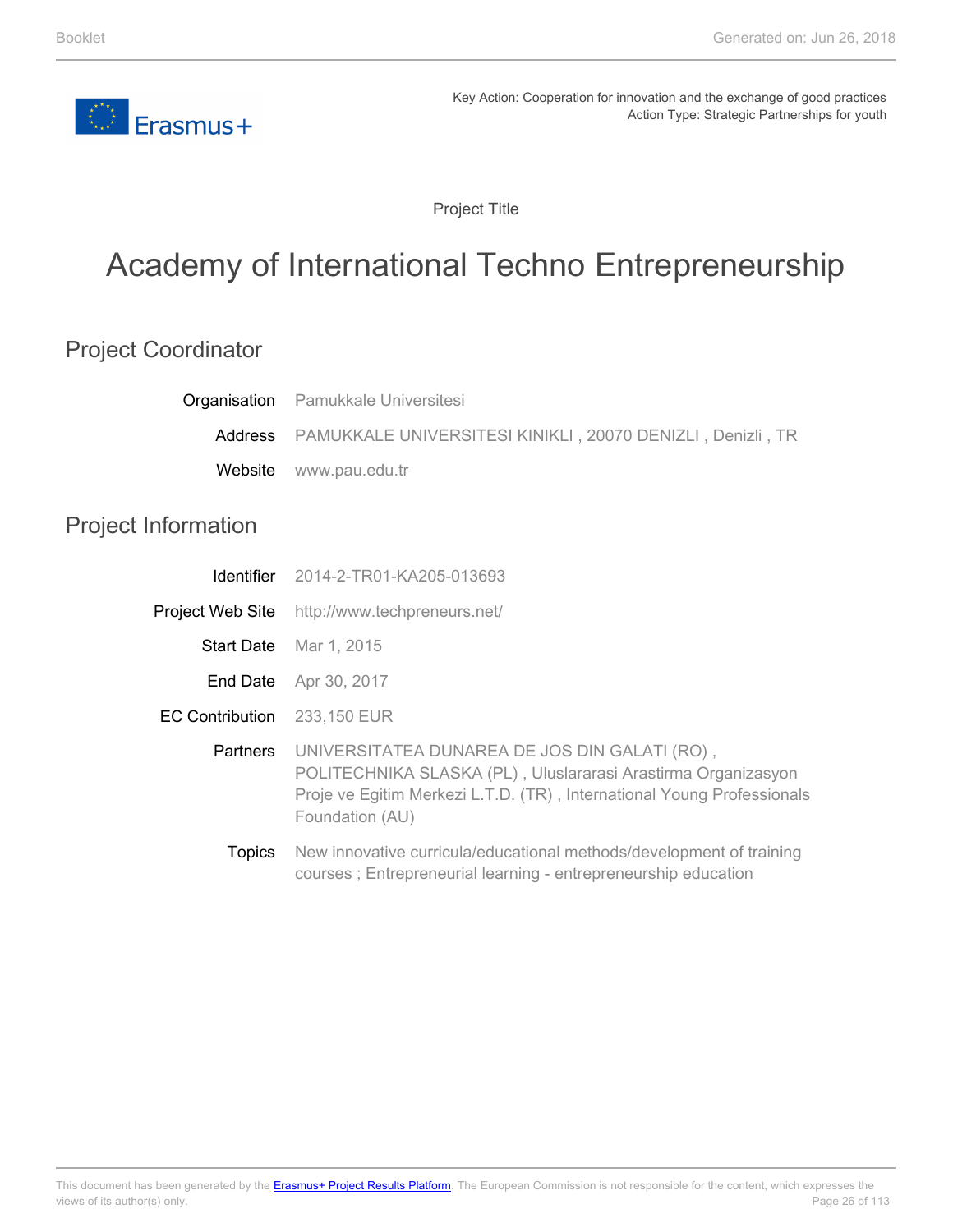Supporting of qualified entrepreneurship and enterprise" which is accepted today as the first option in the sustainable development of countries by all States is the leading one of important points between 2023 development aims of our country.Especially when we compare our country with developed world countries, the rate of entrepreneurship is around % 4,6 in our country while it is around % 11-12 in America and Europe.The rate of young entrepreneurs of Turkey is % 2,3. One of the main reasons for having a low rate of entrepreneurship in Turkey is that individuals are not encouraged about this matter during their education lives.Addition to all these scientific studies, important consequences came from a study of "PAU Faculty of Engineering Entrepreneurship Index – 2013" made under the leadership of IPEC Research.The audience of research is 183 young people who are 3rd and 4th class students of PAU Faculty of Engineering and are between 21-25 ages. Only % 8 of young people who attended to research is willing to be an entrepreneur after graduation. % 78 of these young people thinks that the education in university does not encourage them to be an entrepreneur.Only 5 of 54 firms with PAU Teknokent have been managing by students of PAU Faculty of Engineering.Young people's interest in especially innovator entrepreneurship is low as countrywide. As a result of this, our country is 68th from 128 countries which are mentioned in Global Innovation Index.The most important entrepreneurship field is "Technological Entrepreneurship" in today evaluated as technological age. For our country products with high technology which make up very big part of our importation damage our economy and cause the current deficit. Encouraging of technological entrepreneurship as entrepreneurship field with highest added-value is a key importance for sustainable development aims of our country. Based upon all these, we made up "Academy of International Techno-Entrepreneurship – AITE" with the international partnership.Our project will be actualized with a strategical partnership formed from multinational and different corporate structures which will be occurred by the attendance of Pamukkale University, IYPF - International Young Professional Foundation (Foundation), UNIVERSITATEA DUNAREA DE JOS DIN GALATI (University), European Alternatives (Association), IPEC – International Research Org. Project and Education Center Ltd. (Private Corporation) and The Silesian University of Technology-SUT.

AITE program is a non-formal education-based, easy-to-implement, innovative Technological Entrepreneurship Training Module (Trainer Box) and Online Training Module that can be applied to young people between the ages of 18 and 25 with the support of academicians, professional youth workers and experts from Poland, Romania, Australia, and Turkey.

Within the scope of the project, 2 short-term learning activities were carried out in Poland and Denizli with 118 young people. The evaluation and feedback of the young people about the training module were taken and the produced training module was developed and revised accordingly. Participant young people should have knowledge about Techno-Entrepreneurship, Business Idea Generation, Innovative Approach Development, Marketing, Finance, Human Resources, Management, Projecting and technological entrepreneurship skills and competencies have been developed. At the end of the trainings, groups formed 13 business ideas. A nationwide dissemination summit was held in Denizli, bringing together 152 young trainer candidates from across Turkey, and entrepreneurship boxes were distributed to these young people and disseminated locally. Within the scope of the project, local dissemination trainings were carried out and 82 trainees were trained in Techno Entrepreneurship Trainer Box.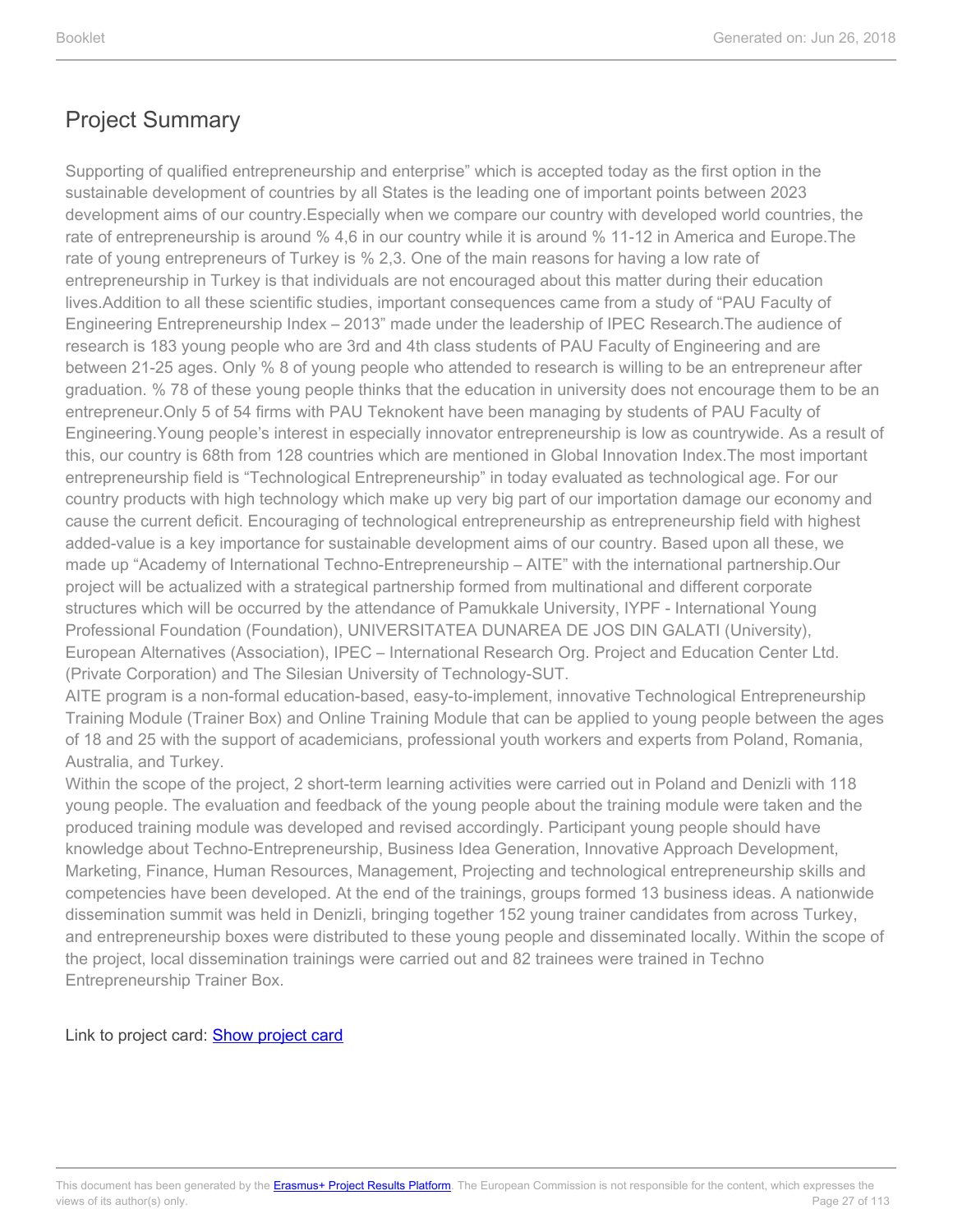

Project Title

# <span id="page-27-0"></span>Social and Physical Inclusion of Paraplegic Youth by Using Virtual Reality

#### Project Coordinator

| Organisation BAHCESEHIR UNIVERSITESI FOUNDATION                              |
|------------------------------------------------------------------------------|
| Address CIRAGAN CAD OSMANPASA MEKTEBI SOK 4/6 BESIKTAS, 34538<br>ISTANBUL.TR |

**Website** www.bau.edu.tr

#### Project Information

| Identifier | 2017-3-TR01-KA205-048243 |
|------------|--------------------------|
|------------|--------------------------|

- Start Date Mar 1, 2018
- **End Date** Feb 29, 2020
- EC Contribution 185,645 EUR
	- **Partners** KALKINMA VE INOVASYON OFISI DERNEGI (TR) , POLITECHNIKA SLASKA (PL) , "tyrtaios" sports club for disabled (EL) , Uluslararasi Omurilik Felclileri Dernegi (TR)
		- **Topics** New innovative curricula/educational methods/development of training courses ; Access for disadvantaged ; Disabilities - special needs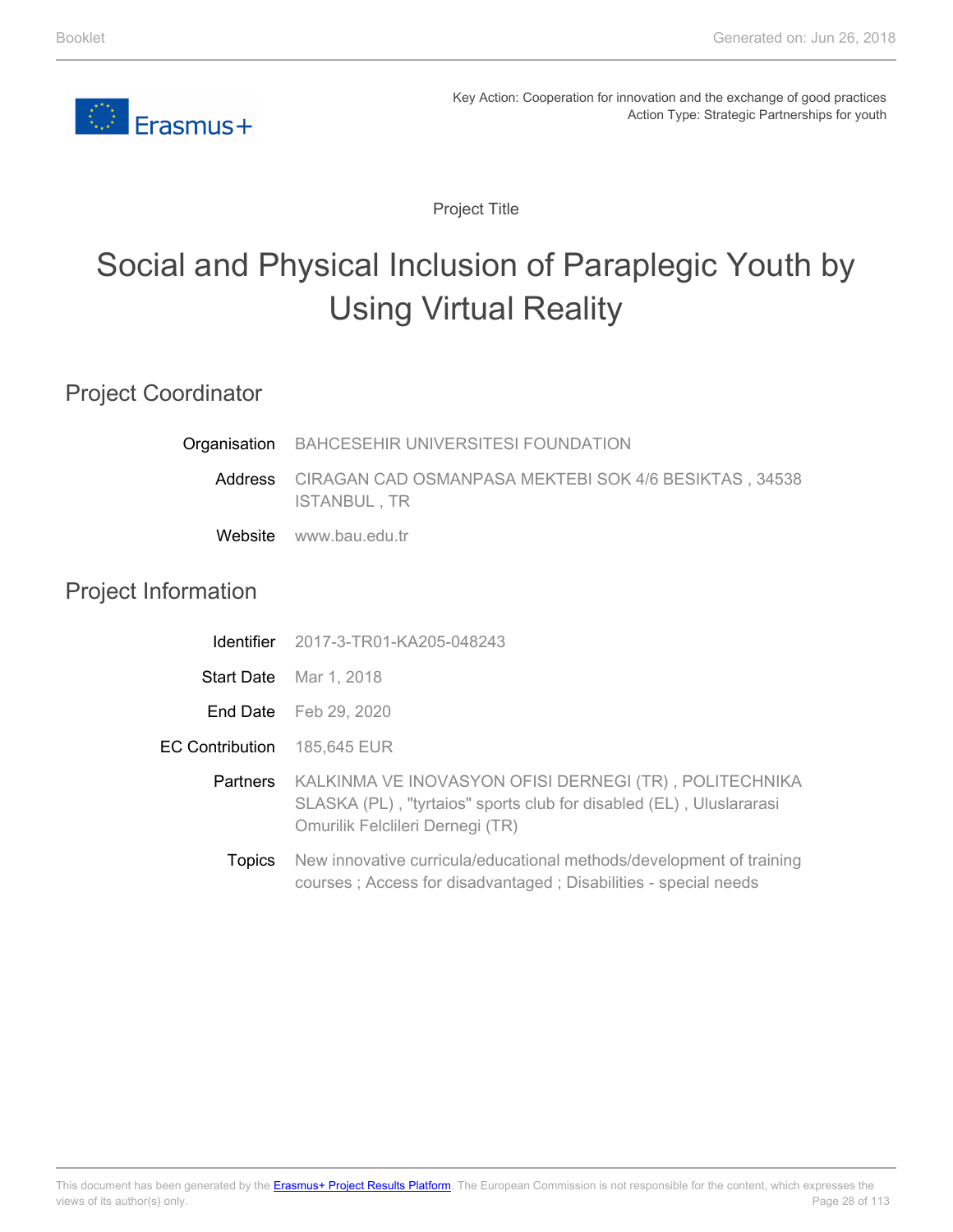A person with disability has much more disadvantages than one without disability such as insufficient education, bad health conditions, low employment and poverty. The legal, economic, social and cultural conditions that countries have can be either helpful for the burden or obstacles. Sometimes such conditions are a major obstacle for people with disabilities to participate in social life and become active citizens. One of the most frequent disabilities is the Spinal Cord Injury (SCI). The SCI is a stroke that occurs as a result of damage to the spinal cord for several reasons. A significant proportion of people with SC paralysis lose some or all of its ability to walk and have to use wheelchairs. This permanent damage leads to loss of muscle functions, sensation and autonomic functions. According to Ministry of Health data, the number of SCI in Turkey is about 150.000. Of the current SC paralysis cases, 34% have been recorded in young people between 20 and 29 years of age. While there is no comprehensive statistics available for Turkey, the age range in which SCI is most seen in the world is 20-29 for men and 15-19 for women (WHO) and %30 of SCI patients face with severe depression and self-dissatisfaction as a result.

Many of the consequences associated with SCI do not result from the condition itself, but from inadequate medical care and rehabilitation services, and from barriers in the physical, social and policy environments that exclude people with SCI from participation in their communities. Gündüz (2010), underlined that employment rate of people with SCI in Turkey is just %21 and there is a need to maximize the employment capacity by social and educational activities after injury. Kurtaran (2014) also indicates that, the rate of returning to work was found is only %14.6 among people with SCIs. In the EU, there are similar problems, causes and consequences, as well as changes from country to country. For example, in our project partners' countries, the level of life satisfaction of individuals with SCI in Poland is around 23.5%. The EU average is 36.1%. Again, the same research shows that the life satisfaction of young people is low; (CORDIS 49543) that they are not able to participate in sport activities, get married and work. In addition, one of the most important problems of young people with SCI is their lack of self-sufficiency and active living. At home, depressed and desperate, young people who spend time in need of assistance are faced with problems such as muscle loss and uncoordinated use of muscles.

The ultimate goal of our project is to strengthen young people with the SC paralysis to get involved in social life and support them to be self-sufficient young people. This aim will be achieved by bringing technology and sports together with innovative outputs. We will produce three intellectual outputs to answer that need. To that end;

- It will be created three VR (virtual reality) mobile applications that will help them overcome the inaction problem of spinal cord paralysis.

- It will be produced and test a social inclusion program built using international, non-formal teaching methods complementary to the VR practice to be developed

- It will be made fieldresearch for analysing the current situation

Our project consortium consists of 5 different members from different sectors. Bahçeşehir University, International Spinal Cord Injury Association, Development and Innovation Office from Turkey, Trytaios Disabled Sport Club from Greece, lastly Politechnica Slaska from Poland will be in our consortium. Many activities and works will implement in order to reach project aim and targets. Transnation Meetings, Producing Intellectual Outputs, Local and international Multiplier Events, Study Visits and International Pilot Trainings will be included in the project.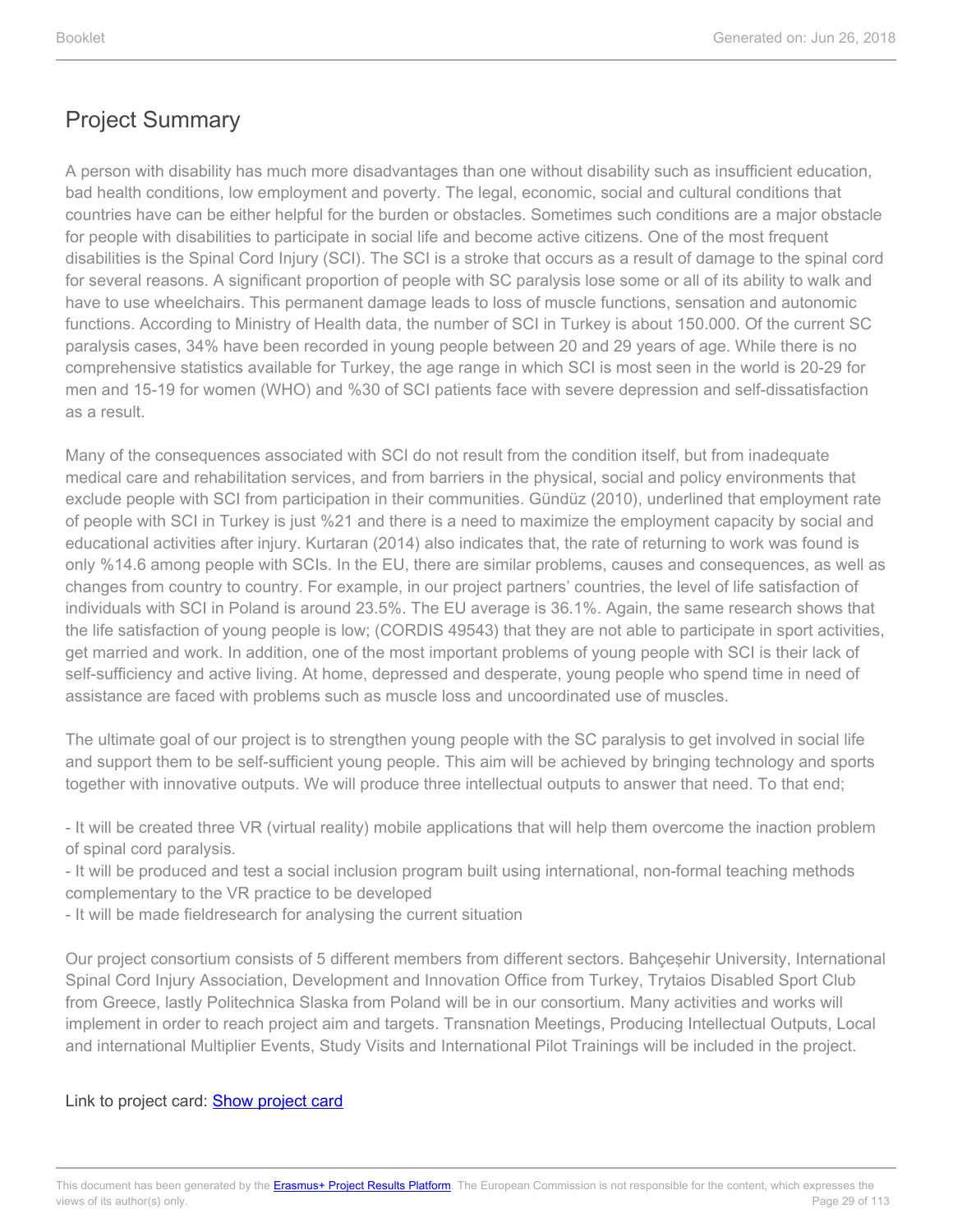

Project Title

# <span id="page-29-0"></span>The European social and transversal competence passport for youth with disabilities – a tool for validation of non-formal and informal acquired competences

### Project Coordinator

| Organisation               | <b>Inonu Universitesi</b>                                                                                                                                                        |
|----------------------------|----------------------------------------------------------------------------------------------------------------------------------------------------------------------------------|
| Address                    | INONU UNIVERSITY RECTORATE MAIN CAMPUS, 44280 Malatya,<br>Malatya, TR                                                                                                            |
|                            | Website www.inonu.edu.tr                                                                                                                                                         |
| <b>Project Information</b> |                                                                                                                                                                                  |
| <b>Identifier</b>          | 2017-3-TR01-KA205-048146                                                                                                                                                         |
| <b>Start Date</b>          | May 1, 2018                                                                                                                                                                      |
|                            | <b>End Date</b> Apr 30, 2020                                                                                                                                                     |
| <b>EC Contribution</b>     | 134,555 EUR                                                                                                                                                                      |
|                            | Partners PHOENIXKM BVBA (BE), "MARIE CURIE ASSOCIATION - MCA"<br>BRANCH SMOLYAN (BG), Malatya II Milli Egitim Mudurlugu (TR),<br>VIENNA ASSOCIATION OF EDUCATION VOLUNTEERS (AT) |
| <b>Topics</b>              | Disabilities - special needs; Inclusion - equity; Recognition (non-formal<br>and informal learning/credits)                                                                      |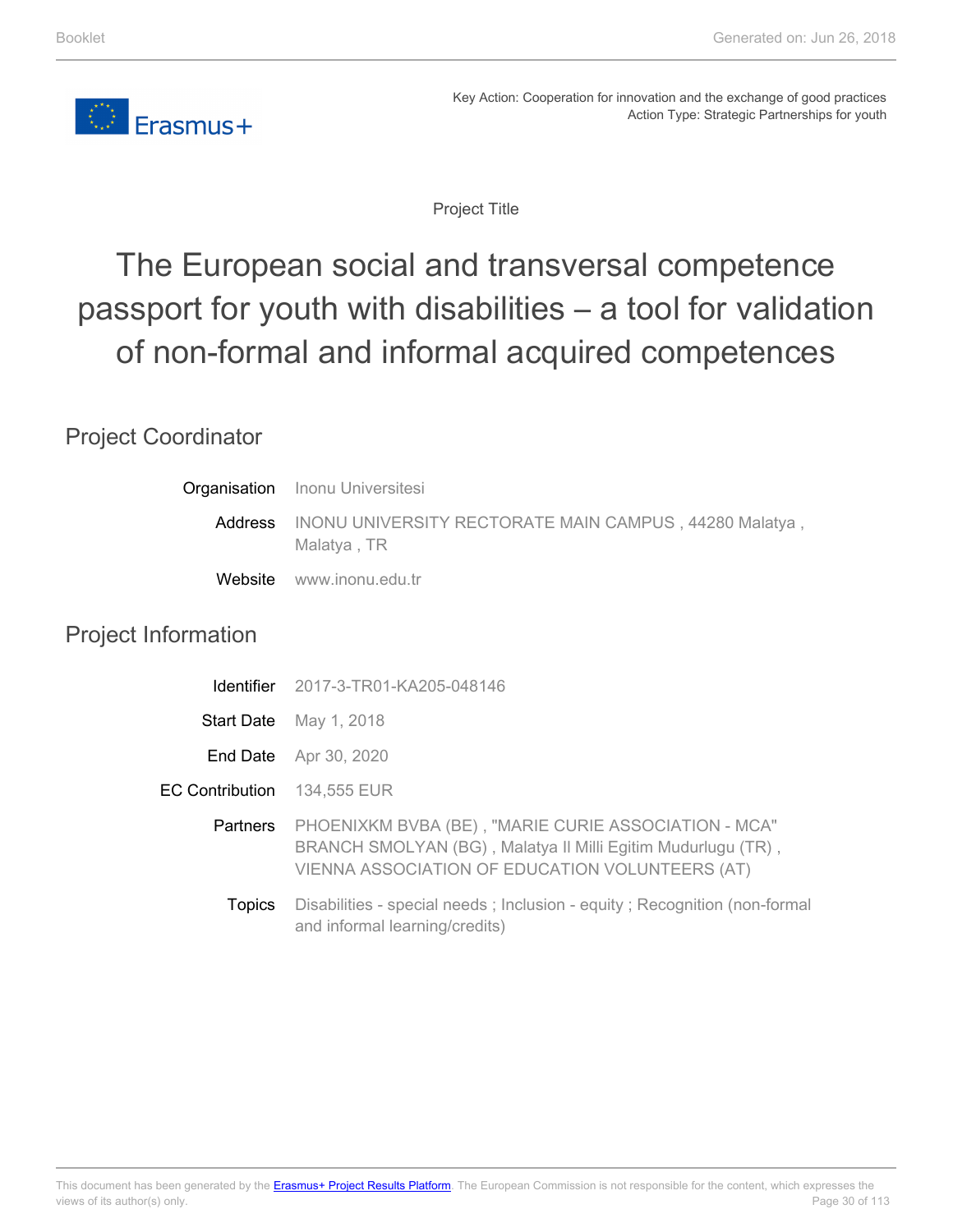#### PURPOSE:

One of the top priorities of Europe 2020 is for the EU to become an inclusive economy, and for the Member States to deliver high levels of employment, productivity and social cohesion. Targets include a 75% employment rate overall, which cannot be accomplished with the current exclusion of large numbers of persons with disabilities from the labour market. The European Disability Strategy also is aims to remove obstacles to inclusion and participation.

According to the EHSIS, in 2012 there were 70.0 million people with disabilities aged 15 and over, equivalent to 17.6 % of the population that was aged 15 and over.

Those people are usually confronted with barriers in an educational, employment and social context. This increases the risk for them to be socially excluded, to face financial and 'societal' poverty, as well as isolation.

Frequently, the major challenge during the recruitment of people with disabilities for a particular job is the lack of evidences for their abilities, experience and competences. Taking into considerations that several people with disabilities does not have completed secondary, vocational or higher education diploma is quite difficult to match them for a particular job vacancy. Another obstacle is that a big group from those youths did not have enough level of developed self-presentation skills which does not allowing them to present appropriately their strengths and abilities during a job interview.

The overall objective of the project is to enable people with disabilities in EU to participate more frequently, more fully, and more successfully in employment and labour mobility. This will be achieved by the development of a competence passport (outcomes based) which will be created/completed with the participation of a career counsellor, supported employment consultant, vocational rehabilitation adviser or similar. In addition, a social and transversal competence validation tool will help the beneficiaries to further understand and identify the level of competences that they possessed.

This tool will serve as a validation of their non-formal and informal competences described in positive (statements), non-discriminating, standardized and transparent way. The passport will have also additional part which will include also what accommodations the job seeker with disability needs, to be able to work successfully (e.g. an accessible toilet, special lighting, work in a small team).

This competence passport will be based on the outcomes from a set of social competences questionnaires that will be completed together with the professional (as stated above) and based on the cooperative completion of the statements together with a professional (see below description). The questionnaires will be developed by experts from different backgrounds and sectors. The Dutch Europass Centre will participate to advise on the interoperability with 'mainstream' Europass products.

The Competence Passport will inform employers, HR managers, in-house trainers what is the estimated level of the acquired social competences during non-formal and informal experience of the job-seeker with disability.

#### DIRECT TARGET GROUPS:

• Youth with disabilities

• Youth low skilled

• Career guidance providers – career counsellors, supported employment consultants, vocational rehabilitation advisers etc.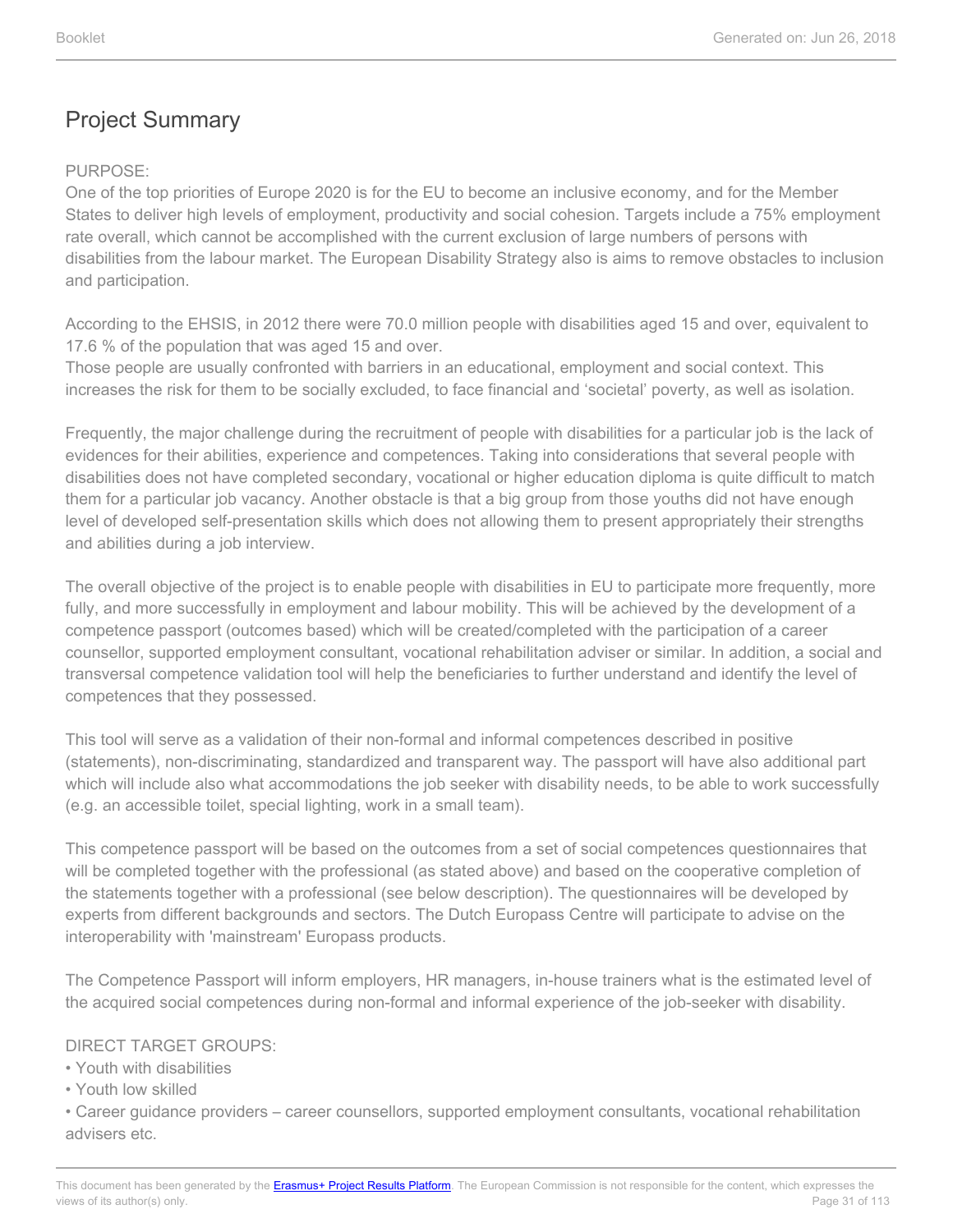TARGET GROUPS AS BENEFICIARIES:

- HR managers, in-house trainers, employers,
- Youth centres and institutions
- NGO's of/for youth with disabilities
- Local and regional authorities
- Policy makers

#### INTELLECTUAL OUTPUTS:

IO1: Social competence validation pool

IO2: European competence passport for youth with disability

IO3: Guide on further career guidance for professionals involved in the career counselling based on the results from the validation tool

IO4: Interactive competence hub

Partnership:

- P1: Leading university from Turkey (Malatya)
- P2: Experienced educational youth authority from Malatya (TR)
- P3: Youth volunteering organisation targeted to validation of non-formal learning from Austria
- P4: Experienced NGO of people (Youth) with disabilities from Bulgaria
- P5: Counseling body working in the area of validation of non-formal learning on EU level.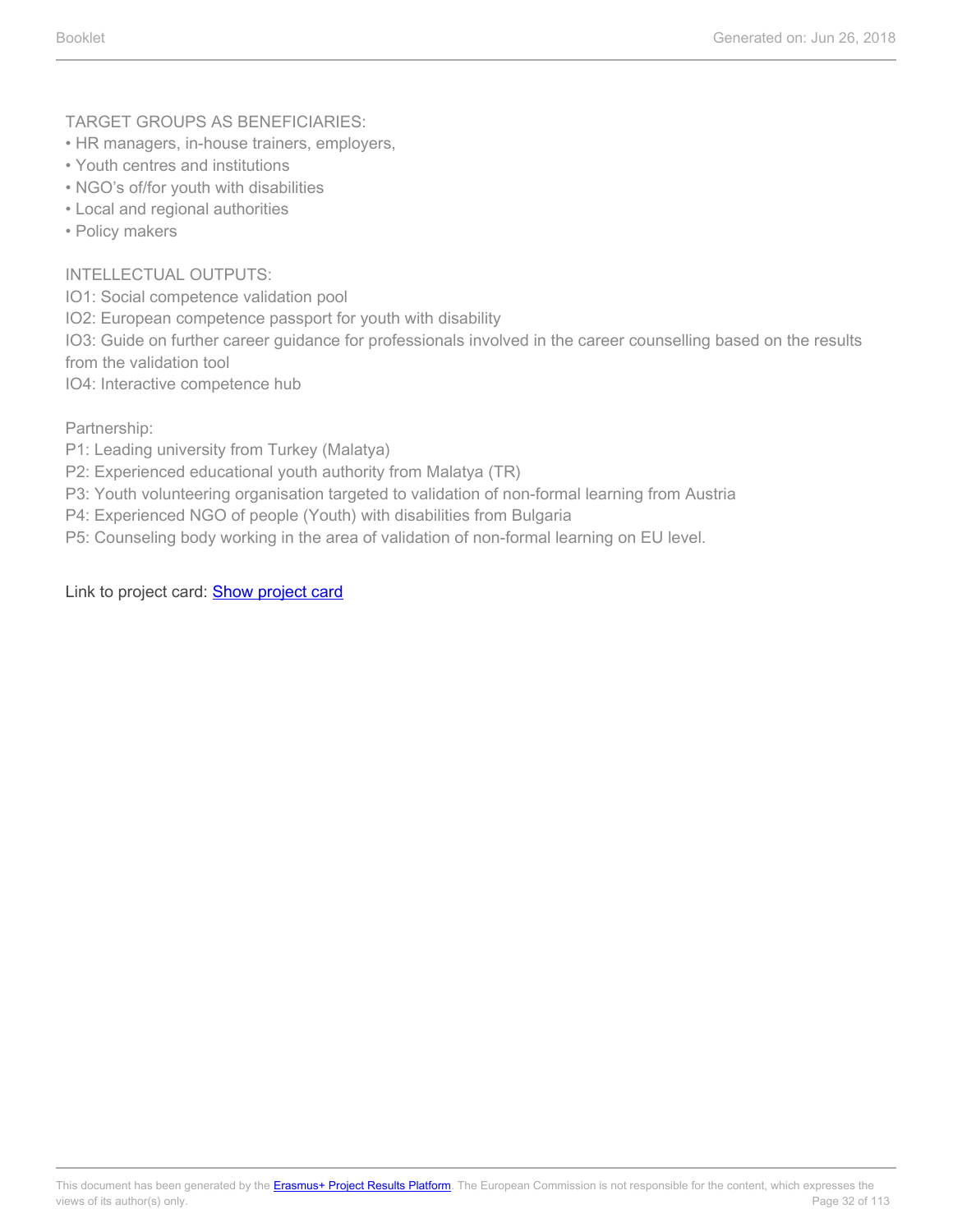<span id="page-32-0"></span>

Project Title

# PROMOTING EMPLOYABILITY, RETRAINING, SOCIAL SKILLS OF NEETS

#### Project Coordinator

**Organisation** ALTINBAS UNIVERSITESI

> Address MAHMUTBEY DILMENLER CAD 26 BAGCILAR , 34217 ISTANBUL , İstanbul , TR

Website www.kemerburgaz.edu.tr

#### Project Information

- Identifier 2017-2-TR01-KA205-047266
- Start Date Oct 2, 2017
- **End Date** Jan 1, 2020
- EC Contribution 203,945 EUR
	- **Partners** ISTANBUL CHEMICALS AND CHEMICAL PRODUCTS EXPORTERS' ASSOCIATION (TR) , ISTANBUL VALILIGI (TR) , MEDIA CREATIVA 2020, S.L. (ES) , Drawing To Health (NL) , INSTITUTE OF ENTREPRENEURSHIP DEVELOPMENT (EL) , OPPORTUNITY GLOBAL (UK) , TDM 2000 INTERNATIONAL (IT)
		- **Topics** Labour market issues incl. career guidance / youth unemployment; Access for disadvantaged ; Youth (Participation, Youth Work, Youth Policy)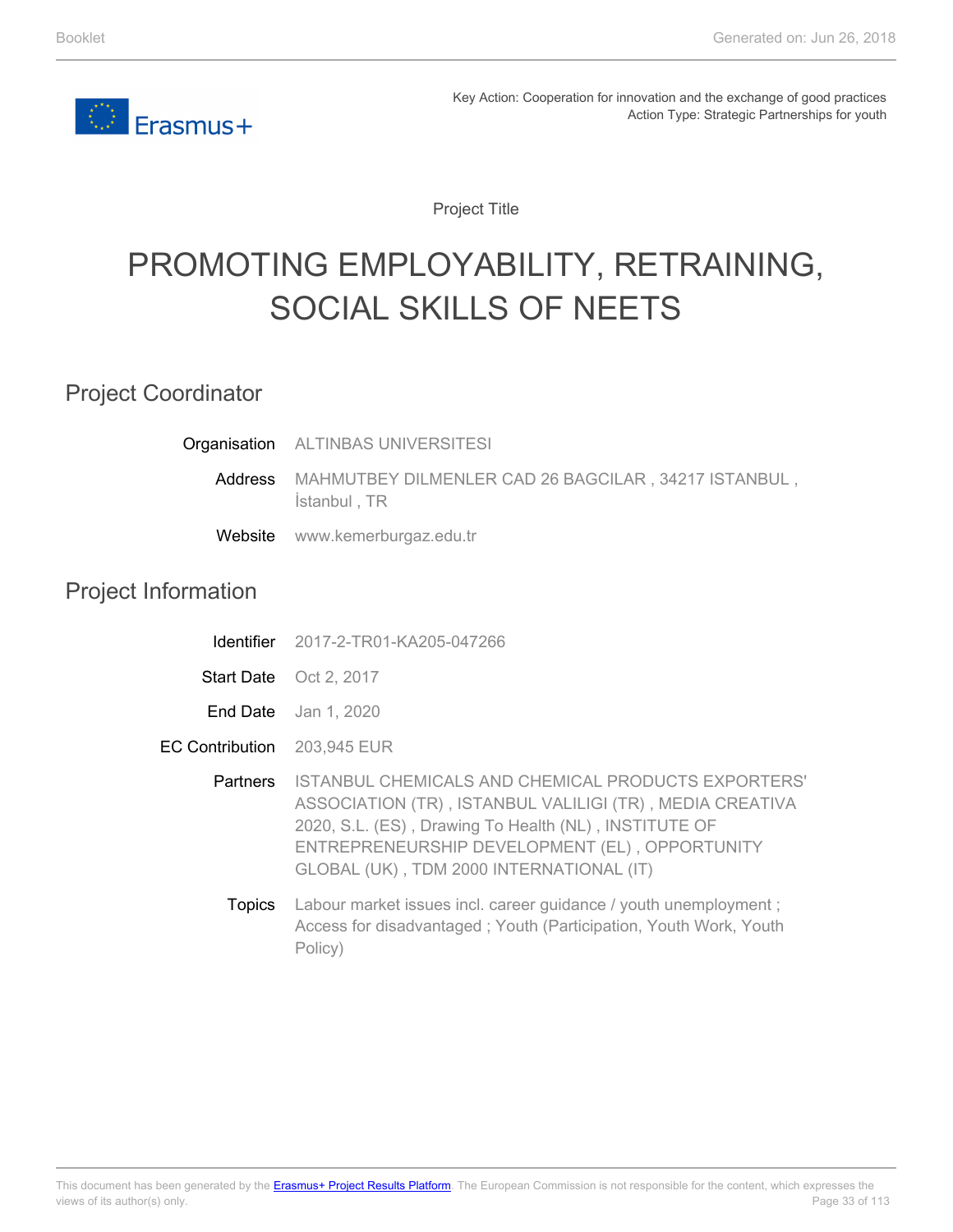This project (PERSON) aims to promote employability, retraining and the social skills of NEETs and inactive young individuals to meet sustainable and qualified labor force and improve the competitiveness of Turkey and Europe. The Project will provide innovative training curriculum and methodologies to meet the needs for young individuals not only in the work life but also in their social life. Therefore, threefold objectives are focused. First is the need to understand young individuals in detail during their transitions from being NEETs or inactives to work. The others are, the need for a data collection and sharing tool/platform, an education plan for attracting and retraining more inactive young individuals and the need to bridge in communication and joint work that often exists between universities, staff, senior management and students in internationalization efforts and activities. There has been seven intellectual outputs such as: O1 Sate of the Art and Panacea for NEETs, O2 Training Module for Technological Illiterates and MOOC Design; O3 Training Module for Technological Literates and MOOC Design; O4 Training Module for Advanced Technology Users and MOOC Design, O5 Pilot Training, O6 a Comprehensive Guidebook of PERSON, O7 Set-up MOOC Design. All partners will take active responsibility for the development of the outputs.

Within the project a short term training activity will be held in Turkey. This training activity will provide the consortium the opportunity to monitor the project activities and evaluate the issues regarding the project management. The trainers and the task education system will be determined for each different level of training modules. It will be take 5 days and will be 6 hours in a day. 20 hours of it will be related to content of the trainings while 10 hours will be related to introducing the MOOC system. Totally 18 (3 trainers from each country) trainers will be trained. Seven multiplier events will take place and six of them will be National Conferences. A total of 240 national multipliers will be invited, some of them among stakeholders and national advisory groups identified in the preparation phase of the project. One International Conference will be held in Turkey. A total of 40 national and 10 international participants will be invited, some of them among stakeholders and national advisory groups identified in the preparation phase of the project.

Besides, four transnational project meetings are planned to achieve basic goals. The first meeting "Kick off Meeting" will be held in Istanbul at the second month of the project. This meeting will refine the project work plan and the presentation of the O1. The second meeting "Planning" Meeting will be held in Spain at the 7th month of the project. The consolidated output will be presented, the output O2, O3 and O4 will be discussed and each partner countries role at the project will be covered. The third meeting "Progress Meeting" will be held in Greece, at the 12th month of the project. The revision of the output O2, O3 and O4 will also be given. The methodology of O5 and the planning of C1 will be discussed in this meeting. The fourth meeting "Final Meeting" will be held in United Kingdom at the 24th month of the project. The revision of O6 and the obtained results of the pilot training will be discussed.

Every partner will reach their HLFS. This makes a panel data set for 10 years and 6 countries. Every partner will reach NEETs for surveys. This makes 1200 inactive by taking into account the leading partner's sample NEETs young individuals' detailed surveys. In total, total dataset will be 1200. Each partner, will make a focus meeting with totally 90 individuals. From every partner at least 3 trainers will directly join the meetings. Totally, the number of trainers will be at least 18 who will also join the workshops/meetings and kick-off with the organization of leading partner. These trainers will organize pilot trainings in their own country. Every partner will reach at least 15 young inactives/NEETs. However, leading partner will do it with at least for 30 young NEETs. In total, the number of people who get training or mentorship will be 105. These mentors, trainers will organize seminars to other trainers in their own country. Each seminar at least 15 trainers, mentors will be there. Totally, each country will give seminars to trainers 45. Total number of trained trainers will be at least 360. Finally, organizations being on the demand side of labor market and NGO's seminar, conference will be organized. At least 50 guests from business life selected from dominant companies in their market, 15 NGO and 4 policy makers will be invited. All these outputs, research outputs, reports and online learning lectures will be on the websites of the partners.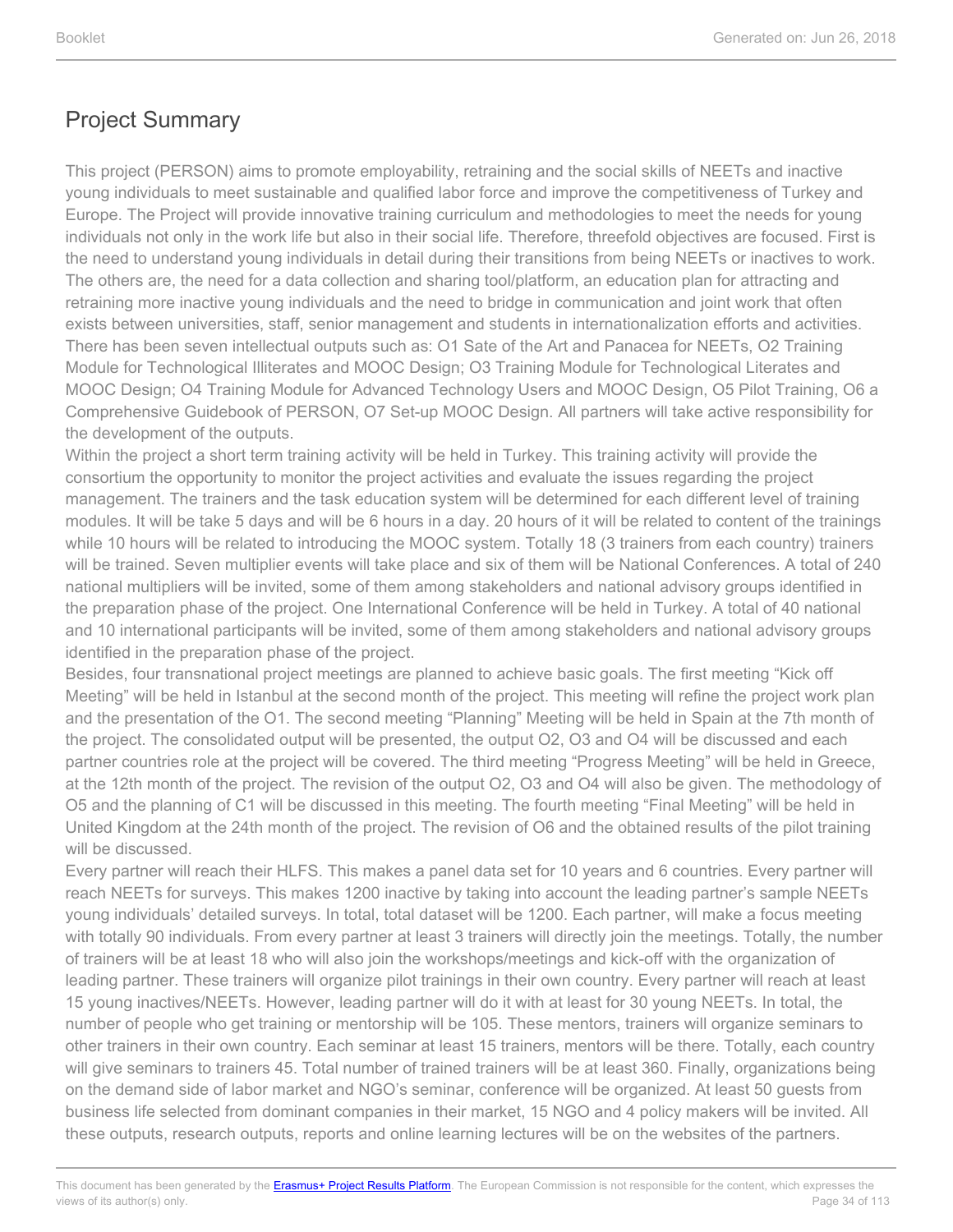Regarding the number of the visitors of the partners, 100.000 people is aimed to reach by actively using social media, NGO's websites, mailings, corporate's website.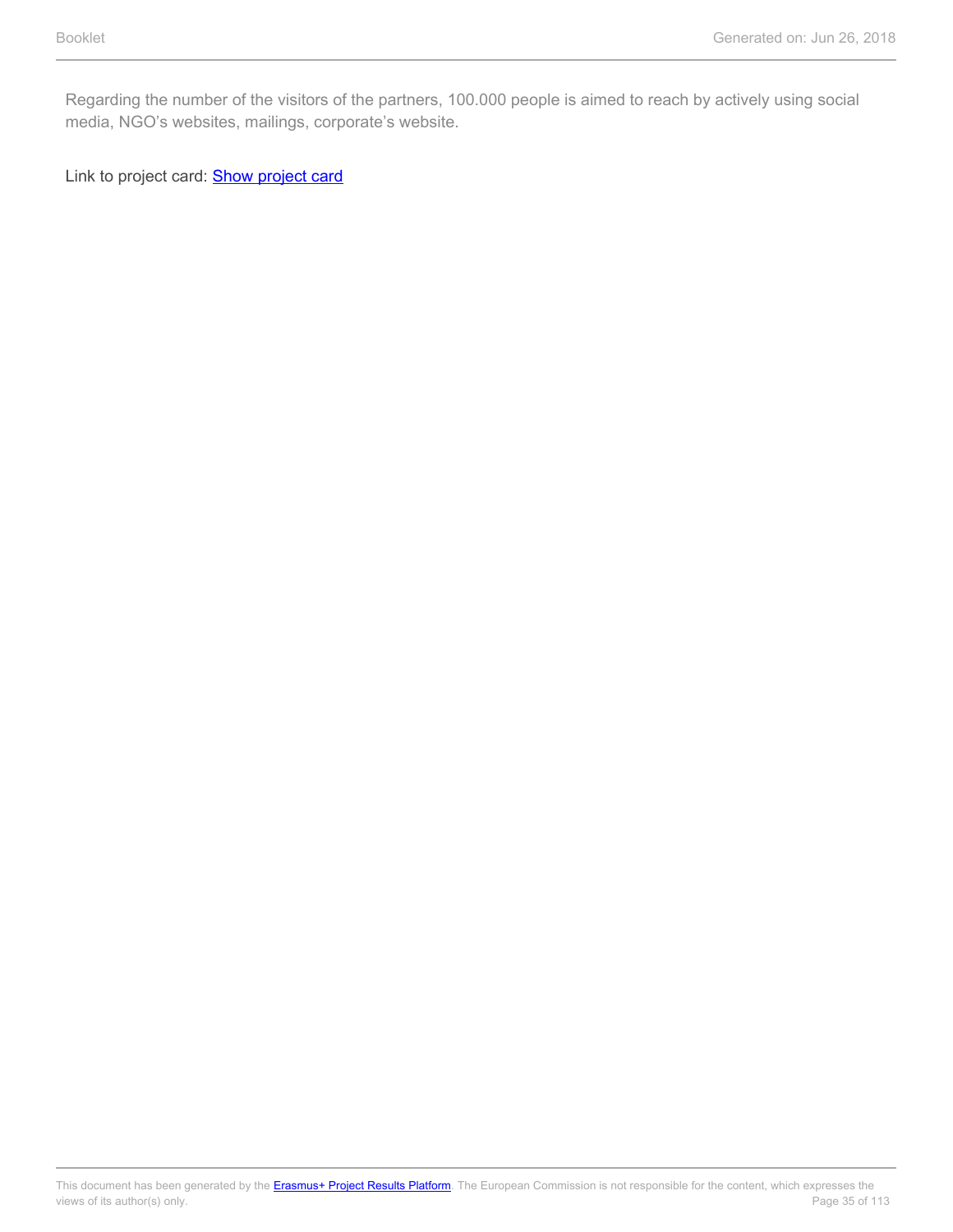<span id="page-35-0"></span>

Project Title

# Global Innovative Leadership Module

### Project Coordinator

|                            | Organisation BAHCESEHIR UNIVERSITESI FOUNDATION                                                                                                                                                                                                                                                                    |
|----------------------------|--------------------------------------------------------------------------------------------------------------------------------------------------------------------------------------------------------------------------------------------------------------------------------------------------------------------|
|                            | Address CIRAGAN CAD OSMANPASA MEKTEBI SOK 4/6 BESIKTAS, 34538<br>ISTANBUL, TR                                                                                                                                                                                                                                      |
|                            | Website www.bau.edu.tr                                                                                                                                                                                                                                                                                             |
| <b>Project Information</b> |                                                                                                                                                                                                                                                                                                                    |
|                            | <b>Identifier</b> 2015-2-TR01-KA205-022935                                                                                                                                                                                                                                                                         |
|                            | Start Date Oct 1, 2015                                                                                                                                                                                                                                                                                             |
|                            | End Date Sep 30, 2017                                                                                                                                                                                                                                                                                              |
| <b>EC Contribution</b>     | 202,652 EUR                                                                                                                                                                                                                                                                                                        |
|                            | Partners INSTITUTE OF ENTREPRENEURSHIP DEVELOPMENT (EL),<br>INTERACTIVE MEDIA KNOWLEDGE TRANSFER INTERMEDIAKT (EL)<br>, FUTURO DIGITALE (IT), EDUGEP-CONCEPCAO,<br>DESENVOLVIMENTO EGESTAO DE PROJECTOS DE NATUREZA<br>EDUCACIONAL, SOCIAL E CULTURAL LDA (PT), KALKINMA VE<br><b>INOVASYON OFISI DERNEGI (TR)</b> |
| <b>Topics</b>              | New innovative curricula/educational methods/development of training<br>courses; Labour market issues incl. career guidance / youth                                                                                                                                                                                |

unemployment ; ICT - new technologies - digital competences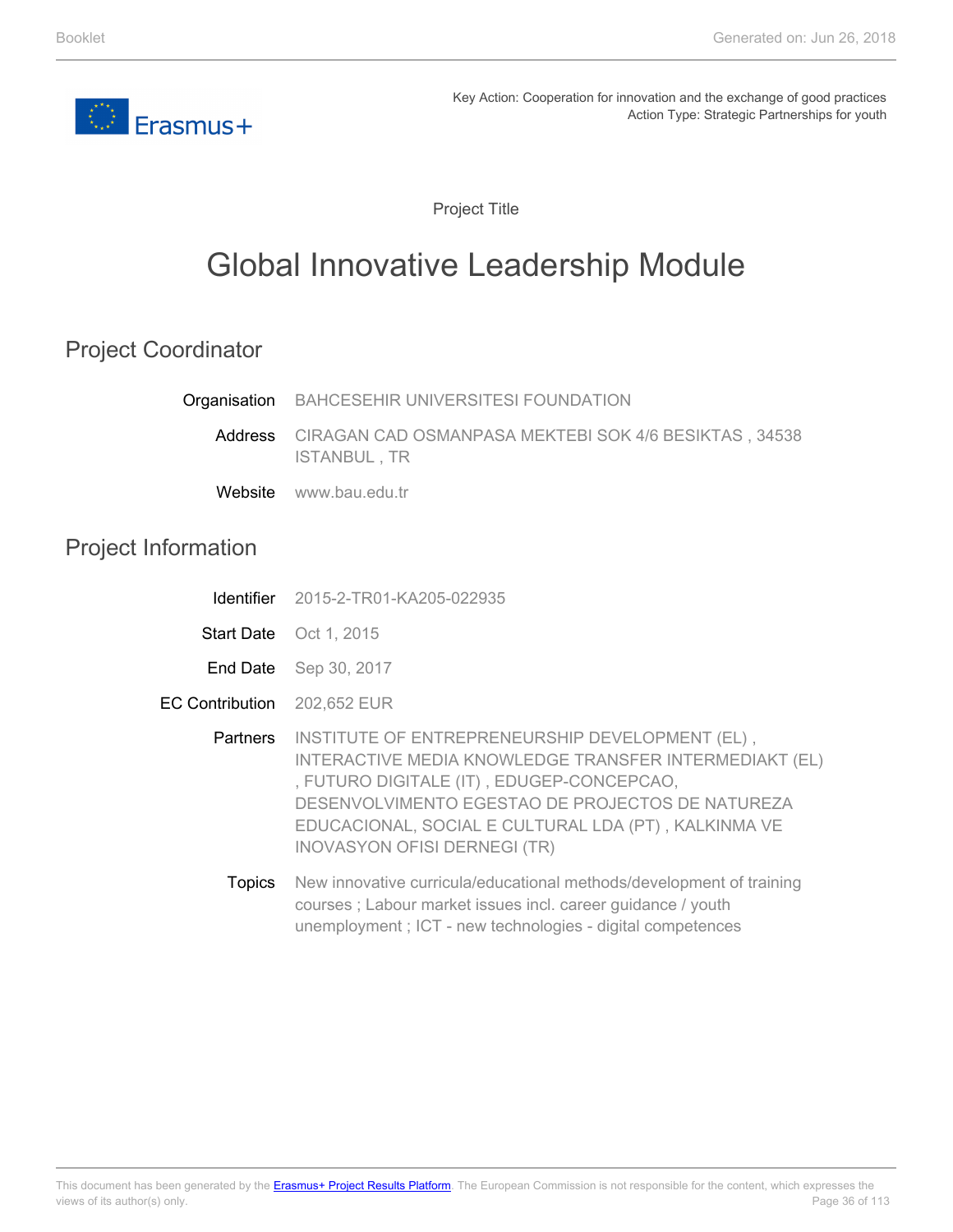Joblessness and underemployment among youth are two of the most challenging economic and social problems that policymakers face in developing countries. One of the primary reasons of the young unemployment and failure to satisfy the expectations of the newly graduate professionals in the European scale where Turkey takes places within is insufficient cross-cutting capabilities based on ICT such as e-leadership skills. This leads to failing to satisfy the capabilities of employment of qualified graduate and young workforce, in return. For the most countries, lower educated people experience worse employment conditions and have been most hard-hit by the crisis. Significant percentage rates are generated in Turkey (21), Italy (25.2), Greece (47,6) and Portugal (42.3), where between one in five and one in four 18-24 year-olds are neither in employment nor in education and training.

Past developments have shown that ICT-related occupations are much more resistant to crises than most other jobs. The market absorbs more than the annual output of ICT graduates from educational institutions. Consequently, today, investing in e-skills entails even greater opportunities and fewer risks. European Commission's Publication "e-Leadership Skills for Competitiveness and Innovation" (2013), the job market demand rises by 227,000 e-leaders to a total of 915,000 people annually Europe-wide, including Turkey. There is a huge opportunity for job creation and growth which Europe should not miss. Yet, economies cannot meet the adequate qualified supply.

Global Innovative Leadership Module (GILM) project believes that one of solutions for the current young unemployment passes through the university or development and training on the ICT based capabilities after graduation. The growing importance of ICT for both business operations and innovation is an opportunity for professionals and youngsters who are e-skilled. These competencies are critical for fostering both jobs created by existing companies through innovation and growth as well as self-created jobs by entrepreneurs (including social entrepreneurs) who leverage technology to create new products, services and business especially for young people.

From this point of view, it is aimed to enable youth in e-leadership on the purpose of decreasing the young unemployment in the direction of the certain vocational and personal needs of the young, to enable them to know their sufficiencies and improving their capacities. It is also aimed to learn using ICT based tools and methods for the purpose of job creation/employability alongwith the taking an active lidership role in changing progress.

Within the scope of project 6 partner (university, institue, company, sivil society organization) from 4 countries will take joint action to develop new education module which can be used in formal and nonformal educational institutions. The module will prepared by using non-formal education method focusing on youth. It also will be a digital online platform involving e-courses, training modules, ICT based tools etc. The project will have been taking place for two years and it will comprise transnational meetings, dissemination activitiy, training courses, intellectual outputs etc.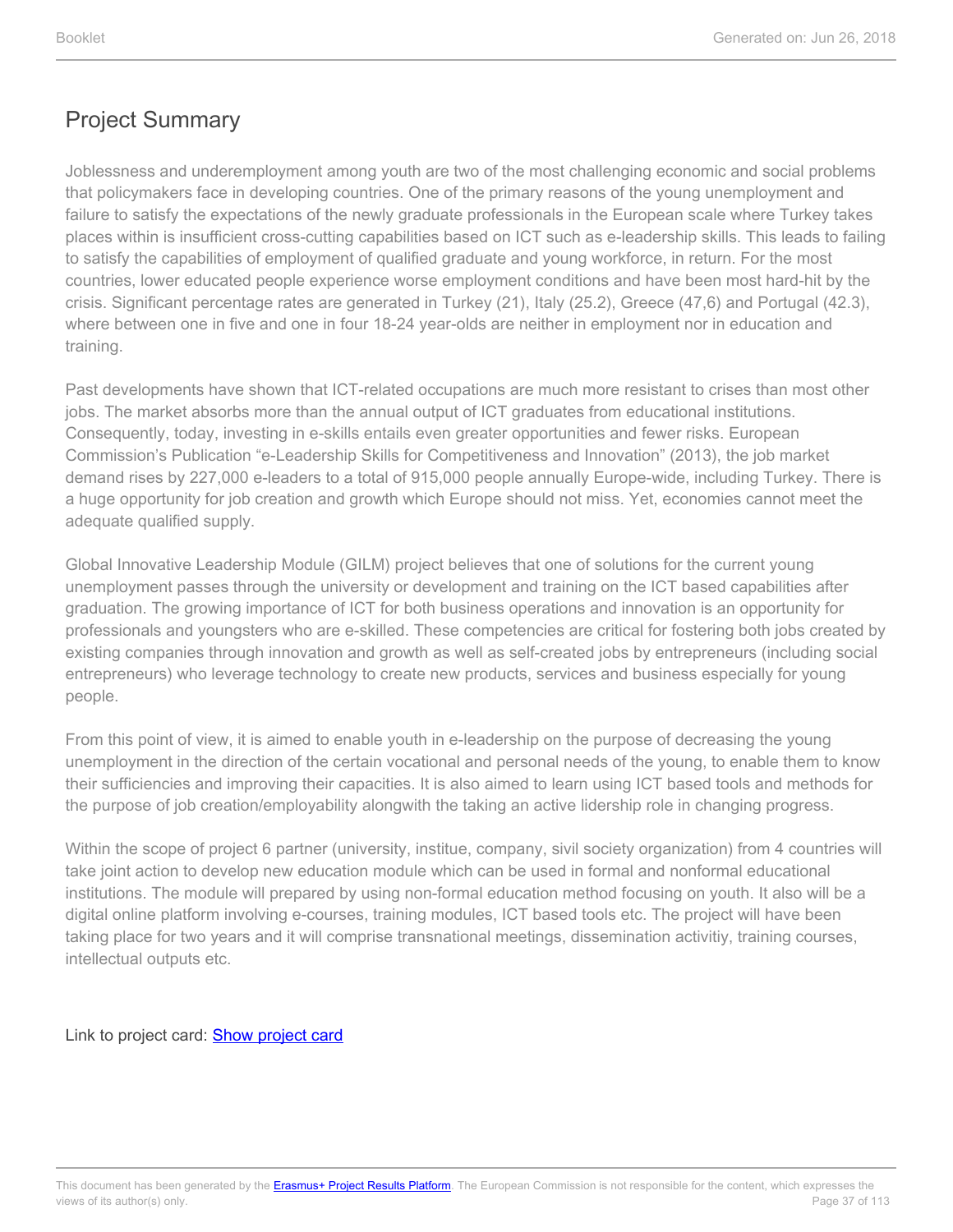

Project Title

# Emotion to Motion Emotional Intelligence Skills Development to Foster Youth Employability

### Project Coordinator

|         | <b>Organisation</b> Istanbul Valiligi                                          |
|---------|--------------------------------------------------------------------------------|
| Address | Bankalar Cad. Erguvan Sok. Karakoy, Beyoglu, 34421 Istanbul, Istanbul<br>. TR. |
|         | Website www.istanbulab.gov.tr                                                  |

### Project Information

| <u>Identifier</u>      | 2015-3-TR01-KA205-024834                                                                                                                                                                                                                                                                                                                                                    |
|------------------------|-----------------------------------------------------------------------------------------------------------------------------------------------------------------------------------------------------------------------------------------------------------------------------------------------------------------------------------------------------------------------------|
|                        | Start Date Feb 1, 2016                                                                                                                                                                                                                                                                                                                                                      |
| End Date               | Jul 31, 2018                                                                                                                                                                                                                                                                                                                                                                |
| <b>EC Contribution</b> | 225,083 EUR                                                                                                                                                                                                                                                                                                                                                                 |
| <b>Partners</b>        | INSTITOUTO ANAPTIXIS EPICHEIRIMATIKOTITAS ASTIKI ETAIREIA<br>(EL), Global Egitim Kultur ve Iletisim Dernegi (TR), XXI INVESLAN, S.L.<br>(ES), Stichting Europäisches Bildungswerk (NL), STEP Institut, zavod za<br>psihologijo dela in podjetnistvo (SI), INSTITUTE FOR TRAINING OF<br>PERSONNEL IN INTERNATIONAL ORGANIZATIONS (BG), Istanbul<br>Medeniyet University (TR) |
| Topics                 | Labour market issues incl. career guidance / youth unemployment; Open                                                                                                                                                                                                                                                                                                       |

and distance learning ; Youth (Participation, Youth Work, Youth Policy)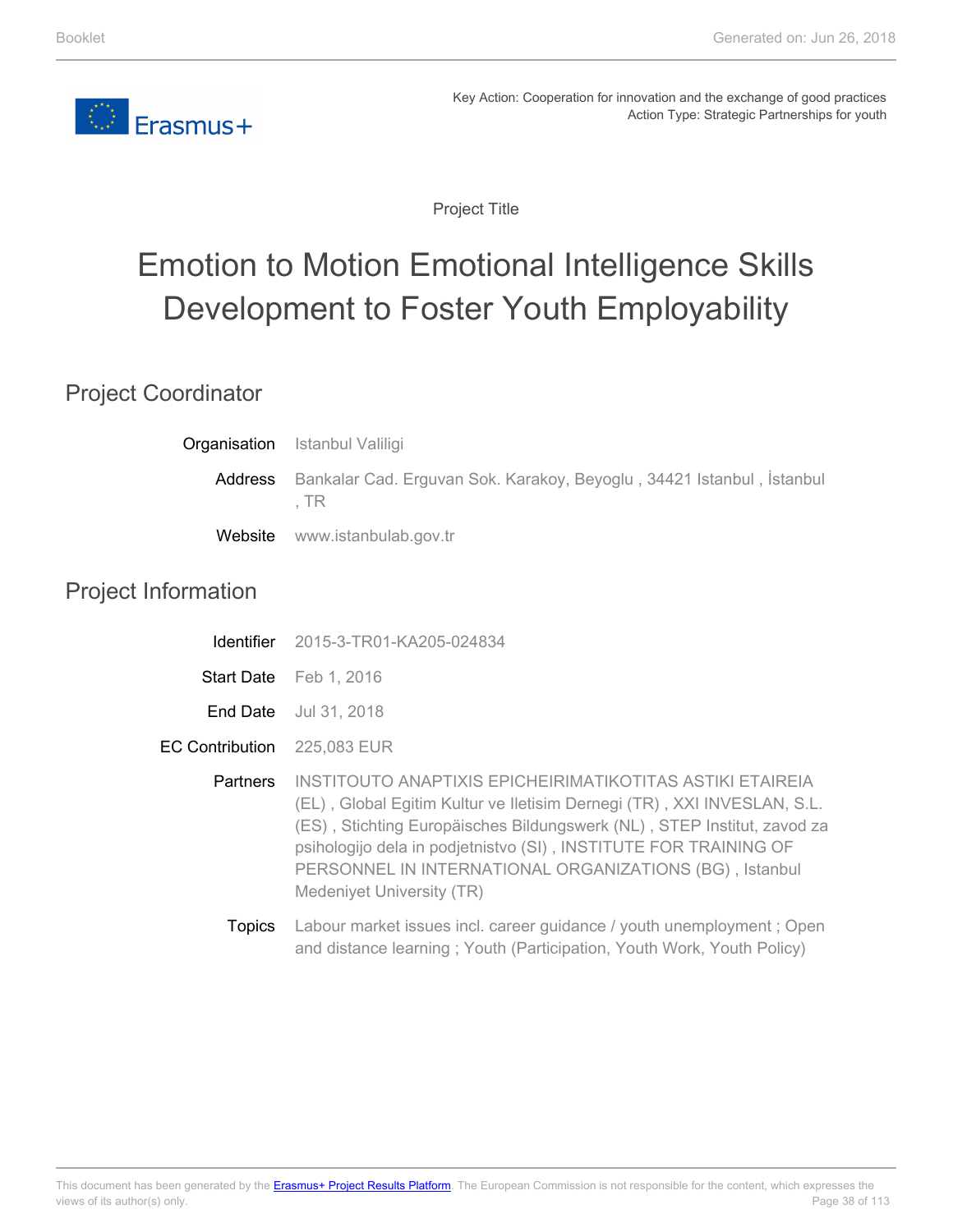Emotional intelligence can greatly impact youth work life and career, so it's important to understand exactly what it is and why it is so important. Every workplace is comprised of people with different strengths, personalities and emotions, which can greatly affect the way they work. Emotional intelligence is the ability to identify and manage youth emotions as well as the emotions of others. Emotional Intelligence is a wide range of skills that youth of all ages can develop and improve. These skills are critical for emotional well-being and life success including Intrapersonal Skills, Interpersonal Skills, Adaptability, Stress Management and General Mood. These skills are divided into sub-skills that address such things as Problem Solving, Happiness, Flexibility and other critical emotional and social competencies. The right academic background, professional experience and certifications are obviously necessary to land a higher position. Emotional intelligence, however, can be the key to further success, particularly when moving into management positions. Employers say emotionally intelligent managers rate higher in job satisfaction and lower in levels of turnover. If youth career plans include a leadership position, emotional intelligence can help you develop teams who are happier and more productive in their work, and more likely to stay in their positions. It's clear that emotional intelligence can be an asset to youth professional life. The business world is always changing and emotions are becoming a much more important aspect of working relationships. Having emotional intelligence increases youth chances of being more accepted on teams and considered for leadership positions. It can also set you apart from the competition when seeking a new position or promotion.Employers are looking for candidates who know how to listen and communicate well – both important aspects of emotional intelligence. They also prefer youth who are adaptable to changing work environments, not rigid and inflexible. Other attributes employers seek in youth during the hiring process include self-management, the ability to work in teams and strong leadership potential. All of these competencies are intertwined in emotional intelligence. The main aim of this project is to improve the quality of youth and wellbeing at their work place through the promotion of emotional intelligence (emotional self-regulation / self-awareness and self-motivation ). In this project will provide a web based learning environment for those who might not have an access to professional development program for youth. To achieve this aim, this project will construct a Web based learning environment to share the content of educational material. The Web 2.0 learning environment will contain training material on Emotional Intelligence (EI) and it will be addressed to promote EI for youth. One of the main outcome of the project will be to improve the professional qualification of youth through the promotion of a series of inter and intra personal competences, resulting from the use of Emotional Intelligence thus fostering a higher flexibility of youth as employees or employers that will allow them to quickly adapt to the changes that can occur at a work place. This will also improve the quality of life and the wellbeing of youth. The project will increase the motivation and satisfaction of youth, as they will be able to manage their work in an emotionally intelligent way; improving the quality of service (faster problem solving, personalized attention, social acceptance).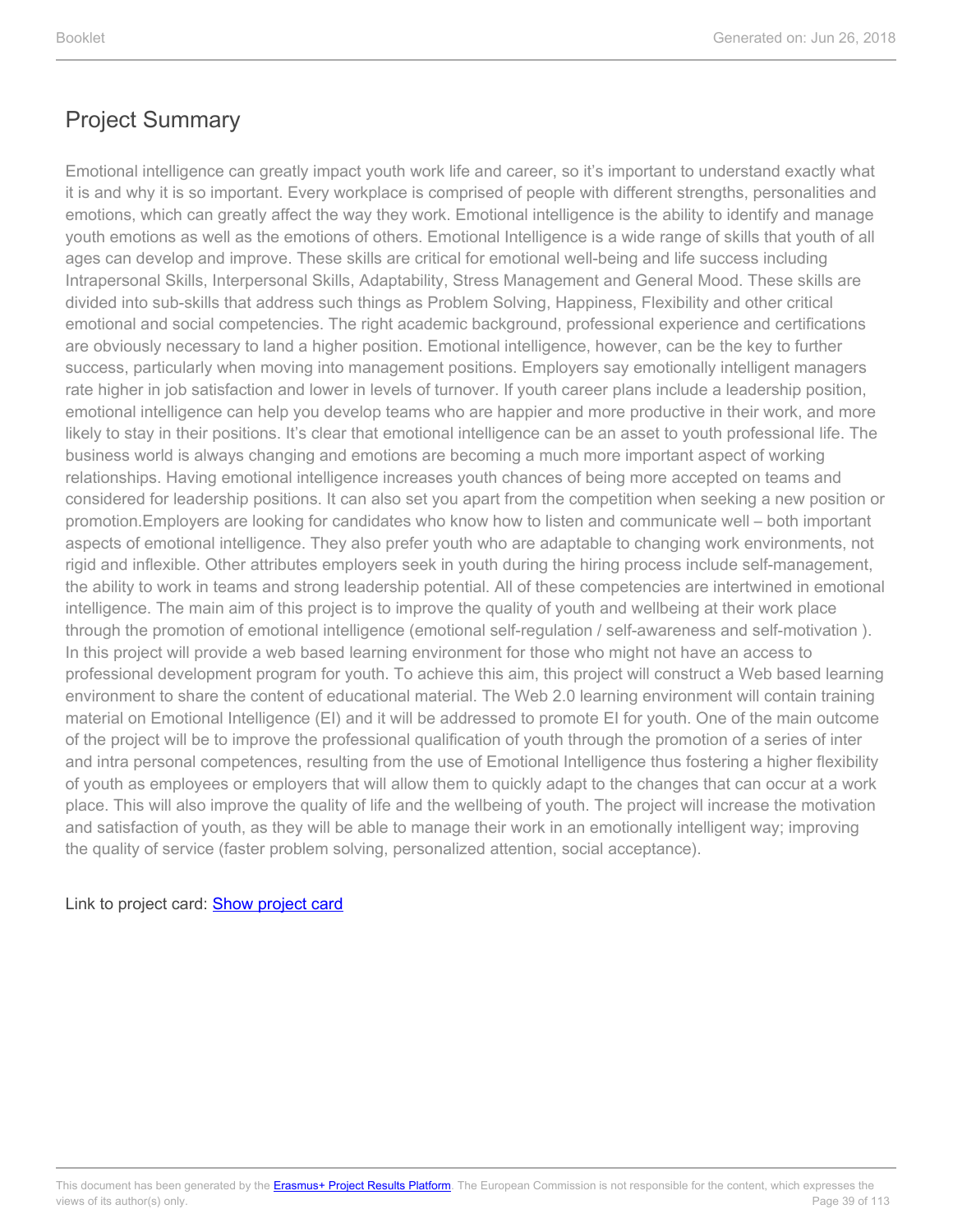

Project Title

# 3I - International Internship Incubation

## Project Coordinator

|                            | <b>Organisation</b> Balçova Belediyesi                                                                                                                                                                                                                                              |
|----------------------------|-------------------------------------------------------------------------------------------------------------------------------------------------------------------------------------------------------------------------------------------------------------------------------------|
| Address                    | Fevzi Çakmak Mahallesi Cengiz Topel Sokak No:1, 35330 İzmir, İzmir,<br>TR.                                                                                                                                                                                                          |
| Website                    | http://www.balcova.bel.tr/                                                                                                                                                                                                                                                          |
| <b>Project Information</b> |                                                                                                                                                                                                                                                                                     |
| <b>Identifier</b>          | 2017-3-TR01-KA205-048474                                                                                                                                                                                                                                                            |
| <b>Start Date</b>          | May 1, 2018                                                                                                                                                                                                                                                                         |
| End Date                   | Apr 30, 2020                                                                                                                                                                                                                                                                        |
| <b>EC Contribution</b>     | 220,415 EUR                                                                                                                                                                                                                                                                         |
| <b>Partners</b>            | Tânia Alexandra de Almeida Santos (PT), ORIGINN OFIS HIZMETLERI<br>VE ISLETMECILIGI LTD STI (TR), CONSORZIO MATERAHUB<br><b>INDUSTRIE CULTURALI E CREATIVE (IT), Uluslararasi Arastirma</b><br>Organizasyon Proje ve Egitim Merkezi L.T.D. (TR), KULTURNI KOD (RS)<br>, iDROPS (BE) |
|                            |                                                                                                                                                                                                                                                                                     |

Topics Labour market issues incl. career guidance / youth unemployment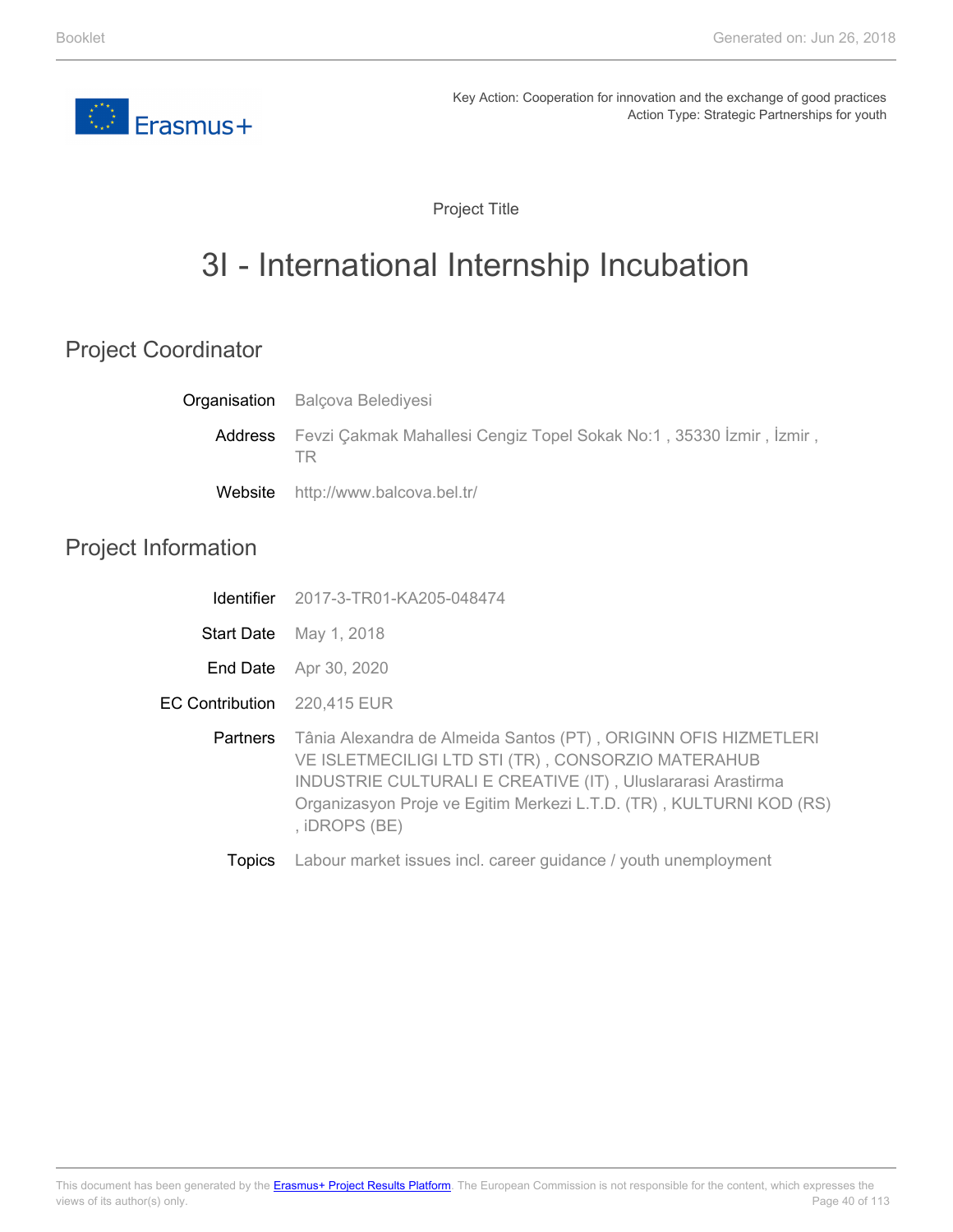Landing a job in this tough economy is no easy feat—especially for disadvantaged young people. They often spend weeks scouring online job boards, polishing cover letters and blasting out résumés to no avail.But what they really need to do is get an internship. It turns out that may be the easiest way to secure a full-time gig,as 69% of companies with 100 or more employees offered full-time jobs to their interns in 2015, according to a new survey.(McKinsey)

The Internships.com survey, conducted between Dec. 1 and Dec. 4, 2014, polled more than 7,300 students and recent graduates, as well as over 300 human resources and recruitment professionals. The results show that internships truly have become the "new interview" in the job search process for students and employers alike."First and foremost, these results tell us that at a time when 54% of recent graduates are unemployed or underemployed, the best chance you have as a student not to be part of that statistic is to do an internship," says Stuart Lander, chief marketing office at Internships.com. "You have a 7 in 10 chance of being hired by the company you interned with."

"3I – International Internship Incubation" project is built upon the problems and needs that are defined above.

Purpose of the project is ; edification of youth in professional adequacy and increasing employability by providing work experience through international internship.

Within this context:

• First International Internship Incubation of Turkey will be established.

• In the said Incubation , technical education will be given to new graduates/collage students and disadvantaged youth with the aim of giving them occupational profiency.

These are ;

\*Digital Design \*Coding \*Social Media Management and Digital Advertisement.

these kinds of areas will be designed accordingly to the needs of today.Basic English will also be given besides these.They will all have a valid certificate in the said education.

• A part of Youth that take technical education and succed will have oppurtunity to do a internship in companies suitable with Co-Working fields in EU countries through a partnership created internationally and different companies in a local scale.

• Youth that take technical education and do internship will go through interviews that will allow them to work in İzmir.Suitable candidates will be given work through a system which will work like this.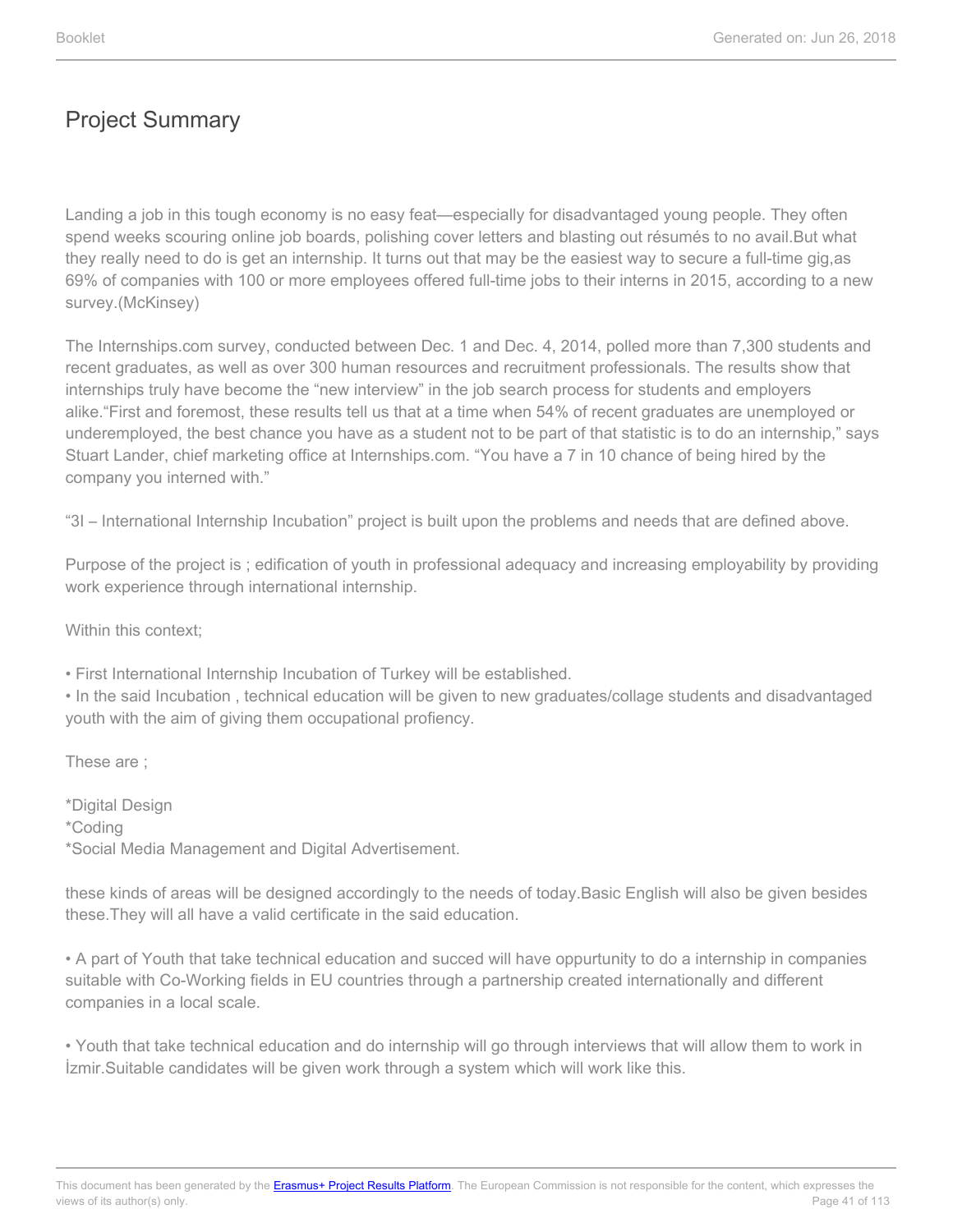With this project , Incubation -which will be first of its kind- is designed as a sustainable structure which supports the development of individual competencies and the technic internship in order to contribute employment from Erasmus + priorities.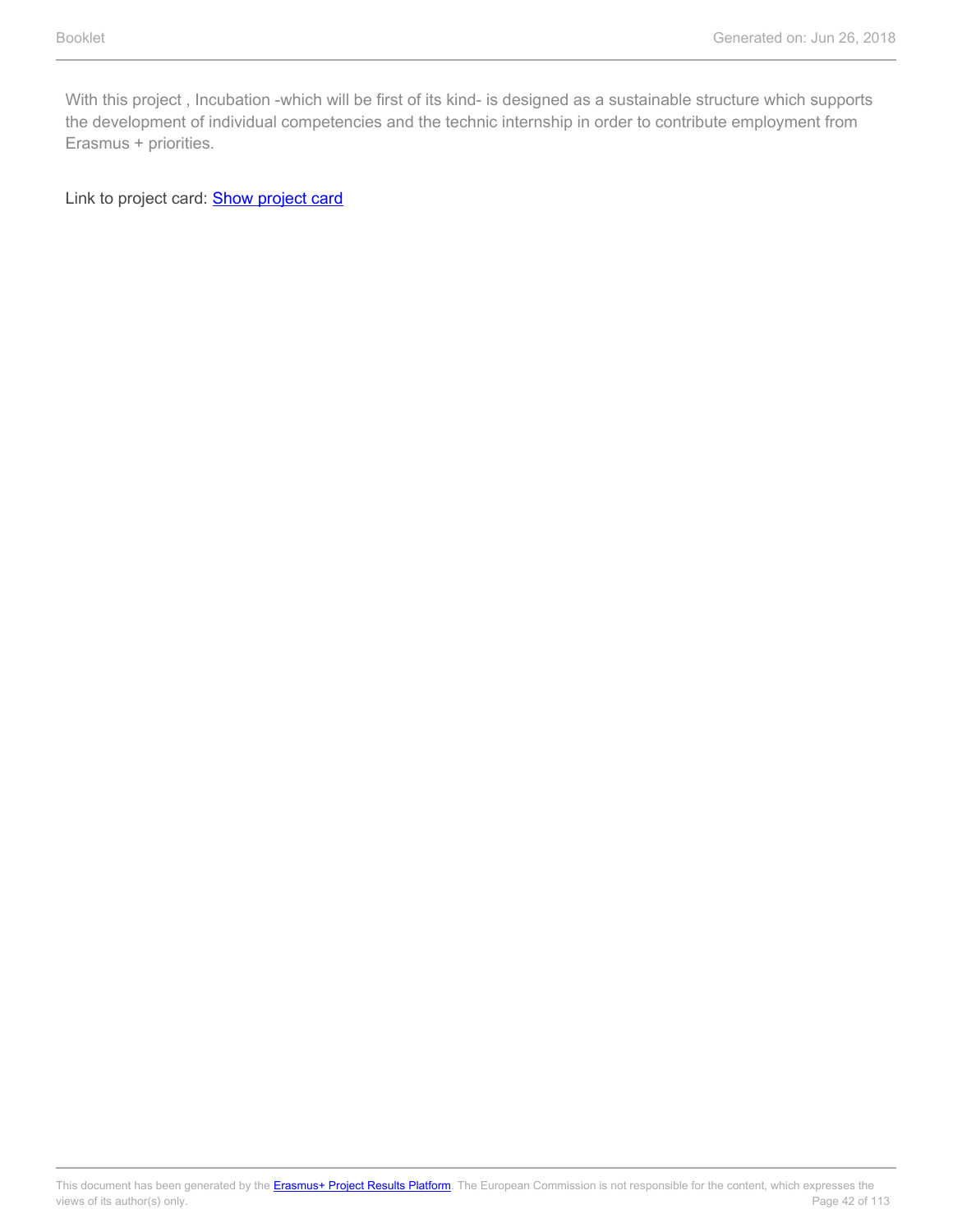

Project Title

# "EMLT Module Distance Education System as a new product for reducing the Education Job Mismatch in European Area"

### Project Coordinator

| Organisation ANADOLU UNIVERSITY                |
|------------------------------------------------|
| Address YUNUSEMRE KAMPUSU, 26470 ESKISEHIR, TR |
| Website www.anadolu.edu.tr/en                  |

### Project Information

| <b>Identifier</b>      | 2014-2-TR01-KA205-014437                                                                                                                                                                        |
|------------------------|-------------------------------------------------------------------------------------------------------------------------------------------------------------------------------------------------|
| Project Web Site       | http://emlt.eu/                                                                                                                                                                                 |
|                        | Start Date Feb 1, 2015                                                                                                                                                                          |
| End Date               | Jul 31, 2017                                                                                                                                                                                    |
| <b>EC Contribution</b> | 285,526.94 EUR                                                                                                                                                                                  |
| <b>Partners</b>        | ESKISEHIR SANAYI ODASI (TR), Masarykova univerzita (CZ), MILLI<br>EGITIM BAKANLIGI (TR), THE UNIVERSITY OF WESTMINSTER LBG<br>(UK), FRIEDRICH-ALEXANDER-UNIVERSITAET ERLANGEN<br>NUERNBERG (DE) |
| <b>Topics</b>          | Labour market issues incl. career guidance / youth unemployment; New<br>innovative curricula/educational methods/development of training courses<br>; Open and distance learning                |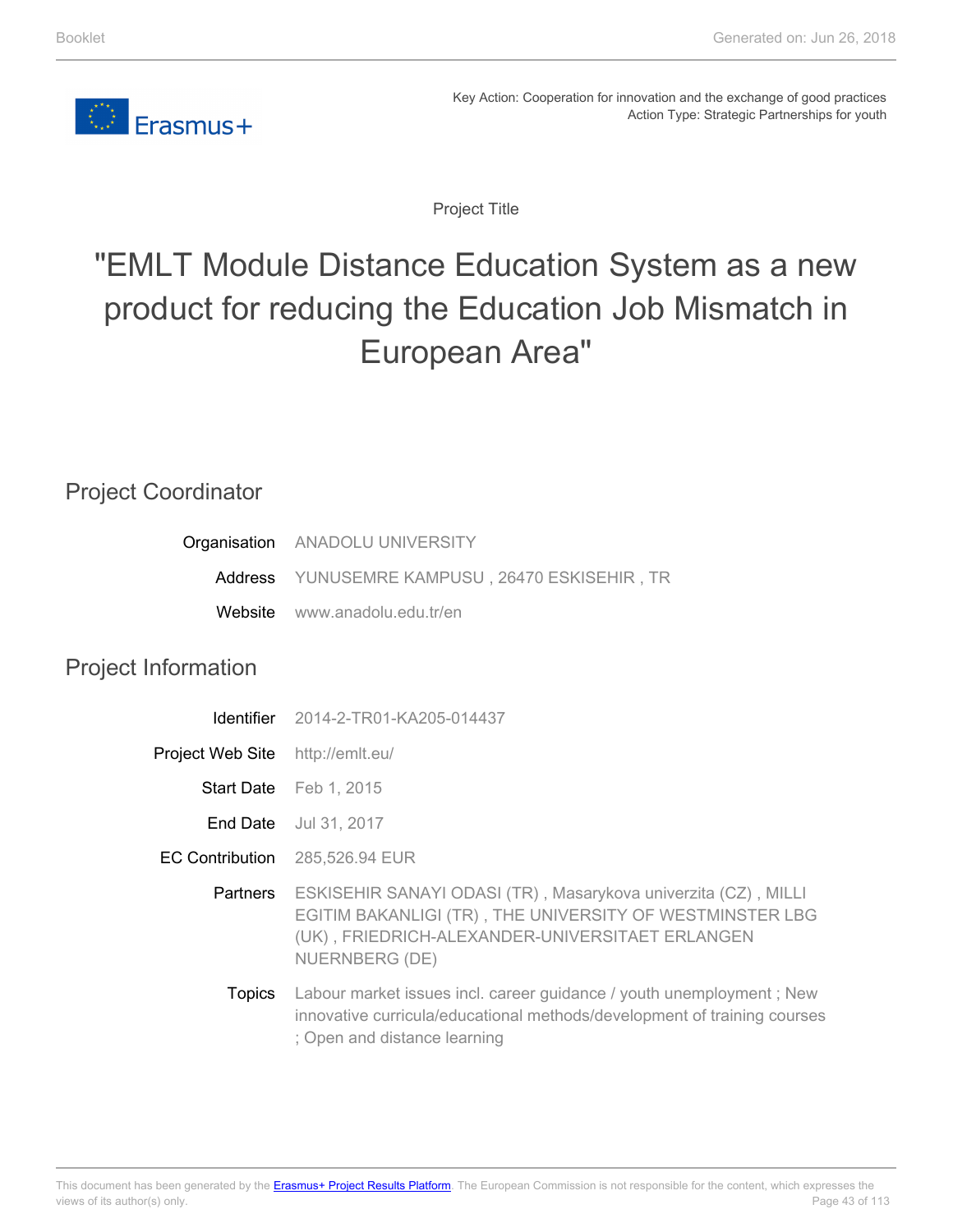"EMLT Module Distance Education System as a new product for reducing the Education Job Mismatch in European Area" offers a new, innovative technological product from the EMLT project team (including all partner organizations and applicant organization).

The process of creating this module will be developed in two stages: First the "Research part" and secondly, the "Creative part". In the research part, the curriculum, pedagogy and methodology of the EMLT will be fully investigated. The first aim of the research part is defining the dimensions of the education- job mismatch and its causes, both in Turkey and the partner countries. The EMLT Module is designed in consultation with the university, public and private sectors. The cooperation between sectors is going to take the current sociocultural circumstances of host and partner countries into consideration. The main purpose of the EMLT project is to identify the reasons, dimensions and results of the "education-job mismatch" in the research phase of the project. In the implementation phase, the aim will be to decrease the education- job mismatch among young people by means of the emergent EMLT digital self-development product.

Link to project card: **[Show project card](https://ec.europa.eu/programmes/erasmus-plus/projects/eplus-project-details/#project/2014-2-TR01-KA205-014437)** 

\* Results are available for this project. You can click on the link above, and go to "Results" section to view them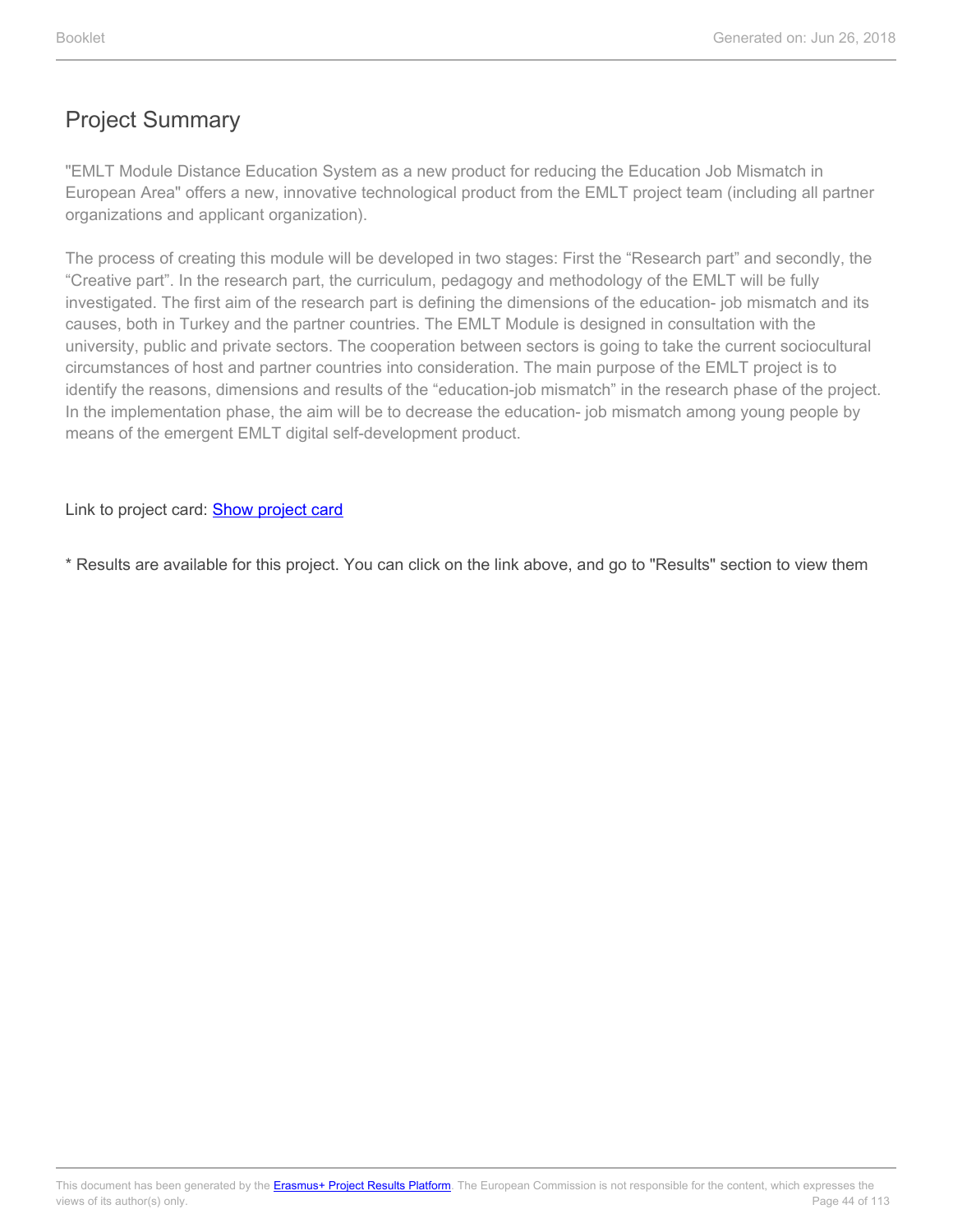

Project Title

# YEP! Youth Enterprises and Public sector for a sustainable society

### Project Coordinator

| <b>Organisation</b> Turk Girisim ve Is Dunyasi Konfederasyonu                                 |  |
|-----------------------------------------------------------------------------------------------|--|
| Address Refik Saydam Cad. Akarca Sok. No.41 Tepebaşı Beyoğlu, 34430<br>Istanbul, İstanbul, TR |  |
| Website www.turkonfed.org                                                                     |  |

### Project Information

| Identifier | 2017-3-TR01-KA205-048396 |
|------------|--------------------------|
|------------|--------------------------|

- **Start Date** Feb 1, 2018
- **End Date** Jul 31, 2019
- EC Contribution 95,190 EUR
	- **Partners** TDM 2000 (IT) , ANAPTIXIAKO KENTRO THESSALIAS (EL) , SOCIAL INNOVATION AND ENTREPRENEURSHIP DEVELOPMENT ASSOCIATION OF SLOVAKIA (SK) , Tera Ankara Musavirlik Mimarlik Muhendislik Taahhut Ticaret Ltd Sti (TR)
		- **Topics** Entrepreneurial learning - entrepreneurship education ; Social dialogue ; Labour market issues incl. career guidance / youth unemployment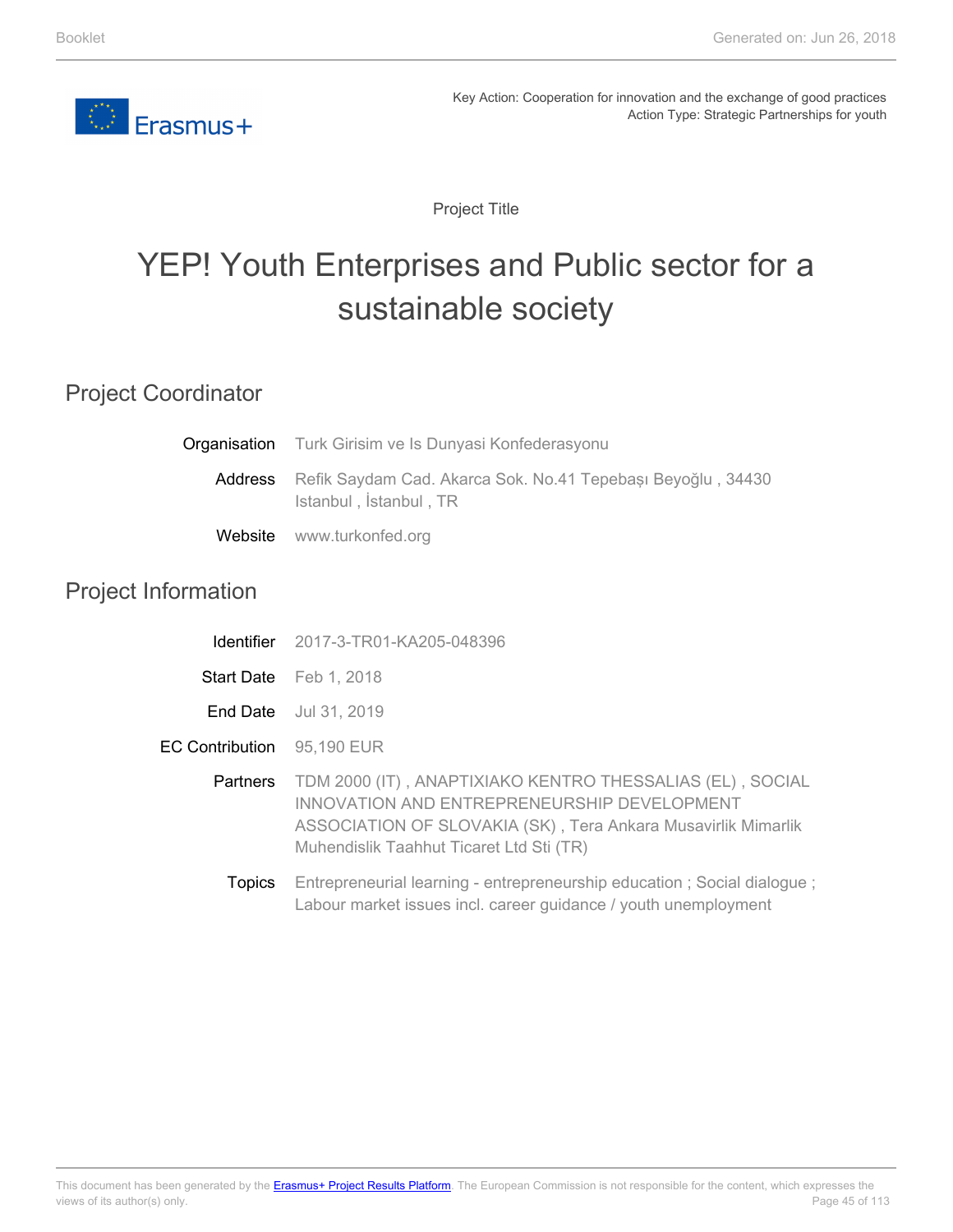"YEP! Youth Enterprises and Public sector for a sustainable society" is a "Partnership" project under the Key Action 2 of the ERASMUS + programme. It will be realized in Italy, Turkey, Greece and Slovakia and it will involve at least 1000 youngsters.

It aims at encouraging the cooperation among the 3 basic sectors of the society (private sector, public sector and civil society) to promote its sustainable development as a whole.

It is based on the idea that the implementation of socially responsible actions (as foreseen by the corporate and social responsibility (CSR) and social entrepreneurship (SE) concepts can help to develop positive synergies leading to the establishment of sustainable partnerships between the private sector, the public sector and the civil society.

As a continuum, these partnerships will lead to the creation of new opportunities for personal and professional development of young people facilitating their entrance in the labour market and fostering youth employability. The project foresees a series of activities that will contribute to reinforce the knowledge about CSR and SE among the target groups of the project in the 4 selected countries.

At the same time different activities for youth empowerment will be organized at local and international level. In this frame youth workers and young people directly involved will gain competences, ability and authority to make decisions and implement change in their own lives and to be of guidance for other individuals and/or organizations. The activities implemented at local level will be leaded and managed by the selected youngsters that would have been trained beforehand.

The meaning and importance of "cooperating" will be emphasized also by a phase of the project when, during the implementation of one of the local activities, a selected group of youth from each of the countries involved will cooperate in each country of the partnership for researching, analysing and collecting data on CRS and SE creating the content of the outputs of the Project:

1) Social entrepreneurship and corporate responsible map: mapping CSR and SE in our countries to provide an overview of the current level of socially responsible conducts and related activities of the private and public sector in our countries

2) Toolkit for social entrepreneurship

3) Report on CSR effectiveness

.

4) Booklet about possible policies and strategies for SE and CSR that can be undertaken in the future

The project will last 18 months from 1st October 2016 to 31st August 2017.

The planned activities – to be implemented in Istanbul (Turkey), Trikkala (Greece), Cagliari (Italy) and Nitra (Slovakia) – will actively involve a variety of partners coming from different sectors, such as regional authorities, municipalities, training institutions, civil society actors and enterprises. The stakeholders will be mainly involved in the youth work or working under CSR and SE criteria. The project wants to involve directly over 400 young people in the 4 countries and thanks to the multiplier effect we aim at involving over 1000 youth.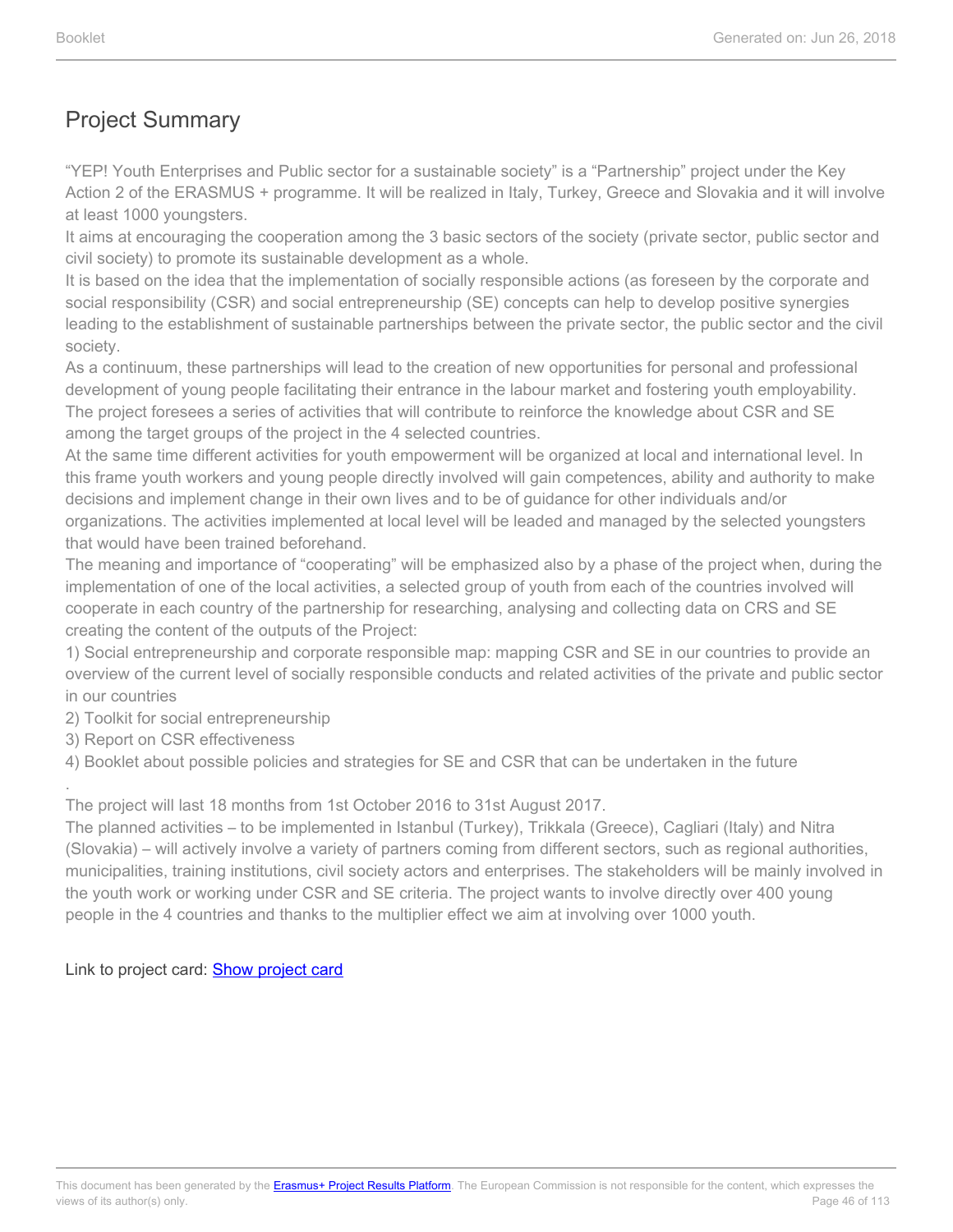

Project Title

# United Europe For Youth

# Project Coordinator

| <b>Organisation</b> Dunya Cocuk ve Genclik Dernegi                   |
|----------------------------------------------------------------------|
| Address Yenicarsi, Seratut Is Merkezi, 51100 Nigde Merkez, Niğde, TR |
| Website www.nigdeducged.com                                          |
|                                                                      |

# Project Information

EC

|                   | <b>Identifier</b> 2014-1-TR01-KA205-013020                                                                                                                                                                                                                                                                           |
|-------------------|----------------------------------------------------------------------------------------------------------------------------------------------------------------------------------------------------------------------------------------------------------------------------------------------------------------------|
| <b>Start Date</b> | Sep 1, 2014                                                                                                                                                                                                                                                                                                          |
|                   | <b>End Date</b> Feb 29, 2016                                                                                                                                                                                                                                                                                         |
| Contribution      | 65,205.43 EUR                                                                                                                                                                                                                                                                                                        |
| <b>Partners</b>   | Nigde Valiligi (TR), KOMUNIKUJEME OS (CZ), National Management<br>School (BG), EUROKALLISKIVID MTU (EE), FRIDAY PEOPLE<br>LIMITED (UK), Fundacja Archipelag Innowacji Spolecznych (PL), CESIE<br>(IT), FOUNDATION FOR THE PROMOTION OF SOCIAL INCLUSION IN<br>MALTA (FOPSIM) (MT), MYKOLO ROMERIO UNIVERSITETAS (LT) |
| <b>Topics</b>     | EU Citizenship, EU awareness and Democracy; Early School Leaving /<br>combating failure in education; Youth (Participation, Youth Work, Youth<br>Policy)                                                                                                                                                             |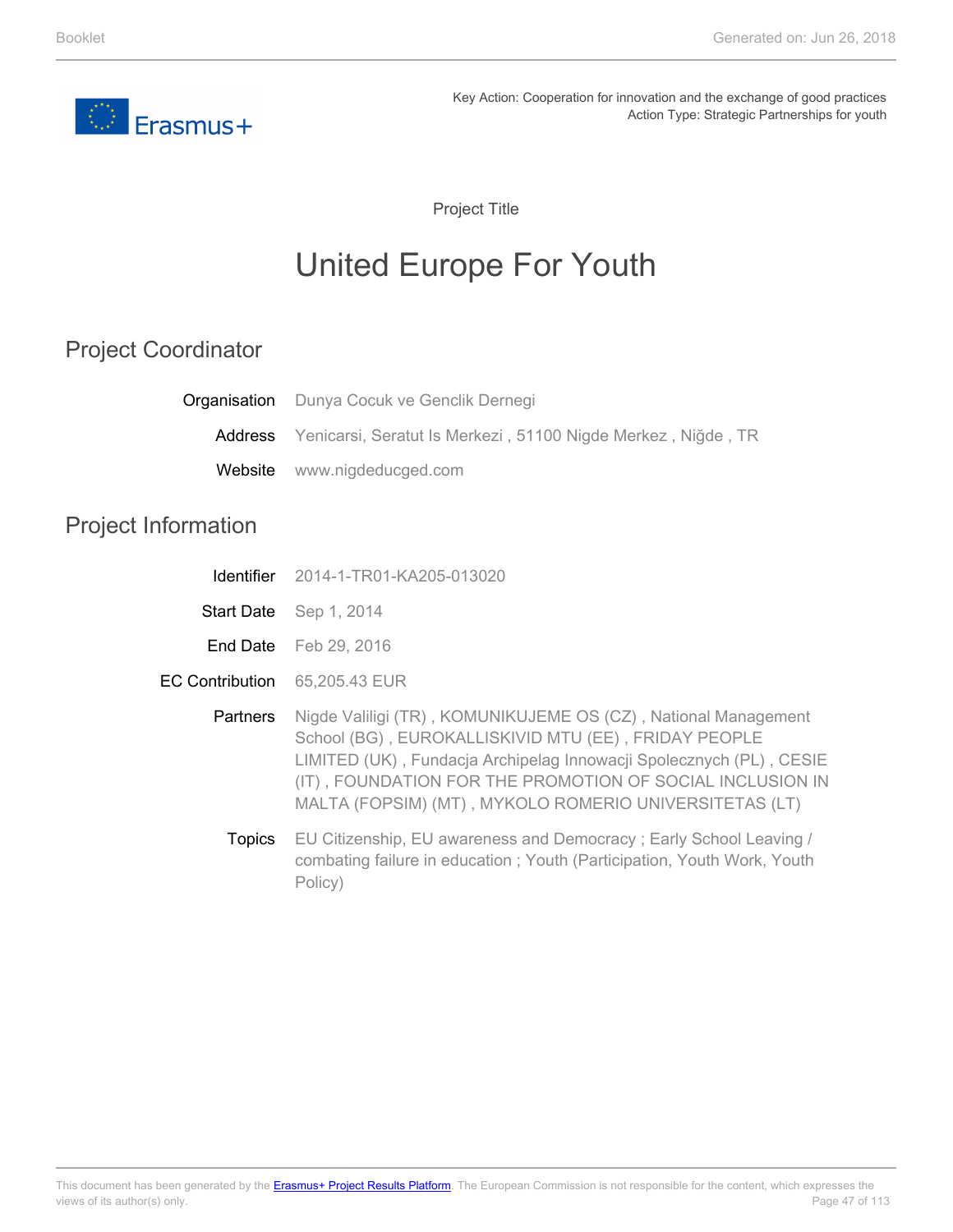The youth in general is the connection of any society to its future and the most dynamic part of that society as well. According to the last General Population Census the share of children and adolescents in the total population of the Nigde/Turkey region is above country averages. In Nigde the age group 14-25 constitutes a larger share of population (44.0 %) relative to the country average (16.6) makes it necessary to develop special policies and set targets for children and adolescents. Unemployment is one of the basic problems of the region. At present, according to records of TUIK Nevsehir region administration record the rate of unemployment in the region is 6.5 %. This is 12.2 in Europe. Second big problem for youth is early school leaving. However average schooling rate in middle and high school 70,06 % in country it is 64,49 in our region in Turkish Ministry of National Education records. The young population of the region is affected negatively by such factors as limited opportunities of both formal and vocational education and training, high rates of unemployment and absence or insufficient means of social, cultural and leisure time activities.

Affecting one in seven young people, early school leaving is one of the greatest educational challenges in Europe, and reducing its levels is a shared objective of EU countries. The prevention of early school leaving (ESL) should be built on a comprehensive approach of the young people, taking into account the family environment, the neighborhood, and his/her life in and out of school. The role of parents his/hers a key element to reduce the rate of ESL. Currently it is a target of European policies to prevent young people from leaving education and training with only a lower secondary education degree or less. Objectives of the Europe 2020 strategy include reducing the rates of early school leaving below 10%.

United Europe For Youth (UEFY) is a strategic partnership project for youth which aims to develop a social learning tool for youth workers-institutions to provide mentoring programs for middle and high school youth in Europe to prevent early school leaving and regain the ones who are out of system. The project will form partnerships with local school districts, education counseling authorities, probation services and directorates of youth politics in partner countries. Our project's goal is to foster a commitment to young people that will promote pro-social friendships, strong interpersonal skills and reassert a sense of hope in future. Only through personal relationships can a sense of individual responsibility be reestablished that will give youth the commitment to follow through on path to adulthood with a sense of pride accomplishment. Through repeated failures in the classroom and the development of destructive habits, at-risk young people have lost faith in possibilities that await them if they are successful putting their lives together. To accomplish this goal, young people should be in a caring, inclusive learning environment that promotes their best effort and reinforces personal respect.

United Europe For Youth (UEFY) project will develop a social learning tool (one-on-one mentoring system) and test it for seven months on 324 middle and high school youths and the ones who are out of system from different countries of Europe. Because this age group is particularly problematic and it is a perfect time for mentoring to be effective. Project's mentoring programs will pair a youth with a mentor for 7 months. During that time the two will participate in weekly planned activities to strengthen the relationship between the two and improve the young person's confidence and hopefulness. Mentors (youth workers) will receive continuous training throughout the activity and will participate in monthly meetings to report the young person's progress. During project partners will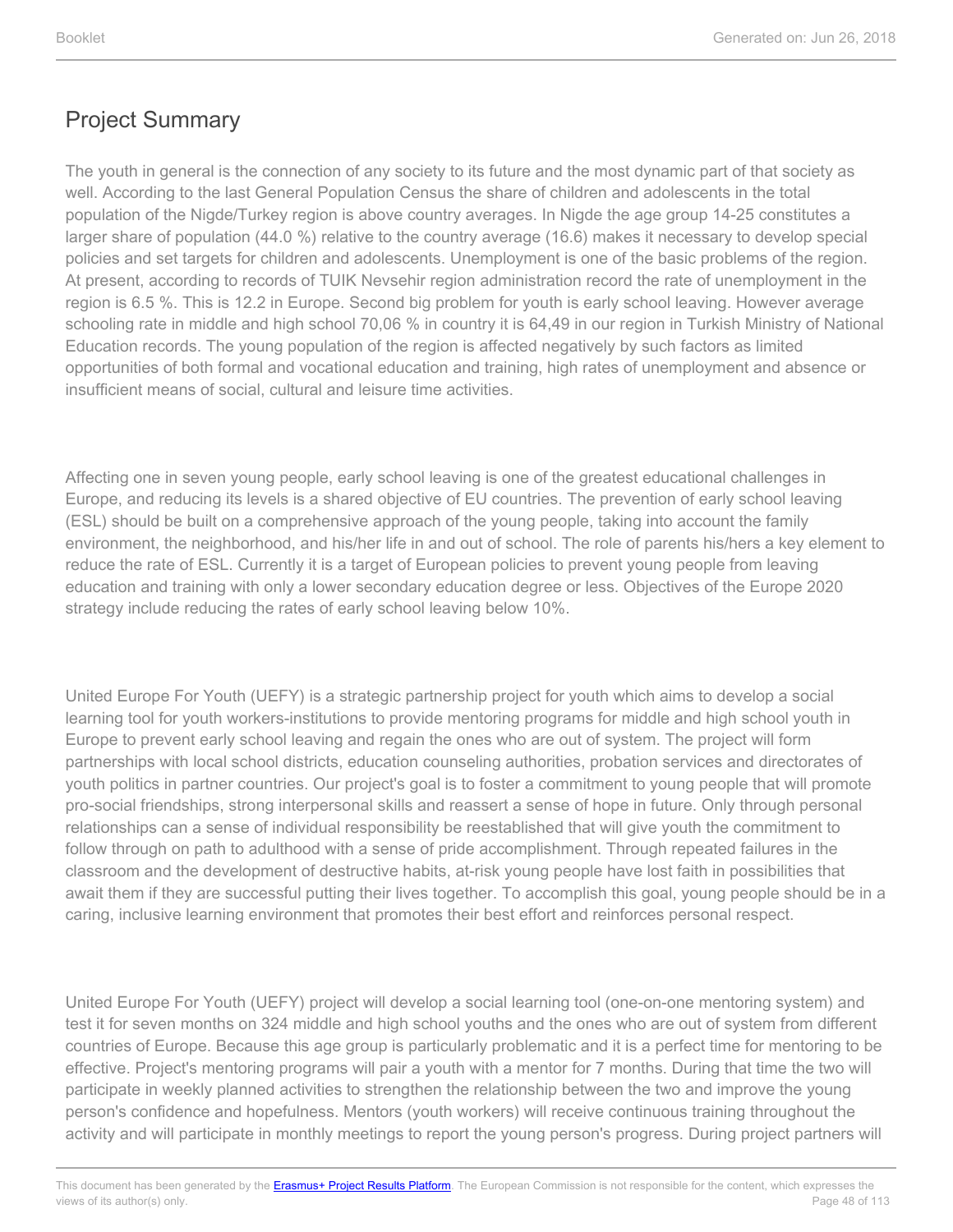create a learning environment that will be an invaluable resource to young people, aspiring mentors and the community at large. At the end of project activities we will publish a social learning methodology book for youth workers and will create and publish a social learning tool software UEFY Software which will be an free and open source for youth workers all around Europe.

Basically our project contains two main goals;

A-) Setting a strong local and international network between education system - youth support system - youth NGOs and local youth authorities called United Europe for Youth (UEFY).

B-) B-1 : Creating, applying, testing and disseminating a one-on-one mentoring system (social learning tool) to regain at risk young people who are close to early school leaving, out of education system already and met with probation system or police. Mentors are supposed to impose behaviors of commitment, responsibility and possibility cognitively to the young people.

B-2: Training of youth mentors.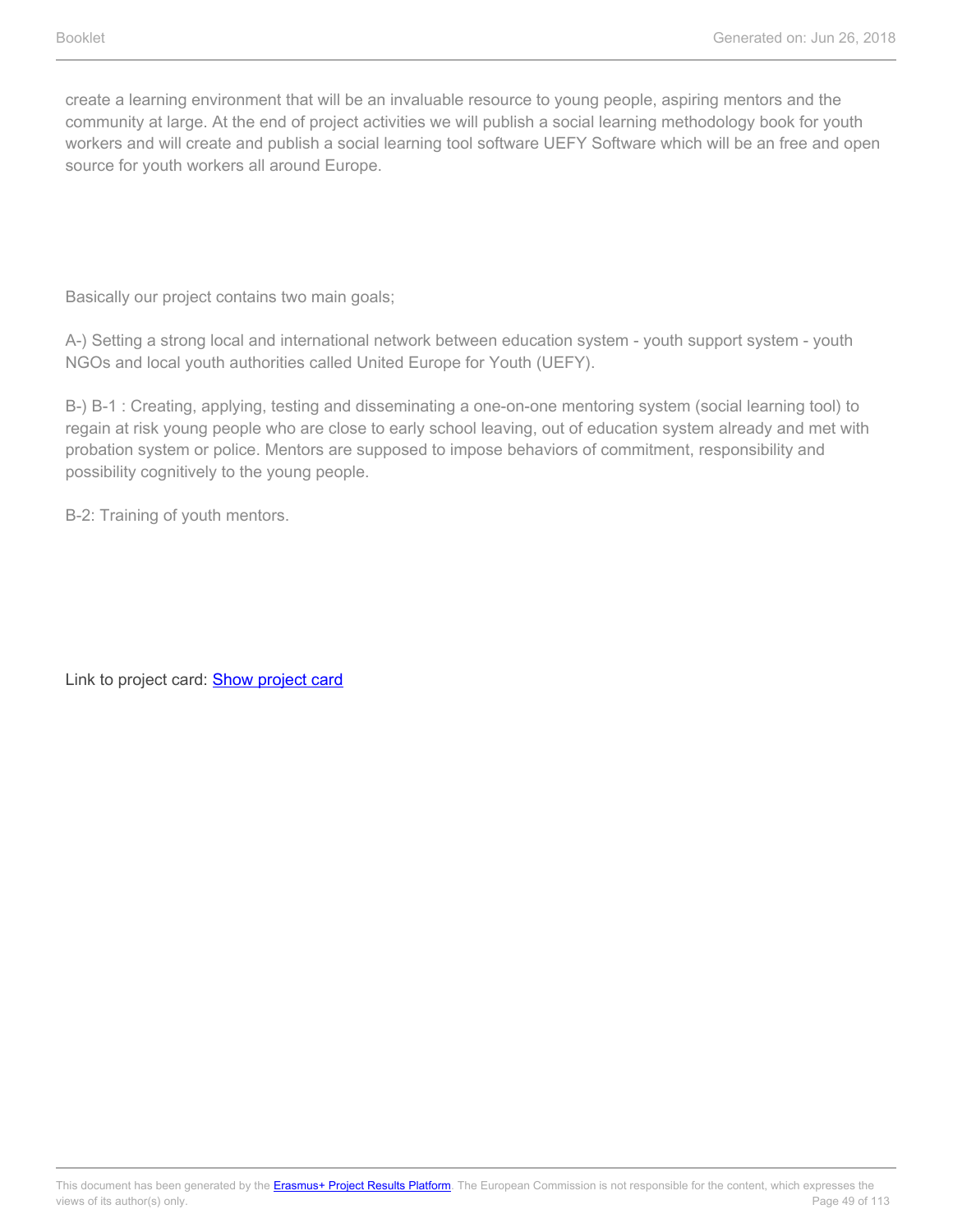

Project Title

# Gender Perspective in EU Mobility Programs

## Project Coordinator

|                            | Organisation TOPLUM GONULLULERI VAKFI                                                                                                                                     |
|----------------------------|---------------------------------------------------------------------------------------------------------------------------------------------------------------------------|
| Address                    | HOBYAR MAH ASIREFENDI CAD 20 ANKARA-KONYA HAN KAT 4<br>EMINONU/FATIH, 34112 ISTANBUL, İstanbul, TR                                                                        |
| Website                    | www.tog.org.tr                                                                                                                                                            |
| <b>Project Information</b> |                                                                                                                                                                           |
| <b>Identifier</b>          | 2016-2-TR01-KA205-036174                                                                                                                                                  |
| Project Web Site           | http://www.genderperspective.org                                                                                                                                          |
|                            | Start Date Sep 1, 2016                                                                                                                                                    |
| End Date                   | Jun 30, 2018                                                                                                                                                              |
| <b>EC Contribution</b>     | 143,097 EUR                                                                                                                                                               |
| Partners                   | YASAR UNIVERSITESI (TR), EURO-NET (IT), United Societies of<br>Balkans (EL), REDE PORTUGUESA DE JOVENS PARA A IGUALDADE<br>DE OPORTUNIDADES ENTRE MULHERES E HOMENS (PT)  |
| <b>Topics</b>              | Youth (Participation, Youth Work, Youth Policy); International<br>cooperation, international relations, development cooperation; Gender<br>equality / equal opportunities |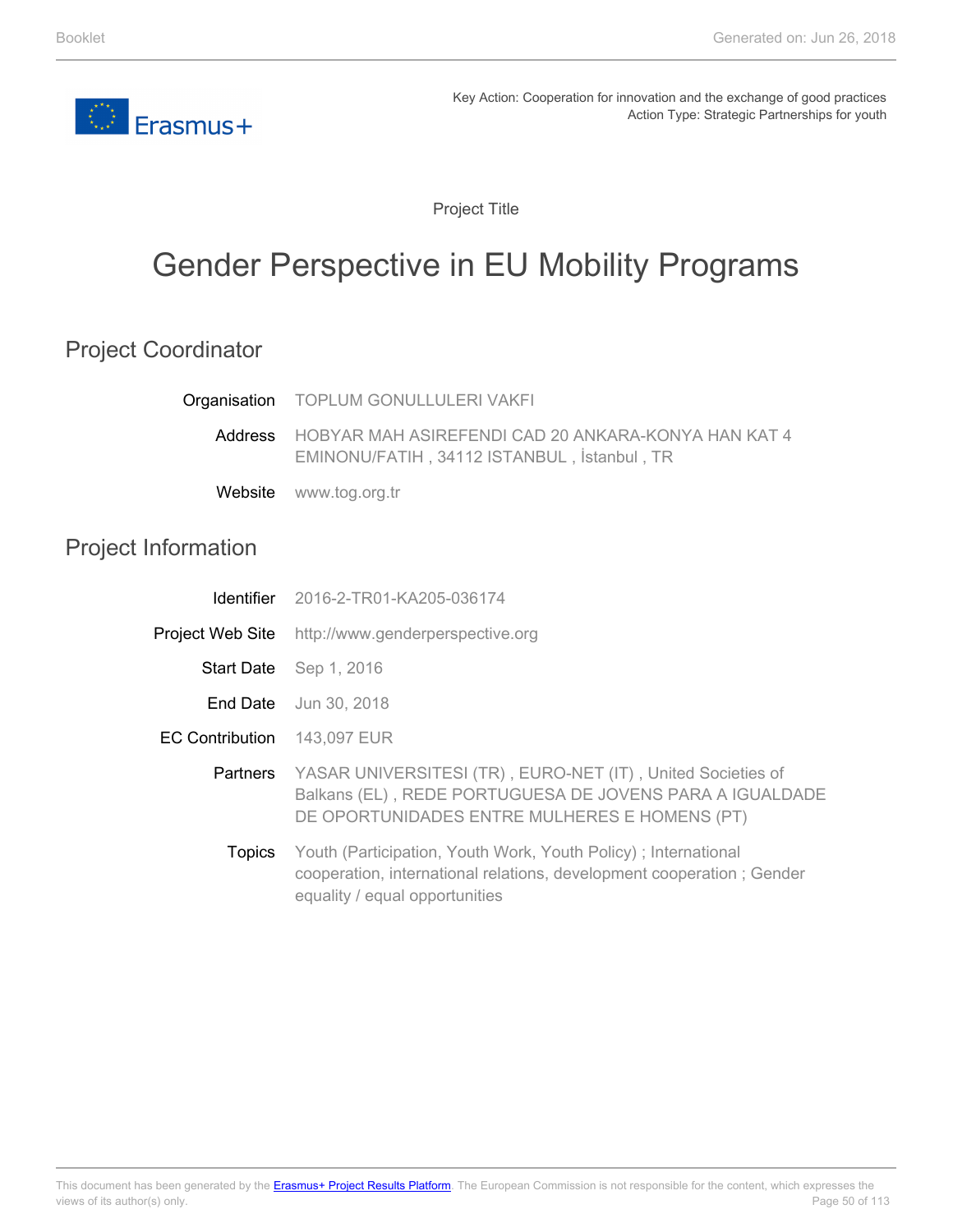Gender Perspective in EU Mobility Programs Project aims to mainstream the gender point of view in EU Mobility Programs and by doing this to increase the visibility of gender issues in youth organizations. EU Mobility Programs such as Erasmus + mobilize so many young people all around the Europe which brings so many excellent opportunities together with. At the same time, it is obvious that gender discrimination is a global /transnational issue and it effects all the young women's life all around the world including Europe. Especially being a young woman foreigner means facing many different challanges which might differentiate from their men peers. Even though there are differences according to travelled countries structure, the organization of society legitimizes the discriminative action and sexual harassment against young women. Therefore, discussing preventive suggestions against those measures and developing reliable solutions and mechanisms will contribute increasing the quality of travel that young women experience within exchange programs. Project aims;- To explore experiences of discriminative action against young women and challanges they face who travel abroad within an exchange program in 5 different countires. - To focus on best practices of countries which have supportive mechanisms for young women - To establish and promote new tools and solidarity mechanisms /networks in order to empower young women primarily- To develop new models for public services that is planned for youngesters- To encourage young women to be the main actor while promoting the innovative solutions. - To advocate the Gender Policy Recommendation for EU Mobility Program coordinators in local and international level.- Moreover, new mechanisms that aim to prevent those difficulties, unjust treatment and abuse of rights will be developed and advocated.Main results of the project are as follows;1- Making challanges and discriminative action visible: Each partner country will prepare a situation report. This report will be prepared as a result of series of interviews with organizer institutions and meetings with exchange students. During the meetings, each partner will focus on women students' experiences in terms of facing discriminative behaviour in the country they travelled to, considering socializing and living spaces of Erasmus students (Erasmus gatherings, houses). The outputs will reveal if young women's background (country, ethnicities, physical appearance) affects their experience.2 - Developing preventive actions: That work involves advocacy in universities and state organs to develop preventive solutions to the discriminative action and make young women's life easier. These actions will be combined in a Guide and Video.3 - Developing solution mechanisms: An important part of the solution of some instances is based on solidarity networks that are conducted among the subjects of the issue (workshops for possible solutions in 5 countries). Solidarity networks will be encouraged to establish for students. Young women will be empowered throughout sharing their experiences. 4- Developing an international network: All partner countries and more youth organizations who work on gender and mobility will be gathered in one International Networking Meeting in order to build a sustainable relations and contribute to local solidarity networks. 5- Advocating for a Gender Policy Recommendation in EU Mobility Programs: The Final Report will contain both the project experience and the policy recommendations stem by workshops and project experinces.Project will last 16 months, starting from September 2016 till December 2017 and involves 6 partners from 5 countries.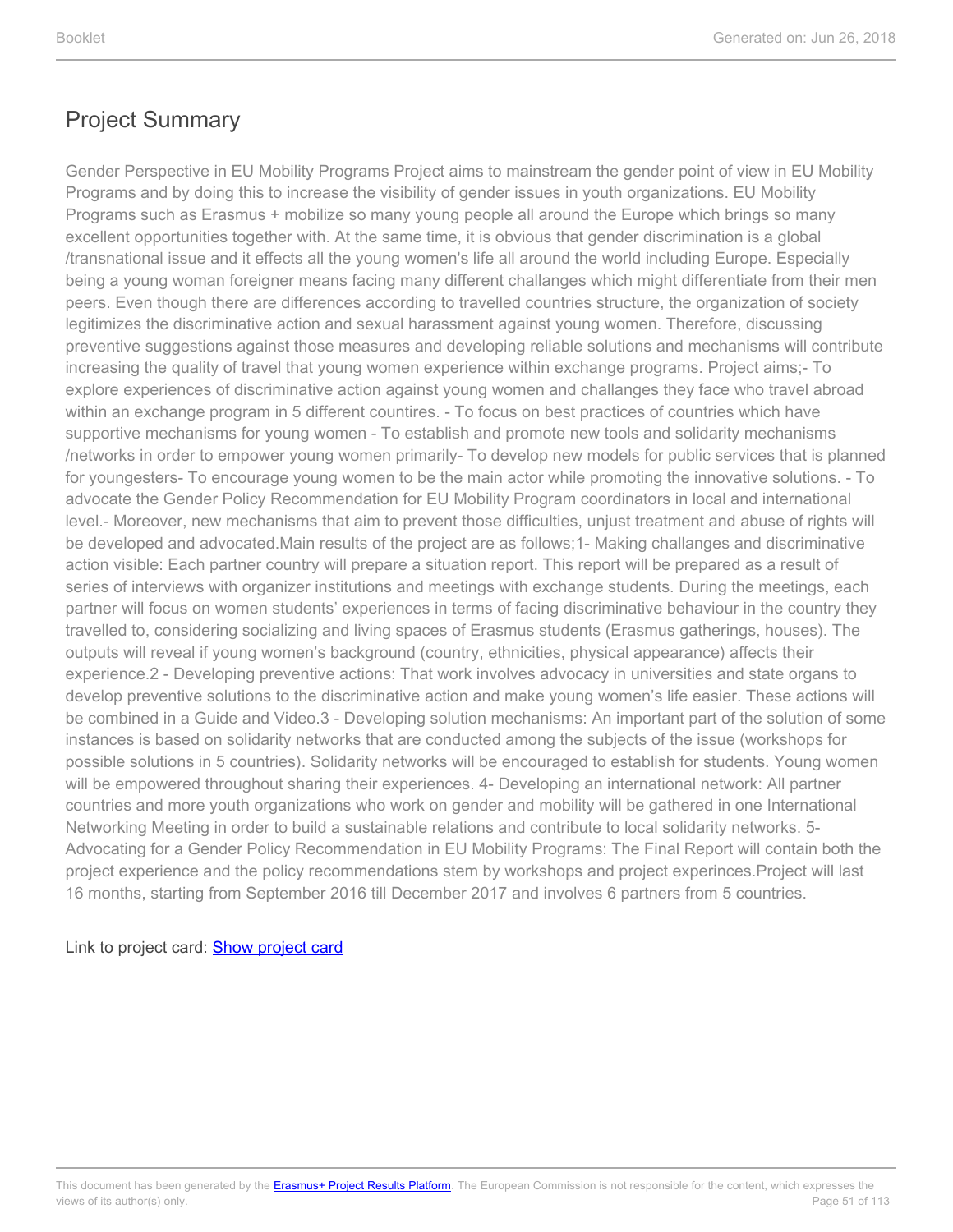

Project Title

# Developing an innovative platform to impact millions of refugees with social circus!

### Project Coordinator

|                            | Organisation HER YERDE SANAT DERNEGI                                                          |
|----------------------------|-----------------------------------------------------------------------------------------------|
|                            | Address Gul mah. Mimarbasi Serkis Elyas Lole Kultur ve Sanat Sok, 47100<br>Mardin, Mardin, TR |
| Website                    | www.heryerdesanat.org                                                                         |
| <b>Project Information</b> |                                                                                               |
|                            | <b>Identifier</b> 2015-3-TR01-KA205-024571                                                    |
|                            | Start Date Mar 1, 2016                                                                        |
|                            |                                                                                               |

**End Date** Aug 31, 2018

EC Contribution 228,490 EUR

> **Partners** Die Stelzer - Pruchniewitz & Hauck GbR (DE) , Afghan Educational Children Circus (AF) , Nomadways (FR) , GOETHE-INSTITUT EV (DE) , Mobile Mini Circus for Children (DK) , Art eye (PL)

Topics International cooperation, international relations, development cooperation ; New innovative curricula/educational methods/development of training courses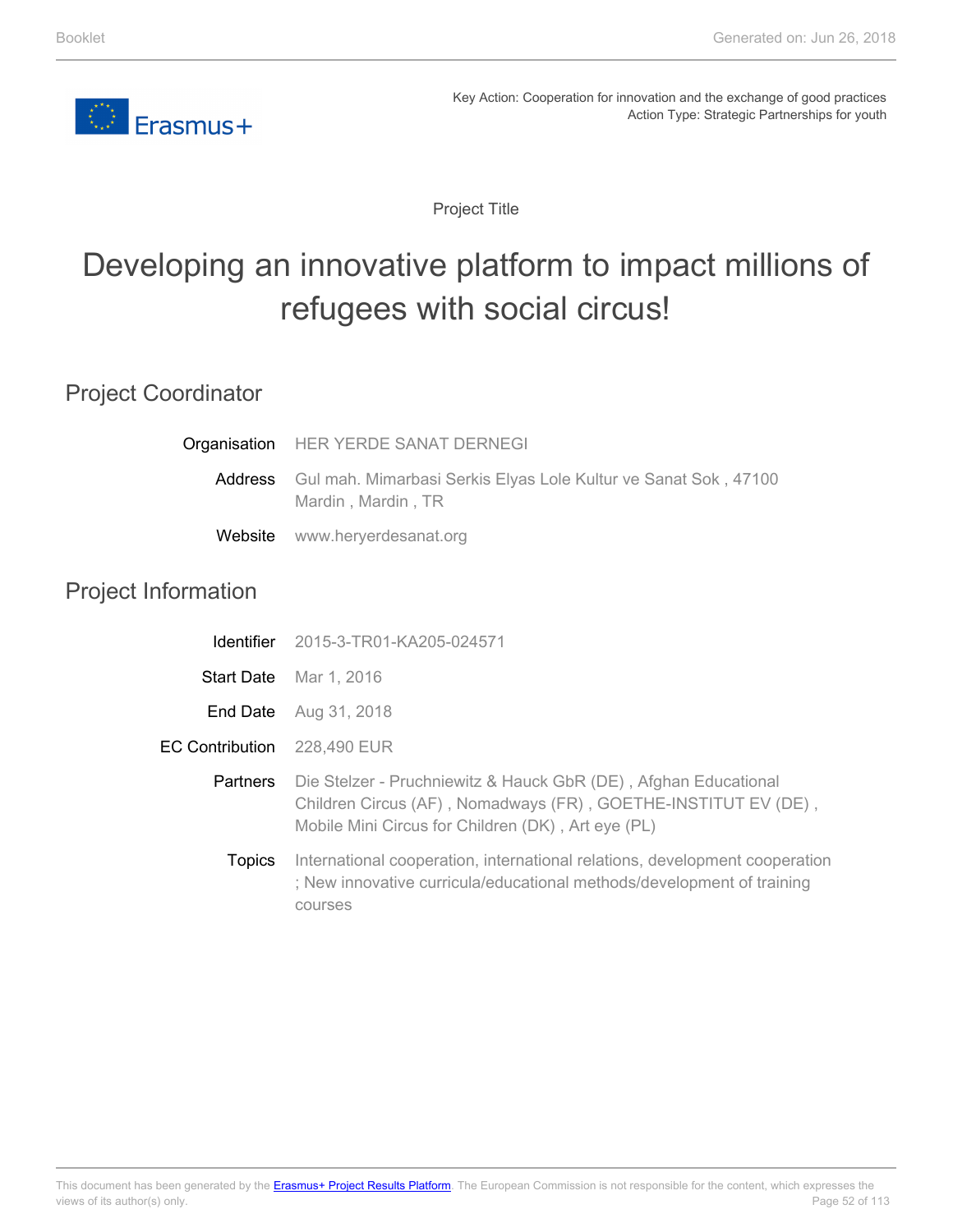In the summer of 2015, Europe experienced the highest influx of refugees and displaced population since the Second World War. Over four million people have fled Syria. The vast majority of them reside now in camps in the neighboring countries, including Turkey. Many refugee camps are crowded and undersupplied, subjecting people to bad conditions and youth to a severe lack of education. The risk is that a generation of displaced youth will be growing up without an education.In this context, "Developing an innovative platform to impact millions of refugees with social circus!" aims to offer alternative sources of non formal education to refugee and displaced youth in and around Europe with social circus. Our proposal is to develop a cross-sectoral international network and platform to engage a large number of people and organisms in social circus activities with refugee and displaced youth all over Europe. Our project will involve over 250 participants from social circus schools staff and other partner organisations to young social circus trainers and students from refugee or displaced communities. Their work will impact over 37000 refugee or displaced youth through circus shows and performances. And our overall project will engage and reach over 100000 people interested in social circus and refugee issues in and around Europe.Our activities include 9 trainings about management and planning ; social circus training methods ; social media, identity building and public relations ; team identity building ; engaging volunteers ; products development & marketing for social circus ; big scale social circus events organisation and management by young volunteers. They also include 400 social circus workshops, 24 youth circus shows, a mobile photo exhibition, 2 fundraising concerts and 2 youth circus festivals.The results of our project involve training material and practical info to implement social circus activities, methods, processes and network to multiply social circus activities and impact ; a web portal to engage stakeholders into social circus projects ; a social network and communication platform for refugee and displaced youth practicing social circus and a mobile application to connect social circus actors in Europe and the world.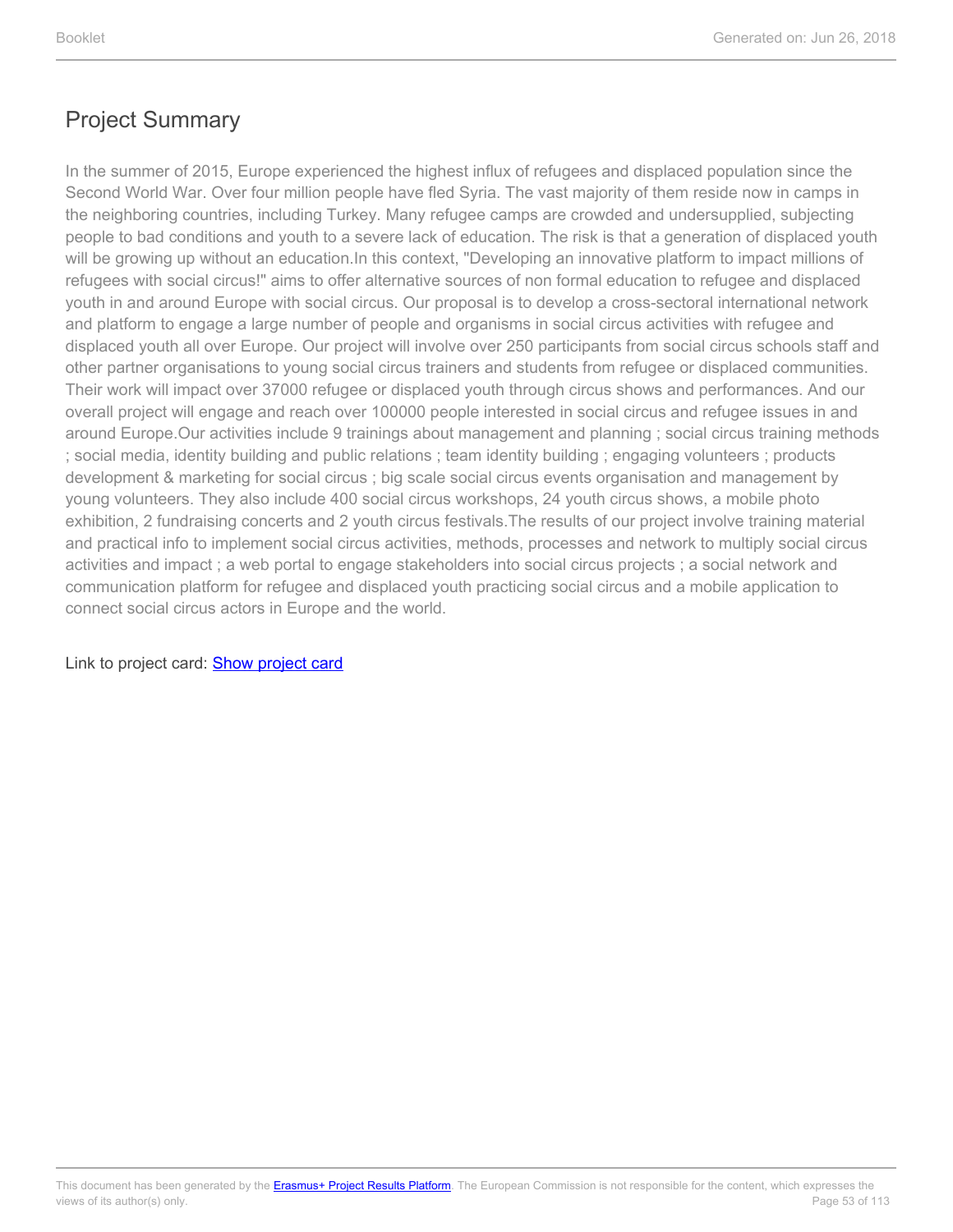

Project Title

# Social Impact Measurement Tools for Young Social **Entrepreneurs**

### Project Coordinator

| Organisation               | <b>Koc University</b>                                                                                                                                                                                      |
|----------------------------|------------------------------------------------------------------------------------------------------------------------------------------------------------------------------------------------------------|
| Address                    | Rumeli Feneri Yolu, 34450 Istanbul, TR                                                                                                                                                                     |
| Website                    | www.ku.edu.tr                                                                                                                                                                                              |
| <b>Project Information</b> |                                                                                                                                                                                                            |
| <b>Identifier</b>          | 2015-1-TR01-KA205-015652                                                                                                                                                                                   |
| Project Web Site           | https://knowyourimpact.ku.edu.tr/                                                                                                                                                                          |
| <b>Start Date</b>          | Aug 1, 2015                                                                                                                                                                                                |
| End Date                   | Sep 30, 2017                                                                                                                                                                                               |
| <b>EC Contribution</b>     | 261,532 EUR                                                                                                                                                                                                |
| <b>Partners</b>            | SOCIAL VALUE NETWORK UK (UK), MTÜ Sotsiaalsete Ettevõtete<br>Võrgustik (EE), Mikado Danismanlik Hizmetleri Ltd. Sti. (TR)                                                                                  |
| <b>Topics</b>              | Entrepreneurial learning - entrepreneurship education; Labour market<br>issues incl. career guidance / youth unemployment; New innovative<br>curricula/educational methods/development of training courses |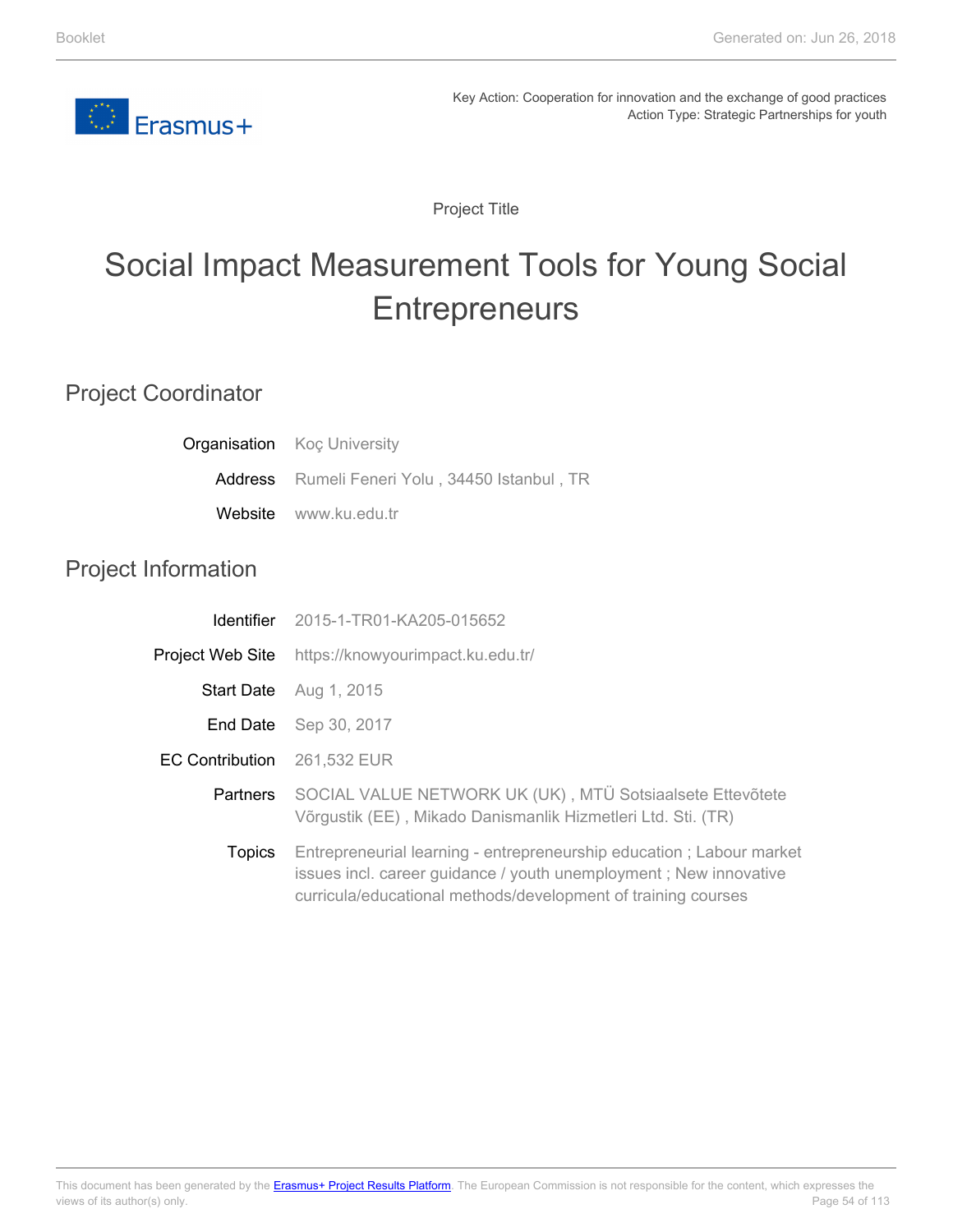Overall objective of this project is strengthening social entrepreneurship as a sustainable and reliable model to solve social problems. Our specific objective is equipping young social entrepreneurs to become more impactful through improving their capacity on social impact analysis. Our strategy is to create an awareness among social entrepreneurs and eco-system developers, to increase access to knowledge by developing materials in native languages, and to increase skills of social entrepreneurs by providing training and coaching program.Our target group is young start-up social entrepreneurs as many social entrepreneurship leaders are young and even though they are inspired, they are not much experienced in defining and measuring societal objectives, which results less public benefit, less public support and less funding. Young start-up social entrepreneurs have much potential and energy, but no experience. Without guidance, the risk to fail is high. In addition, start- up social entrepreneurs are focused on their business models and getting funding rather than tracking their social impact. That is why, we need to establish necessary mechanism to support these young social entrepreneurs.The Europe 2020 strategy recognizes entrepreneurship and self-employment as key for achieving smart, sustainable and inclusive growth, and several flagship initiatives address them (www.ec.europa.ec). In its support to entrepreneurship and self-employment, the EC focuses its efforts on business start-ups by unemployed and people from disadvantaged groups, sustainability and quality of work of self-employed businesses and micro-entrepreneurs; and support for social entrepreneurs. According to the Eurostat, youth unemployment rate is 23.4 % in the Euro Area. The concept of social entrepreneurship might be an alternative way to strengthen the situation of young people in the EU. In the face of increasing economic, social and environmental pressures it could be rightfully argued that social entrepreneurship should be on the agenda of both non-governmental and business organizations.The project would consist of three consecutive parts:In a first phase running until the end of 2015 the project would conduct a comprehensive and complementary need analysis report among social entrepreneurs in Estonia and in Turkey through workshops among social entrepreneurs (in total 20 participants) and ecosystem developers (in total 30 participants), expert interviews (in total 30 participants) and a study of online social impact communication (in total 150-300 social businesses) before developing the social impact analysis framework and the training tools and program (Social Impact Analysis Guide).In a second phase ending in July 2016 the project would develop a social impact analysis framework, a comprehensive training tools and program (Social Impact Analysis Guide), select 15 young social entrepreneurs from Estonia, and 15 from Turkey to participate to the program, conduct an international training boot camp in Turkey with the participation of these 30 young social entrepreneurs and 11 trainers.In the third and last phase ending in July 2017 the project would develop the best practices on social impact analysis for social entrepreneurs with monitoring-evaluation and coaching program; and disseminate (dissemination conferences with 195 participants in total), promote the project outputs to increase the capacity of young social entrepreneurs on social impact analysis at national and European levels.The expected results on participants and participant organisations include:Increased awareness of the benefits of social impact analysis among ecosystem developers, social entrepreneurs and social investors.Increased skills of young start-up social entrepreneurs on social impact analysisIncreased training and coaching capacity on social impact analysis of ecosystem developersIncreased access to knowledge on social impact analysis among ecosystem developers, social entrepreneurs and social investors.Increased peer learning opportunities between social entrepreneurs via training and social impact web portalThe main outputs of the project, "social impact analysis framework, training tools and program (social impact analysis guide), best practice compendium on best social impact analysis cases for the use of the young social entrepreneurs and ecosystem developers such as social investors, social entrepreneurship centers, socially entrepreneur civil society organizations", will be shared on the social impact web portal developed during the project as a resource and knowledge center. Next phase after this project could be to transfer the knowledge developed during the project to the on-line education platform.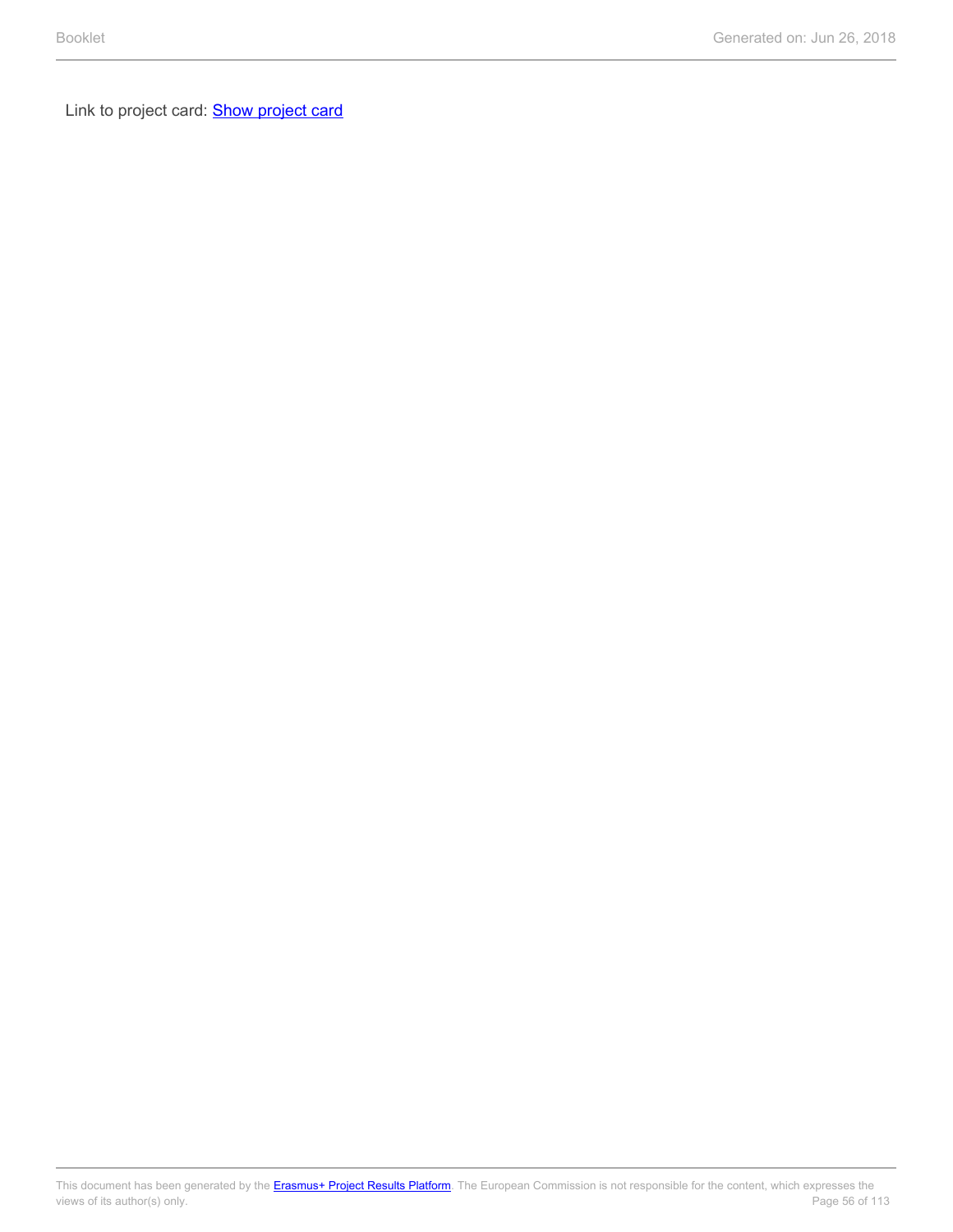

Project Title

# Social Entrepreneurship for Young Community Media **Makers**

### Project Coordinator

| Organisation               | <b>EGE UNIVERSITY</b>                                                                                                                                                                   |
|----------------------------|-----------------------------------------------------------------------------------------------------------------------------------------------------------------------------------------|
|                            | Address EGE UNIVERSITESI KAMPUSU, 35100 IZMIR, TR                                                                                                                                       |
| Website                    | http://www.ege.edu.tr                                                                                                                                                                   |
| <b>Project Information</b> |                                                                                                                                                                                         |
| <b>Identifier</b>          | 2016-2-TR01-KA205-036191                                                                                                                                                                |
|                            | Start Date Sep 1, 2016                                                                                                                                                                  |
|                            | <b>End Date</b> Feb 28, 2019                                                                                                                                                            |
| <b>EC Contribution</b>     | 212,133 EUR                                                                                                                                                                             |
| Partners                   | Consultis - Consultoria Empresarial, Unipessoal Lda. (PT), ZGURA-M<br>EOOD (BG)                                                                                                         |
| <b>Topics</b>              | New innovative curricula/educational methods/development of training<br>courses; Entrepreneurial learning - entrepreneurship education; ICT -<br>new technologies - digital competences |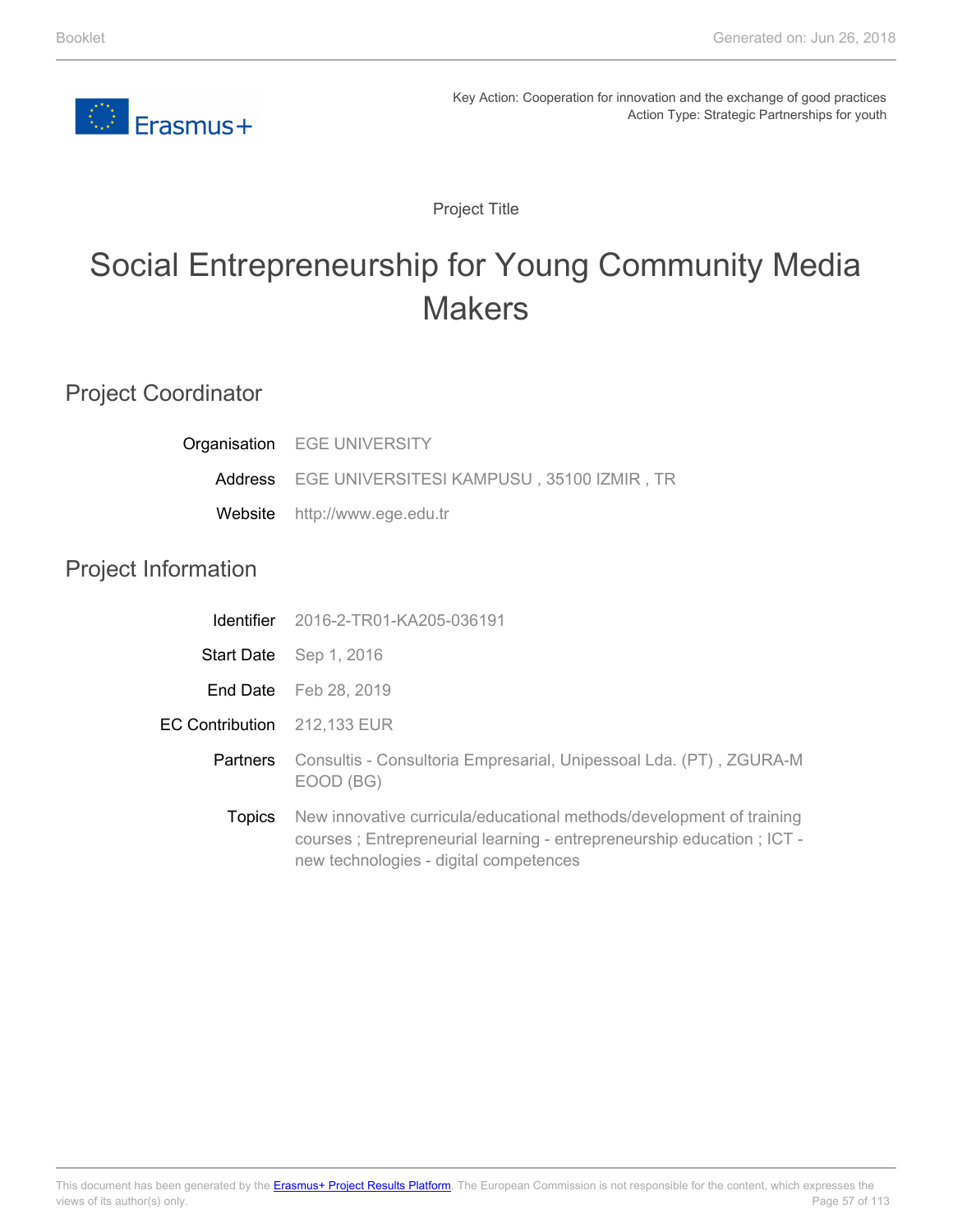The project based its priority selection based on the fact that Employment & Entrepreneurship are 1 of the 8 fields of action promoted by the EU Youth Strategy (2010-18) and the latest EU Youth report (issued 15/09/2015). It is closely linked to the EU2020 strategy and makes a significant contribution to society.Europe needs active young citizens who are media literate and capable and of developing quality media content that will make a positive impact in their local communities. Community Media created and directed by young people is an area that, can help develop active citizenship and social capital throughout Europe.In order to build the capacity of young people their media capacity must be increased. Community Media is comprised of a set of tools and networks that young people can use in order to make their voice heard and through subsequent media actions in the community and at European citizenship level, become more empowered.The project's main idea is to develop new educational modules,for young members of local communities in the area of a) Community Media technical skills. b) Entrepreneurship skills c) Management of the collaborative involvement of community, members, and target groups, The Social Entrepreneurship for Young Community Media Makers project aims to be in accord with the recent Media Literacy strategies to increase access to media training opportunities, media skills training and hands-on coaching in media tools. The project aims to increase the access to media skills training and media, so young people are able to voice their concerns and contribute to public discourse. In addition the project will provide young people with social entrepreneurship skills in Community Media and empower them to bring their community issues and challenges into the pubic domain, become self-organized and develop their communities There are four partner countries (TR, PT, CY and BG) , all of which have experience in volunteer and youth training and specialise in core fields such as community media, cyber volunteering, community video production, technology/ICT training and educational research and training The Intellectual outputs of the project are:1. Community media training need analysis report2. Community media and social entrepreneurship training curriculum3. E-learning modules with practical exercises4. Assessment and impact scales strategy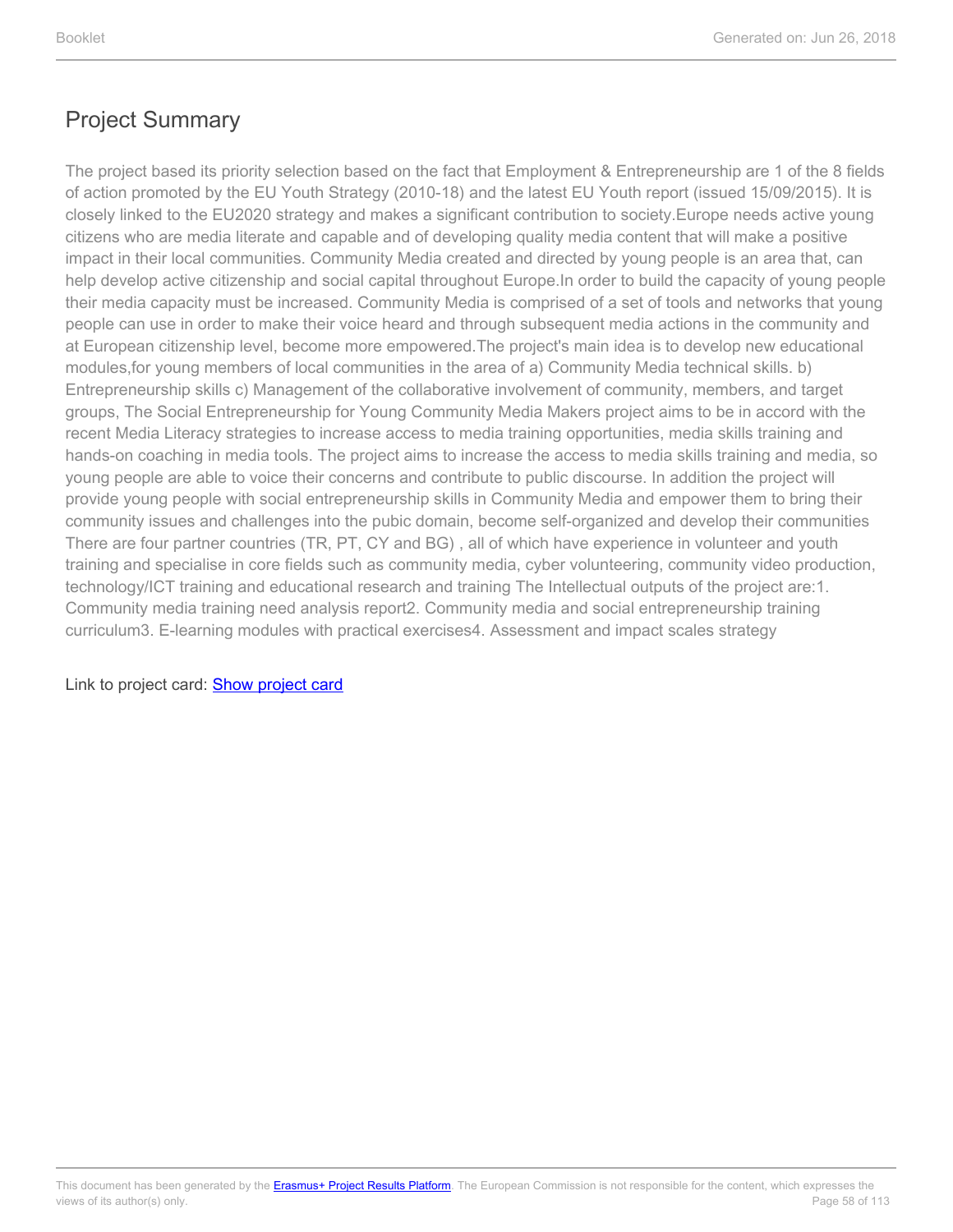

Project Title

# Entrepreneurship Mentoring for Young Graduate Women

### Project Coordinator

|                     | <b>Organisation</b> GAZI UNIVERSITESI                                                   |
|---------------------|-----------------------------------------------------------------------------------------|
| Address             | GAZI UNIVERSITESI REKTORLUGU PROJELER KOORDINASYON<br>MERKEZI, 06500 ANKARA, Ankara, TR |
|                     | Website www.gazi.edu.tr                                                                 |
| المرام فللرمز ممرور |                                                                                         |

#### Project Information

- **Start Date** Nov 1, 2017
- End Date Oct 31, 2019
- EC Contribution 241,090 EUR
	- Partners Wyzsza Szkola Ekonomii i Informatyki w Krakowie (PL) , Zdruzenie aktivnych a talentovanych zien realizujucich fungujucu karieru - ZARIF (SK) , FUNDACJA "MALOPOLSKA IZBA SAMORZADOWA" (PL) , Leean Trade Oy (FI) , TUM AVRUPA KADINLARI KULTUREL ISBIRLIGI VE DAYANISMA DERNEGI (TR) , POINT PROJE INSAAT TAAHHUT MUHENDISLIK VE TICARET LIMITED SIRKETI (TR) , Nadácia Mojmír (SK) , OULUN YLIOPISTO (FI)
		- **Topics** Entrepreneurial learning - entrepreneurship education ; Open and distance learning ; New innovative curricula/educational methods/development of training courses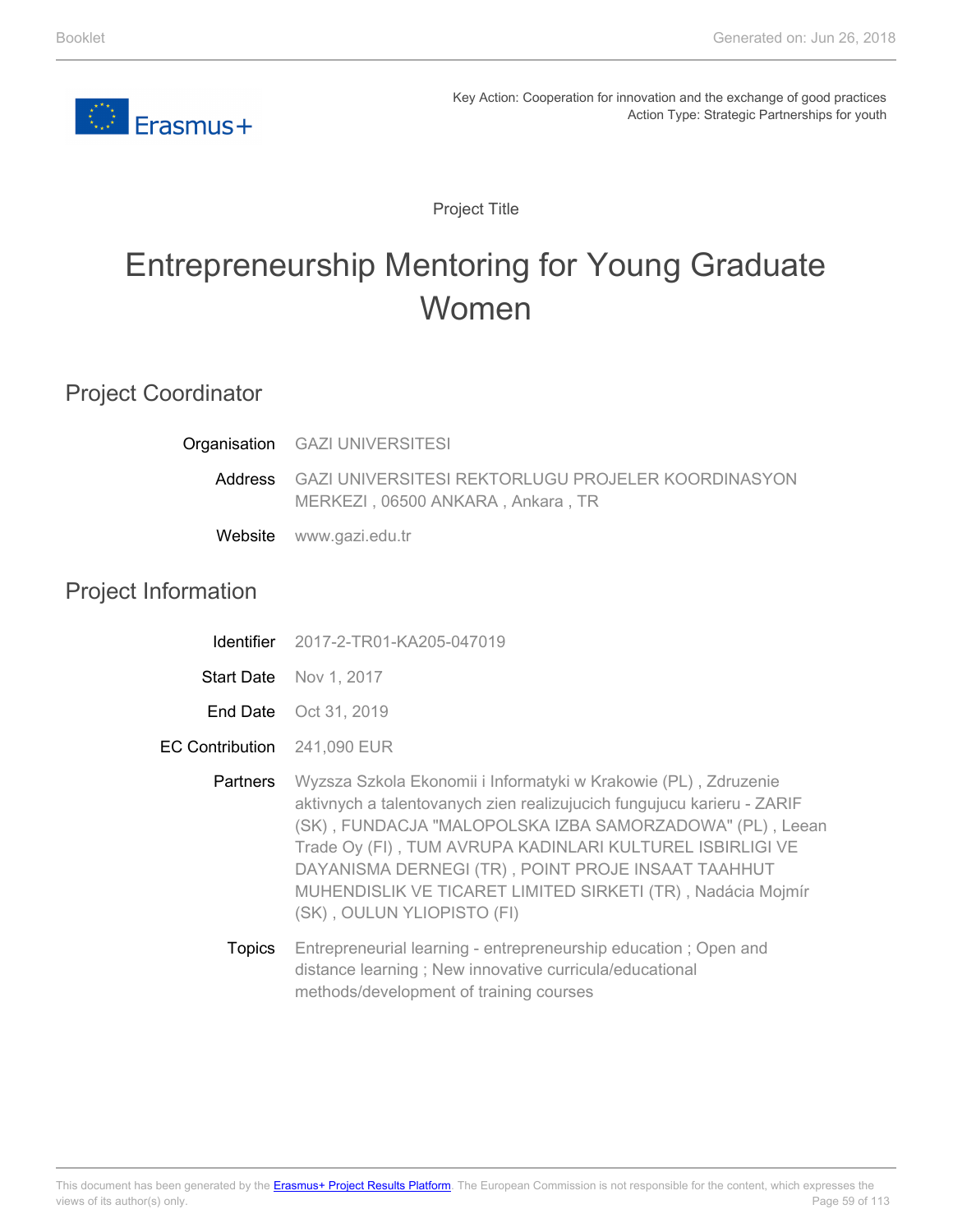e-Mentor is a "challenge" project bringing together 9 partners from several backgrounds for being able to achieve its goals. Four countries, four completely different activity fields, but aiming to develop and benefit from the results of e-Mentor both organisational dimension and sectorial.

Based on the fact that women creativity and entrepreneurial potentials are an under-exploited source of economic growth and jobs that should be further developed, this project targets young women who are about to graduate and either dedicated to become entrepreneurs, or they will join/take over their family businesses. Project aims to establish a proper entrepreneurship mentoring model for these young women considering two significant dimensions:

- One is the obvious need for mentoring for such young entrepreneur,

- Second is the need for a mentor, if family business taker will loose the opportunity to receive the planned mentoring support because of health problems or unexpected death of former generation who is supposed to transfer all existing background.

Hence, project plans to host one university from every participating countries for performing the initial survey among last year female students having this aim to be an entrepreneur and/or taking over the family business.

Based on this survey, the complete need analysis will be done and released as genuine report for giving some reflections to the existing situation in partner countries as a model for all Europe.

This step will be followed by developing/enhancing a mentor and a mentee trainings separately.

Third separate training resource will contain the valuable material explaining the possible business model between future mentors and entrepreneur mentees.

Project will also develop and use "cognitive matching" tool between mentors and mentees. This will be one the most significant innovative element of the project idea and implementation. Testing phase will be furnished by another innovative feedback tool, which will enable the system to measure the satisfaction levels of both parties, including anonymous rating system. Such testing will allow us to receive complete transparent responses, for improving project training modules and tools developed so far.

Project plans to have 4 countries and 9 partners, and implement results from all planned dimensions. TR, FI, SK and PL, one university and one business life partner from each, foundation MOJMIR serving to both aims for Slovakia. Two women NGOs are joining for bridging young mentees to future mentors, after bringing future mentors in to e-Mentor.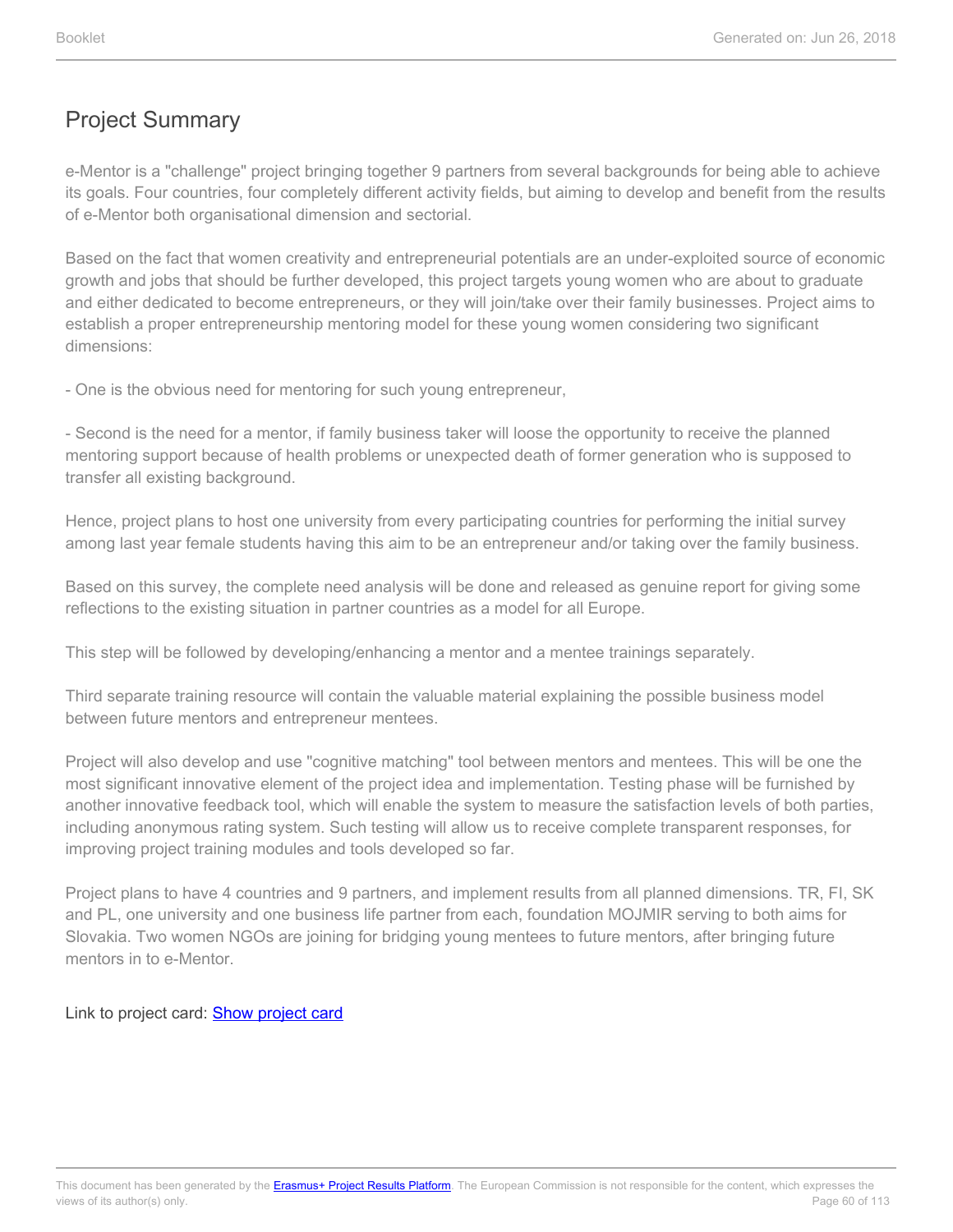

Project Title

# Green Career Guide for Young People

## Project Coordinator

|                            | <b>Organisation</b> T.C. Giresun Universitesi                                                                                                                                                                                                                                                                       |
|----------------------------|---------------------------------------------------------------------------------------------------------------------------------------------------------------------------------------------------------------------------------------------------------------------------------------------------------------------|
| Address                    | Sultan Selim Mah. Esref Dizdar Cad. No:5, 28200 Giresun, Giresun, TR                                                                                                                                                                                                                                                |
| Website                    | www.giresun.edu.tr                                                                                                                                                                                                                                                                                                  |
| <b>Project Information</b> |                                                                                                                                                                                                                                                                                                                     |
| Identifier                 | 2014-2-TR01-KA205-014469                                                                                                                                                                                                                                                                                            |
| <b>Start Date</b>          | Feb 2, 2015                                                                                                                                                                                                                                                                                                         |
| End Date                   | Jan 31, 2017                                                                                                                                                                                                                                                                                                        |
| <b>EC Contribution</b>     | 169,694.04 EUR                                                                                                                                                                                                                                                                                                      |
| <b>Partners</b>            | Sicó Formação, Sociedade de Ensino Profissional S.A. - Escola<br>Tecnológica e Profissional de Sicó (PT), EKODENGE MUHENDISLIK<br>MIMARLIK DANISMANLIK TICARET ANONIM SIRKETI (TR), APEC<br>Egitim Danismanlik Ltd. (TR), University of Belgrade - Faculty of<br>Mechanical Engineering (RS), COMUNE DI GENOVA (IT) |
| <b>Topics</b>              | Labour market issues incl. career guidance / youth unemployment;<br>Environment and climate change                                                                                                                                                                                                                  |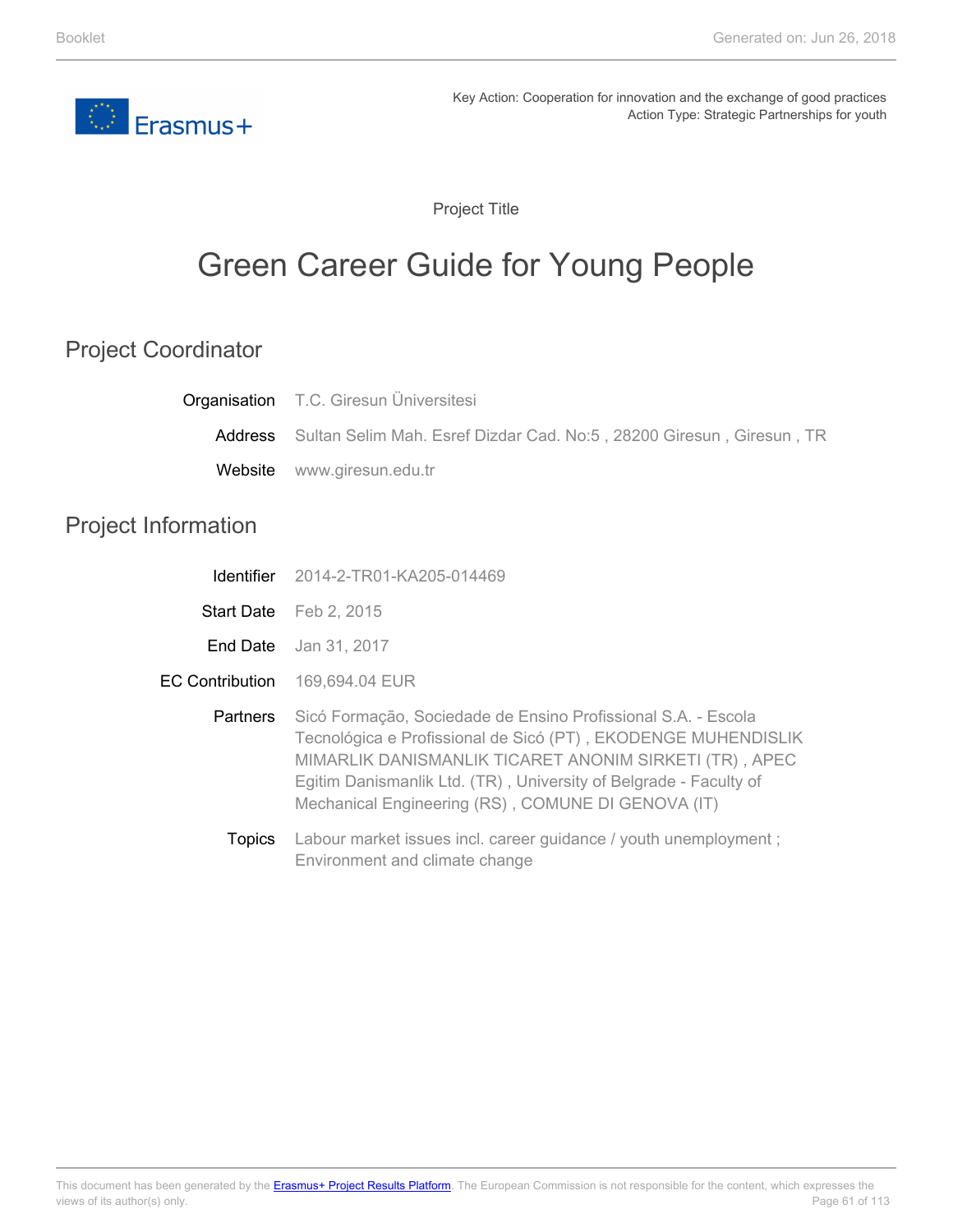According to ILO Green Jobs Programme, green jobs are one of the main instruments of transforming economies, enterprises, workplaces, labour markets in to low-carbon, sustainable economy providing proper works.

Green jobs reduce environmental impact of enterprises, they contribute to reducing need for energy and raw materials, avoiding green house emissions, minimizng waste and pollution, restoring ecosystem services like clean water, flood protection and biodiversity.

Despite it has a big potential even in developing countries, it needs to be promoted by investments and programmes targeting at those who need them most: Young people, women and the poor.

Only In Turkey, according to article from yesilekonomi.com, 50000 new green jobs are expected with 50-70 billion € new investment in environmental field in following two years. According to specialists, these investments will create jobs for scale of people from high school graduate to economists and engineers.

In spite of such a big employment potential, there are certainly lack of resources and guides leading and informing young people on conditions, requirements, education, entrepreneurship oppurtunities, projected growth of local and European green jobs.

Being inspired from mentioned needs, our project aimed to promote Green Jobs among young people who are looking for proper occupation or specialization area.

Besides that, the project targeted to:

- inform young people about profiles of Green Jobs,
- help young people to find right Green Occupation matching to their own skills,
- help young people to use Career Planning Tools.

The intellectual outputs of the project were Green Career Guide Book and Web Site with Interactive Career Planning Tools.

Interactive Career Planning tools integrated in to web site provided personalized career sugesstion according to skills and interest of users. Thats the most innovative side of the project output making it different from existing web links and other resources.

Other difference making side of the project is that project outputs were designed to attract attention of young people using visiual elements instead of long and boring texts. This method will benefit from visual comprehension tendency of young people.

All these studies were implemented by a strong consortium established by 4 reputable Education Institutions, one Green Engineering Company and one Career Development Guidance Company, which complements each others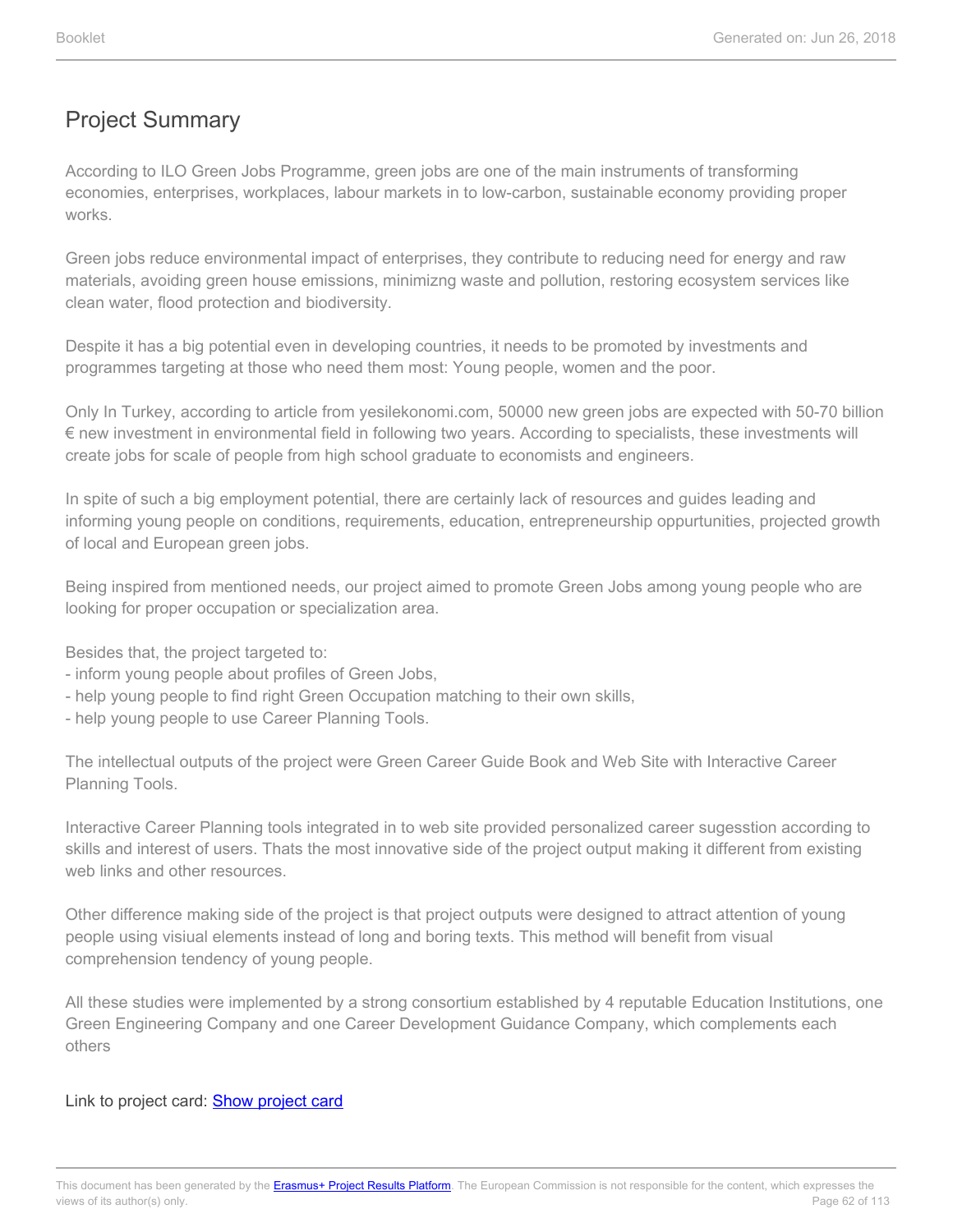

Project Title

# Raising Environmental Awareness Among Young People

### Project Coordinator

|                            | Organisation Ministry of Watwr and Forest 6. Region                                                                                                                                                        |
|----------------------------|------------------------------------------------------------------------------------------------------------------------------------------------------------------------------------------------------------|
| Address                    | Burç street, 15100 Burdur, Burdur, TR                                                                                                                                                                      |
| Website                    | www.bölge6.ormansu.go.tr                                                                                                                                                                                   |
| <b>Project Information</b> |                                                                                                                                                                                                            |
| <b>Identifier</b>          | 2014-2-TR01-KA205-014084                                                                                                                                                                                   |
| Project Web Site           | http://raiseyouth.com/en/                                                                                                                                                                                  |
|                            | Start Date Feb 1, 2015                                                                                                                                                                                     |
|                            | <b>End Date</b> Jan 31, 2017                                                                                                                                                                               |
| <b>EC Contribution</b>     | 136,428.11 EUR                                                                                                                                                                                             |
| Partners                   | CONSIGLIO NAZIONALE DELLE RICERCHE (IT), Pi Pozitif Danismanlik<br>(TR), SYMVOULOI ANAPTYXIAKOU SCHEDIASMOU EREVNAS KAI<br>ORGANOSIS ETAIREIA PERIORISMENIS EFTHYNIS PRISMA EPE<br>(EL), Yuva Dernegi (TR) |
| <b>Topics</b>              | Youth (Participation, Youth Work, Youth Policy); Environment and climate<br>change; New innovative curricula/educational methods/development of<br>training courses                                        |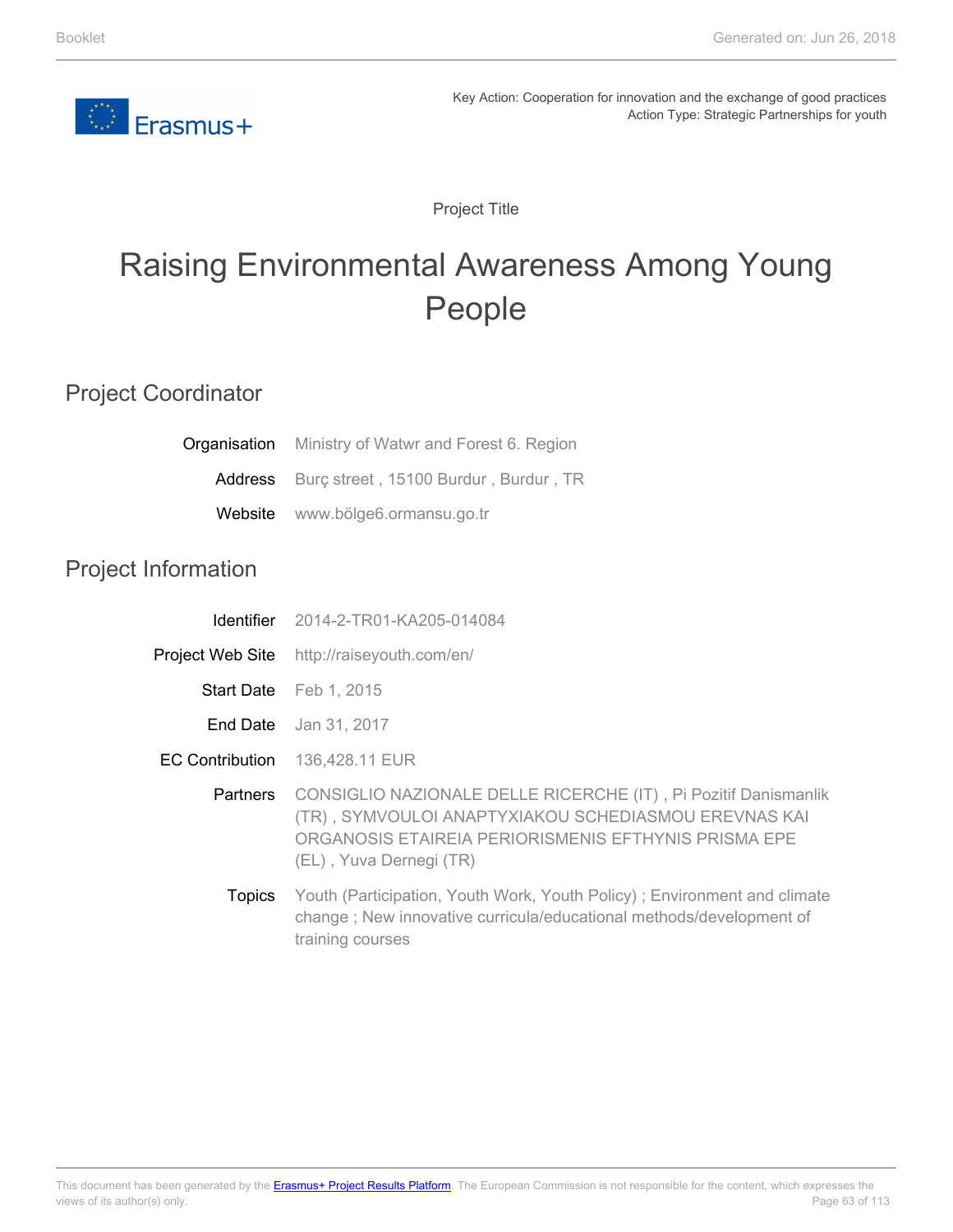#### SUMMARY

The RAISE project "Raising Environmental Awareness Among Young People" is inspired by the "INVOLEN" Project (LLP, 2012-2015) which promoted intergenerational learning through game-based learning, targeting nature conservation volunteers in 5 European countries (Italy, Greece, France, Hungary and Slovenia). RAISE Project applies the methodology developed in the framework of INVOLEN to raise environmental awareness targeting especially youth. RAISE targets schools, NGOs and other organisations committed to environmental education, aiming to promote voluntary work for the protection of nature and the conservation of valuable ecological heritage amongst youngsters. There are two vehicles that the RAISE project uses to achieve this aim: Firstly, joint learning and cooperation between young volunteers; and secondly, game-based learning, which involves the creation of location-based games, playable on mobile phones on site, in protected areas.

#### AIMS AND OBJECTIVES

RAISE aims to contribute prevention of natural destruction through increasing the youth's awareness and active participation in environment related issues. We aim at reaching our global objective through:

- Promoting volunteering for environment,

- Making non-formal education (especially learning in natural environments (LINE)) more attractive to youth especially in the framework of environmental issues,

- Enhancing the preservation of protected areas and environment,
- Developing new curriculum on environment education for youth and promote the culture of active citizenship,
- Adopting innovative solutions to learning that make use of the IT to create interactive learning environments,
- Developing game-based learning opportunities with free access through internet

- Creating a participative learning methodology by the learners and youth workers through interactive face-to-face sessions, field visits

#### ACTIVITIES

The main activities of RAISE include:

- Identifying competence needs of facilitators (youth workers), and young volunteers
- Development of the learning methodology
- Pilot testing the learning methodology for 75 young people in total (45 in Turkey, 15 in Italy and Greece)
- Development of five online mobile games

- Launching a competition and developing a database for the best practices on conversation volunteering by youth

- Development of Learning Toolkit and Learning Guide
- Undertaking dissemination and exploitation activities/Promoting the project

TARGET GROUP

The target groups of the project include the immediate targets and the wider targets. Immediate targets are those groups from which the training participants were recruited i.e. young volunteers of secondary school age (13 to 18), and conservation experts/teachers. Wider targets include schools and youth groups/NGOs, environmental NGOs, policy makers, local authorities, protected area management bodies. BENEFITS

Benefits to the target groups were assessed through an evaluation workshop of facilitators; and through a survey of all those participating in the implementation phase. Assumed benefits include:

- for young people: promote the ideas of volunteering and responsible behavior towards nature, hopefully leading to desire, commitment and ability to create an ecologically sustainable future.

- for NGO staff and school teachers: possibilities for career improvement.
- for education institutions, NGOs, policy makers: increase the attractiveness of non-formal education especially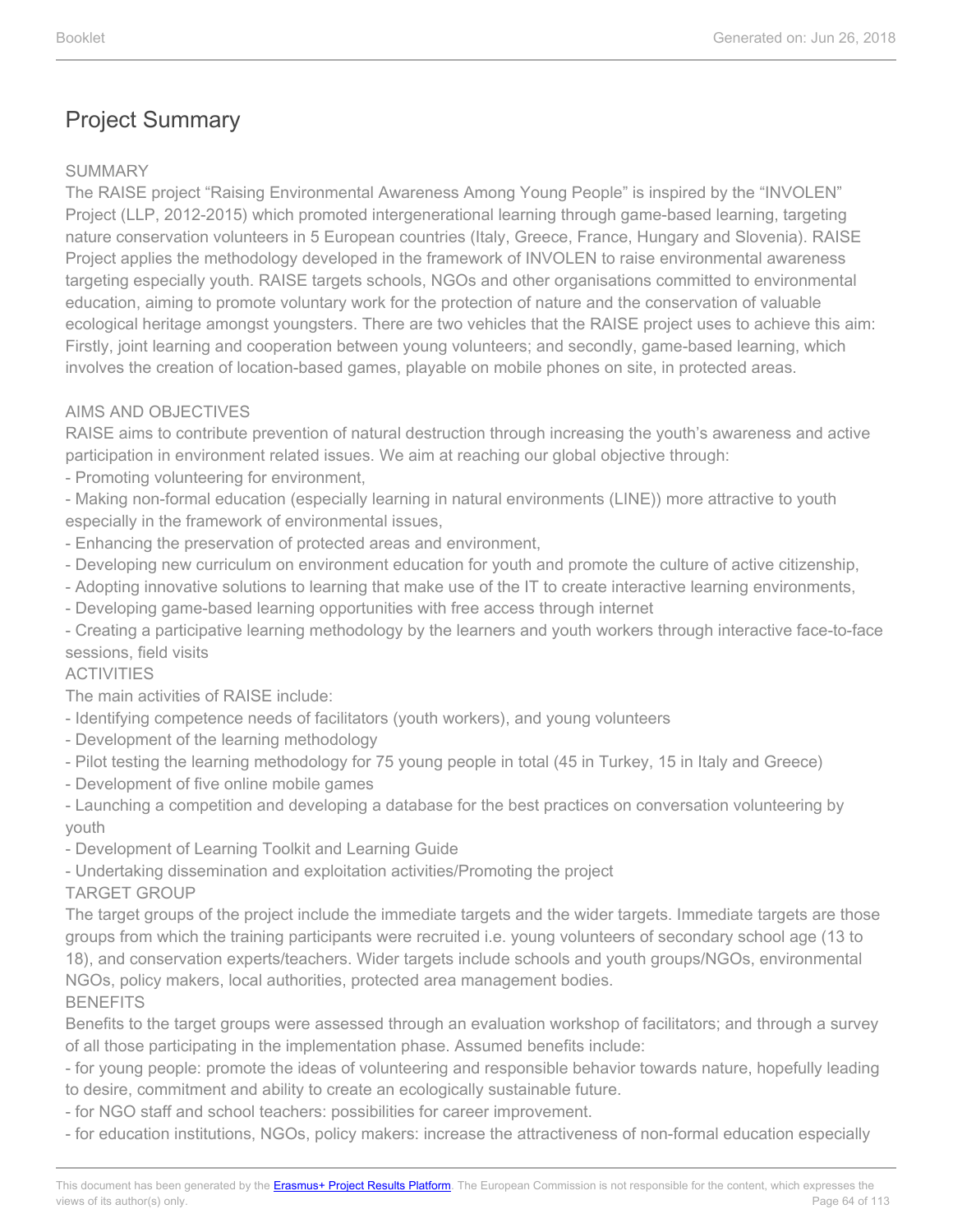game-based learning and LINE through the innovative methodologies proposed by the project, and more accessible to all ages and youth with disabilities.

CHANGE & INNOVATION

The change the project is expected to bring about relates to attitudes of the target groups; their involvement with environmental conservation as active citizens; their motivation to volunteer, and the improvement of non-formal learning methods.

RAISE is innovative

This project is innovative as it involves its target group in the development of the methodology of the training program. Another innovative aspect is that RAISE utilized IT to create interactive learning environments and game-based learning in order to engage learners in the learning process. RAISE encourages learning and volunteering at the same time which would help its target group to develop soft skills such as team building, communication, decision-making, critical thinking besides raising awareness of the environmental issues. In this regard, it is different from projects focusing only on training and volunteering.

THE PARTNERSHIP

Coordinator: Ministry of Forestry and Water Affairs, 6th Regional Directorare of the Republic of Turkey, TR Partner: Pi Pozitif Consultancy,TR

Partner: Yuva Derneği, TR

Partner: PRISMA, Centre for Development Studies, GR

Partner: Institute of Biometeorology (IBIMET) - National Council of Research (CNR), IT

More information on the RAISE project and its results can be found in www.raiseyouth.com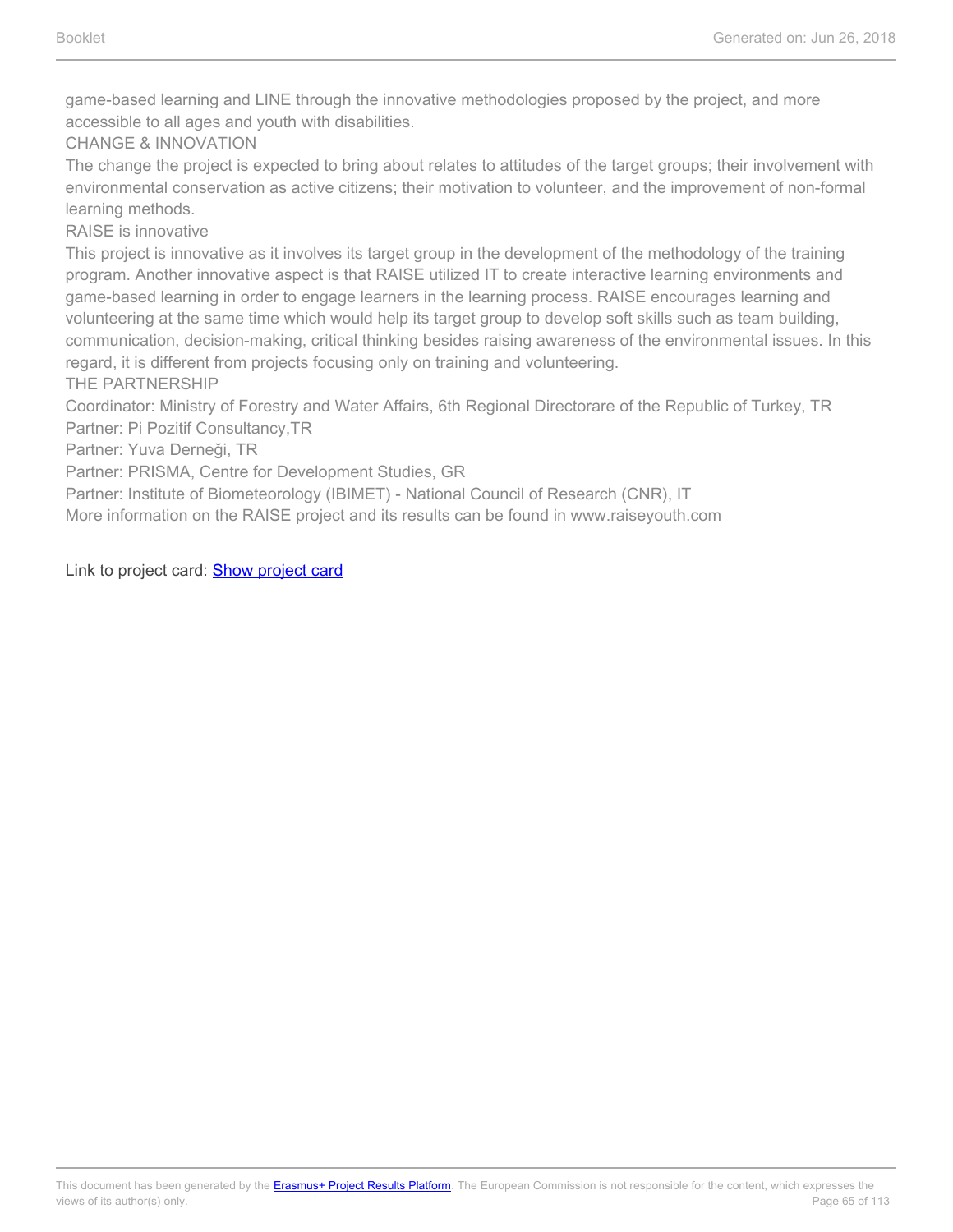

Project Title

# Gamification as a Tool of Entrepreneurship & Inclusion for Young Refugees & Migrants

### Project Coordinator

Project

|                        | Organisation DOKUZ EYLUL UNIVERSITESI                                                                                                                                                                                        |
|------------------------|------------------------------------------------------------------------------------------------------------------------------------------------------------------------------------------------------------------------------|
|                        | Address CUMHURIYET BULVARI 144, 35210 ALSANCAK IZMIR, TR                                                                                                                                                                     |
| Website                | http://www.deu.edu.tr                                                                                                                                                                                                        |
| Information            |                                                                                                                                                                                                                              |
| <b>Identifier</b>      | 2017-2-TR01-KA205-047173                                                                                                                                                                                                     |
|                        | Start Date Sep 1, 2017                                                                                                                                                                                                       |
|                        | End Date Aug 31, 2019                                                                                                                                                                                                        |
| <b>EC Contribution</b> | 167,150 EUR                                                                                                                                                                                                                  |
|                        | Partners YASAR UNIVERSITESI (TR), UNITED SOCIETIES OF BALKANS<br>ASTIKI ETAIREIA (EL), JORDAN Youth Innovation Forum (JO),<br>JOVENES HACIA LA SOLIDARIDAD Y EL DESARROLLO (ES),<br>Gaziantep Egitim ve Genclik Dernegi (TR) |
| <b>Topics</b>          | Entrepreneurial learning - entrepreneurship education; Integration of<br>refugees; Migrants' issues                                                                                                                          |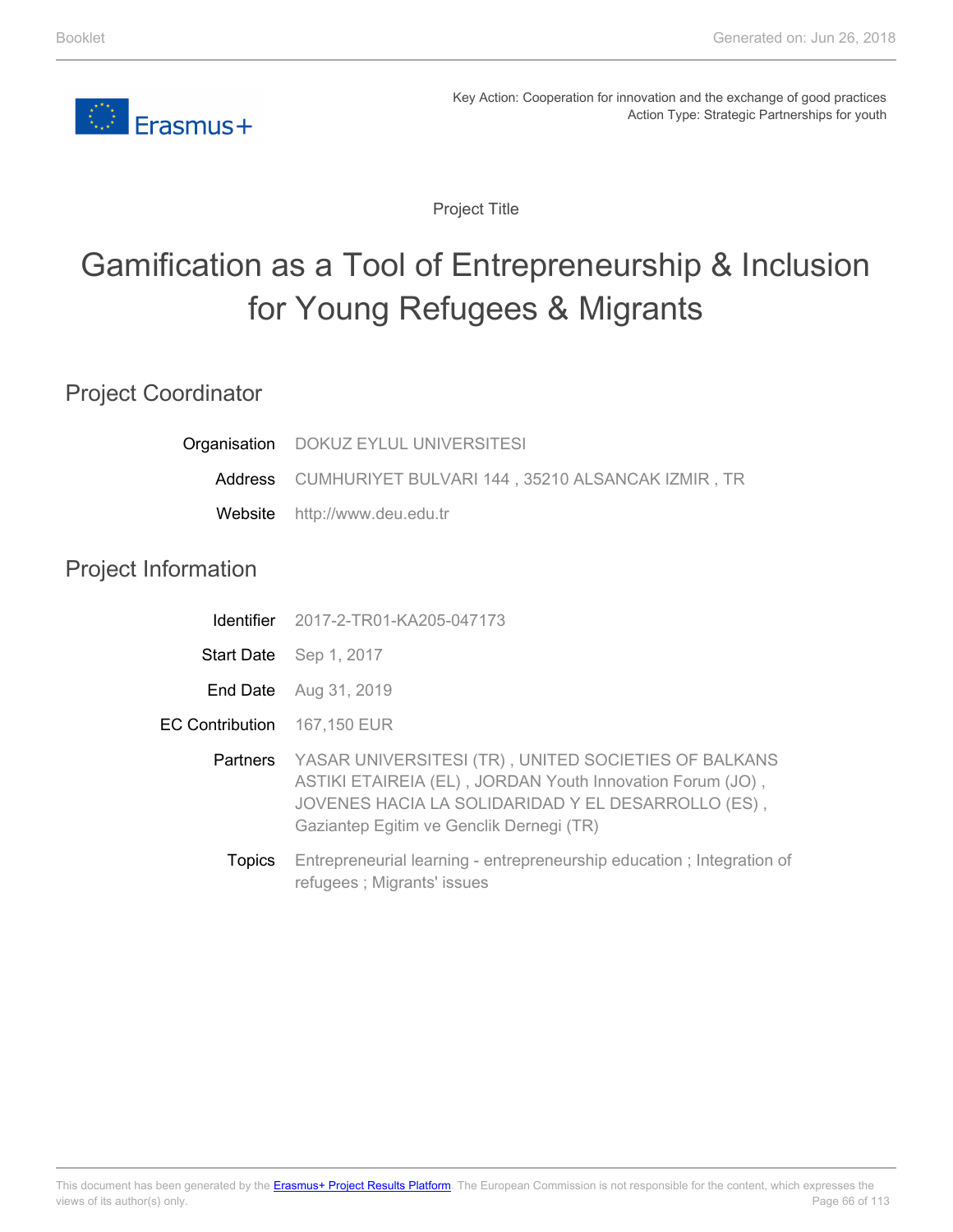Gamification as a Tool of Entrepreneurship & Inclusion for Young Refugees & Migrants "GET INCLUDED" is a 2 years project targeting young refugees and migrants, the young people of hosting countries and people who work in the field of refugee and migrant issues. The main objective of the project is to raise the capacity of refugee and migrant youth by using the gamification and entrepreneurship which will lead to their inclusion into the society. The project idea came up with the current context of migration crisis, especially in the Middle East through Europe. As we live on a crossroad where humanitarian and social support to each other is highly needed. So as a public university within our partners, we want to take part in the solution and support young refugees and migrants' social inclusion, in the meantime raising awareness among the young people of hosting countries. Only in Turkey, there are over 3 million refugees and most of the time young people in Europe are not aware enough of this issue. So we would like to make a change on both for refugee youth and youth of hosting countries.

The main objective of our project is to raise refugee and migrants' capacity is that they can be more active in the solution of social problems, take initiatives and be social entrepreneurs of future. Finally, to support the social inclusion of refugees and migrants. Besides the main objective, we also want to reach such goals within the project:

- To raise the capacity of young people by using the gamification methods for social entrepreneurship

- To raise the capacity of youth workers, migrants, refugees and young people of hosting countries

- Analyzing the needs of refugee and migrant youth and the youth of the hosting countries in the frame of migration issue

- To create tools for facilitating the understanding of social entrepreneurship by using gamification During the project we will be having such activities:

Transnational Project Meetings:

- Kick-Off transnational partners meeting (İzmir, TR)
- 2nd Progress Meeting (Thessaloniki, GR)
- 3rd Progress Meeting (Spain, ES)
- 4th Progress Meeting (Gaziantep, TR)

Following activities:

- Preparation and submission of progress report every 6th month
- Preparation and submission of final report

#### Intellectual Outputs:

Within GET INCLUDED Project we are planning to achieve 3 main outputs. Those outputs are designed to reach the project objectives step by step.

- Survey Analysis Report: It will clarify the needs of refugees, migrants and it will reveal the level of awareness among young people of hosting countries on social inclusion.

- Tool-Kit : It will be designed as a training kit to raise the capacity of refugees, migrants and young people of hosting countries on social entrepreneurship by using the gamification methods.

- Digital Platform: On this output, the results of the project, the evaluation and on-going process will be systematically shared. It will also serve as a platform for sharing of good practices and a platform to communicate for the people who work on social inclusion of refugees and migrants.

#### Multiplier Events:

- Local Multiplier Events in Turkey, Jordan, Spain, Greece are planned in order to raise the visibility of the project and to disseminate the results as much as possible. This event will include the dissemination of the 3 main outputs of the project which are a Tool-Kit for Entrepreneurship using the Gamification, A Survey report and a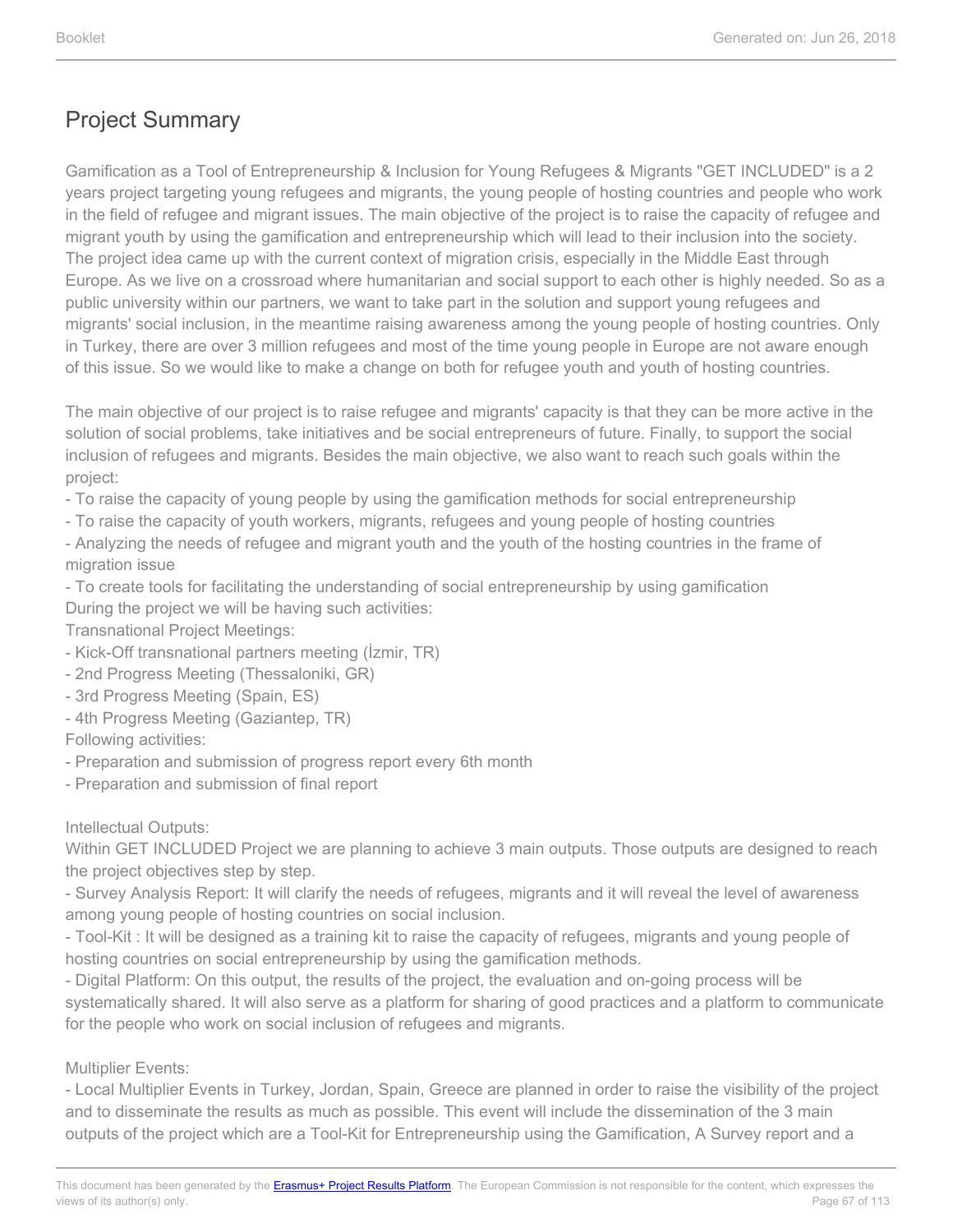Social Platform.

Learning, Teaching, Training Activities:

- Short Term Joint Staff Training Event which will be held in İzmir, Turkey.
- Workshop: Using of Digital platforms for social inclusion
- Workshop: Inclusion of refugees and youth of hosting countries "Building a bridge"

Within GET INCLUDED Project, we aim to reach more than 7.000 people including refugees, migrants, young people of hosting countries, youth workers, trainers, mentors and representatives of local authorities. As we will have around 350 people taking part in our organized activities, the rest of the number is planned as a result of multiplier events and dissemination activities.

Methodology:

We will be using the professional project management methodology for the general leading of the project which includes; Project Scope Management, Project Time Management, Project Cost Management, Project Quality Management, Human Resource Management, Communication Management and Risk Management.

Besides, for the teaching, learning and training activities, we will be mainly using non-formal education methods. For the content for the project, we will be using "Gamification" as a tool for the planned outputs.

With this project, the short term expected benefit is having an interactive tool and approach for raising the potential of refugee and migrant use, in the meaning of social entrepreneurship by using the gamification methods.

In long term, we aim to foster potential decision makers in order to raise the social inclusion of refugees and migrants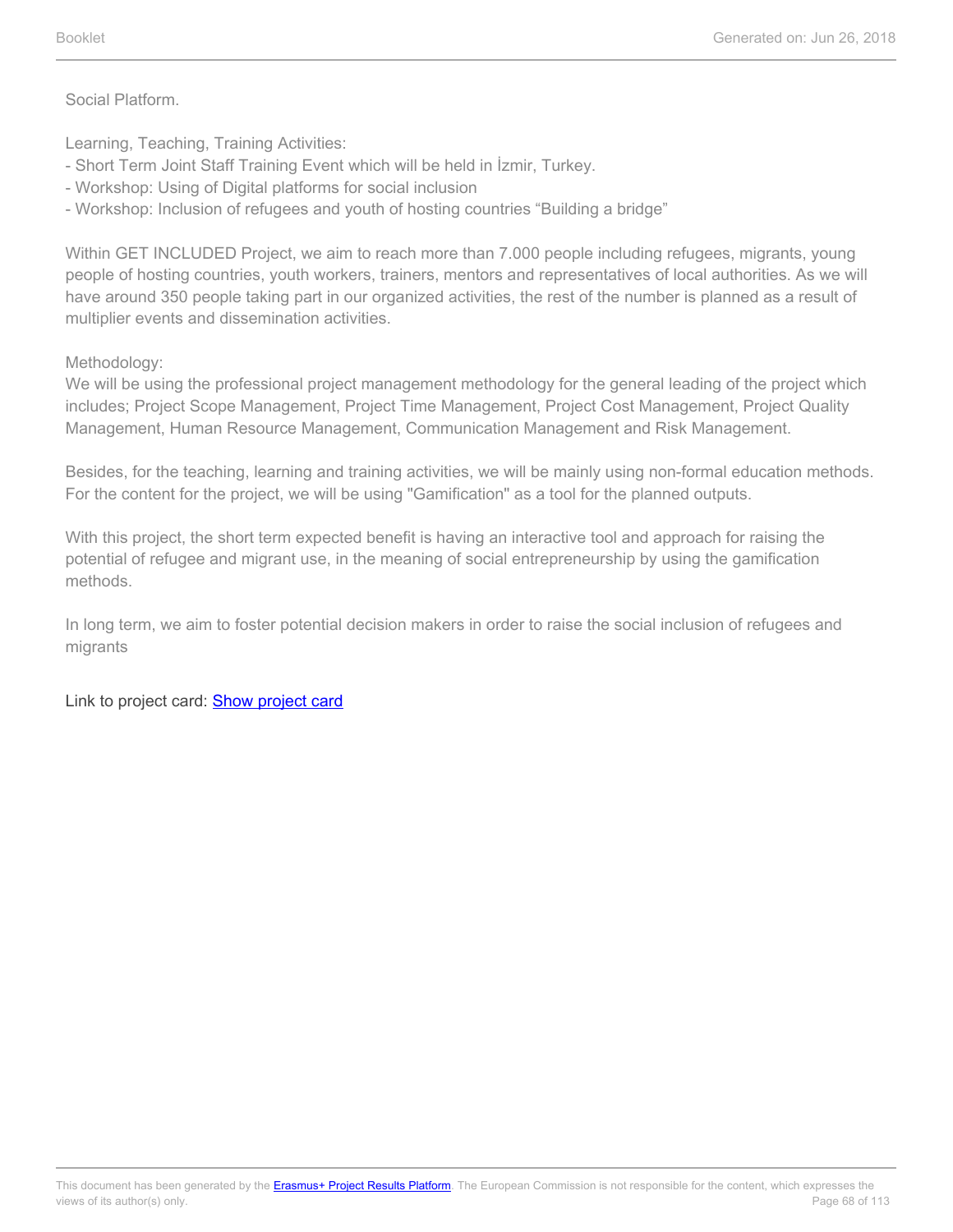

Project Title

# Mobile youth peer mentoring application to facilitate distance mentoring guidance for youth with disabilities

### Project Coordinator

|         | Organisation GAZI UNIVERSITESI                                                          |
|---------|-----------------------------------------------------------------------------------------|
| Address | GAZI UNIVERSITESI REKTORLUGU PROJELER KOORDINASYON<br>MERKEZI, 06500 ANKARA, Ankara, TR |
|         | Website www.gazi.edu.tr                                                                 |

### Project Information

- Start Date Sep 1, 2017
- **End Date** Aug 31, 2019
- EC Contribution 221,660 EUR
	- **Partners** OSMANIYE IL MILLI EGITIM MUDURLUGU (TR) , ZGURA-M Ltd. (BG) , International Association for Research and Development of Vocational Education and Training (TR) , UNIVERSITATEA TEHNICA GHEORGHE ASACHI DIN IASI (RO) , Calisma ve Sosyal Guvenlik Egitim ve Arastirma Merkezi (TR)
		- **Topics** Disabilities - special needs ; Labour market issues incl. career guidance / youth unemployment ; Youth (Participation, Youth Work, Youth Policy)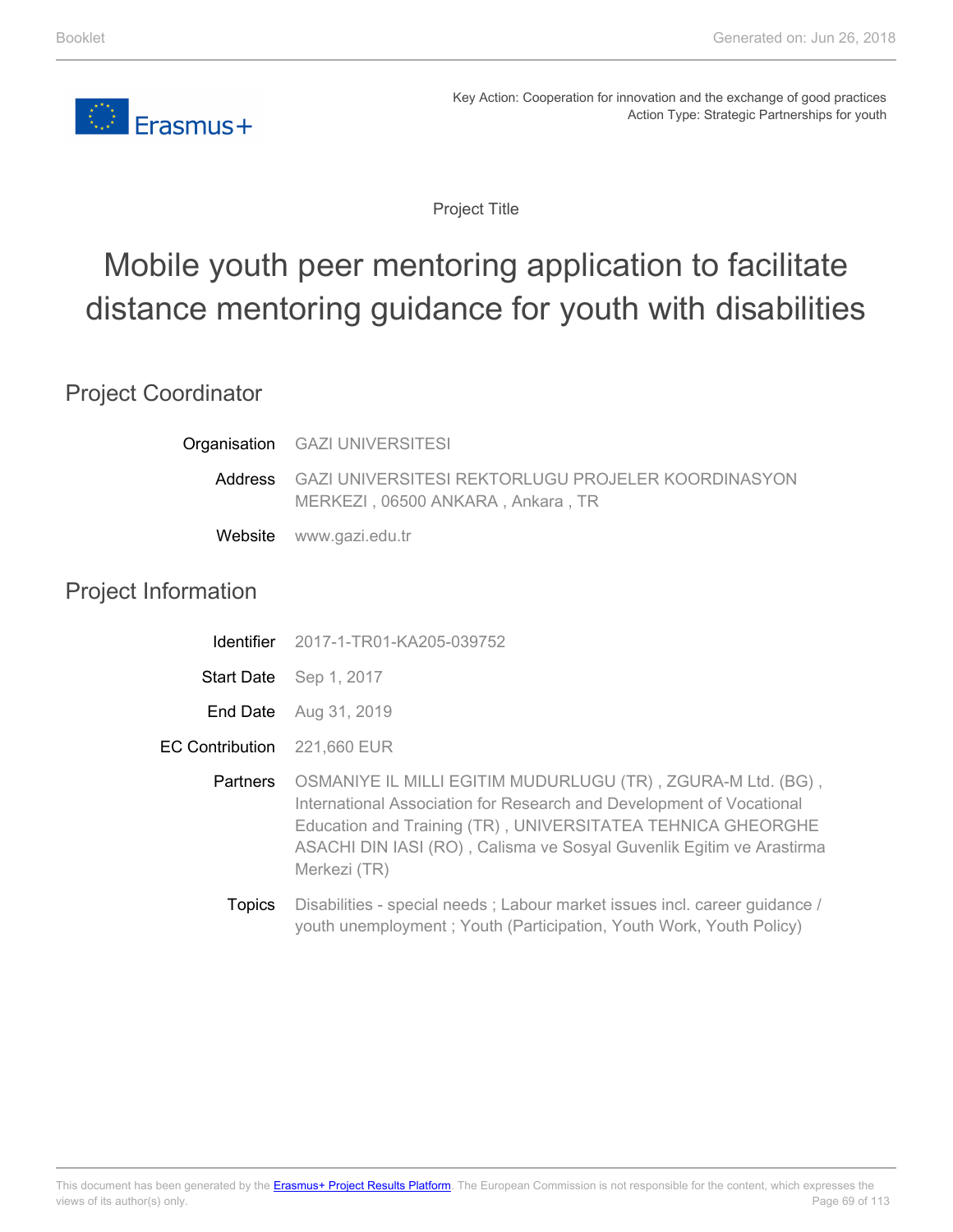#### CONTEXT & BACKGROUND NEEDS:

Important tendency, marked in various reports of EU27, which led to the establishment of the project, is that by 2050 the number of physically disabled adults in Europe will have doubled to 40% of the total population or 60% of the age of youth (16-29) population.

The UN Convention on the Rights of People with Disabilities (UNCRPD) recognizes in Article 27 "the right of persons with disabilities to work, on an equal basis with others; this includes the right to the opportunity to gain a living by work freely chosen or accepted in a labour market and work environment that is open, inclusive and accessible to persons with disabilities".

Disability statistics collected by Eurostat

(http://ec.europa.eu/eurostat/statistics-explained/index.php/Disability\_statistics) are showing the following common gap on EU level in terms of provision of guidance services towards successful employment of youth with disabilities (aged 16-29):

- behaviour of the colleagues and environmental factors

- long standing health conditions which are not allowing to work

- lack of suitable job opportunities - 30% average for Europe (higher for countries like Romania, Bulgaria and Turkey)

- lack of experience (lack of internship, mentoring initiatives or any kind of gained work experience)

- lack of flexibility of the employers and the work conditions

#### TRANSNATIONALITY:

Based on above EU-wide report it is evident that the biggest LACK/GAP of non-formal work experience actions are in Turkey, Bulgaria and Romania, however Italy has a good experience and know-how to share under this proposal.

TARGET GROUPS: Youth mentors, youth workers, youth career counsellors (even on non-formal base at NGOs and students' councils)

BENEFICIARIES from the services: youth with disabilities (aged 16-29), families of people with disabilities, non-formal settlements of people with disabilities, educations institutions (secondary, tertiary and VET levels).

#### OUR SOLUTION & METHODOLOGY:

Youth peer mentoring is the process of matching peer mentors (selected among the same age of their mentee) with young people with disabilities (PwD) who need to gain real work experience. This special and novel form of mentoring is providing a role model that can serve as a good practice example by the mentee. This goal can be accomplished through structured non-formal communication, mentoring which this proposal intends to implement - a mobile application for peer mentoring implementation for Android device. In this setting, a young peer mentor (trained by youth workers) meet the youth with disability at educational environment to ensure transition to workplace. This will be a one-on-one peer support including virtual sessions which will capture the difficulties for those with mobility impairments which are disabled by the chances to move due to inaccessibility of the environment (resource Eurostat). During one-to-one peer mentoring the youth with disability is able to build self-confidence and social skills while also learning work habits, team work and communication with colleagues as well as gaining professional competencies.

#### PROPOSAL'S AIMS & OBJECTIVES:

- Developing novel youth peer mentoring pedagogy which will be used by youth workers to train youth peer mentors to support PwD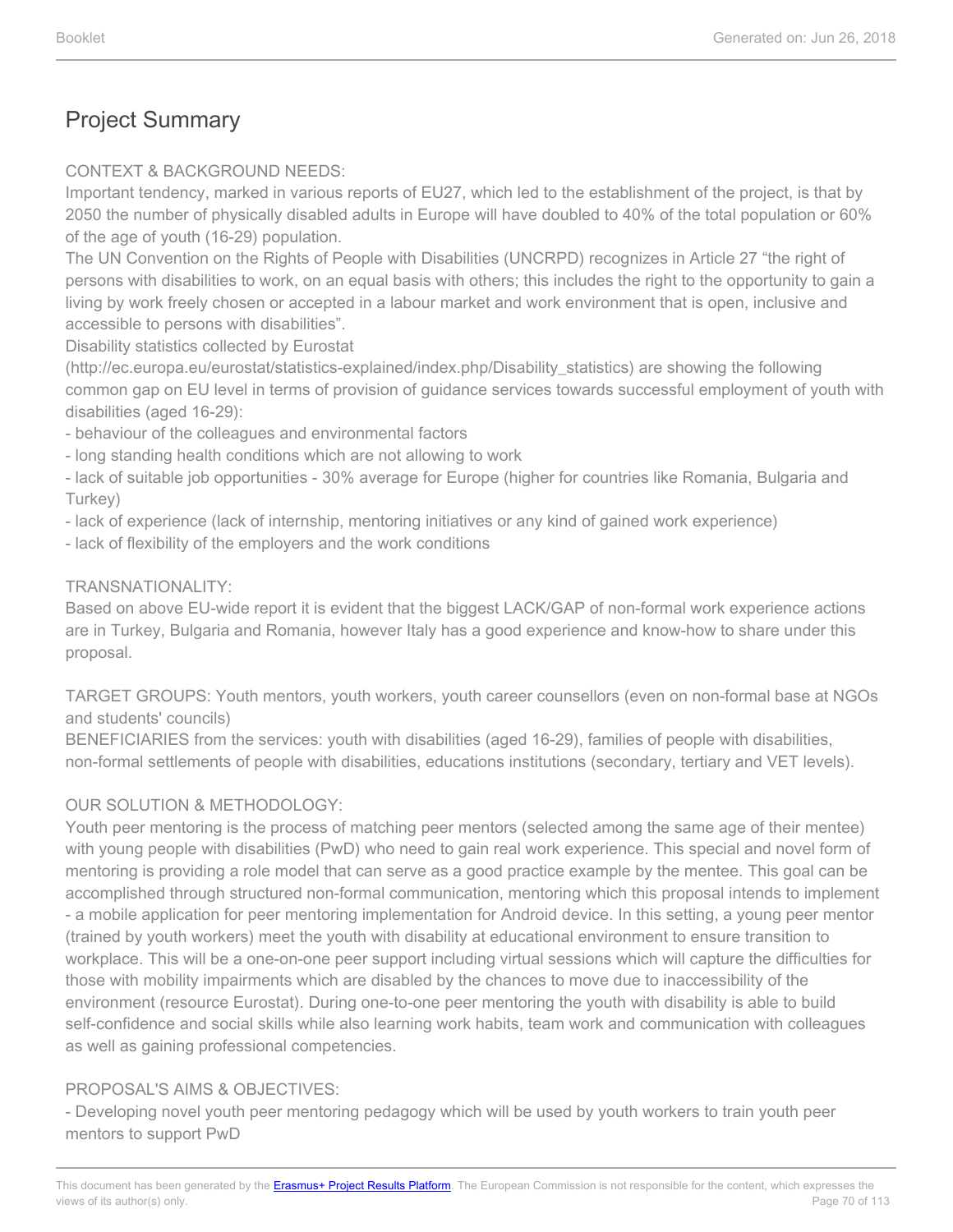- Developing training tools and mobile app for distance peer mentoring guidance for youth mentors and youth mentees with disabilities

- Strengthening collaboration among youth organisations, local authorities, chambers o f commerce, universities, NGOs and SMEs and organizations devoted to support employment of youth with disabilities

- Fighting against social isolation and stigmatization towards PwD

- To open new horizons for the efficient use of free time of youth.

#### PLANNED INTELLECTUAL OUTPUTS are:

IO1: Youth Peer Mentors Pedagogy Framework

IO2: Job inclusion guidebook for young mentors

IO3: Impact assessment youth peer mentoring tool

IO4: Mobile youth peer mentoring application to facilitate distance mentoring guidance for youth with disabilities (Android based)

#### PARTNERSHIP:

The project has 7 partner organizations form 4 counties (Turkey, Bulgaria, Italy, Romania) - two universities, one educational authority, one ministry of labour and social affairs, one NGO of academicians and mentors of people with disabilities, one career counselling company, one national youth council. All participating institutions represent various forms of activities connected with application of mentoring and non-formal education.

#### EU DIMENSION & PRIORITIES:

The proposal is addressing two Youth priorities as stated in section C and one horizontal for Erasmus + programme. In addition it is

reflecting on Council Resolution on a renewed framework for European cooperation in the youth field (2010-2018) - EU Youth Strategy and specifically the policy recommendations of the latest EU Youth report.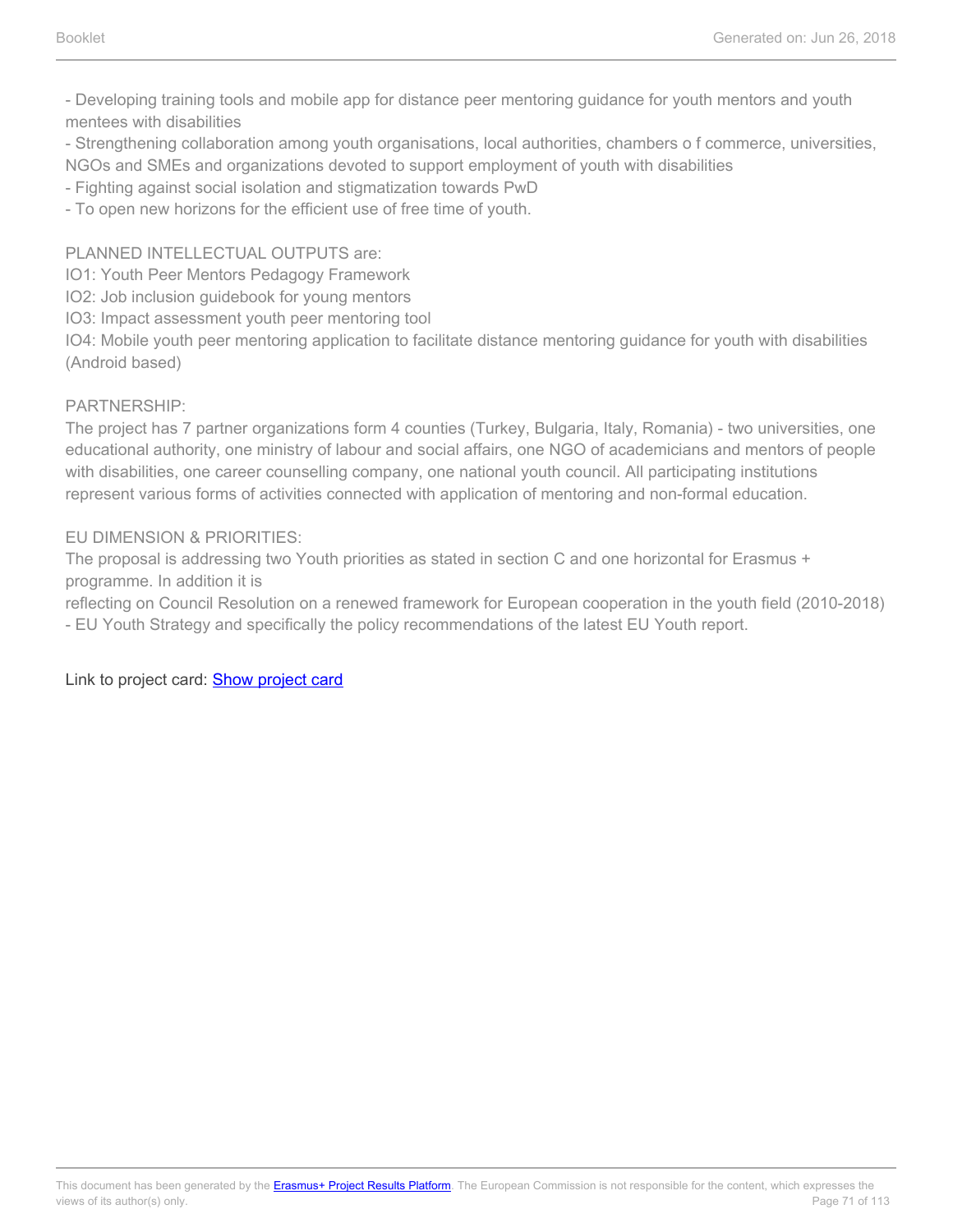

Project Title

# Empowerment of Youth on Renewable Energy for Sustainable Societies

### Project Coordinator

| Organisation               | Ankara Provincial Directorate of Environment and Urbanization                                                                                                                                     |
|----------------------------|---------------------------------------------------------------------------------------------------------------------------------------------------------------------------------------------------|
| Address                    | Dumlupinar Bulvari No:146, 06530 Ankara, Ankara, TR                                                                                                                                               |
| Website                    | http://www.csb.gov.tr/iller/ankara/                                                                                                                                                               |
| <b>Project Information</b> |                                                                                                                                                                                                   |
| <b>Identifier</b>          | 2017-3-TR01-KA205-048402                                                                                                                                                                          |
|                            | Start Date Feb 1, 2018                                                                                                                                                                            |
| End Date                   | Jan 31, 2020                                                                                                                                                                                      |
| <b>EC Contribution</b>     | 206,415 EUR                                                                                                                                                                                       |
| <b>Partners</b>            | Tera Ankara Musavirlik Mimarlik Muhendislik Taahhut Ticaret Ltd Sti (TR)<br>, OPEN EVIDENCE (ES), BILKENT UNIVERSITESI VAKIF (TR),<br>iserundschmidt GmbH (DE), TECHNISCHE UNIVERSITAET WIEN (AT) |
| <b>Topics</b>              | Youth (Participation, Youth Work, Youth Policy); International<br>cooperation, international relations, development cooperation;<br>Environment and climate change                                |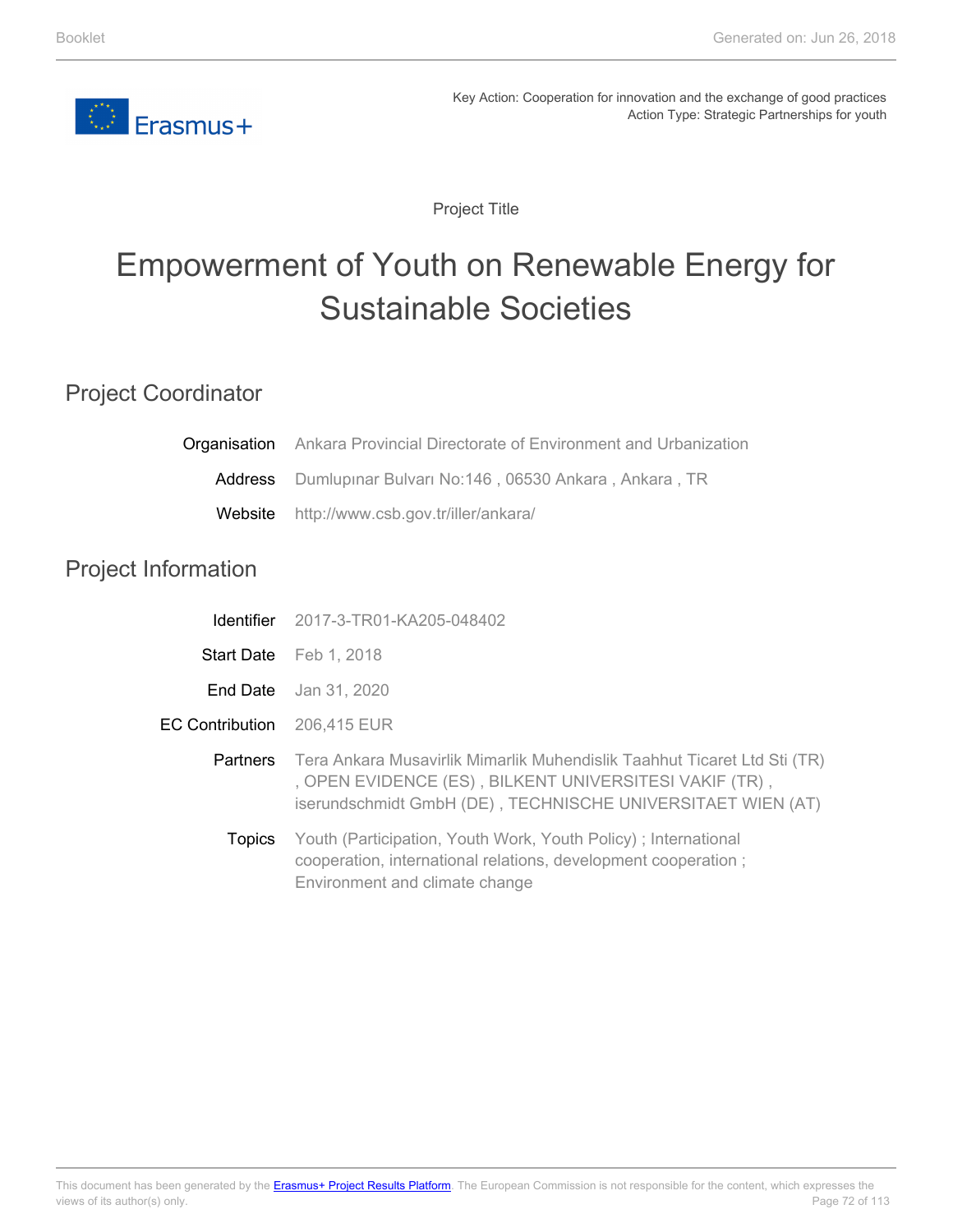Human activity is overloading our atmosphere with carbon dioxide and other global warming emissions, which trap heat, steadily drive up the planet's temperature, and create significant and harmful impacts on our health, our environment, and our climate.

Still, children/students get only theoretical and scarce knowledge which leaves open doors to the conventional energy sources. Renewable energy is available everywhere and the technologies of application are mature and relatively simple. It is vital that young people develop a solid understanding of renewable energy's power and its various possible applications. The project proposal offers great start for youngsters to learn more about all types of renewable energy, and grow up more informed about the vital role of renewable technologies in changing world's energy future.

The center of this project and event concept is the exchange of knowledge with a high degree of participation and co-creation.

The project aims to: - To increase young people's competence in renewable energy through innovative and creative learning

- train young people to be able to organize their community for launching a local renewable energy initiative with bottom up approach - train young people to be able to select the technologically, agriculturally, economically, socially and environmentally best fitting option for their community. To reach this aim the project will:

- DEVELOP an e-learning module (renewable energy technology) -EDUCATE target groups in all partner's countries to gain the personal competences needed for successful initiatives. -organize science events about renewable energies in the selected cities

- SPREAD and embed the project's results to contribute to the implementation and shaping of national and European policies and systems on environment and conventional energies- empower and increasing the capacity of young people through education

Phases of the project

1st Phase - Kickoff and coordination meetings

2nd Phase - Production of IOs: There are four IOs in this project;

- Information and educational kits, to be used during the renewable energy fests and mobile seminars
- Training documents, to be used during the training of young trainers and educators
- Peer learning methodology, to be used during the peer learning activities
- Informative media, to be used for the dissemination of the project during each activity
- E-learning module to be used during the training

3rd Phase - Learning, Teaching and Training Activities:

- Training of young trainers; Especially from the related departments of university, selected of a group of young students will be trained to become young trainers on basics of renewable energy and peer learning methodology.

- Regional renewable energy fest and peer learning activities; This activity is planned to be organized in 5

different locations considering the renewable energy capacities and uses of the region.

4th Phase - Dissemination activities: Mobile seminars by rental vehicle (such as van or electrical car) shall be organized for high schools.

Ankara Provincial Directorate of Environment and Urbanization will act as the leading organization in the project. They will facilitate the transfer of know how to youth by reaching out the target groups through training visits and capacity building programs.

Iserundschmidt GmbH is the leading agency which is specialised in science and knowledge communication and has extensive experiences in education, youth projects, IT services, online and digital media. They will lead the development of information and education kits.

TERA Ankara is a consultancy company, with a great experience in Erasmus+ Youth Projects as well as providing capacity building activities to different groups. TERA Ankara will lead the development of e-learning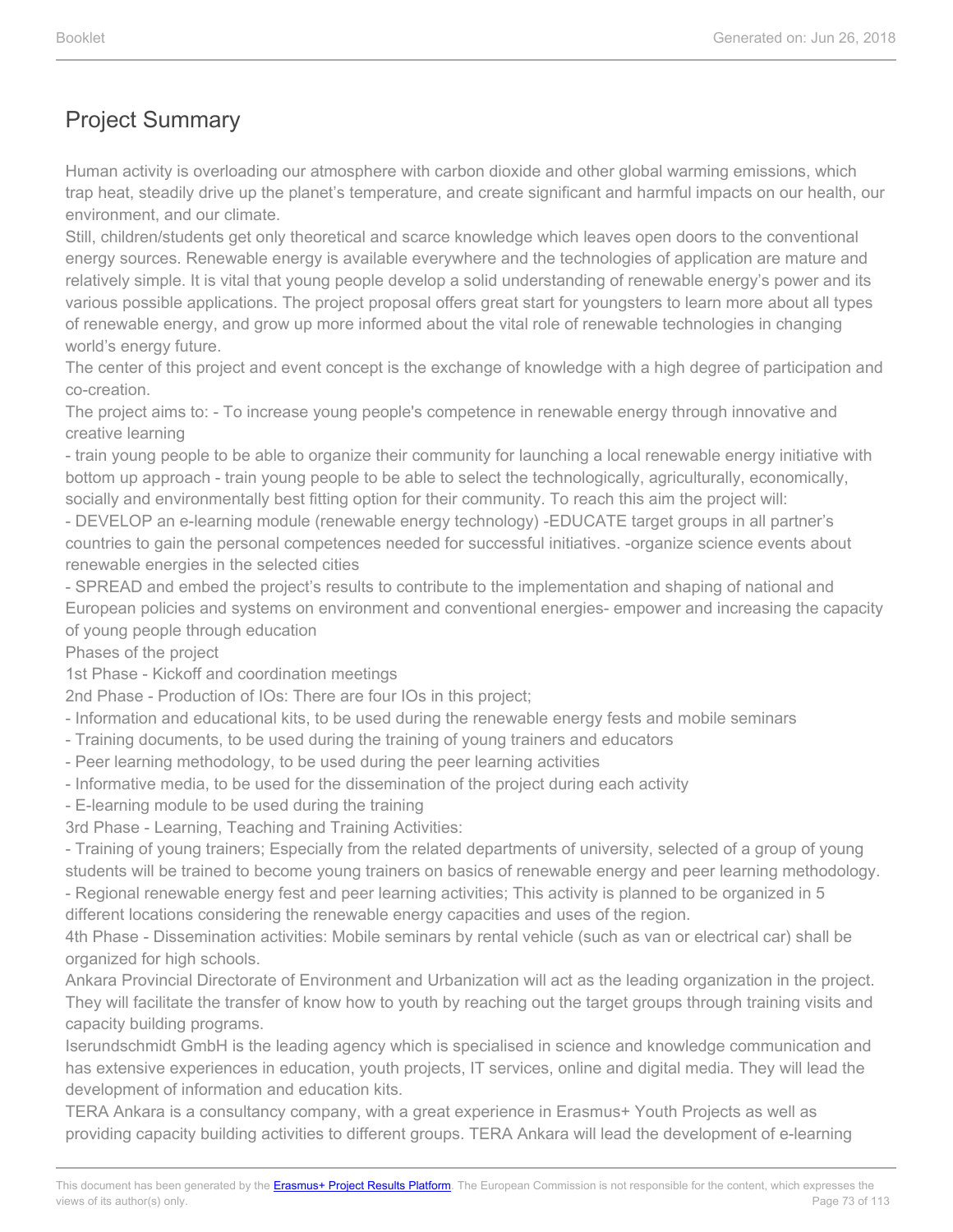methodology.

Bilkent University is one of the most well-known and prestigious universities in Turkey, especially in the fields of science, engineering. They will lead the training activities of the young trainers.

TU Wien delivering their know-how on developing the content of renewable energy training documents; adapting it to different target groups, and communicating with youth. They will develop the training documents on renewable energy for youth.

Open Evidence is a spin-off of the Open University of Catalonia, successfully managed and completed more than 30 socio-economic studies and research projects, and participated in four H2020 projects. They will develop the peer learning methodology on renewable energy for youth.

The main goal of the project is to create a know-how about functioning of Earth and foster the environmental behavior of individuals, pointing out the necessity of rational energy consumption, importance of the renewable resources and their possible usage.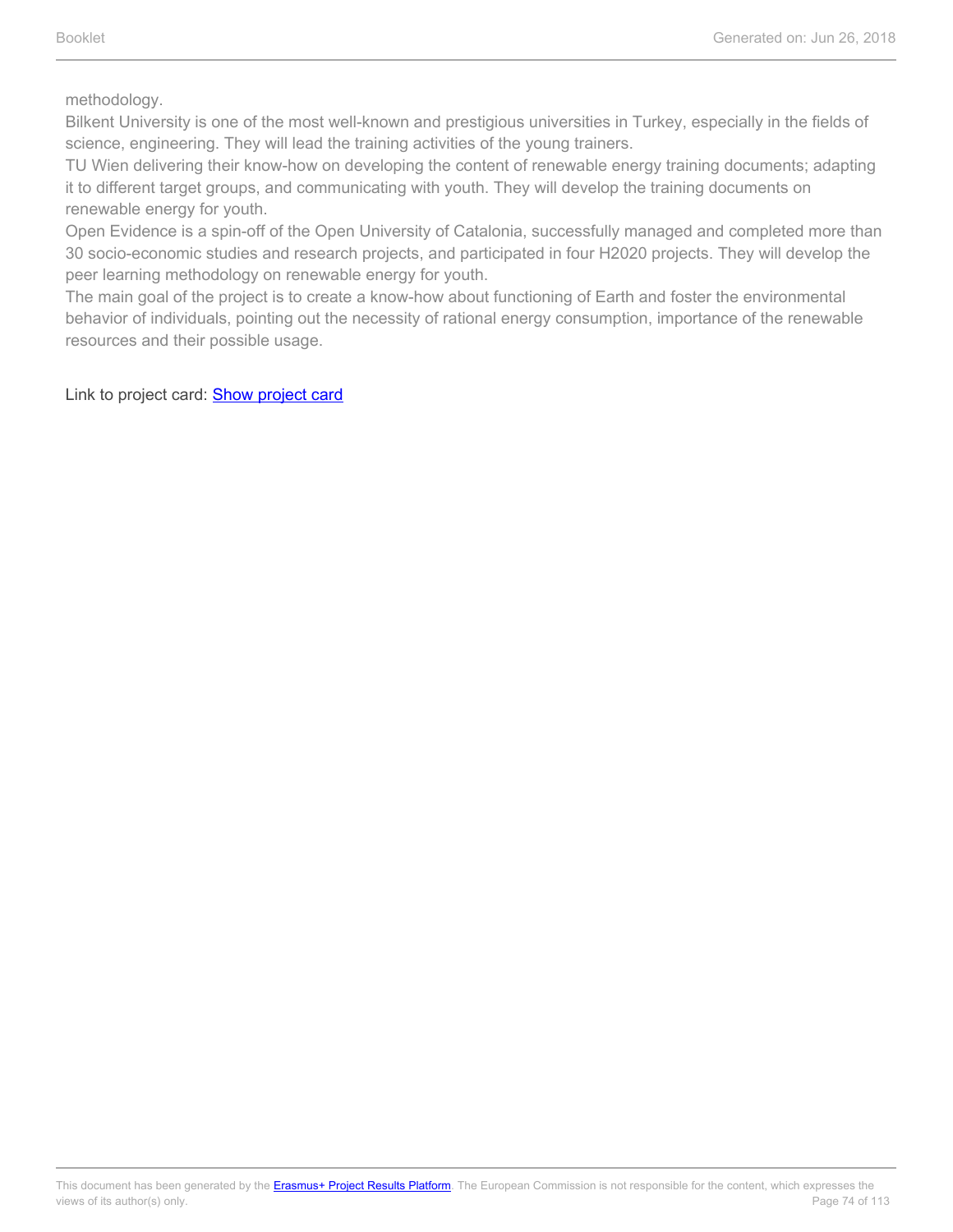

Project Title

# Parametric Design for Marine and Coastal Structures

### Project Coordinator

| Organisation               | MIDDLE EAST TECHNICAL UNIVERSITY                                                                                                                                                                                                                                        |
|----------------------------|-------------------------------------------------------------------------------------------------------------------------------------------------------------------------------------------------------------------------------------------------------------------------|
| Address                    | DUMLUPINAR BULVARI 1, 06800 ANKARA, TR                                                                                                                                                                                                                                  |
| Website                    | http://www.metu.edu.tr                                                                                                                                                                                                                                                  |
| <b>Project Information</b> |                                                                                                                                                                                                                                                                         |
| Identifier                 | 2017-2-TR01-KA205-047156                                                                                                                                                                                                                                                |
|                            | Start Date Sep 1, 2017                                                                                                                                                                                                                                                  |
| End Date                   | Aug 31, 2019                                                                                                                                                                                                                                                            |
| <b>EC Contribution</b>     | 242,985 EUR                                                                                                                                                                                                                                                             |
| Partners                   | YILDIZ TECHNICAL UNIVERSITY (TR), UNIVERSITY OF SOUTHERN<br>CALIFORNIA (US), Tera Ankara Musavirlik Mimarlik Muhendislik<br>Taahhut Ticaret Ltd Sti (TR), POLYTECHNEIO KRITIS (EL),<br>UNIVERSIDAD DE CANTABRIA (ES), Fatmagul Aslaner Gegeoglu<br>Mimarlik Burosu (TR) |
| <b>Topics</b>              | New innovative curricula/educational methods/development of training<br>courses                                                                                                                                                                                         |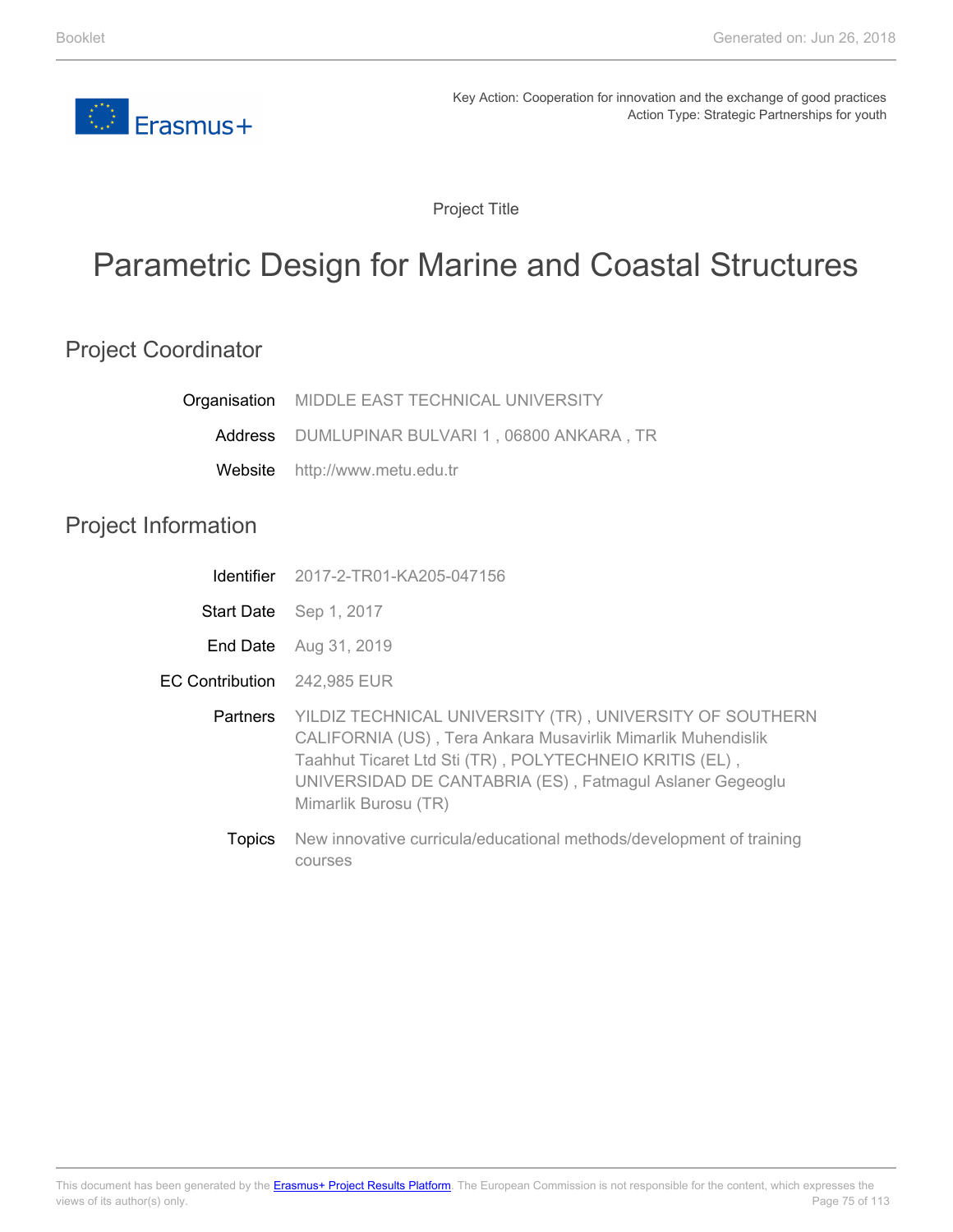"In the last two decades of the twentieth century the computer has assumed an increasingly important role ... Initially it was chiefly a tool useful in the process of laying out a design. Then it became a medium for devising the design. Now it is being recognized as a force that will significantly reshape" the built environment. At this point, parametric design provides a methodology to cope with this complex parameters that should be integrated into any design process. "The ground of parametric design is the generation of geometry from the definition of a family of initial parameters and the design of the formal relations they keep with each other."

Marine and coastal structures can be considered as an interface of water and land, urbanites and visitors and from civil engineering perspective a clash of contradicting parameters, which must be optimized and integrated to the city life.

Being one of the important topics of Civil engineering, marine and coastal structures are also one of the main research subjects of City Planning and Architecture, because of their undeniable mark on the city scape and on the citizen's and visitor's memory. They portray an image of the city.

Parametric design can emcompass, a wide range of scale for marine/coastal structures from building blocks to mega-structures.

Since parametric design is widely used for generating patterns, (or rather discover the inherent patterns) analysing the parameters of materials (durability, flexiblity, corrosivenes etc.) and parameters of context (wind and water load, humidity etc.) it can be a helpfull tool for designing building blocks for waterfronts.

TARGET GROUP 1) YOUTH: Main target group of this project is university students, especially in the engineering and architecture departments. It is very important for engineering and architecture students to have this kind of new and innovative approach during which will be a great asset for their creativeness in their future professional carreer.

TARGET GROUP 2) YOUTH WORKERS: Parametric design is a new approach with its innovative structure, therefore, it is very important for the academicians to learn and reach to a certain level of capacity in parametric design. For this purpose, our second target group is academicians as the youth workers since they will transfer this knowledge to youth in the future.

The methodology that will be followed item by item in order to reach our final goal under this project is as follows: 1) Handbook for Parametric Design: This handbook will include these basic sections, not limited to;

- a general overwiev for parametric design approach
- the importance of design parameters in marine and coastal structures
- parameters used for the design of marine and coastal structures with conventional approach

- parametric design concept in marine and coastal structures

2) Developing a sofware containing an algorithm for parametric design for marine and coastal structures: A software based algorithm will be developed where containes all parameters to be considered for parametric design for marine and coastal structures. This software (algorithm) will be a part of the training methodology and the training activities specified below.

3) Training of young trainers on parametric design for marine and coastal structures: Our main target group to be trained under this activity is university students in the departments of engineering and architecture. These young trainers will be trained by using the handbook specified above.

4) Training of youth workers on parametric design for marine and coastal structures: In this training activity, our main target group is especially academicians in the related departments of the universities, experts and researchers etc. whom are active in the field of youth area.

5) Design of a virtual marine and/or coastal structure by a selected group trained under "training of young trainers": This will be a kind of case study where the selected group among young trainers will experience and implement all the technical learnings about parametric design approach and design a virtual structure with all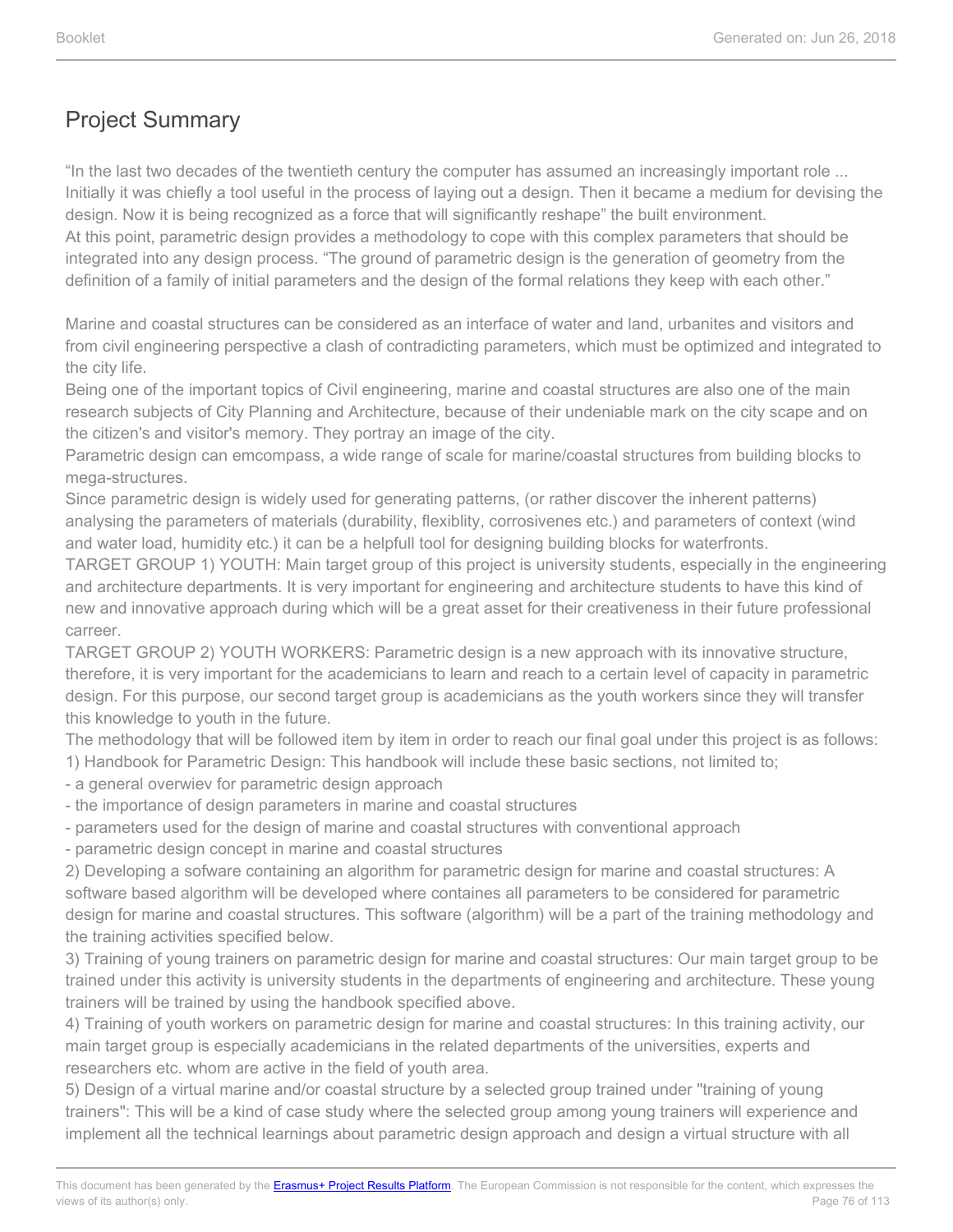aspects. By this activity, young trainers will have the capacity of, not only theoretical approach but also the practical implementation.

6) Training methodology: A training document will prepared by considering the whole experience and knowledge gained through the whole steps indicated above. This training document will include the design activity indicated in item (4) as an example parametric design for marine and coastal structures. It will also include how to use the software (algorithm) during parametric design for marine and coastal structures.

7) Training seminars for youth by a selected group of young trainers: A certain number of training seminars will be organized especially for university students in the related departments and also in unities, associations, institutions etc.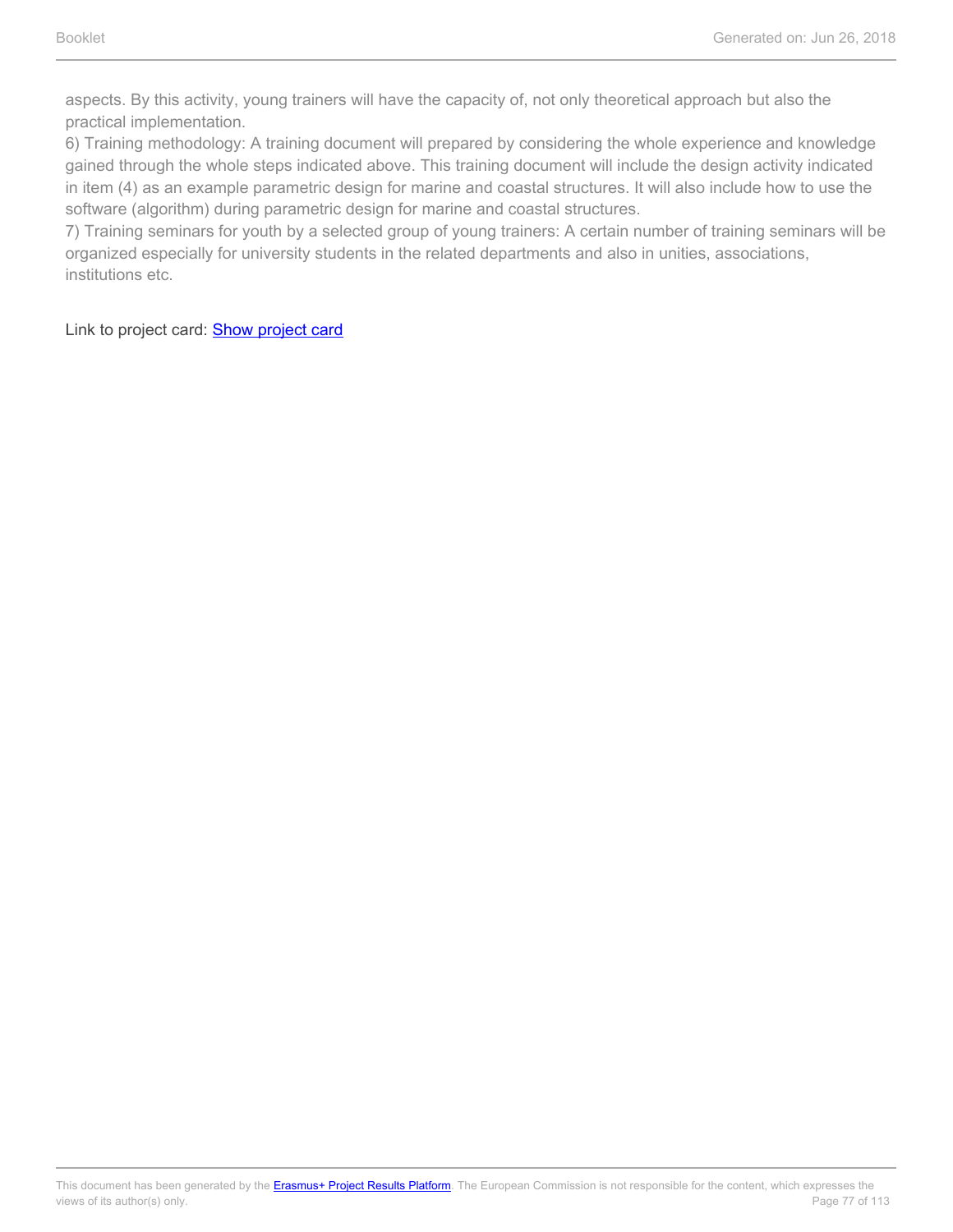

Project Title

# Empowering Youth Workers to Reach Out Young Migrants and Refugees

### Project Coordinator

| Organisation               | YASAR UNIVERSITESI                                                                                                                                                                               |
|----------------------------|--------------------------------------------------------------------------------------------------------------------------------------------------------------------------------------------------|
| Address                    | UNIVERSITE CADDESI 35-37 AGACLIYOL, 35100 IZMIR, TR                                                                                                                                              |
| Website                    | www.yasar.edu.tr                                                                                                                                                                                 |
| <b>Project Information</b> |                                                                                                                                                                                                  |
| Identifier                 | 2016-1-TR01-KA205-029674                                                                                                                                                                         |
| Project Web Site           | http://reachout.yasar.edu.tr/                                                                                                                                                                    |
| <b>Start Date</b>          | Sep 30, 2016                                                                                                                                                                                     |
| End Date                   | Sep 29, 2018                                                                                                                                                                                     |
| <b>EC Contribution</b>     | 197,529 EUR                                                                                                                                                                                      |
| Partners                   | JUGEND AM WERK STEIERMARK GMBH (AT), Istanbul Valiligi (TR),<br>United Societies of Balkans (EL), Formazione Co&So Network (IT), Eski<br>Avrupa Gonullu Hizmeti Gonulluleri Genclik Dernegi (TR) |
| <b>Topics</b>              | Integration of refugees; Migrants' issues; New innovative<br>curricula/educational methods/development of training courses                                                                       |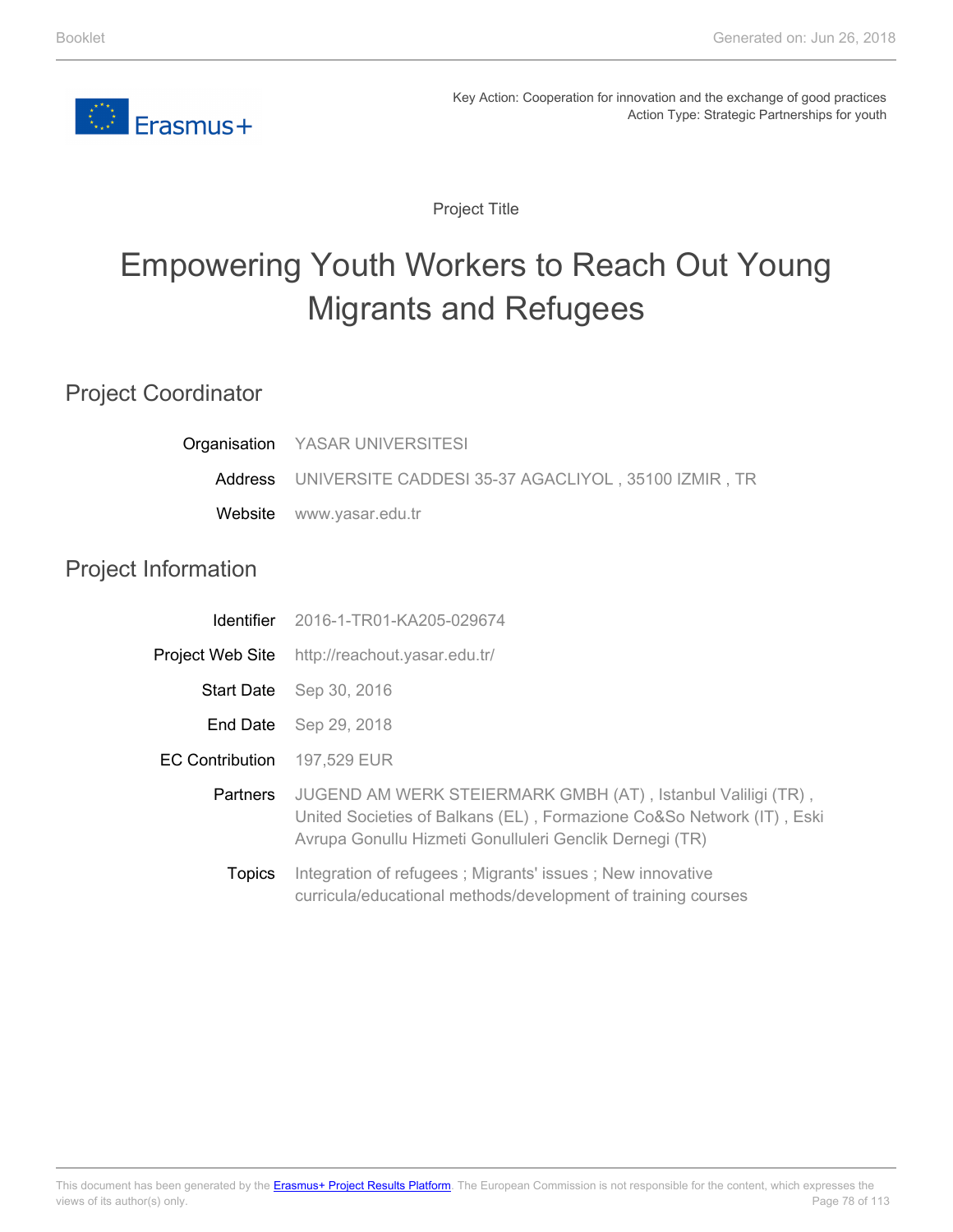Throughout history, people have migrated from one place to another. People try to reach European shores for different reasons and through different channels. Migration is a growing and permanent part of Europe's future. There is a pressure for a more effective EU strategy to promote the economic, social, cultural, and political integration of migrants and the next generation. Immigrants in Europe want to become long-term residents. They say they highly value opportunities to learn the native language. A vast majority says they were interested in civic and political participation. Despite this, the segregation and social exclusion of migrant communities can be a serious problem. Youth workers and social workers play an important role in helping migrants overcoming problems they encounter in a new society and integration. Youth work has much to offer in services for migrants and refugees. They can respond to the complex needs of young refugees within an understanding of the wider context of family relationships and social institutions.Therefore, it is important developing youth workers' knowledge, skills and competences in helping refugees and migrants. Thus, the OBJECTIVE of the project is to develop and test an innovative training curriculum for youth workers to support them in reaching out to young migrants and refugees, and increase youth workers' competences and foster their professional development. The specific aims are:1) to analyse the training needs of youth workers2) to develop of an innovative training curriculum for youth workers who work with young migrants and refugees.3) to train youth workers with this new training curriculum4) to increase professional knowledge and skills of youth workers in the area of migrant and refugee work5) to improve the quality of the youth workThe target group of the project are youth workers, youth leaders, youth organizations, NGOs working with migrants, social and community workers, NGOs working on social issues. The approximate number of the direct participants will be 454 and number of the indirect participants expected to be 17400 person.The following activities will be carried out in order to realize project objectives:WP1: Project Management and Implementation (Months1-24):WP2. Quality Assurance, Monitoring and Evaluation (Months 1-24):WP 3. Dissemination and Exploitation (Months 1-24):WP 4. Need Analysis Research (Month 1-6):WP 5: Curriculum Development (Month 7-18): WP 6. Preparation of Trainers Handbook (Month 19-24):The following methods will be used: The project cycle management method which consists of 5 stages: Iinitiation; II- planning; III- implementation (executing); IV- monitoring and controlling; V- closing. Furthermore project activities will be based on a collaborative working method allowing all partners to contribute to the project and communication process.Expected results and long term benefits:1-Better understanding of the needs and expectations of the youth workers in terms of reaching out to the young migrants and refugees.2-Development of an innovative training curriculum for youth workers the content of which will be based on the need analysis as well as analysis of current literature and research results on the subject.3-Development of a Trainers' Handbook containing tips and recommendations for trainers.4) Implementation of the training programme, training of youth workers at a joint staff training event, increase in professional knowledge and skills of youth workers in the area of migrant and refugee work and,5) In the long term improvement of the quality of the youth work.The main intellectual outputs of the projects are:O1.NEED ANALYSIS REPORT: Approximately 40 pages, available in all partner languages in online versionO2. TRAINING CURRICULUM and MATERIALS: Approximately 60 pages, available in all partner languages, online and paper versionO3. TRAINERS HANDBOOK: Approximately 50 pages, available in all partner languages online and paper versionLOCAL MULTIPLIER EVENTS: Local dissemination events will be organized in IT, GR, AT and İzmir, TR with 150 participants. JOINT MULTIPLIER EVENT: A joint international multiplier event will be organized in İstanbul, TR with 100 participants. C1. Short-term joint staff training event: The joint staff training event aims to deliver the results of the need analysis research (O1.) and Training Curriculum and Materials (O2.) to target groups, total 24 youth workers will join the trainingExpected impact are: All together 454 people will come in direct contact with the project, learn about the outputs and provide feedback and opinions. Their awareness regarding young migrants and refugees and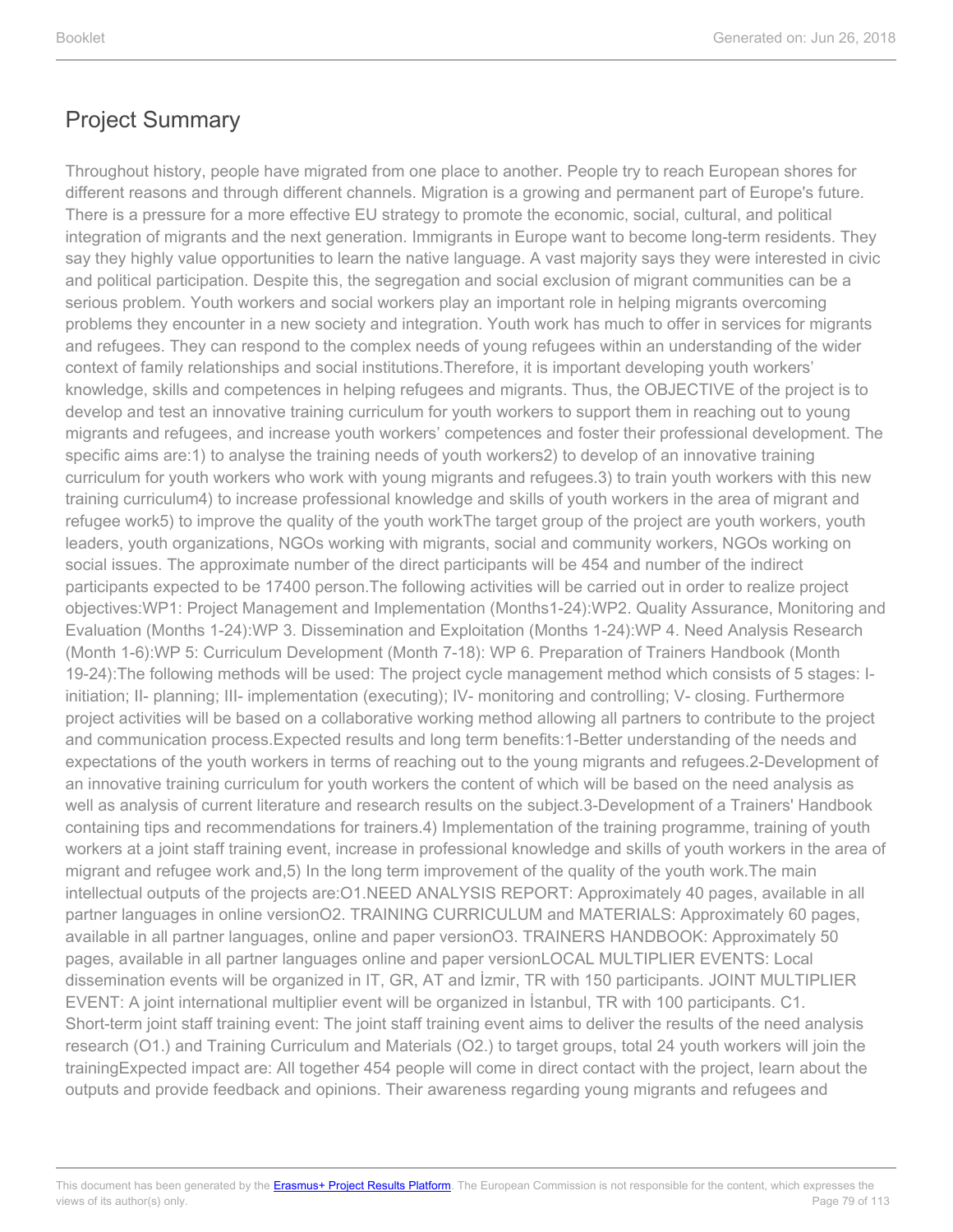importance of the youth work will be increased. The knowledge, skills and competences of youth workers who joined the training events will be increased. For partner organizations: The training of their staff with a new training program will increase quality of their services.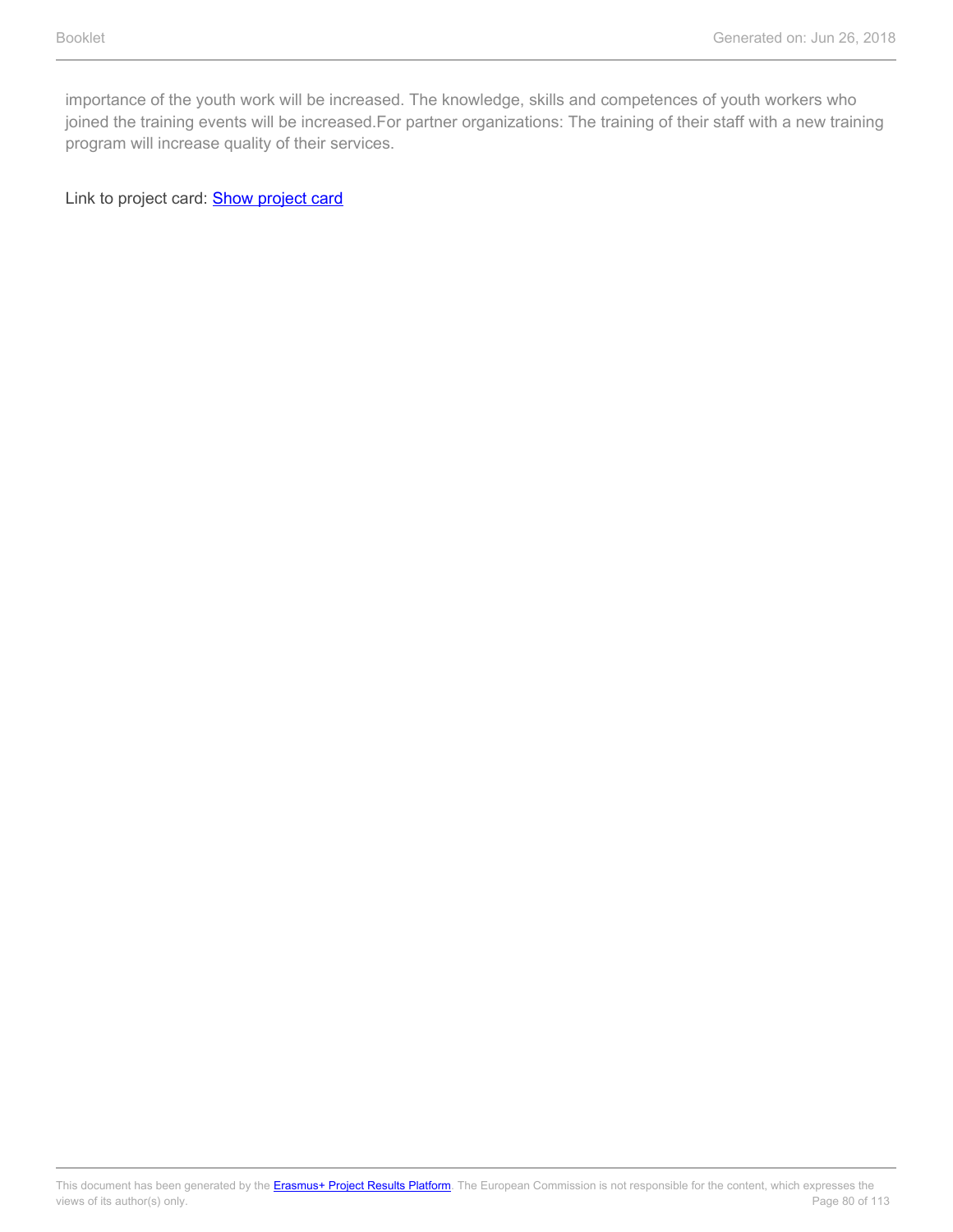

Project Title

# Green Energy Skills for Youth

## Project Coordinator

| Organisation TURKISH-GERMAN UNIVERSITY                                                |
|---------------------------------------------------------------------------------------|
| Address MERKEZ MAHALLESI SAHINKAYA CADDESI 86, 34820 BEYKOZ<br>ISTAMBUL, İstanbul, TR |
| Website www.tau.edu.tr                                                                |
| Contact Sahin Uyaver, +90216 333 31 54 / +90 506 231 48 68,<br>uyaver@tau.edu.tr      |

### Project Information

|                   | <b>Identifier</b> 2016-2-TR01-KA205-036001                                                                                                                                                                                             |
|-------------------|----------------------------------------------------------------------------------------------------------------------------------------------------------------------------------------------------------------------------------------|
| Project Web Site  | http://www.gree4uproject.eu                                                                                                                                                                                                            |
| <b>Start Date</b> | Jan 1, 2017                                                                                                                                                                                                                            |
|                   | <b>End Date</b> Dec 31, 2018                                                                                                                                                                                                           |
| EC Contribution   | 215,230 EUR                                                                                                                                                                                                                            |
| Partners          | KULTURNO IZOBRAZEVALNO DRUSTVO KIBLA (SI), STUDENT<br>COMPUTER ART SOCIETY (BG), UNIVERZA V MARIBORU (SI),<br>ZentralWeb GmbH (DE), Zeta Bilgi Teknolojileri Yatirim Danismanligi<br>Proje Arastirma Egitim Ic ve Dis Tic.Ltd.Sti (TR) |
| Topics            | Environment and climate change; ICT - new technologies - digital<br>competences; Youth (Participation, Youth Work, Youth Policy)                                                                                                       |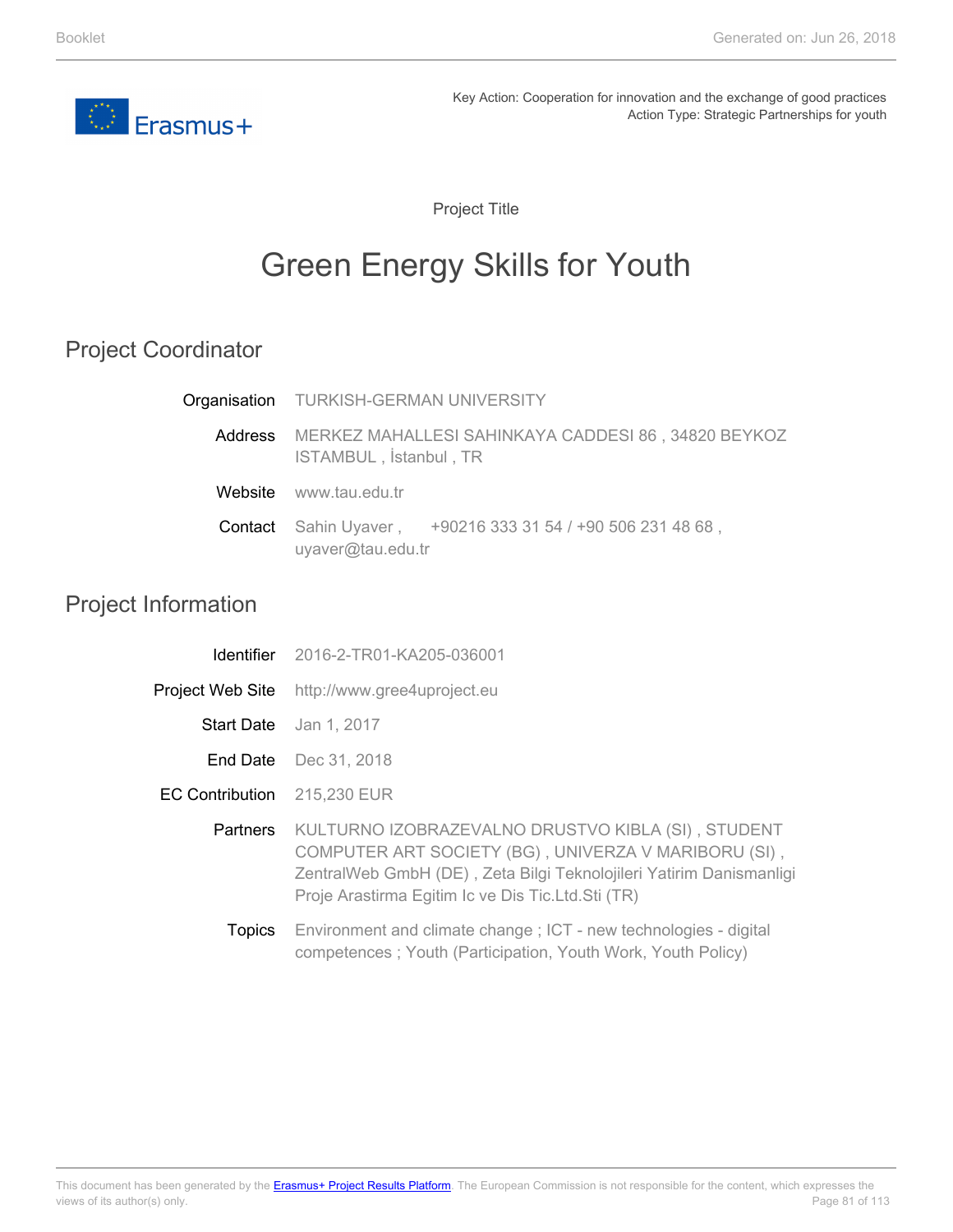Environmental challenges raise serious concerns for the welfare of current and future generations. Responses should be driven by independent but commonly reinforcing policies for environment, energy, transportation, employment, and training. In recent years, the effects of global warming have been witnessed over the world. Studies point to human action, like pollution and deforestation, as key reasons for global warming and adverse climate changes. There is an urgent need for all of us, individually and collectively, to become more aware of our environmental responsibilities."Green energy skills for youth" is an Erasmus+ Strategic Partnership – Youth Programme proposal that will include comprehensive collection of 'green education' programmes and activities for youth aged between 13 and 25. The main objectives of the project is to increase awareness and competences of youth for green energies so that they will get skills on climate change, energy production, management of waste, water supply, flood management, biodiversity, etc. "Green energy skills for youth" proposal will help to improve the quality, attractiveness and accessibility of the opportunities for lifelong learning available by developing interactive mobile games and 3D stimulations by user generated scenarios for acquiring transversal competencies of youth.The proposal "GREEN4U" addresses to improve the green skills, awareness and competences on education enhancing creativity and innovation by using serious games and 3D simulations as pedagogy is definitely creative, attractive and efficient learning."Green Energy Skills for Youth (GREEN4U)" will provide an interactive reseource for youth ages 13 to 25 years old who have a passion for science, natural resources and renewable energy, like to brainstorm ideas, research and conduct experiments and have fun. In this content, there will be educational serious game scenarios where youth research and explore answers to their questions while learning valuable critical thinking, problem-solving and decision-making skills. Games topics will be: - Climate change- Ecosystem- Energy and conversation- Pollution- Waste management and recycling-Corbondioxide footprintThree different "Sustainable Energy Youth Academy" are planned as learning/teaching/training activities. Those activities will take place in Sofia, Maribor and Istanbul. The academies will provide space to young people, civil society or local community actors, environmental activists to learn new skills and gain experience within the renewable energy sources. At the academies, participants will gain practical knowledge and know-how on the renewable energy systems by teaching them how to build your own solar, wind, biomass or hydroelectric pοwer, how to engage community members, how to plan the development of community energy projects, to learn how much energy we consume during our everyday activities and many other skills."Sustainable Energy Youth Academy" innovative ways are: - A public space to promote new ideas, - Get training from local and international trainers- Quality education and training in renewable energy- Seminars and workshops to learn practical and useful skillsMain outputs of the project are:1. Scoping Report about Energy Skills2. Green Skills Games Content for Youth 3. Interactive Games for Green Skills 4. Usability evaluation, implementation phase and piloting Project consortium represents a multidisciplinary team for achieving the aims and objectives of this proposal. Each partner comes with unique expertise and experience either in the field of energy systems, environmental engineering, creativity skills, digital competencies, interactive technologies and gaming, policy makers in school or education etc. Project partners are universities, NGOs and mobile multimedia programming and development companies from Turkey, Bulgaria and Slovenia.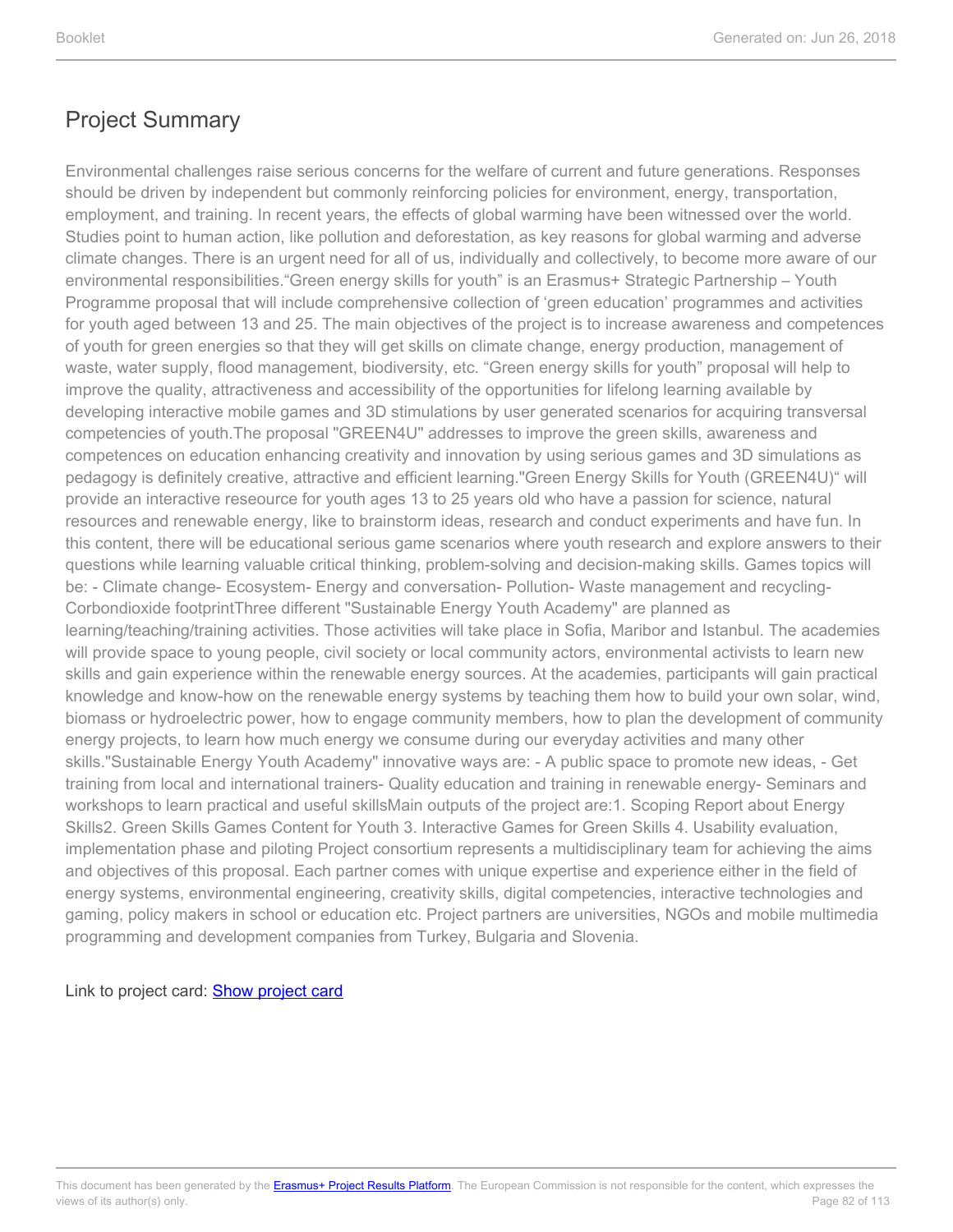

Project Title

# 360 Degrees Entrepreneurship

## Project Coordinator

| Organisation               | <b>ISTANBUL KULTUR UNIVERSITY</b>                                                                                                                                                                                                                                                                                                                                                    |
|----------------------------|--------------------------------------------------------------------------------------------------------------------------------------------------------------------------------------------------------------------------------------------------------------------------------------------------------------------------------------------------------------------------------------|
| Address                    | E5 KARAYOLU UZERI SIRINEVLER, 34191 ISTANBUL, TR                                                                                                                                                                                                                                                                                                                                     |
| Website                    | http://www.iku.edu.tr/TR/30475-2-0-1-605-4/Geomatik-Uygulama-ve-Arastirma-Merl                                                                                                                                                                                                                                                                                                       |
| <b>Project Information</b> |                                                                                                                                                                                                                                                                                                                                                                                      |
| Identifier                 | 2015-2-TR01-KA205-023646                                                                                                                                                                                                                                                                                                                                                             |
| <b>Start Date</b>          | Sep 1, 2015                                                                                                                                                                                                                                                                                                                                                                          |
| End Date                   | Aug 31, 2018                                                                                                                                                                                                                                                                                                                                                                         |
| <b>EC Contribution</b>     | 301,694 EUR                                                                                                                                                                                                                                                                                                                                                                          |
| Partners                   | GEMS, Educacion en Andalucia (ES), Global Ideations (TR),<br>EUROKALLISKIVID MTU (EE), Worldview Impact Limited (UK), Nucleo<br>Educativo per la formazione Europea al Lavoro Internazionale (IT),<br>ASOCIACION INTERNACIONAL DE PARQUES TECNOLOGICOS IASP<br>(ES), ASSOCIACAO PARQUE DE CIENCIA E TECNOLOGIA DE<br>ALMADA/SETUBAL-MADAN PARQUE (PT), TURKIYE BILISIM VAKFI<br>(TR) |
| Topics                     | New innovative curricula/educational methods/development of training                                                                                                                                                                                                                                                                                                                 |

courses ; Intercultural/intergenerational education and (lifelong)learning ;

Entrepreneurial learning - entrepreneurship education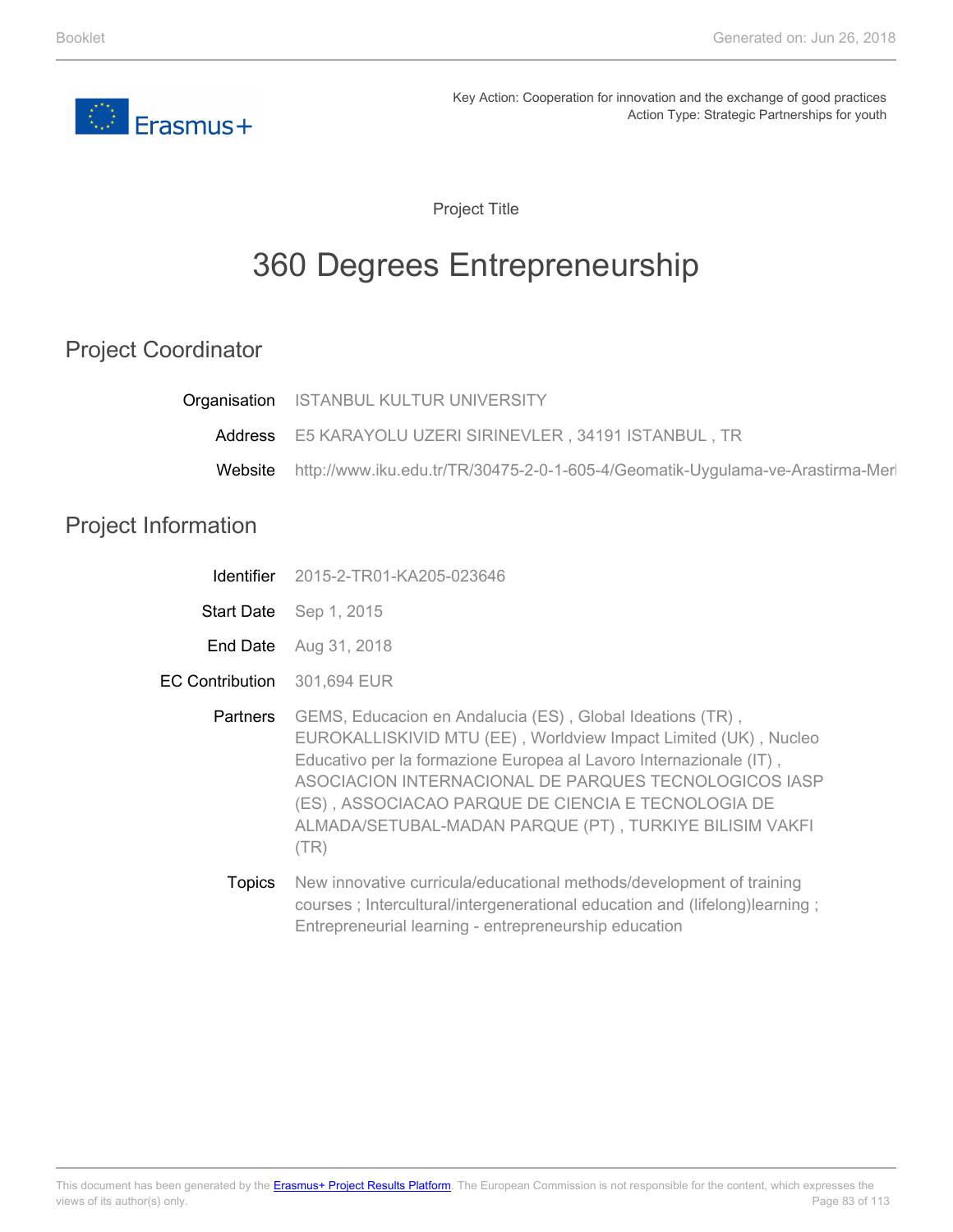The economic changes, technologies, globalization and society development have a big impact on the labour market. Nowadays the "job for life" does not exist anymore as it was 50 years ago. In turn it influences on the youth unemployment. At this stage entrepreneurship and in particular social entrepreneurship can become an effective way to confront the problem. It is how young people can get needed experience, become responsible and create their own jobs. NGOs can help young people to develop employability skills and involve them into entrepreneurship. At the same time NGOs also can benefit a lot from learning social entrepreneurship as they also face different problems regarding sustainability. But there are not many NGOs which are competent in this topic.

The project "360 Degrees Entrepreneurship" aims to develop youth workers skills on entrepreneurship and in particular social entrepreneurship, creativity, financial management, strategic planning, employability and entrepreneurial skills in order to overcome the youth unemployment and to make NGOs sustainable. They will have the opportunity to not only learn these skills, but also to implement them in starting up their business, collaborate with other startups and be mentored through the business incubator model.

The main objectives of the project are:

1) To develop creative thinking, innovation, employability (soft) skills, financial management, strategic planning and entrepreneurial skills of youth workers.

2) To share knowledge on the establishment and sustainability of business incubators as a sustainable measure of supporting entrepreneurship on a long term basis.

2) To create a training module on how to develop, validate and implement social entrepreneurial projects and enterprises.

3) To work with and train mentors in how they can support young people in developing entrepreneurial paths.

4) To explore practical ways of supporting young people and NGO set up social enterprises, taking into consideration legal, financial, management and social requirements.

5) To create new tools and methods designed to develop entrepreneurial skills among young people.

6) To provide young people with a platform where they can exchange experience and expertise in the field of social entrepreneurship.

7) To develop solidarity, promote tolerance and foster mutual understanding between generations and cultures by creating a common platform for development that includes a wide variety of generations and cultures

The final result of the project will be the business incubator, fully set up to support new businesses from idea to reality. The training methods will be based on non-formal education as well as methods and tools chosen/developed specifically for this topic. The project will consist of 3 main parts.

1. Trainings and meetings which focus on discussing and developing the theoretical side of social entrepreneurship.

2. Implementation of the businesses, setting up the business incubator, implementing training for trainers and creating training modules.

3. Gathering the results of the project, showcasing the different developing businesses, sharing best practices and making the business incubator sustainable.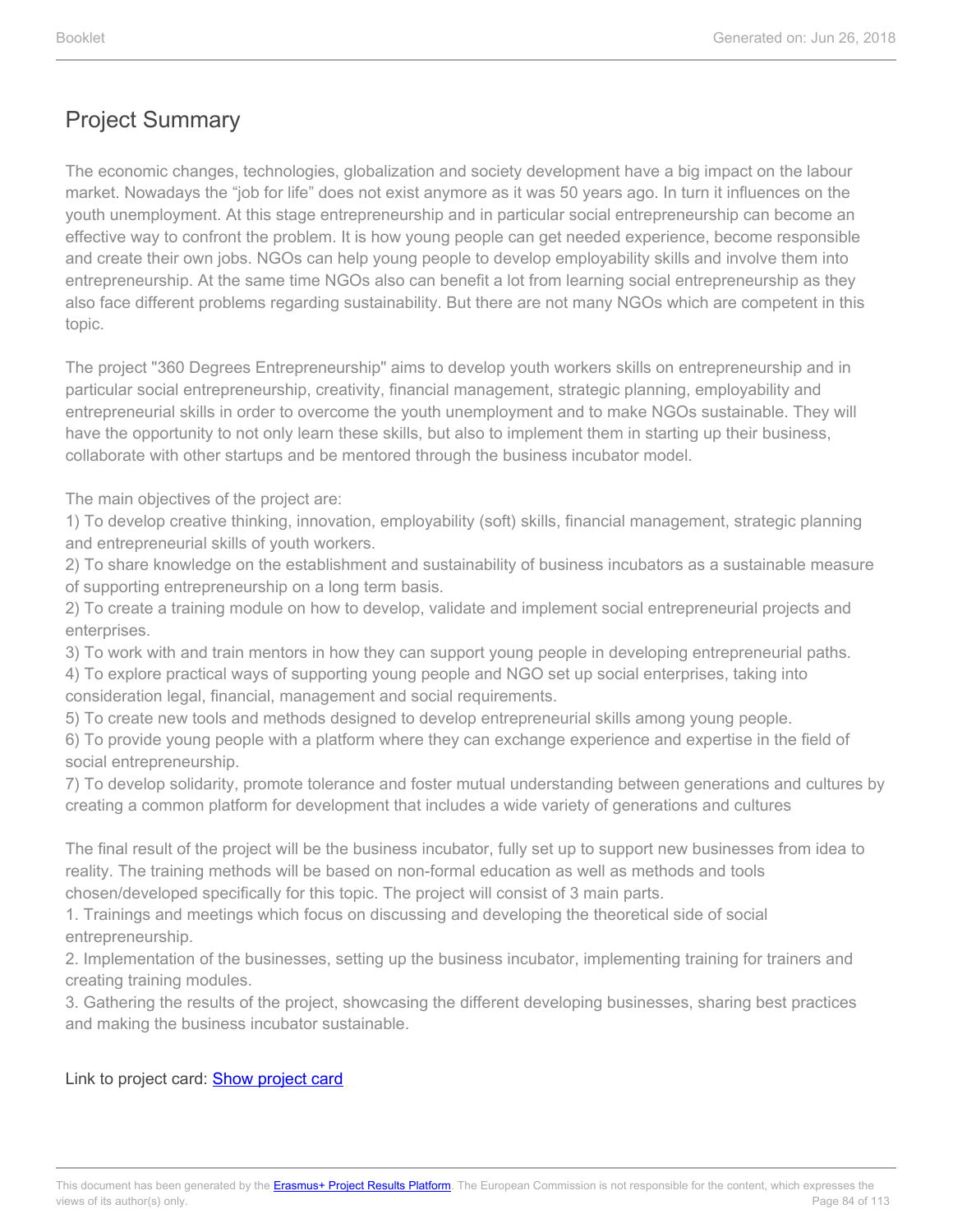

Project Title

# A Strengthened Network and an Integration Map For **Refugees**

### Project Coordinator

| Organisation               | <b>IGAM</b>                                                                                                                                                                                                 |
|----------------------------|-------------------------------------------------------------------------------------------------------------------------------------------------------------------------------------------------------------|
| Address                    | Şairler Sokak 7/2 Gazi Osman Paşa Ankara, 06700 Ankara, Ankara, TR                                                                                                                                          |
| Website                    | www.igamder.org                                                                                                                                                                                             |
| <b>Project Information</b> |                                                                                                                                                                                                             |
| <b>Identifier</b>          | 2016-3-TR01-KA205-037114                                                                                                                                                                                    |
| <b>Start Date</b>          | Feb 1, 2017                                                                                                                                                                                                 |
| End Date                   | Jan 31, 2019                                                                                                                                                                                                |
| <b>EC Contribution</b>     | 270,695 EUR                                                                                                                                                                                                 |
| <b>Partners</b>            | Ecco Musavirlik Mimarlik Muhendislik Taahhut Ticaret Ltd Sti (TR), Vsl<br>Pasaulio pilieciu akademija (LT), IASIS (EL), TDM 2000 (IT), A.D.E.L. -<br>ASSOCIATION FOR DEVELOPMENT, EDUCATION AND LABOUR (SK) |
| <b>Topics</b>              | Inclusion - equity; Youth (Participation, Youth Work, Youth Policy);<br>Integration of refugees                                                                                                             |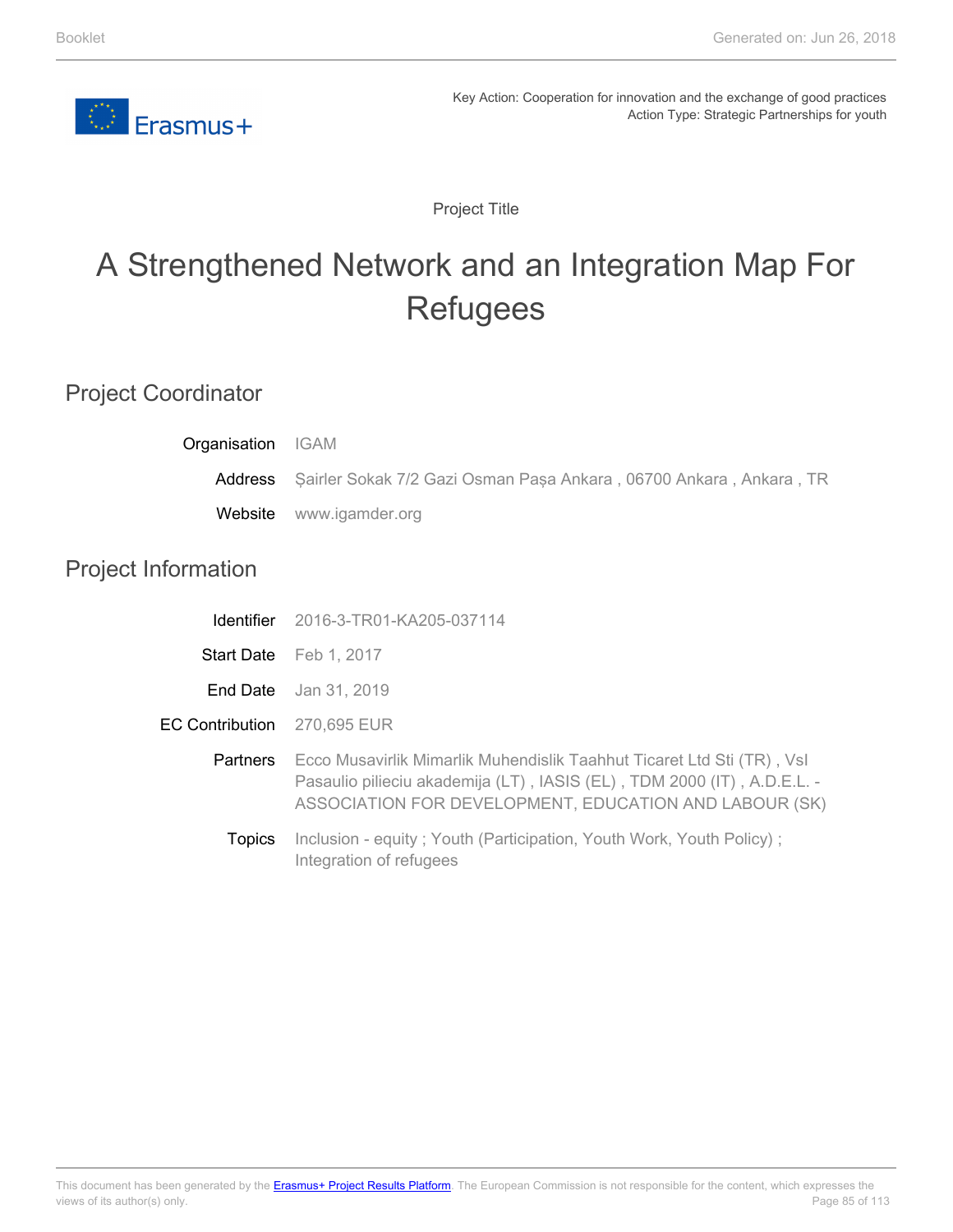IM'APPY is an integration map especially for young refugees living in Europe. Project is designed to reach young refugees who don't have access to social and basic information about the asylum country or has no parents or families and provide them information and support. Our idea is to establish a platform to serve as Refugee Information Center by working with Youthwork Organizations/NGOs. IM'APPY will pin Youthwork organizations that shall provide social and basic information to young refugees as well as able to provide popular language lessons to the young refugees for overcoming the language barrier that will better enable their inclusion in the labor market. A brief description of that organization including the languages that NGO spoke will be provided on the map. Those NGOs will provide young refugee information about employment in asylum country, survival kits, training opportunities aiming to gain competences and be proactive in building a sustainable European society.

From language learning to the recognition of qualifications, education is a part of the solution throughout the inclusion process. IM'APPY will pin NGOs which have engaged with and support minority groups and migrant workers into employment through job shadowing, work placement, employer engagement and employability skills development. Therefore our ultimate aim is to overcome multiple barriers/problems faced by this group, aiming to restore young people's dignity and strengthen their psychological wellbeing; and ease their inclusion to the society; especially for those who has no chance to enroll to formal education.

IM'APPY project will be carried out under 4 stages:

1st Stage (6 months) / Survey – Evaluation and Expectations: A programme including discussions and a workshop will be carried out based on the expertise and information shared by the foreign partners. In this period, the groundwork of the next stages is prepared and project's framework is built. At the beginning of the project, it is important to look deeper into the foreign partners' experiences and knowledge in terms of inclusion, integration, empowerment and education. This experience and information needs to be adapted for partners' conditions as an essential element for the project's success.

2nd Stage (9 months) / Developing the Application IM'APPY: During the following 9 months, application IM'MAPPY will be developed by considering the whole findings, observations, needs, expectations, technical aspects etc. determined during the 1st Stage of the project. All partners will contribute for the development of the application by their expertise and experience. There will be a workshop in Ankara / Turkey (İGAM) at the 6th month of this stage in order to get the feedbacks of the NGOs on the usage, format, content, interface etc. of the application. By considering these feedbacks, the application will be finalized in the remaining 3 months of this stage.

3rd Stage (6 months) / Training of NGOs and Multiplier Events: After finalization of the application IM'MAPPY, training programs will be organized for NGOs from Turkey, Lithuania, Greece, Italy and Slovakia in order to have a good understanding of the application, not only in terms of technical points but also the logic and approach behind this application. For each training program, at least 1 young refugee from each partner will participate since one of our main approaches is the contribution of young refugees to the project in every step. Therefore, these young refugees would internalize the project main concept and be active for the sustainablity of the project after completion.

Multiplier events will be organized in Turkey in each camp (if it is allowed to organize such events in the camps) or in the cities where the camps are located, 1 or 2 times depending on the population of the refugees. These events will aim to explain the application IM'APPY to the young refugees; how to use it and how to contact with the NGOs by using this application. Besides, with these events, young refugees will be informed about the possibilities and opportunities which they can benefit through NGOs.

4rd Stage (3 months) / Closing Workshop and Final Report: The project will further build capacity and awareness raising by a closing workshop. The workshop is aimed to be held in TURKEY aiming to attract the attention of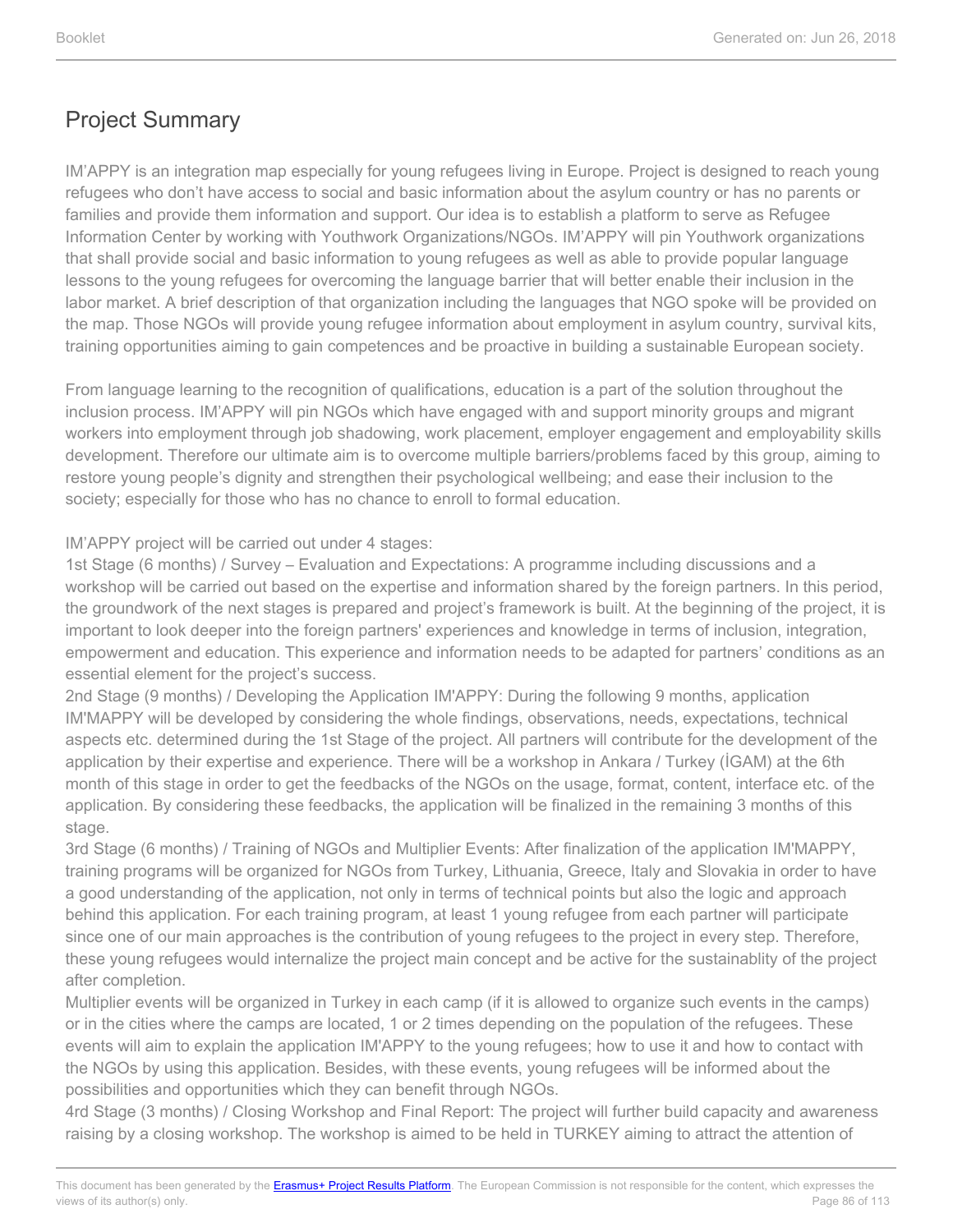society on the opportunities and possibilities for young refugees provided especially by NGOs in Turkey.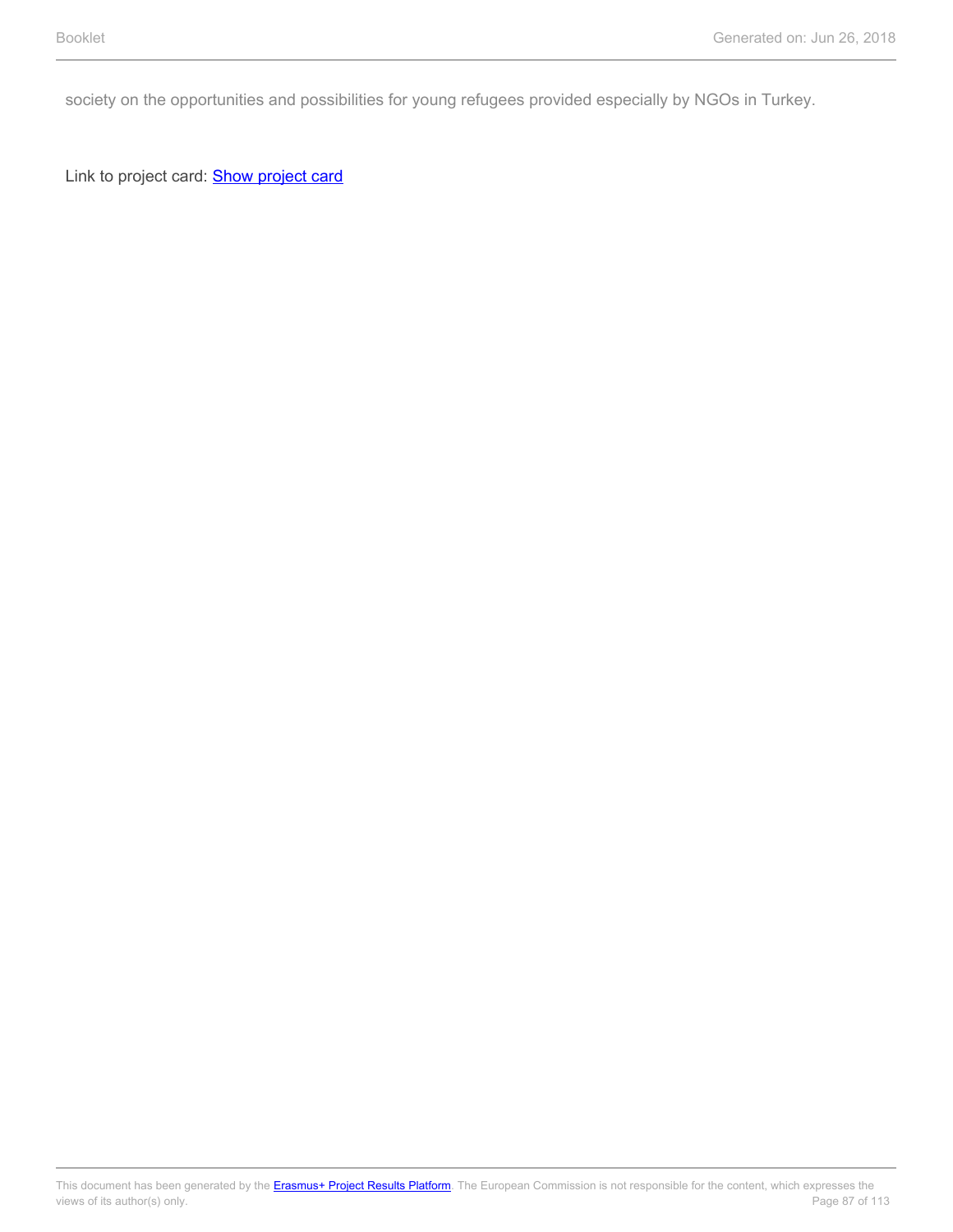

Project Title

# Practical Learning for Action and Networking via an Educational Tool, Inspiring Study of Environment

### Project Coordinator

|                             | Organisation ATATURK UNIVERSITY                                                                                                                                                                                                                                              |
|-----------------------------|------------------------------------------------------------------------------------------------------------------------------------------------------------------------------------------------------------------------------------------------------------------------------|
|                             | Address ATATURK UNIVERSITESI 1, 25240 ERZURUM, TR                                                                                                                                                                                                                            |
|                             | Website www.atauni.edu.tr - www.atanano.net                                                                                                                                                                                                                                  |
| <b>Project Information</b>  |                                                                                                                                                                                                                                                                              |
|                             | <b>Identifier</b> 2016-3-TR01-KA205-036984                                                                                                                                                                                                                                   |
|                             | Start Date Feb 1, 2017                                                                                                                                                                                                                                                       |
| End Date                    | May 31, 2019                                                                                                                                                                                                                                                                 |
| EC Contribution 340,125 EUR |                                                                                                                                                                                                                                                                              |
| <b>Partners</b>             | KYTTARO ENALLAKTIKON ANAZITISEON NEAON KEAN (EL), Modavi<br>federazione provinciale di Napoli ONLUS (IT), Ordu Üniversitesi (TR),<br>JUGEND- UND KULTURPROJEKT E.V. (DE),<br>AsociatiaPentruTineretSakura (RO), Associação Socio- Cultural<br>Alternativas Jovens ASCAJ (PT) |
| <b>Topics</b>               | Youth (Participation, Youth Work, Youth Policy); New innovative<br>curricula/educational methods/development of training courses;<br>Environment and climate change                                                                                                          |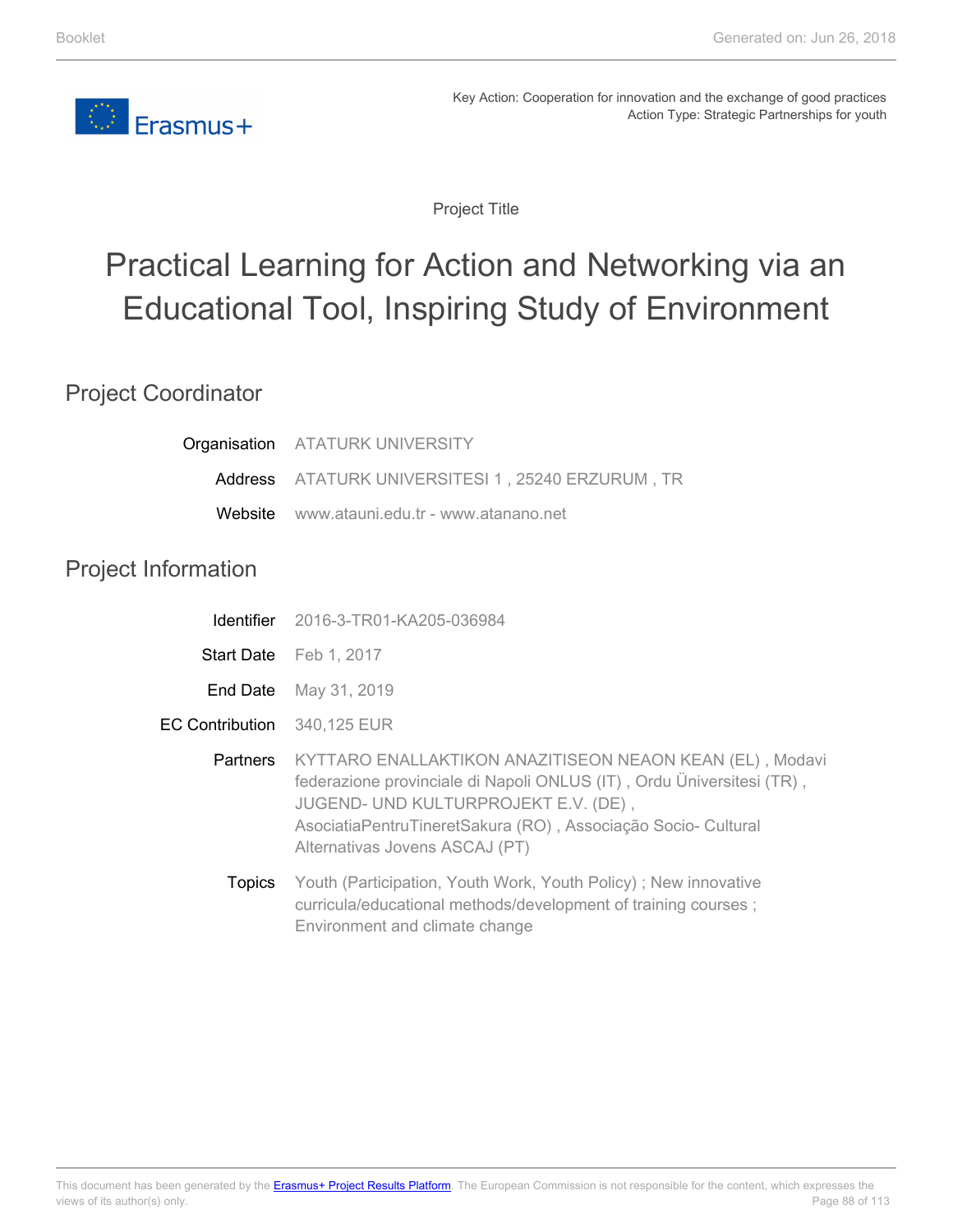"Planetbook game" is a methodology developed and successfully implemented across Greece by KEAN, aimed at increasing youth awareness of the environment at local, regional, national and global levels alike.

An innovative educational board game about the environment and climate change, it is also presented in a floor version, as well as a digital version. The "Planetbook game"contains 700 questions of encyclopedic knowledge about environmental issues of our planet and international NGOs that are concerned with its protection, as well as Nature's four basic elements that define the climate of the planet (earth, air, water and fire). This educational game that aims to save the earth evolves around a tree: as the players advance in the game and climb up the tree, the world becomes a better and greener place.

Planetbook game has been distributed to over 100 youth organizations and 700 schools in Greece since it was initiated in 2008. There is also a US version of the game that was developed in 2010, and implemented with notable results on a small scale in Greek schools in the US.Given the success of "Planetbook game", "PLANETISE" seeks to transfer this innovation and good practice to other EU countries, featuring the added component of pedagogical guidelines for youth organizations active in the field of environment , youth , sustainability , energy, etc. on how to best use the tool.

The creation of a complementary e-platform will also be an extra element. In addition, the new project will also feature a social network for youth organizations, developing an online community for further learning and exchanges on environmental challenges in partner countries.In addition, the training workshops with youth leaders that will take place face-to-face in partner countries will also be provided as webinars, with a view to strengthen the impact of the project across Europe through e-platform.

The present project proposes to bring a tried and successfully tested educational game to other countries, where there is an identified need for innovative methodologies concerning the environment, revising and enriching the tool to match the target group of youth , while adapting it to different national settings.

Nearly 500 persons will be directly targeted in "PLANETISE" project activities, through focus groups, workshops, small – scale training sessions, national dissemination events and Empowerment "Planetbook Europe" E-platform.

The consortium of partners has substantial expertise in the fields of inclusive education, sustainable development, environmental education, awareness raising, and non-formal training, as well as social networking and e-learning. The main project outcome will be the edition of the revised Planetbook game (inTurkish,Greek,Italian,Romanian,Portuguese,German) in National Level and the creation of the edition of Planetbook game in International Level (in English).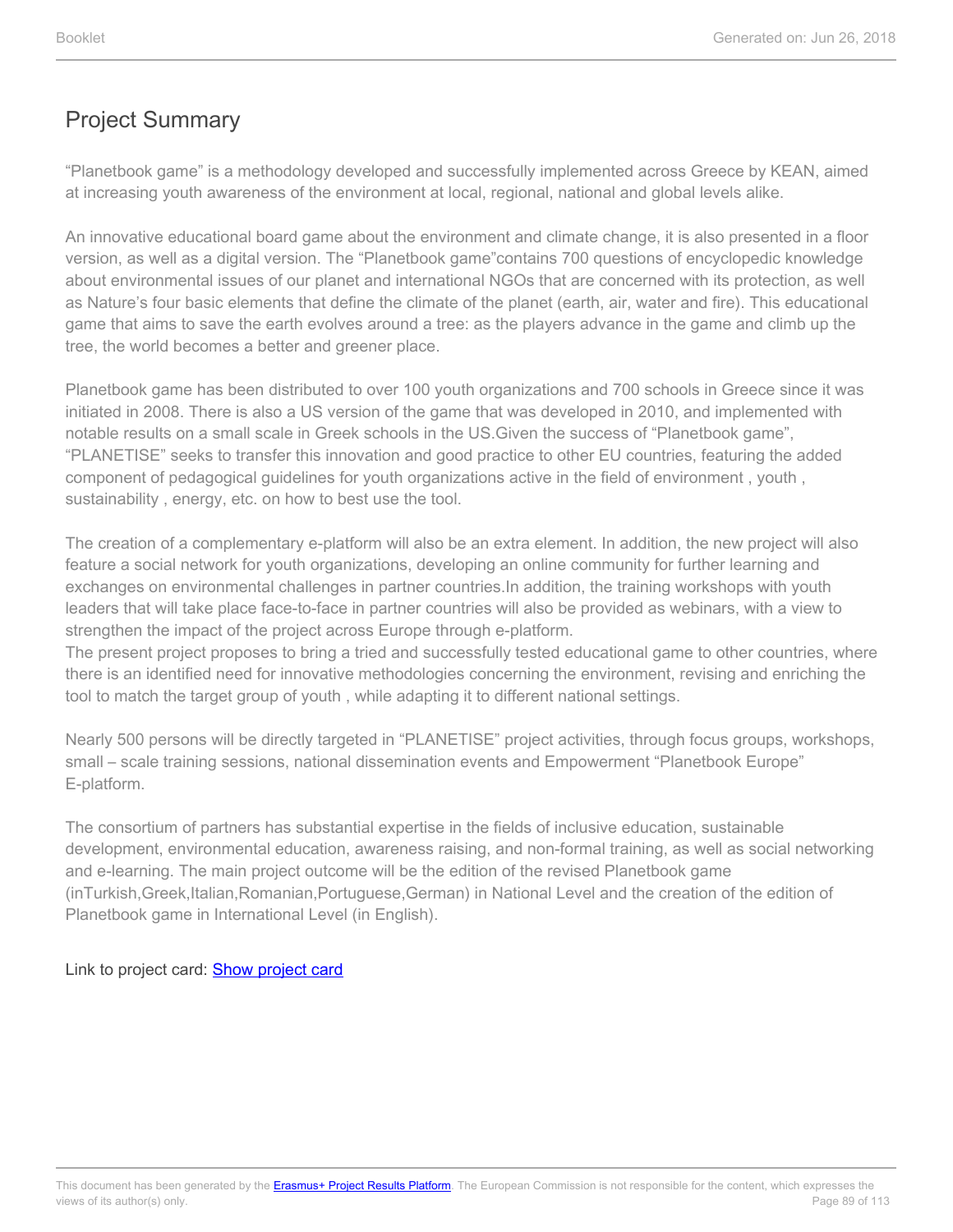

Project Title

# You InCOME - Youth In the Circular Operative Model of Economy

### Project Coordinator

| Organisation               | <b>TRAKYA UNIVERSITESI</b>                                                                                                                                                        |
|----------------------------|-----------------------------------------------------------------------------------------------------------------------------------------------------------------------------------|
| Address                    | TRAKYA UNIVERSITESI REKTORLUGU, 22050 EDIRNE, Edirne, TR                                                                                                                          |
| Website                    | http://www.trakya.edu.tr/                                                                                                                                                         |
| <b>Project Information</b> |                                                                                                                                                                                   |
| <b>Identifier</b>          | 2016-3-TR01-KA205-036763                                                                                                                                                          |
| <b>Start Date</b>          | Mar 27, 2017                                                                                                                                                                      |
|                            | <b>End Date</b> Sep 26, 2018                                                                                                                                                      |
| <b>EC Contribution</b>     | 41,965 EUR                                                                                                                                                                        |
| Partners                   | Associação Animam Viventem (PT), Lega Regionale delle Cooperative e<br>Mutue (IT), Fundación de la Comunidad Valenciana del Pacto para el<br>Empleo en la ciudad de Valencia (ES) |
| <b>Topics</b>              | Entrepreneurial learning - entrepreneurship education; Labour market<br>issues incl. career guidance / youth unemployment; Youth (Participation,<br>Youth Work, Youth Policy)     |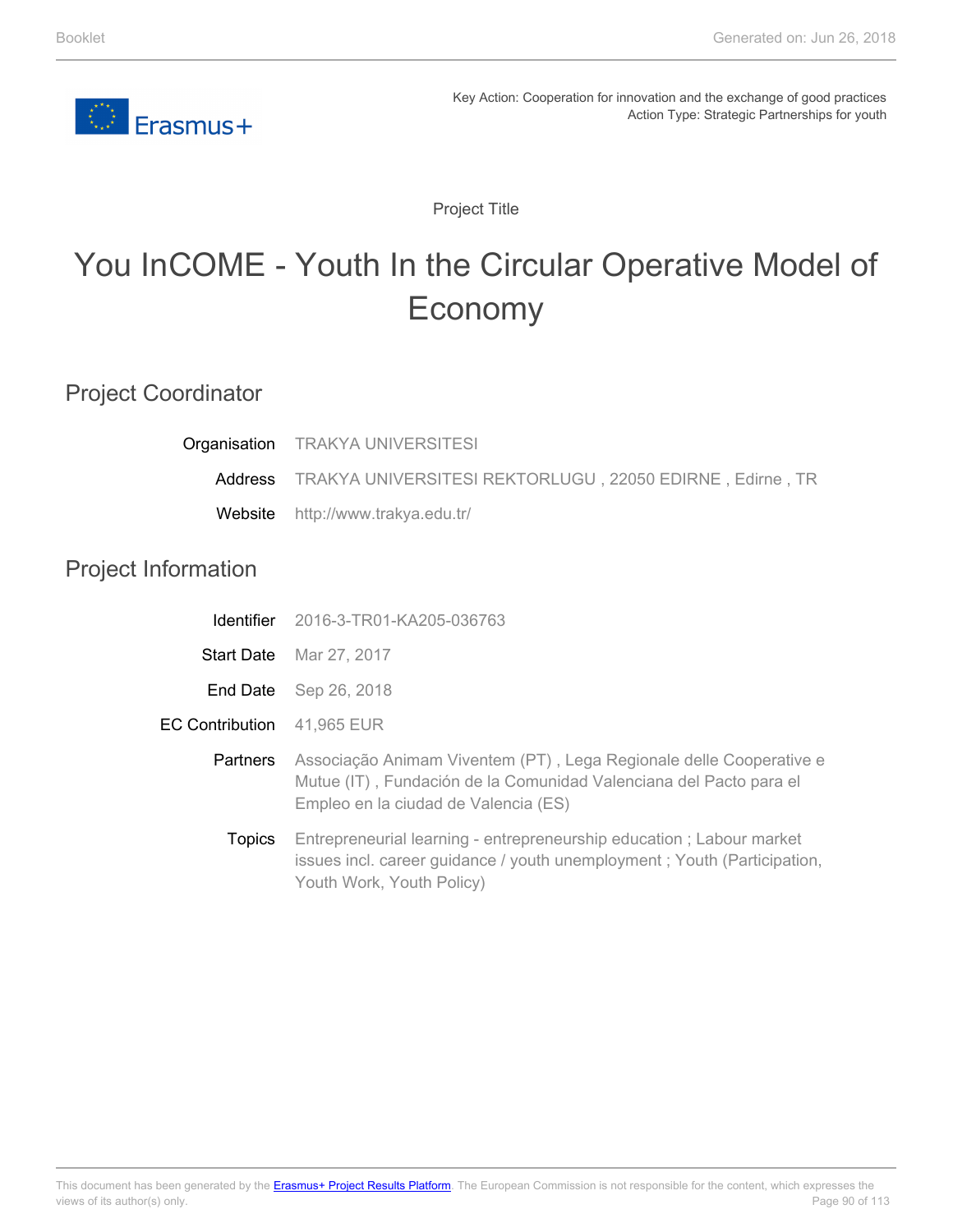#### CONTEXT

In July 2016, Eurostat published the official statistics about unemployment in the EU. While the average unemployment rate in the EU is as low as 8.6%, huge discrepancies among member states are registered and recent developments show a persisting high youth unemployment percentage (18.6%). In the absence of clear policy action, it will be harder for unemployed people to find new jobs.

Addressing these challenges, an array of literature predicts that the so-called "circular economy" would add a remarkable number of jobs and stimulate unemployed people re-join the workforce.

'Circular Economy' comprises such diverse aspects as product design, production processes, consumption, waste management, reuse and recycling, all of which present significant potential opportunities for job development and employment.

Not only do studies point to the potentialities of a circular model of economy under the environmental, economic and social perspective, European Union institutions also recognise and sustain the value of the circular economy.

As the implementation of a circular economy is still in its early stages, the Commission pays particular attention to the exchange of local and national experiences in the field, which should ultimately lead Member States to gradually converge on best-practice levels.

#### OBJECTIVES

Project 'You inCOME' aims at the exchange of first-hand experiences, theoretical projects and context-specific initiatives will serve the purpose of deepening the knowledge about 'circular economy', creating moments of reflection and exchange of good practices not only for the young people involved, but also for the trainers, relevant stakeholders and the partners and organisations active in the project, thus laying the foundation for more cooperation efforts in the field of youth.

The project also addresses 2 main priorities:

- HORIZONTAL: Sustainable investment, performance and efficiency in education and training.
- YOUTH: Promoting entrepreneurship education and social entrepreneurship among young people.

#### PARTICIPANTS

Project 'Loop' is designed in order to involve direct and indirect target groups as follows:

- 1) staff and network partners of the partners involved in the consortium:
- 3 staff members/partner involved throughout the duration of the project;
- 3 staff members/partner involved in the mobility exchange in Spain.

2) Other participants:

- 35 stakeholders/partner included in the stakeholder's list;
- 3 media outlet/partner reached by the project;

In addition, the partnership estimates a figure of around 800 people reached by the project's dissemination efforts during the course of the 18-month project.

#### ACTIVITIES

The activities which the projects is composed of are divided in Work Packages as follows:

WP1 - Project Management and Coordination.

Including 3 transational project meetings (Turkey, Italy, Spain).

WP2 - Mapping, research activities and exchange of good practices.

Including a short-term joint staff event in Spain.

WP3 - Monitoring, Evaluation, and Qaulity Assurance.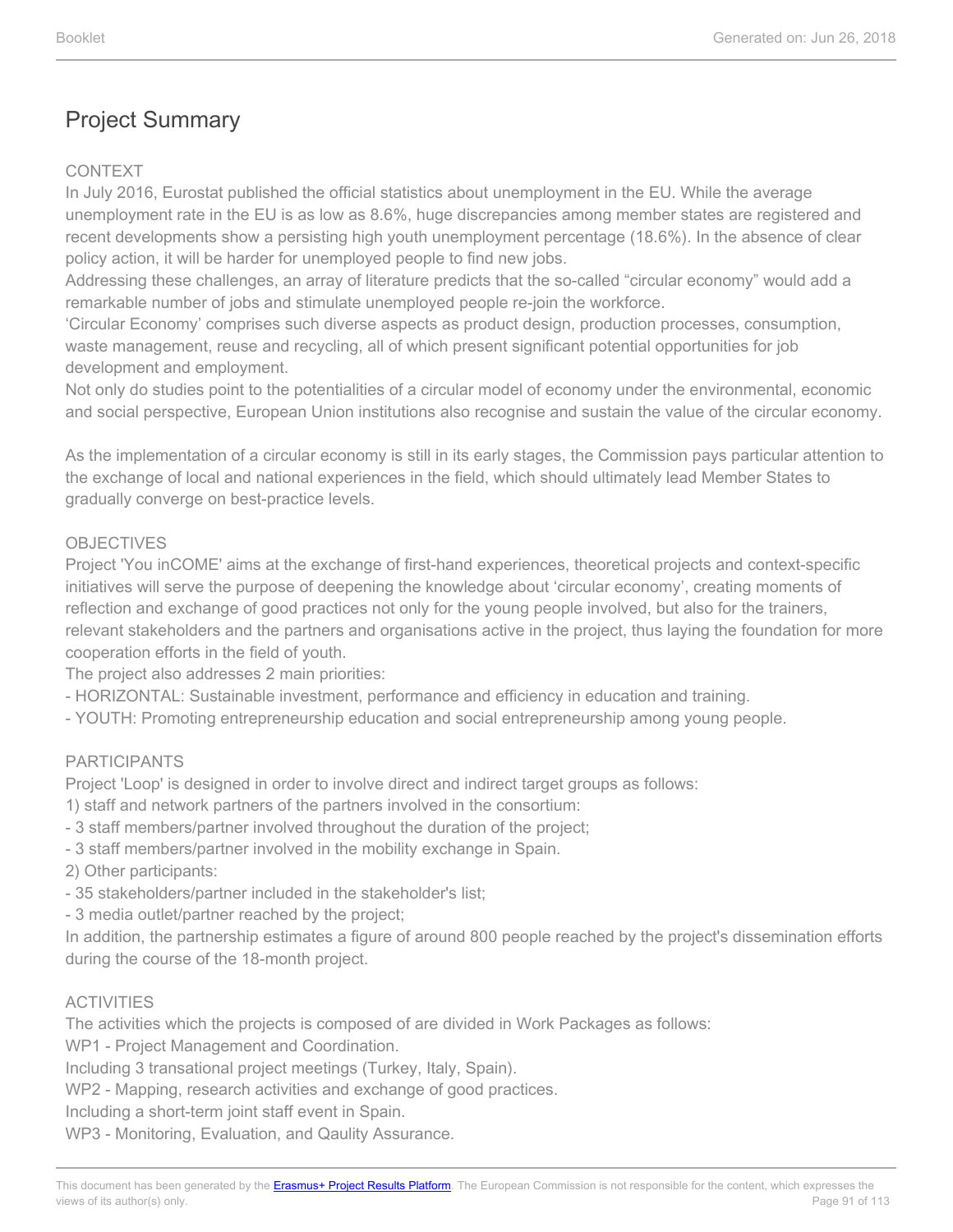WP4 - Dissemination and Exploitation of results.

#### RESULTS

The project, based on the exchange of good practices, will produce (non-exhaustively) the following results:

- 2 reports for the National Agency;
- Report on research;
- Project website;
- Newsletters;
- Press releases;
- Communication campaigns on social networks;
- Reports on each WP activities.

#### SUSTAINABILITY

This project is designed to ensure the continuity of its activities beyond its initial implementation. The sustainability of the project depends upon its logical coherence, availability of necessary resources, and support by relevant stakeholders. It is crucial to keep the results visible and available, through specific channels, so that target audiences can access them, learn from them, adapt them to their own needs and even build on them and take them on to the next level.

The sustainable strategy will meet the following principles, as it:

- promotes a long-term view;
- is not a fragmented short-term initiative;
- is coherent in its logic and practical approach;
- partnerships are established with community groups;
- a clear statement of factors to ensure the project's sustainability after its initial completion exists in writing.

Therefore, thanks to the designed careful, thorough and in-depth plan, the working partnership firmly believes that the achieved results will outlive the formal longevity of the project.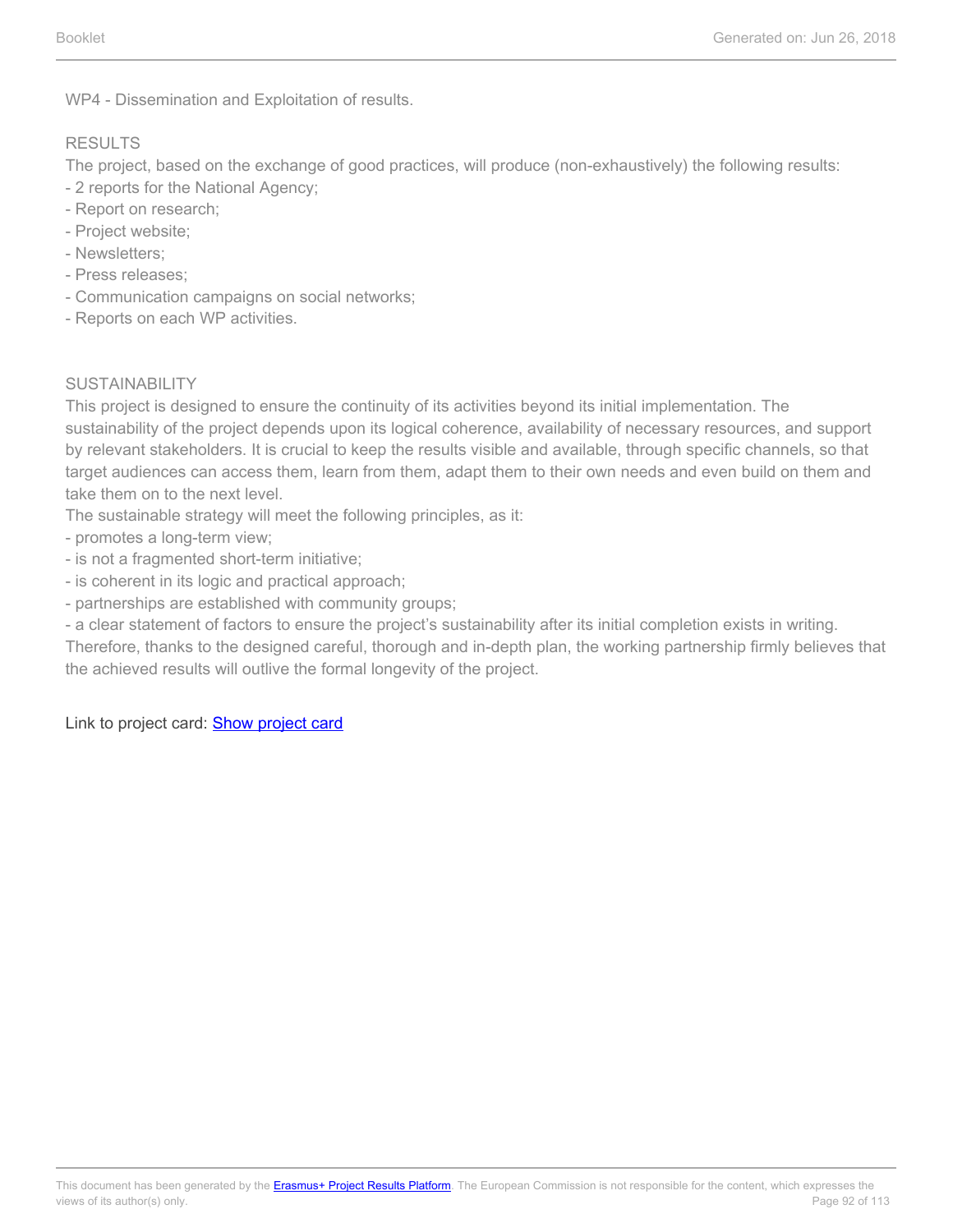

Project Title

# International Green Entrepreneurship and Innovative Employment Center

### Project Coordinator

|         | <b>Organisation</b> Municipality of Büyükçekmece                           |
|---------|----------------------------------------------------------------------------|
| Address | Mimarsinan Mah. Cumhuriyet Cad. No:24, 34535 Büyükçekmece,<br>İstanbul, TR |
| Website | http://www.bcekmece.bel.tr/tr-tr/Sayfalar/default.aspx                     |

### Project Information

| Identifier | 2016-3-TR01-KA205-036974 |
|------------|--------------------------|
|------------|--------------------------|

- **Start Date** Mar 1, 2017
- **End Date** Feb 28, 2019
- EC Contribution 282,536 EUR

**Partners** ACADEMY OF ENTREPRENEURSHIP ASTIKIETAIRA (EL) , EUROPOS SOCIALINIS VERSLUMO UGDYMO IR INOVATYVIU STUDIJU INSTITUTAS (LT) , IMRO-DDKK Nonprofit Kft. (HU) , Kuresel Cevre Dernegi (TR)

**Topics** Labour market issues incl. career quidance / youth unemployment ; Entrepreneurial learning - entrepreneurship education ; New innovative curricula/educational methods/development of training courses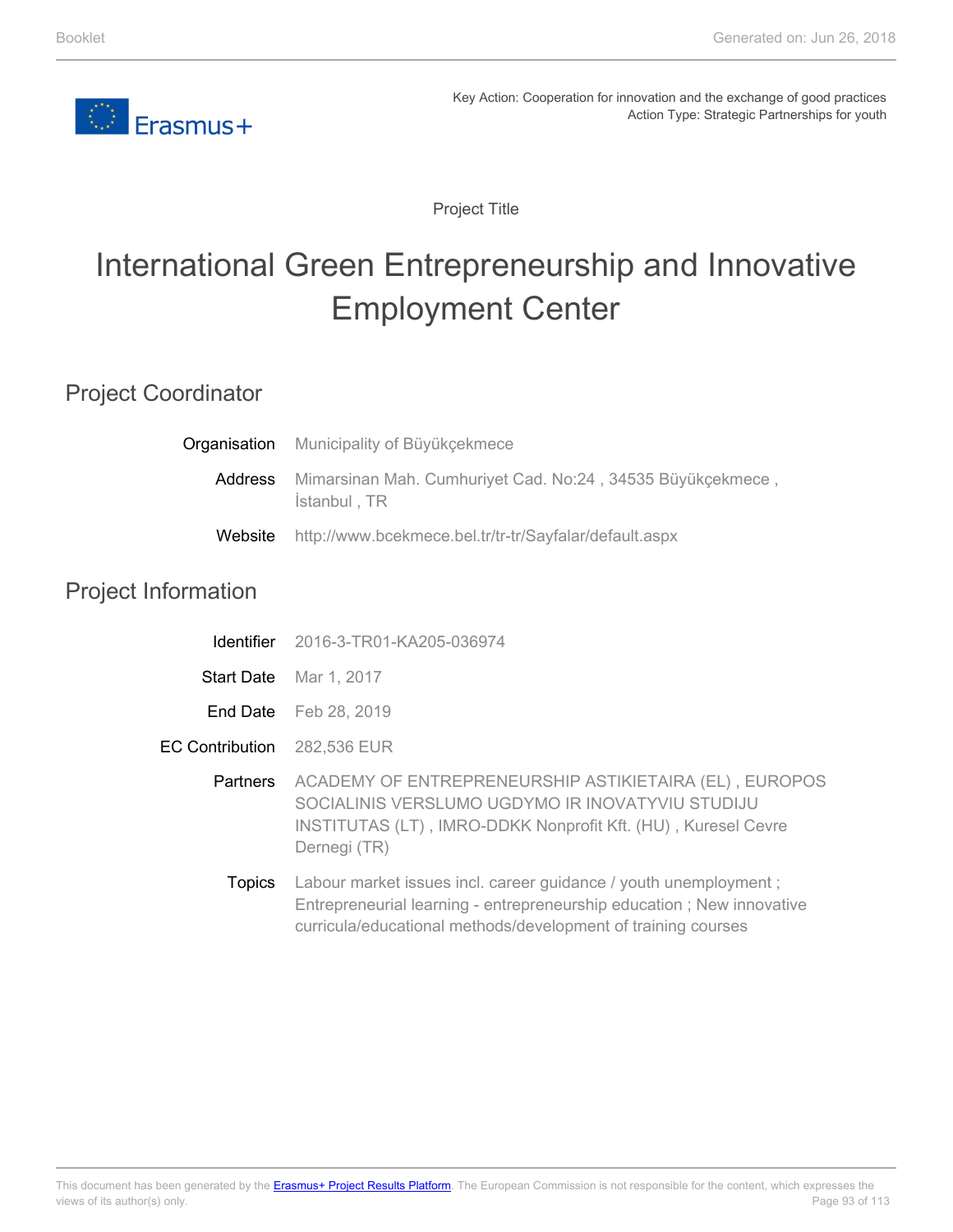According to Michael Porter's classification Turkey takes place in productivity oriented economies. Though Turkey fits in the description of the countries called middle income trap. Turkey needs high qualified entrepreneurship on its way to innovation oriented economy in order to save itself from the handicap that is described as middle income trap. Thus last few decades, stood out entrepreneurs who consider sustainable development studies based on increasing the life quality while avoiding harming natural resources, innovation and creativity. At the end of the process a new kind of entrepreneurship, eco/green employment which is environment and ecology centered, appeared.

On the other hand, young unemployment is a problem that is usually encountered in low contributed economies. Our country also faces the young unemployment problem due to its high young population. This problem is also one of the biggest of EU's especially Mediterranean countries' problem. In our country according to TUIK's data young unemployment rates are %27, 9 among the age group who are 15-24. College graduated unemployment rates have been higher than any other years for the last 20 years. This, points out that universities are insufficient in the matter of being employed and lots of young have been considered as a lost generation. Young unemployment rates are %50 for Greece and Spain, %43 for Italy and Croatia and %20 as for our project partner, Hungary.

Green entrepreneurship which is one of the top topics that EU prioritizes, eco-innovation processes and creating a supportive system for the needs of young are going to be considered as a whole in our project. EU's "2020 Smart, Sustainable and Inclusive Growth" Strategy, supports the working models that focus on green growth so while sustaining welfare it does not harm the nature. It's targeted that by 2020 creating employment in the sector for 3, 5 millions of people and reaching the resource efficiency in working processes by 2030. Between the years of 2014 – 2020, 220 million Euros were planned to be used for the purpose.

These problems that mentioned above are affecting young directly in middle and long periods. It's not likely to overcome this problem that can't be overcome ever since the crisis in 2009. This process that will almost take 10 years is a preview of a lost generation thus loss of welfare. There is no substantial enterprise that can meet these needs in neither our countries nor other countries that face young unemployment and lack of new qualified enterprises. In order to solve these problems, we need a pilot application that leads the way for an ecosystem that offers these services.

Creating an employment center that prioritizes sustainability and environmental sensitivity, plays a facilitator role in the matter of catching up with the transformation of the industry and information era, providing a networking platform and a consultancy in the matter of current green employment opportunities as well as green entrepreneurship will be the tools on our way to achieve our project' goals. Within our project an International Green Entrepreneurship and Innovative Employment Center (IGEC) will be built. This green enterprise center will work as a network and be a center of consultancy, education, business development activities. By bringing staff that will work within the center, independent experts, NGO workers, investors, academicians and entrepreneur candidates together this canter will hold some activities such as; idea workshops, joint study grounds, workshops, education activities and consultancy service. Besides this center, 4 different outputs will produce in cooperation with 4 different partners from 4 different countries. In addition to intellectual outputs, international meetings, training and learning activities, dissemination activities and study visits will take place. Project design base on non-formal learing methods and tools by targeting youth' needs and problems by using ICT tools for 24 months.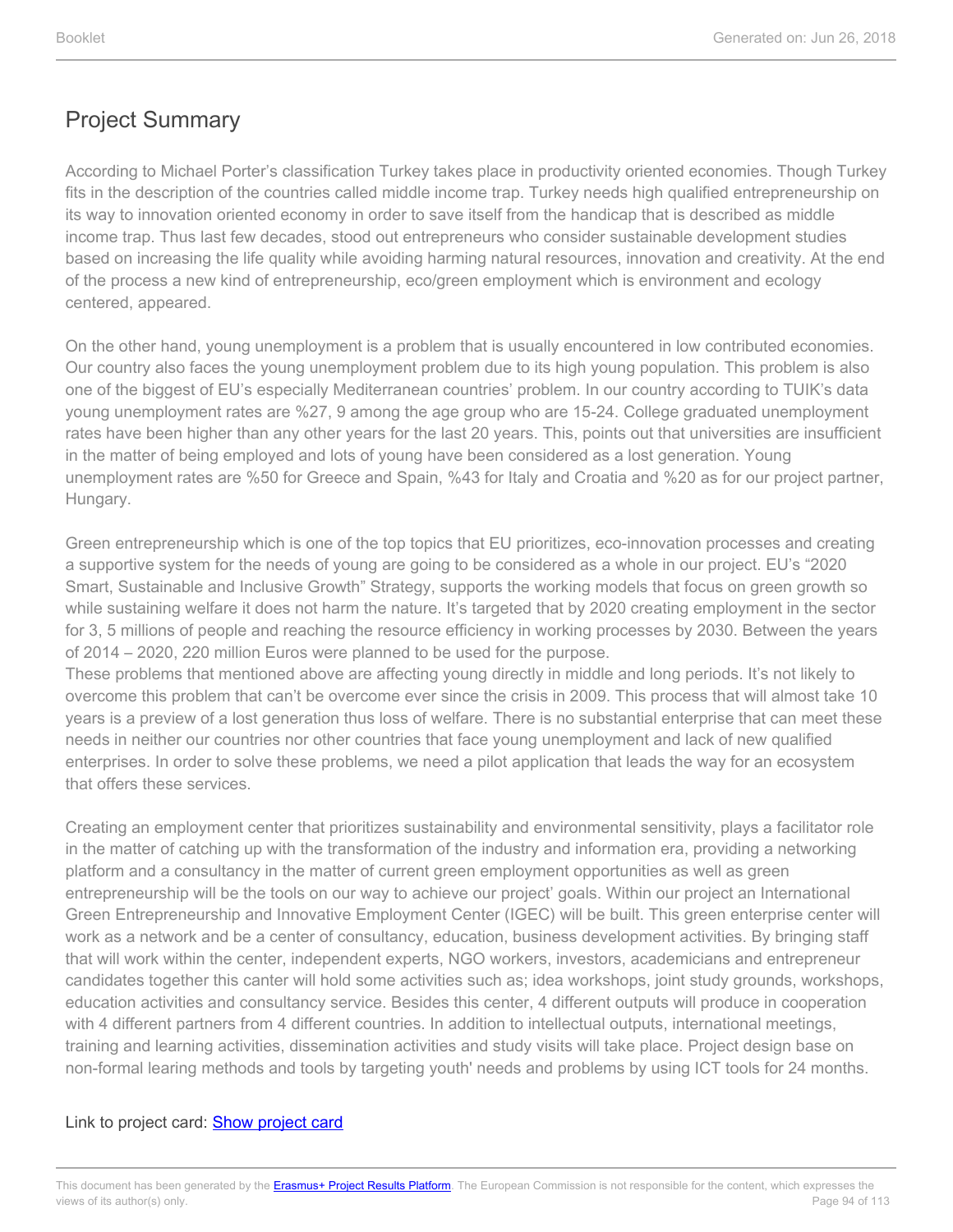

Project Title

# Nature for Youth and City

## Project Coordinator

|                            | <b>Organisation</b> Doga Koruma Merkezi Vakfi                                                                                                                           |
|----------------------------|-------------------------------------------------------------------------------------------------------------------------------------------------------------------------|
| <b>Address</b>             | Asagi Ovecler Mah. 1065. Cadde 1293 Sokak 9/32, 06460 Cankaya,<br>Ankara, TR                                                                                            |
| Website                    | www.dkm.org.tr                                                                                                                                                          |
| <b>Project Information</b> |                                                                                                                                                                         |
| <b>Identifier</b>          | 2016-2-TR01-KA205-036224                                                                                                                                                |
|                            | Start Date Oct 1, 2016                                                                                                                                                  |
| End Date                   | Mar 31, 2019                                                                                                                                                            |
| <b>EC Contribution</b>     | 287,984 EUR                                                                                                                                                             |
| Partners                   | Butterfly Conservation (UK), MIDDLE EAST TECHNICAL UNIVERSITY<br>(TR), Anima Mundi società cooperativa sociale (IT), TECHNOLOGIKO<br>EKPEDEFTIKO IDRYMA THESSALIAS (EL) |
| Topics                     | Youth (Participation, Youth Work, Youth Policy); Environment and climate<br>change; International cooperation, international relations, development                     |

cooperation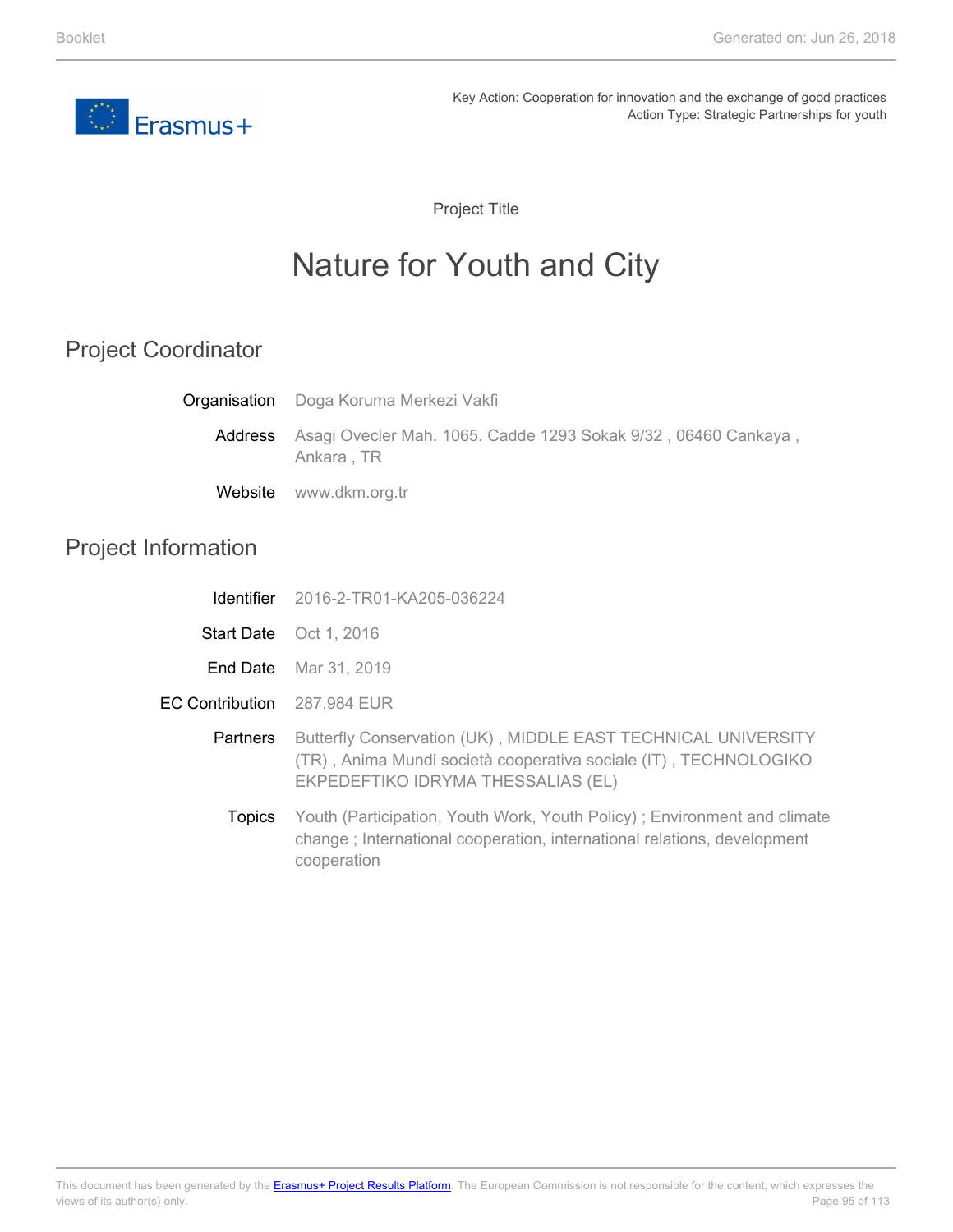Sustainable cities is a topic gaining prime importance throughout Europe. A range of environmental action plans and policy instruments are put in place for this aim. Establishing the link between urban population and nature is increasingly considered as an important way towards sustainable cities, as it also contributes to improving life quality and public health of the society. Yet, intense urbanization pressure is acting negatively on natural areas in and around the cities. Similar to many of the developing countries, the pace of urbanization has increased tremendously in Turkey. Ankara, the capital of Turkey, is also following this trend; existing urban life style in Ankara is detached from nature to a great extent. Middle East Technical University (METU), situated at the heart of Ankara, only 5 km to the parliament, covers 4,500 hectares of area made up of mostly natural and pristine ecosystems. The presence of such a big natural reserve in the capital city is a unique commodity and it provides the possibility of experiencing and spending leisure-time in nature. Yet, the importance of such an oasis in the middle of the city is not well recognized and benefited from. In this project, we aim at re-establishing the link between people of Ankara and nature through focusing on the youth of the city. We believe learning about nature around us is an essential component of establishing this link. Dynamism of young people and the access to young people through the campus are valuable opportunities. The project therefore is based on training young people to take a leading role in developing and implementing a nature education program and in establishing an operational centre in the METU Campus, i.e. "Nature for Youth and City Centre (NYC-C)". We recognize that extensive know-how and experience exist in EU countries on this topic. Thus the project aims at benefiting from this experience via effective exchanges carried out to observe similar programs and activities in Europe. Partners from UK, Greece and Italy are selected in this respect. The project has 4 main activities:1. Mobilisation and capacity building of young people for experience sharing on nature education programs;2. Preparation of education programs;3. Establishment of the "Nature for Youth and City Centre";4. Dissemination of the developed model in other selected university campuses and in available institutions.Our method is based on training young people through a program developed by professionals on nature conservation, education, sustainability and work with them closely. As a result of these capacity building activities, learning by doing, and peer-to-peer learning experiences, young people will significantly improve their skills and qualifications and will become trainers themselves. They will implement programs which have 5 modules (butterflies, plants, steppe ecosystems, sustainability and climate change). Throughout the 30 months of the project duration, we expect 18,000 people to directly or indirectly benefit from the activities of the project:- At least 60 trainings realized and 3,000 young people participated to nature education programs implemented in the METU Campus,- At least 50 primary and high schools visited and in each visit 100 students followed educations on sustainability, nature conservation and biodiversity of Ankara. - At least 1/3 of the METU students (~ 10,000) made aware of the program and respectively esteem the METU Campus nature.- 5 nature education training programs and related materials prepared and made available;- NYC-C established to support Ankara on sustainability, nature conservation and nature education issues.The project is innovative in many terms, i.e. learning nature in nature and young people becoming trainers and advocates. Yet, the establishment of a centre in METU specialised on nature education is going to be first of its kind in Turkey and it will secure the sustainability of the project's outcomes. We believe the centre will act as a hub and will attract other initiatives on nature education in Ankara and elsewhere. It will create synergy and as a result, will be amplifying the impact of such programs at local, regional and national scales. The centre will also contribute to conservation of nature conservation. Finally, the project will serve to empowering youth on becoming knowledgeable and skilled on sustainability and nature conservation topics, and becoming active citizens promoting these issues in their life. The project aims at canalising the energy of youth to promoting concepts of sustainable and nature friendly cities and urban ecology in the capital of Turkey. The activities of the project might lead to young people starting professional careers in fields of sustainability, nature conservation, and/or gaining a hobby contributing to healthier and happier life opportunities. In the long term, all these will feed into the establishment of sustainable cities in Turkey.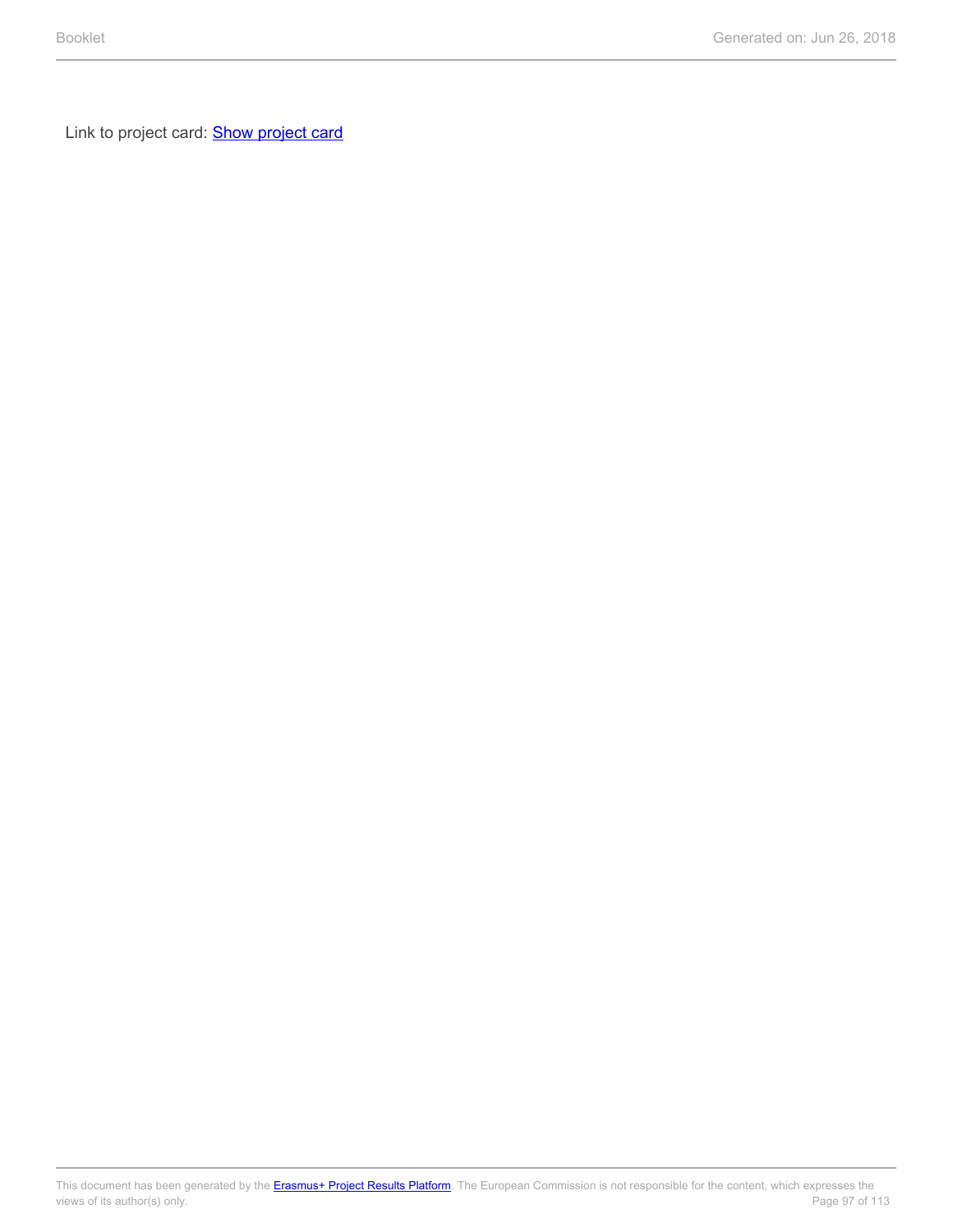

Project Title

# Development and Implementation of Social - Science Training Program for Young Refugees

### Project Coordinator

Project

| Organisation           | ANKARA YILDIRIM BEYAZIT UNIVERSITESI                                                                                                                                                                                                                   |
|------------------------|--------------------------------------------------------------------------------------------------------------------------------------------------------------------------------------------------------------------------------------------------------|
| Address                | CANKIRI CAD CICEK SOK 3 ALTINDAG ULUS, 06050 ANKARA, TR                                                                                                                                                                                                |
| Website                | www.ybu.edu.tr                                                                                                                                                                                                                                         |
| Information            |                                                                                                                                                                                                                                                        |
| Identifier             | 2017-1-TR01-KA205-041102                                                                                                                                                                                                                               |
|                        | Start Date Jun 1, 2017                                                                                                                                                                                                                                 |
| End Date               | May 31, 2019                                                                                                                                                                                                                                           |
| <b>EC Contribution</b> | 241,060 EUR                                                                                                                                                                                                                                            |
| Partners               | iserundschmidt GmbH (DE), Goc Arastirmalari Vakfi (TR), COJEP<br>International (FR), Tera Ankara Musavirlik Mimarlik Muhendislik Taahhut<br>Ticaret Ltd Sti (TR), Rightchallenge - Associação (PT), USDAD (TR),<br>UNIVERSITA TELEMATICA E-CAMPUS (IT) |
| <b>Topics</b>          | Migrants' issues; Integration of refugees; Access for disadvantaged                                                                                                                                                                                    |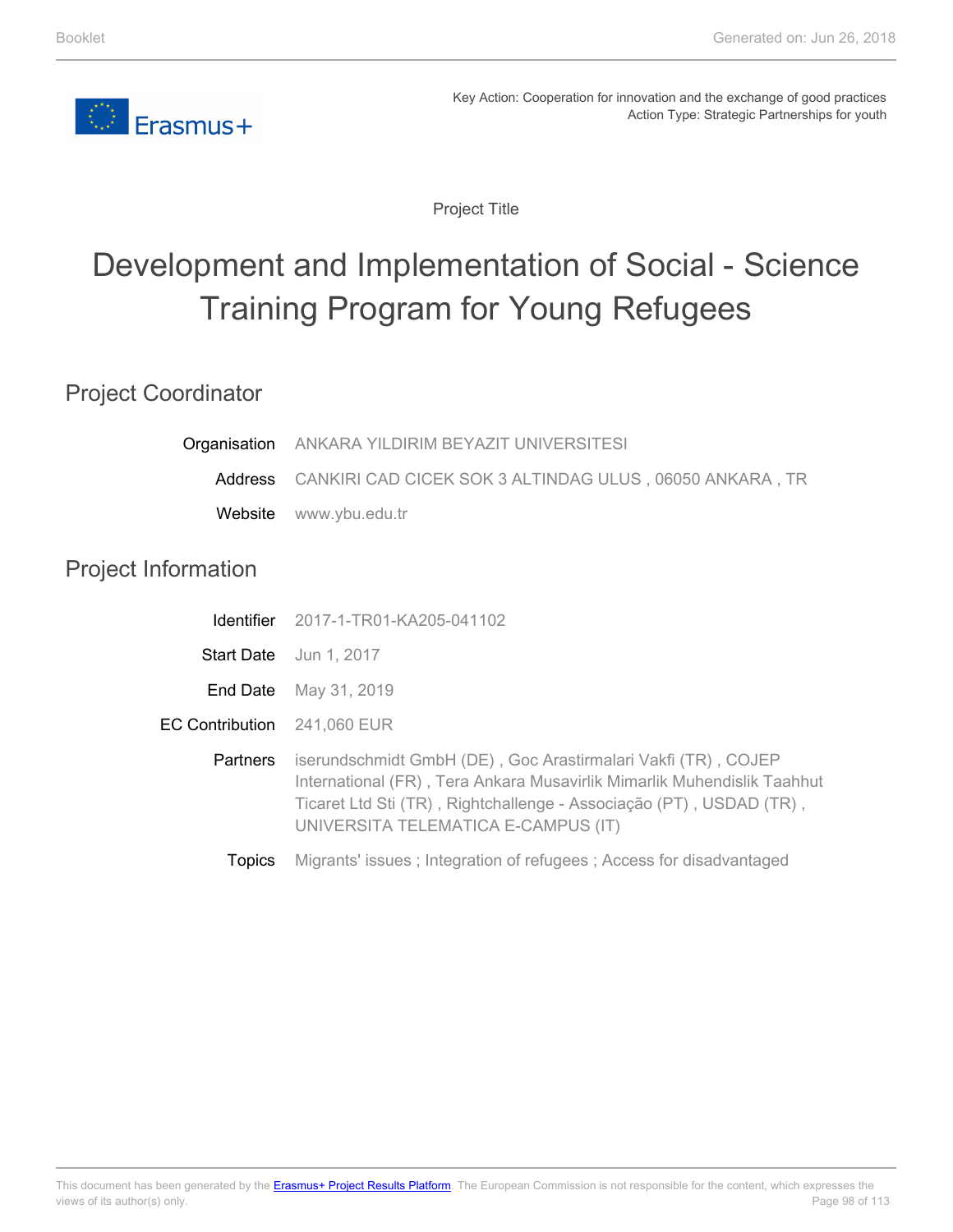Turkey has hosted around 1.65 million Syrian refugees during the last 3.5 years. 13-14% of these refugees are sheltered in 22 camps (accomodation centers) located in 10 provinces; Şanlıurfa, Gaziantep, Hatay, Kilis, Mardin, Adana, K.Maraş, Adıyaman, Osmaniye and Malatya. The real mass of the at least 1.4 million people are outside the camps, spread across almost everywhere in Turkey.

More than 53% of the Syrians in Turkey are children and youth below 18 years old. There is a serious problem about the education enrollment of Syrian children since their stay was not expected to take so long in the beginning and the medium of instruction is Turkish. Despite better conditions in camps, the general rate of enrollment remains at the low levels of 15-20%.

Our Project's main objective is, as highlighted in the project title, to "Develop and Implement Science Training Program for Young Refugees" and the main target group is young Syrian refugees who are not attending any regular education program. Project will be considered under 4 phases:

1st Phase - Workshops: There will be three workshops under this phase. First workshop will be held in e-Campus University's place in Italy and the second workshop will be held in Iserundschmidt's place in Germany. Experts from all project partners will attend to these workshops in order to get the experiences of the practices and activities in partners' countries related with the education/training of young refugees. These workshops are very important for experts for experts to have the experience and approach of these countries on the issue since these countries have been dealing with refugees for many years. Therefore, at the very beginning of the project, it is very important for the experts to know and learn the practices and activities by these experienced countries and, during the execution of the project, as equipped with these experiences, they could have the chance to adapt new and innovative methodologies by considering the conditions in Turkey regarding Syrian refugees.

2nd Phase - Science Training Program: Iserundschmidt will develop a Science Training Program with the contribution of all project partners. Basic approach of this training program is; to target young Syrian refugees who are not participating to any formal education program so that these young refugees will be dealing with different aspects of science in a different method. Basic idea is, to train young refugees in a fun and enjoyable way through this science training program so that attention of these young refugees would be kept alive. Besides, by this training program, they will not be getting away from educational environment and keep their certain knowledge alive. For this purpose, special tools, experiment kits, booklets, methods etc. will be developed.

3rd Phase - Implementation of Science Training Program in Refugee Camps (if it is allowed to organize such events in the camps) or in the cities where the camps are located: As the 3rd step, this Science Training Program will be implemented by the experts in 3 refugee camps or in the cities where the camps are located, as a pilot implementation. Camps or cities will be determined afterwards. Maximum participation from young Syrian refugees is expected.

4th Phase - Informative Media and Final Report: Informative Media will be one of the most important outputs of the project in order to provide dissemination of the project results on a high level. Informative media will consist of a video and some brochures reflecting a general overview of science training program, besides, some examples on the practice of this training program. On the other hand, by these informative media, we are aiming to build capacity and awareness amoung young refugees and also to attract the attention of society on the opportunities and possibilities for young refugees.

Participating organizations have experience in research and/or education at academic level. They will combine their experience and expertise to develop science training program for young Syrian refugees. This training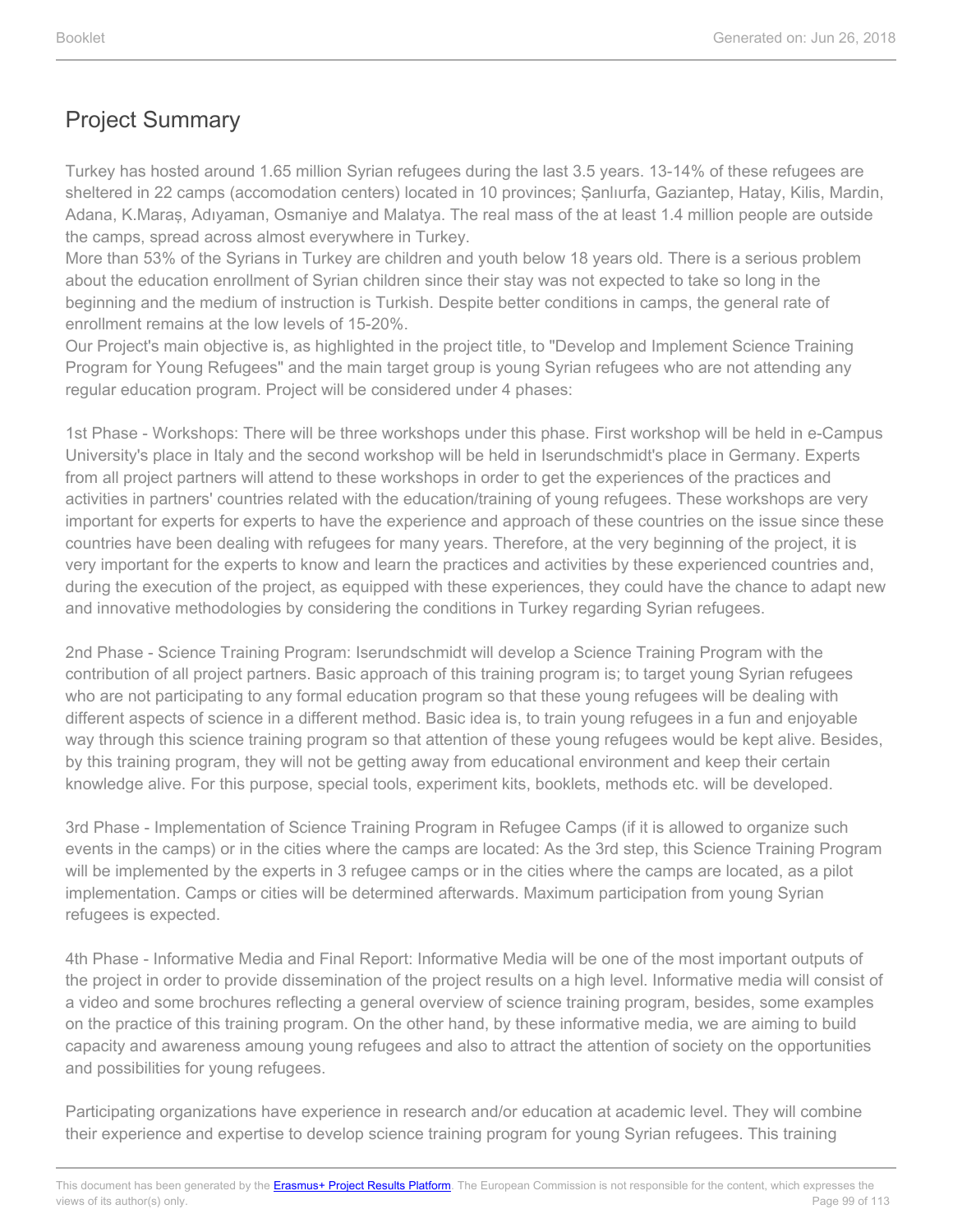program will be internalized by the experts and these experts will implement this training program to the young Syrian refugees. In other words, involved experts will be equiped with such a training method and they will have the capacity to implement this training program.

The other and, may be, the most important impact of the project is; Young Syrian refugees, who are not involved in any formal education, will have the feeling of hope, they will have an education environment and this training program will make them focus and concentrated on a certain issue that would keep them away from dangerous and illegal activities. Besides, this training program will help the young refugees for the adaptation process, in other words, that would be an integrated part of adaptation process.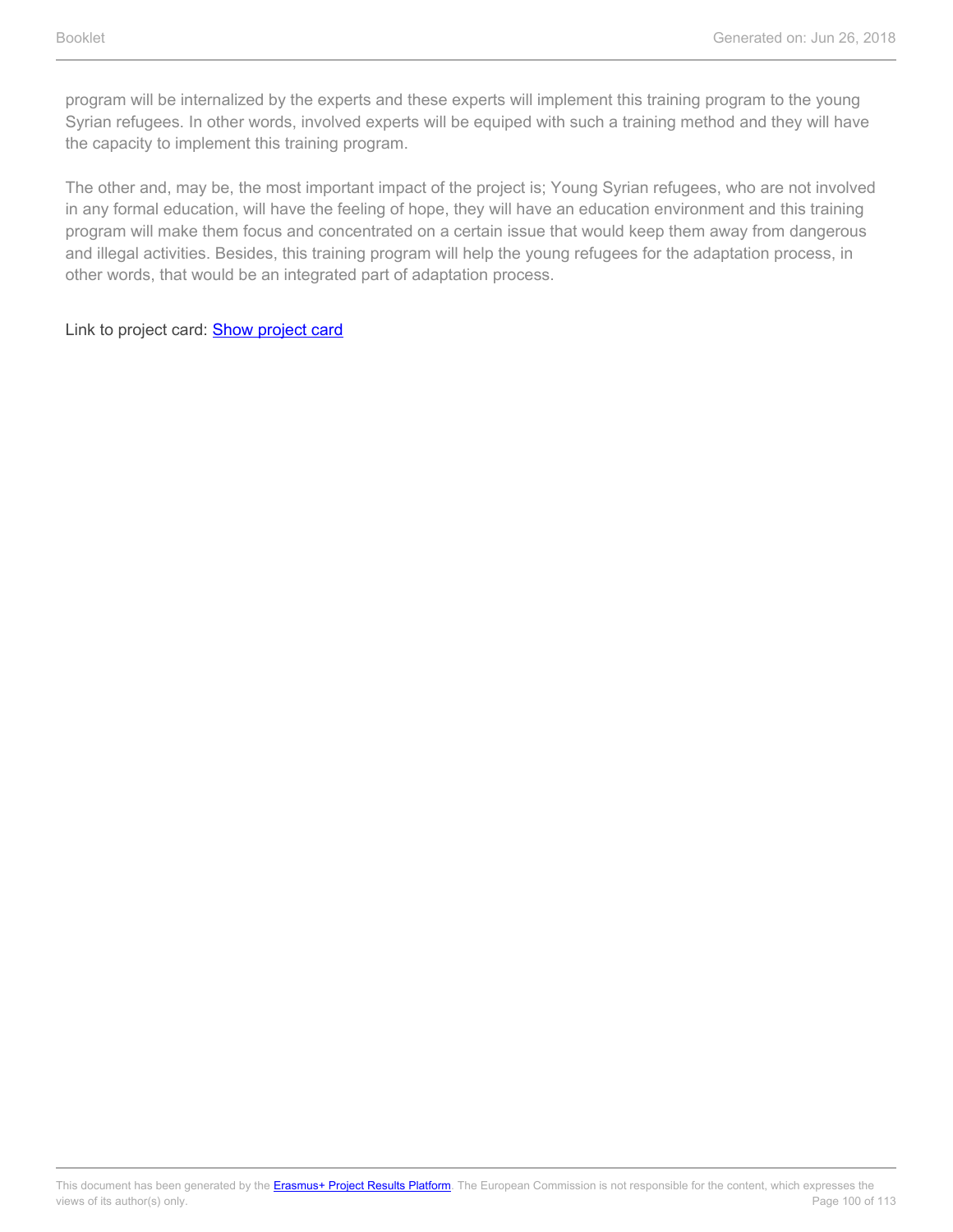

Project Title

# INNOVATIVE FOCUS ON NATURAL MOUNTAIN HERBAL-FLAVORED CHEESE BY PROTECTING TRADITIONAL PRODUCTION METHODS

### Project Coordinator

| <b>Organisation</b> Ardahan University             |
|----------------------------------------------------|
| Address Yenisey Campus, 75000 Ardahan, Ardahan, TR |
| Website www.ardahan.edu.tr                         |

### Project Information

| <b>Identifier</b> | 2017-1-TR01-KA205-044201                                                                                                                                                                                                                                  |
|-------------------|-----------------------------------------------------------------------------------------------------------------------------------------------------------------------------------------------------------------------------------------------------------|
| <b>Start Date</b> | Sep 1, 2017                                                                                                                                                                                                                                               |
| End Date          | Aug 31, 2019                                                                                                                                                                                                                                              |
| EC Contribution   | 226,540 EUR                                                                                                                                                                                                                                               |
| <b>Partners</b>   | Élelmiszerklub Közhasznú Alapítvány (HU), Munzur Üniversitesi (TR),<br>Ardahan il GidaTarim ve Hayv M (TR), INSTITOUTO ANAPTIXIS<br>EPICHEIRIMATIKOTITAS ASTIKI ETAIREIA (EL), State University of<br>Tetova (MK), IMS Research & Development Center (CY) |
| <b>Topics</b>     | New innovative curricula/educational methods/development of training<br>courses; Rural development and urbanisation; Youth (Participation,<br>Youth Work, Youth Policy)                                                                                   |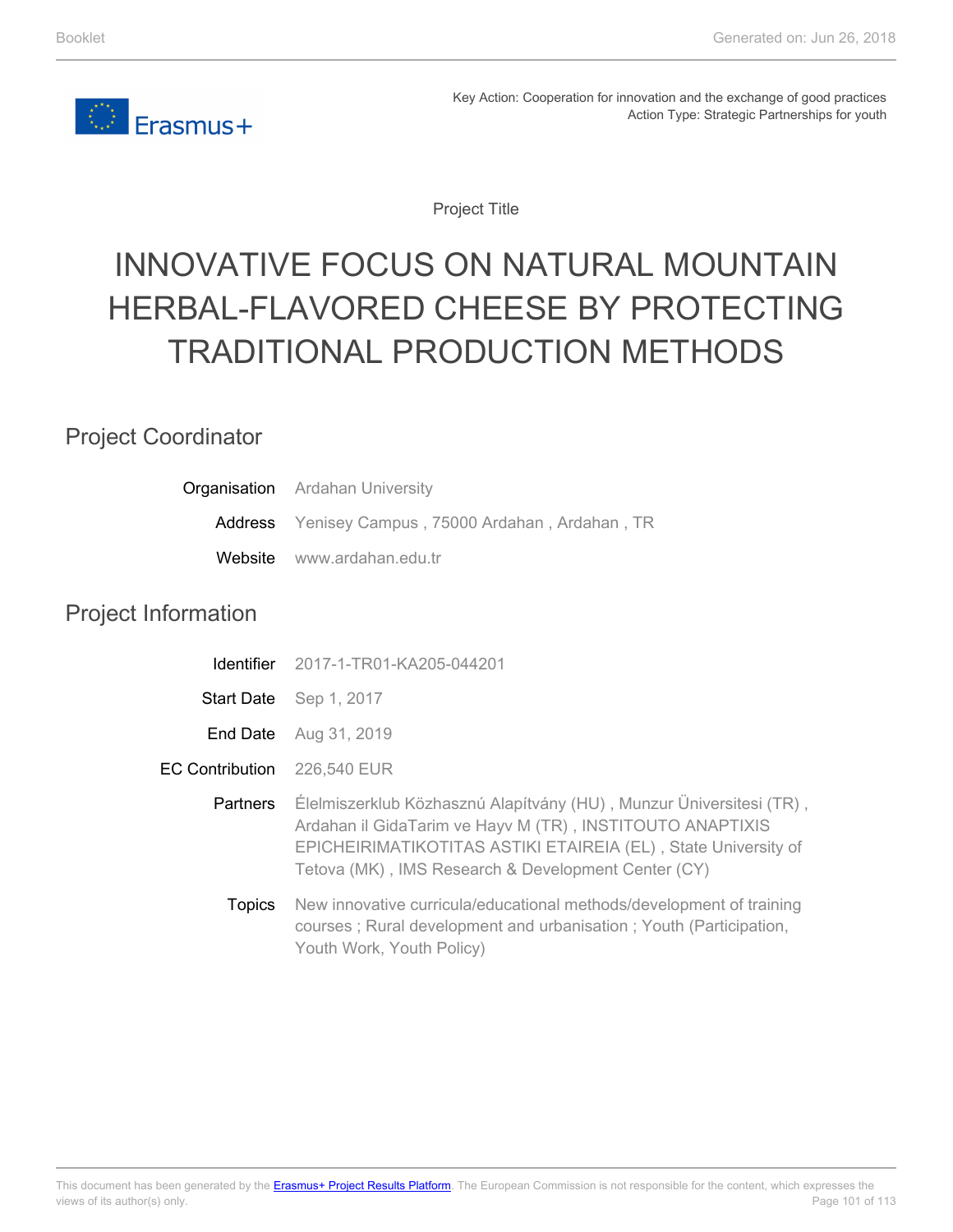The project objects to discover, to research and to document the unique mountain flavored cheese production techniques and product information in order to disseminate the knowledge to the public so that the traditional knowledge can be preserved and transferred to the next generation. The project also focuses on examining and uncovering the best e-marketing practices of the young cheese producers across project partner countries. The new learnings will be compiled into a e-training program for wide range of stakeholders.

Project has 7 partners, Ardahan University, the Institute of Entrepreneurship Development (iED), IMS Research & Development Centre, Elelmiszerklub Alapitvany (Food Club Foundation), Tetova University, Tunceli University and Provincial Directorate of Food Agriculture and Livestcok (Ardahan province). Three Univeristy will have general works in the area of protection, promotion and education of sustainable food, engages with local producers and consumers to organize local events and campaigns for production, processing, distribution and consumption of sustainable food. Provincial Directorate of Food Agriculture and Livestock of Ardahan (PDFAL) is the governmental authority in the region. The Institute of Entrepreneurship Development (iED), IMS Research & Development Centre, Elelmiszerklub Alapitvany (Food Club Foundation) will contribute to the project through assisting in the food matters, providing food and livestock experts, arrangement of meetings at villages. Also the training activities will be organized by Ardahan University which will contribute to other cheese project through its pool of experts from various backgrounds (i.e. pedagogue, training instructors, bio-food experts, IT specialists and Project Managers).

The project is designed to deliver three intellectual outputs in course curriculum and guideline formats. The guidelines will be converted into training modules and published at self learning website platforms. The module will also be converted into a classroom training program and will be piloted in Turkey. The project activities will start with Current Nation Report to expose the current situation in the project regions, followed by joint staff trainings, and innovation meetings to discover new production methods and practical approaches to the chronic problems of the stakeholders.

The IFCHEESE e-trading on marketing will open new focus and opportunities for young cheese producers. IFCHEESE regional outcomes will impact the national level not only to the project regions but to the producers facing similar challenges across the EU Countries. IFCHEESE project will take the first steps in terms of developing a common guideline and e-trade and e-marketing among EU countries for young cheese producers.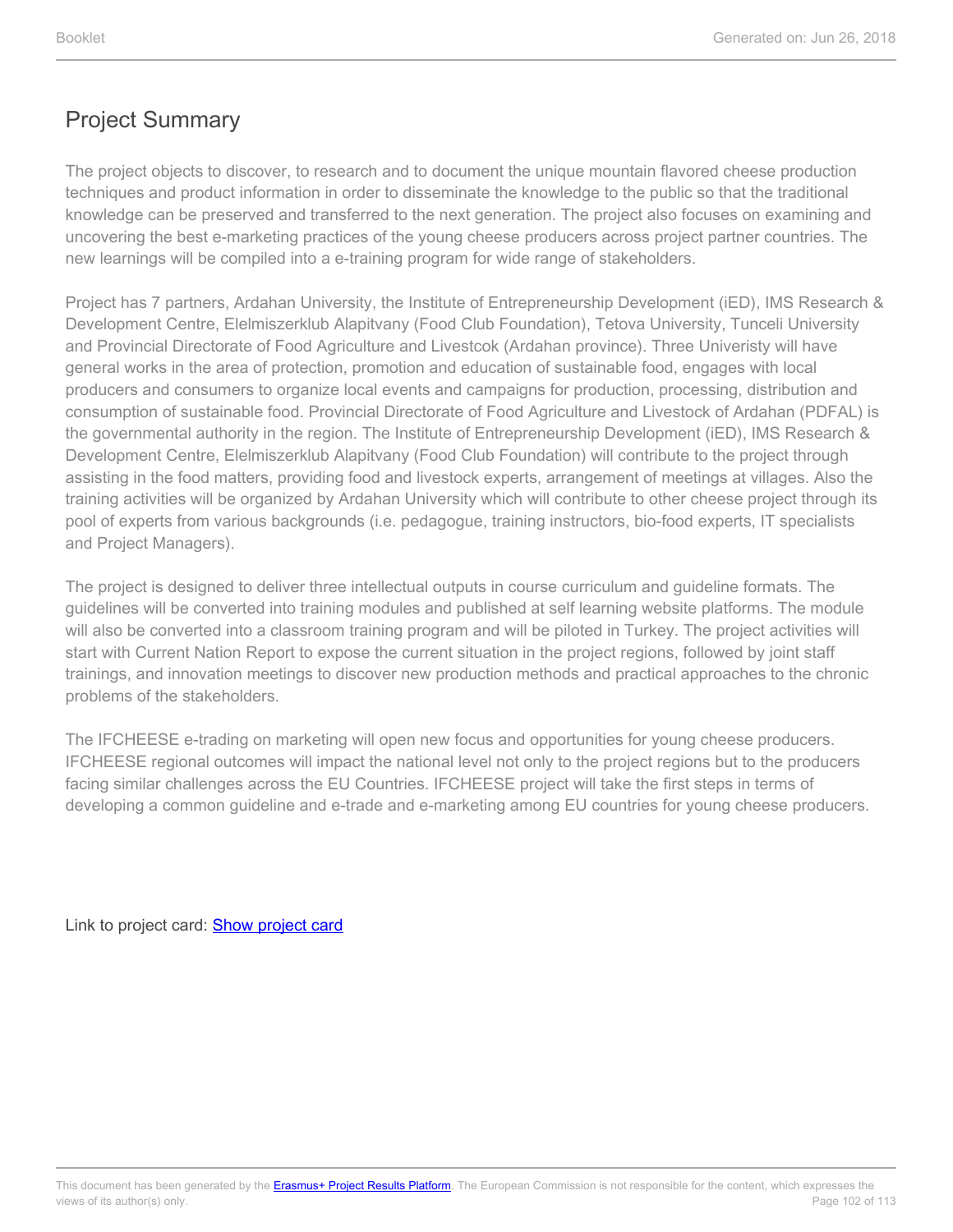

Project Title

# Keeping youth safe from cyberbullying

## Project Coordinator

|                            | <b>Organisation</b> ULUDAG UNIVERSITESI                                                                                                                                    |
|----------------------------|----------------------------------------------------------------------------------------------------------------------------------------------------------------------------|
|                            | Address ULUDAG UNIVESITESI REKTORLUGU NILUFER, 16059 BURSA, TR                                                                                                             |
| Website                    | www.uludag.edu.tr                                                                                                                                                          |
| <b>Project Information</b> |                                                                                                                                                                            |
| <b>Identifier</b>          | 2016-3-TR01-KA205-036619                                                                                                                                                   |
|                            | Start Date Feb 1, 2017                                                                                                                                                     |
|                            | <b>End Date</b> Jan 31, 2019                                                                                                                                               |
| <b>EC Contribution</b>     | 135,755 EUR                                                                                                                                                                |
| <b>Partners</b>            | Asociación, Cultural, Social y Educativa, Segundas Oportunidades (ES),<br>Centre Neuro Psychiatrique Saint-Martin (BE), UNIVERSITATEA AUREL<br><b>VLAICU DIN ARAD (RO)</b> |
| Topics                     | Health and wellbeing; New innovative curricula/educational<br>methods/development of training courses                                                                      |

Page 103 of 113 This document has been generated by the **Erasmus+ Project Results Platform**. The European Commission is not responsible for the content, which expresses the views of its author(s) only.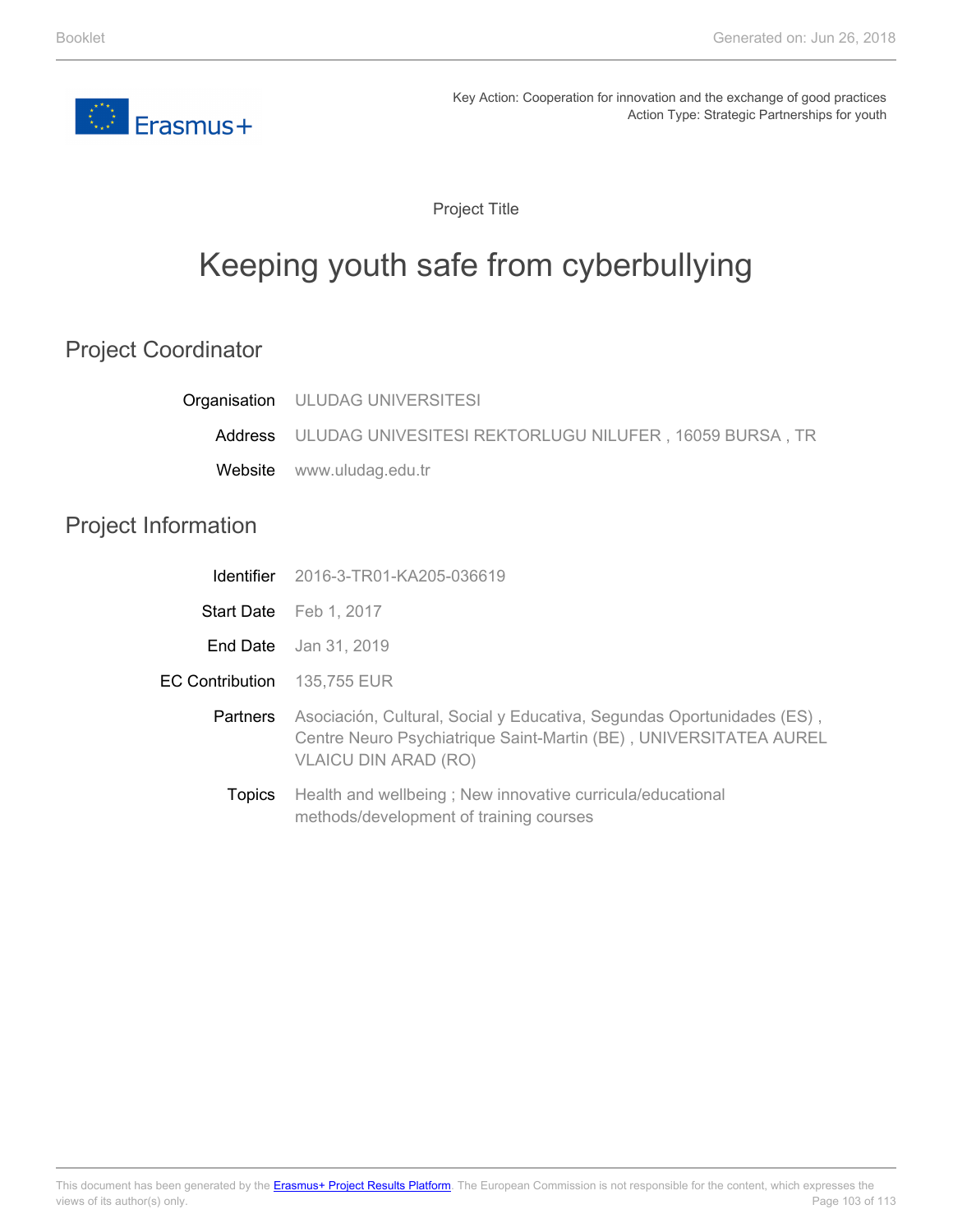"Keeping youth safe from cyberbullying" CB project is expected to have a positive impact on the persons directly or indirectly involved in proposed activities, resulting in the development and implementation of innovative practices at organizational, local, regional, national and European levels, regarding innovative approaches for addressing vulnerable youth, by providing improved practices in fighting against cyber bullying in online environments.

In terms of priorities, CB project is expected to develop innovative outputs (O1, O2) and engage into intensive dissemination and exploitation activities (E1-E5) of existing and newly produced products. As horizontal priority CB project will address inclusive education, training and youth, actions combating discrimination and segregation by tackling cyber bullying.

The second priority of the CB project is promoting high-quality youth work, namely supporting youth workers in developing and sharing effective methods in reaching out to marginalizes young people and in preventing racism and intolerance and any other kind of harmful activities that are known as cyber bullying among youth mainly in online environments.

Bullying in schools has been around since schools were created and is a phenomenon of human behavior that is sadly familiar even as administrators, teachers and parents strive to eliminate it. The advent of social media has brought with it a new form of bullying, commonly referred to as cyberbullying or "electronic aggression", phenomenon that it is proving to be insidious, damaging and can result in irrevocable tragedies, which is why schools and other educational environments are scrambling to find solutions. Incidents of cyberbullying have increased because the use of social networking sites by youth is virtually universal. Cyberbullying causes deep and lasting damage, the exposure of victims is limitless and thus far more damaging. According to psychologists, the damage inflicted by cyberbullying can last into adulthood causing lifelong issues with low self-esteem, risk for addiction and other problems. Many of these incidents are the result of unchecked cyberbullying attacks on vulnerable students.

Thus, CB Project aim is to is to deeper understand the dynamics of cyber bullying in online environments among youth, develop educational resources for professionals involved in youth activities in order to prevent CB type behaviors, develop youth skills to protect themselves from CB and disseminate findings among educational professionals.

Specifically, CB project will focus on: promoting positive ways of using technology for social interaction, raise youths' awareness that they have the right and responsibilities to seek help to resolve cyber-bullying incidents, develop the skills required of them to manage youths' cyber-bullying behaviour, encourage and help youth to positively use technology for social interaction and participate in cyber-bullying professional development opportunities.

CB project results will be integrative materials addressed to practitioners for preventing and dealing with this type of behaviors, mostly focused on youth population with "less opportunities": migrants, refugees (Turkey), persons living with intellectual disabilities and cognitive disorders (Romania), persons suffering from some disorders as personality disorders, eating disorders (Belgium), persons at risk of being marginalized, poverty (Spain). These results will be the used as dissemination materials in 4 multiplier events dedicated to 120 youth, one learning activity dedicated to 40 professional staff and an International Conference addressing 80 teachers, educators, youth workers, counsellors, parents and other people interested in this phenomenon.

Results will be widely made available over the long term on projects page and group. Open access will be given to resources we have developed to stakeholders, youth and everybody interested in the field. All partners will insure that projects innovations become integrated into the practice of own organixations and other relevant stakeholders.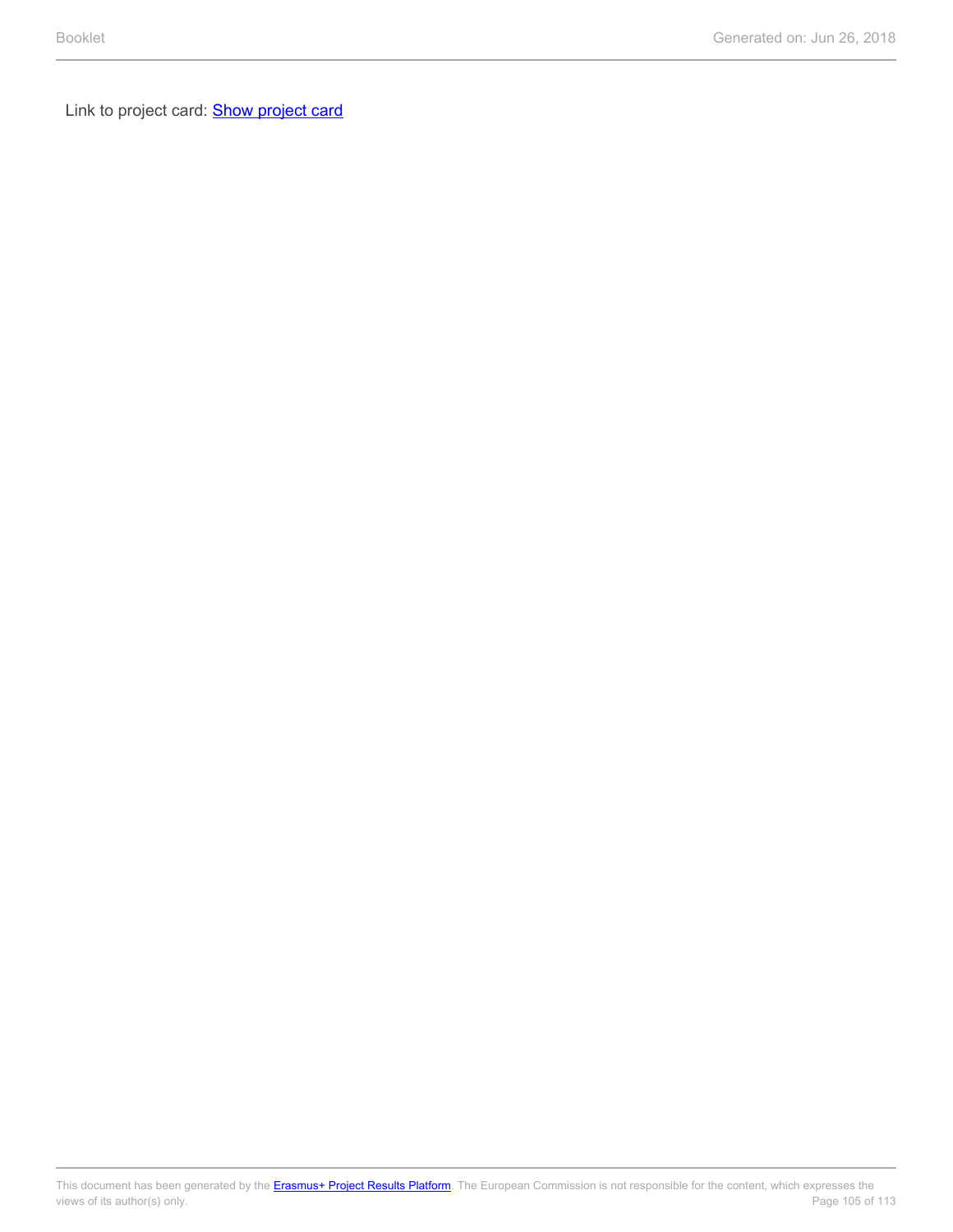

Project Title

# Training Of Youth for Preparedness Against Marine Induced Hazards

### Project Coordinator

| Organisation               | MIDDLE EAST TECHNICAL UNIVERSITY                                                                                                                                                                                                                                                                                  |
|----------------------------|-------------------------------------------------------------------------------------------------------------------------------------------------------------------------------------------------------------------------------------------------------------------------------------------------------------------|
|                            | Address DUMLUPINAR BULVARI 1, 06800 ANKARA, TR                                                                                                                                                                                                                                                                    |
| Website                    | http://www.metu.edu.tr                                                                                                                                                                                                                                                                                            |
| <b>Project Information</b> |                                                                                                                                                                                                                                                                                                                   |
|                            | <b>Identifier</b> 2015-3-TR01-KA205-024506                                                                                                                                                                                                                                                                        |
|                            | Start Date Jan 1, 2016                                                                                                                                                                                                                                                                                            |
|                            | <b>End Date</b> Aug 31, 2018                                                                                                                                                                                                                                                                                      |
| <b>EC Contribution</b>     | 230,246 EUR                                                                                                                                                                                                                                                                                                       |
| Partners                   | INSTITUTO PORTUGUES DO MAR E DA ATMOSFERA IP (PT),<br>UNIVERSIDAD DE CANTABRIA (ES), SPECIAL RESEARCH BUREAU<br>FOR AUTOMATION OF MARINE RESEARCHES FAR EAST BRANCH<br>RUSSIAN ACADEMY OF SCIENCES (RU), Ecco Musavirlik Mimarlik<br>Muhendislik Taahhut Ticaret Ltd Sti (TR)                                     |
|                            | $\mathcal{M}$ and $\mathcal{M}$ are $\mathcal{M}$ and $\mathcal{M}$ are $\mathcal{M}$ and $\mathcal{M}$ are $\mathcal{M}$ and $\mathcal{M}$ are $\mathcal{M}$ and $\mathcal{M}$ are $\mathcal{M}$ and $\mathcal{M}$ are $\mathcal{M}$ and $\mathcal{M}$ are $\mathcal{M}$ and $\mathcal{M}$ are $\mathcal{M}$ and |

**Topics** Youth (Participation, Youth Work, Youth Policy) ; Entrepreneurial learning - entrepreneurship education ; Environment and climate change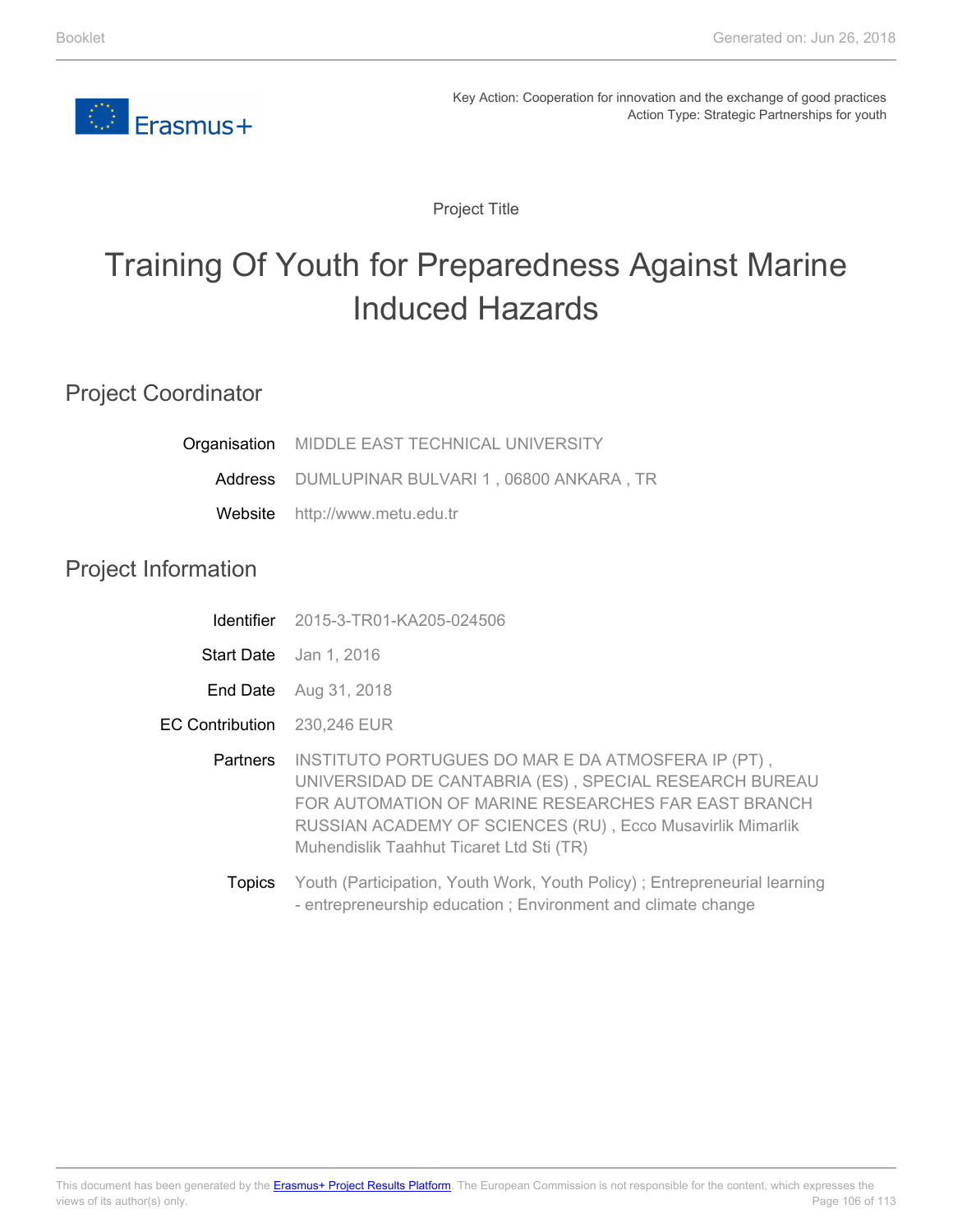TROYO aims to combine scientific excellence of professionals in Coastal Engineering field with enunciable skills in marine hazards for youth to endeavor a better understanding of marine hazards and their effects of human life and manmade coastal structures and prepare guidelines and online tools for safety and preparedness. Raising awareness and preparedness against marine hazards are crucial for coastal communities in order to avoid inevitable damages. Hence, communities should be trained and educated about marine hazards, mitigation tools, and disaster management.The main objective is training of younger by young on preparedness against marine events and protection of coastal utilization and environment. In this respect, TROYO is organized to train youth on the marine hazards through innovative and scientific tools and methods. Youth to be trained by trainers, experts and professionals shall be from any disciplines even not necessarily from coastal or civil engineering fields. The training program will enhance knowledge and awareness of selected young people in the marine hazards and acquire new methods of preparedness against marine hazards and transfer of acquired knowledge directly to younger through training.THE MAIN TOPICS OF THE PROJECT• Training youth to train youth by considering that they are coming from different disciplines• Case studies – What have been done and results and what should have been done• Incorporation of Experiences of Partners, preparedness methods of partners• Technics for professional scientific simplicityTROYO activities are divided into four Work Packages (WPs): Work Package 1: Training Materials for Youth on Marine Hazards Work Package 2: Training of Youth by Experts Work Package 3: Training of Younger by Trained Youth Work Package 4: Training of Younger by Trained Youth Work packages starts with transfer of scientific knowledge and experience with innovative methods into enunciable knowledge, converting enunciable knowledge of marine hazards into training materials for youth and general public, training selected youth from universities, and facilitating selected youth from universities to train selected people from younger generation.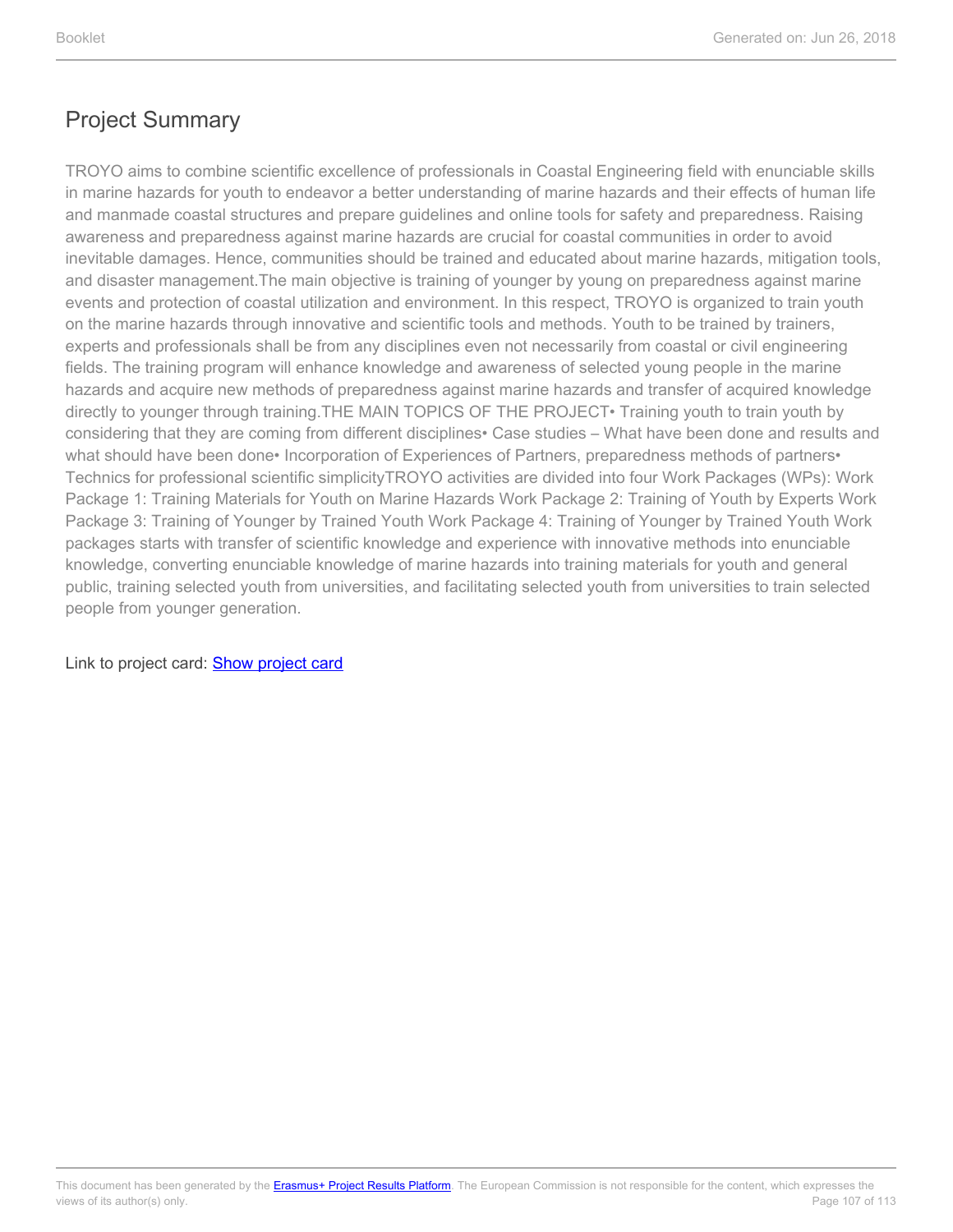

Project Title

# Social Cooperative Entrepreneurship Youth Model Exchange

### Project Coordinator

Project

| Organisation           | YILDIRIM BEYAZIT UNIVERSITESI                                                                                                                                                                                                                                                                                                |
|------------------------|------------------------------------------------------------------------------------------------------------------------------------------------------------------------------------------------------------------------------------------------------------------------------------------------------------------------------|
|                        | Address CANKIRI CAD CICEK SOK 3 ALTINDAG ULUS, 06050 ANKARA, TR                                                                                                                                                                                                                                                              |
| Website                | www.ybu.edu.tr                                                                                                                                                                                                                                                                                                               |
| Information            |                                                                                                                                                                                                                                                                                                                              |
| Identifier             | 2016-3-TR01-KA205-037223                                                                                                                                                                                                                                                                                                     |
|                        | Start Date Feb 1, 2017                                                                                                                                                                                                                                                                                                       |
|                        | <b>End Date</b> Jan 31, 2019                                                                                                                                                                                                                                                                                                 |
| <b>EC Contribution</b> | 156,785 EUR                                                                                                                                                                                                                                                                                                                  |
| Partners               | UNIVERSITATEA TEHNICA GHEORGHE ASACHI DIN IASI (RO),<br>International Inclusion Institute (Uluslararasi Sumul Dernegi) (TR),<br>BEOGRADSKA OTVORENA SKOLA (RS), PHOENIXKM BVBA (BE),<br>INTERPROJECTS (BG), MENS EN MILIEUVRIENDELIJK<br><b>ONDERNEMEN (BE), National Federation of Employers of Disabled</b><br>People (BG) |

**Topics** International cooperation, international relations, development cooperation ; Youth (Participation, Youth Work, Youth Policy) ; Entrepreneurial learning - entrepreneurship education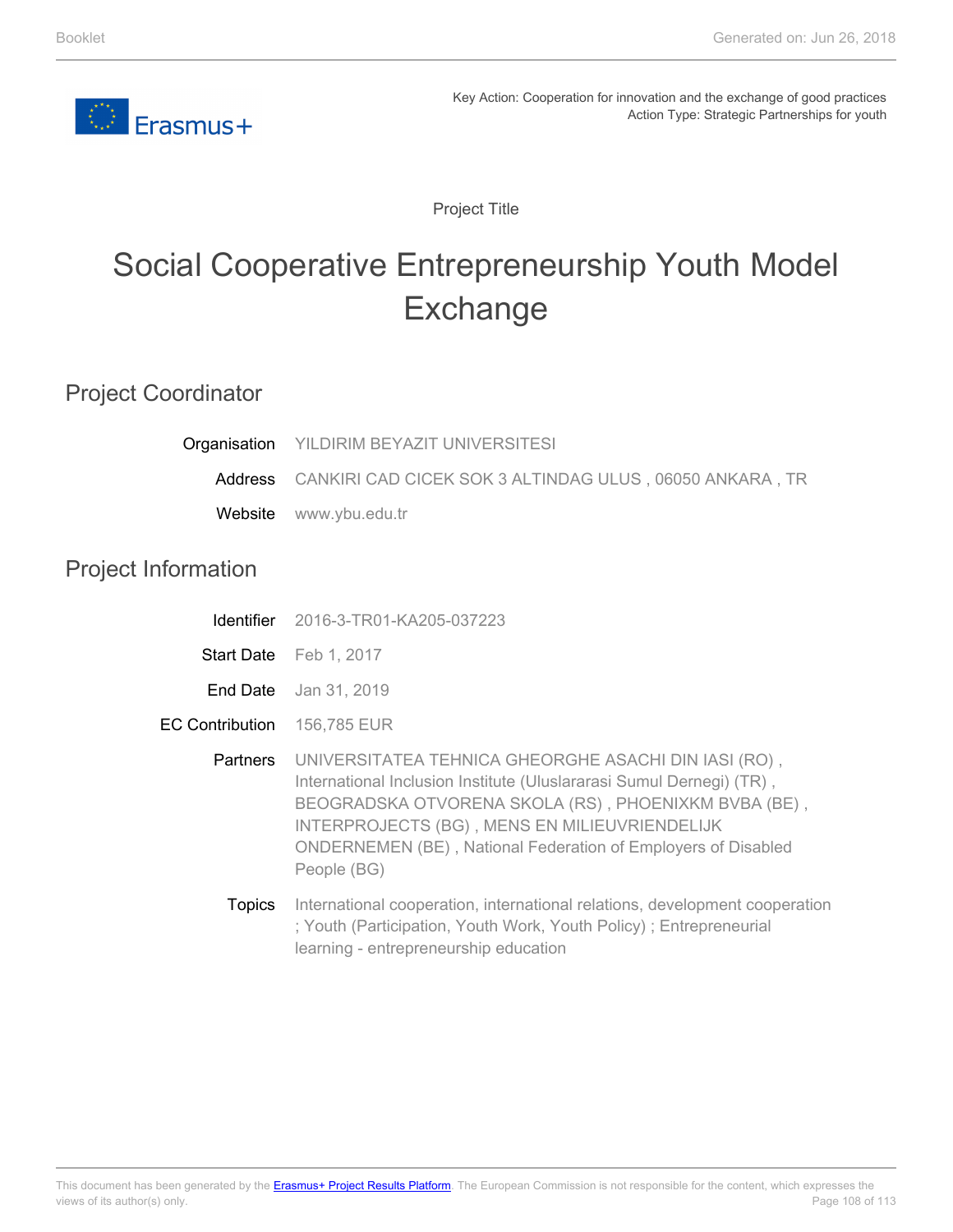# Project Summary

Many young people in EU are experiencing a dangerous mix of high unemployment, increased inactivity and precarious work, as well as persistently high working poverty. More than 4.5 million young people (aged 15-24 years) are unemployed today in EU Member States. High youth unemployment co-exists sometimes with increased difficulties in filling vacancies due to mismatch of skills.

The situation at present regarding youth unemployment in Bulgaria, Romania, Serbia and Turkey is worse than the average level in the EU which evidences labour market mismatches, due to inadequate skills and wage conditions. At the opposite pole is the situation in Belgium as project partner country where most of the youth employment and entrepreneurial indicators are much better.

Our project aims to introduce youth to social cooperative entrepreneurship. Through the distinctive focus on values, cooperatives have proven themselves a resilient and viable business model that can prosper even during difficult times. Furthermore, the cooperative entrepreneurship model enables young people to create and manage sustainable enterprises. As such our suggested approach will offer youth a way out towards entrepreneurship and employment, while embracing social values, thus contributing also to society. Through the project, young people will explore the benefits of pursuing a social cooperative enterprise, to foster youth cooperative entrepreneurship with a social dimension, encouraging equally the cooperative movement to engage with youth. It also aims to bring together a group of cooperative experts, policy and decision makers, and youth organisation representatives in order to idenity how the cooperative entrepreneurship model can support youth.

The project target groups are youth workers and leaders, youth organisation & student bodies members, student leaders, student bodies and youth entrepreneurs (e.g. JCI).

The number of participants will be 250 young people during workshops on cooperative entrepreneurship, 60 young people in blended mobilities to exchange practices and visits to cooperatives, 200 people in workshops and meetings with entrepreneurs, cooperative experts, policy makers and youth organisation representatives.

The project will provide the following activities:

- Creation of a short "step by step" guide how to establish social cooperative entrepreneurship;
- Information sessions on social cooperative entrepreneurship;
- Blended mobilities to exchange practices on how social cooperatives are operating;
- Workshops with entrepreneurial experts on how to stimulate the youth towards social cooperatives;
- Popularising transborder social cooperative model among youth communities.

The impact of the project:

- Raised number of young people willing to be self-employed and establish or join social cooperatives;
- Valuable transfer of best social cooperative practices and examples attractive to young people;

- Increase of youth leaders and workers with knowledge on the social cooperative business model to encourage the youth in the transition from school to work;

- Increase of young entrepreneurs as promoters of the cooperative idea among the youth;

- Creation of sustainable partnership between youth organisations and social cooperatives to involve more young people into the idea of social cooperative entrepreneurship;

- Networking of young people interested in cooperative work;

- Long term cooperation between local community, cooperatives and youth organisation to raise youth employment and social inclusion.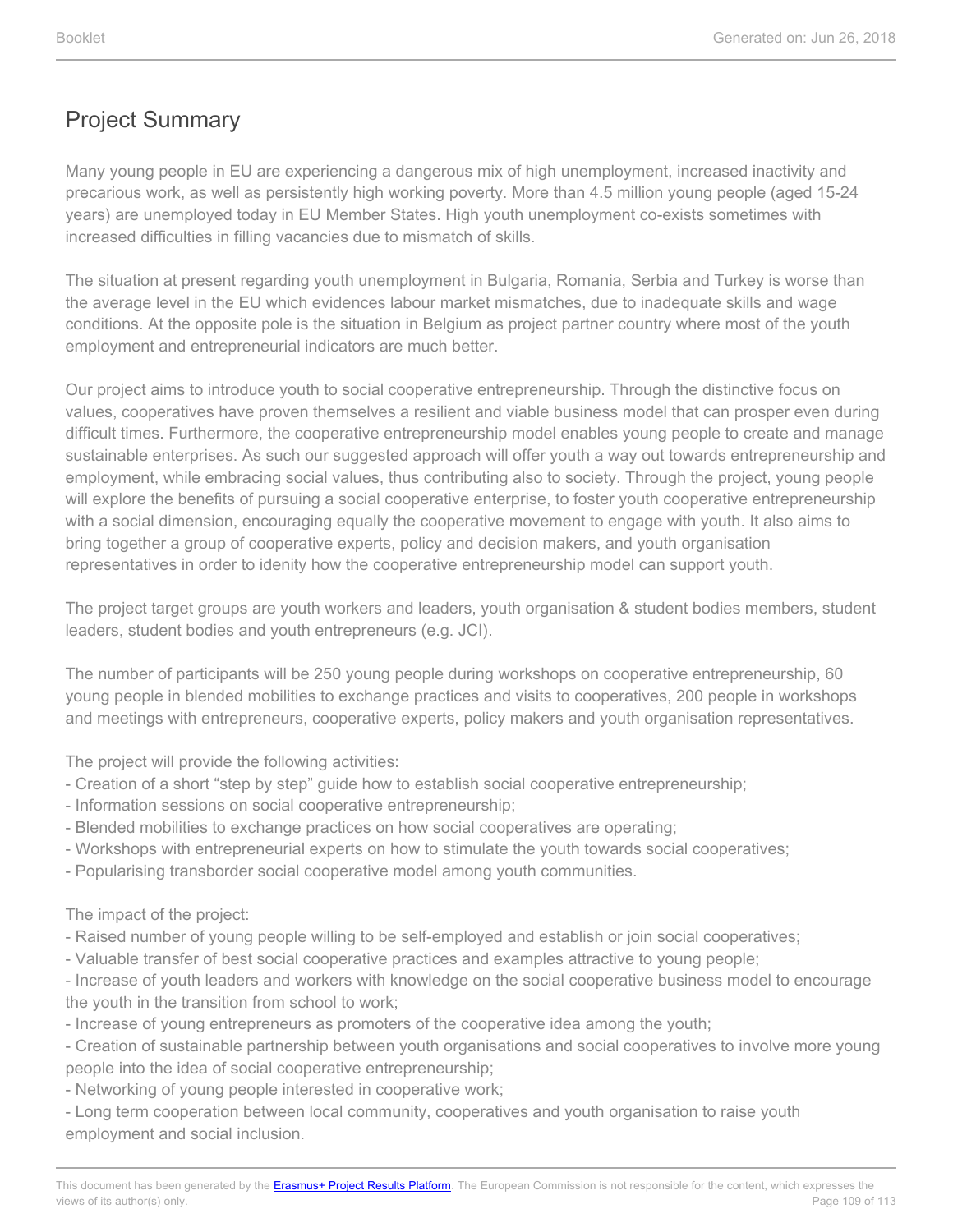The introduction of the social cooperative entrepreneurship is relevant and usable across the EU and will have an immediate impact on the millions of members of youth organisations in Europe, whether they have difficulties to launch their career future in the labour market or they want to achieve more success in their current occupation. In addition, the project aims at impacting various regional/national umbrella organisations to spread the potential of the cooperative entrepreneurship among their members.

The project is in support of the recommendations as was stressed in the Council conclusions on promoting youth entrepreneurship to foster social inclusion of young people (20 May 2014). In this context special attention is paid to the concept of 'social entrepreneurship', which is embedded in the real economy, close to people and to local communities (EU Youth Report 2015, p.42).

Nine experienced partners from 5 countries (Turkey, Belgium, Bulgaria, Romania, Serbia) participate, with backgrounds in youth, policy making, education, training, cooperatives, inclusion and social economy/entrepreneurship.

Link to project card: **[Show project card](https://ec.europa.eu/programmes/erasmus-plus/projects/eplus-project-details/#project/2016-3-TR01-KA205-037223)**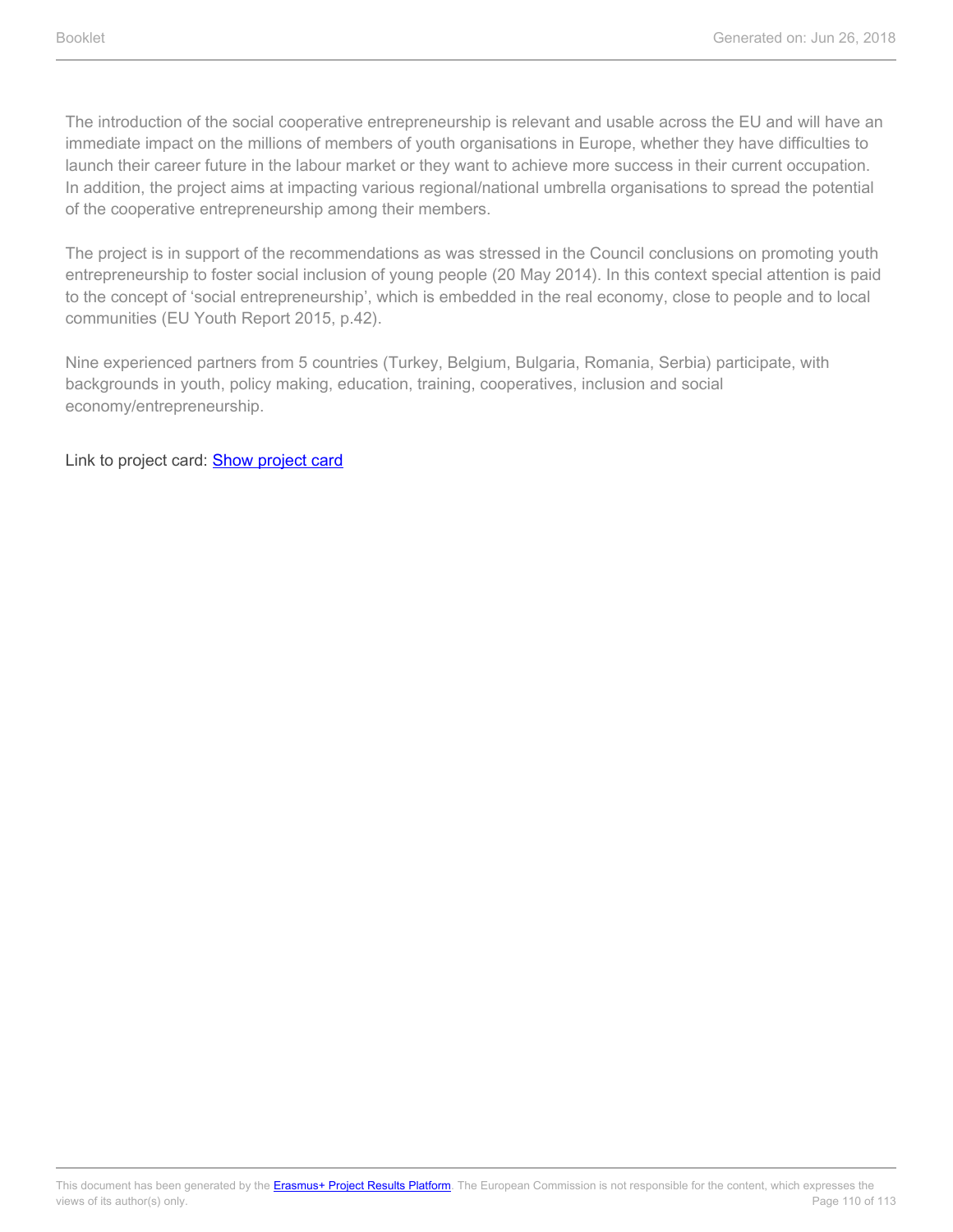

Key Action: Cooperation for innovation and the exchange of good practices Action Type: Strategic Partnerships for youth

Project Title

# Interacting in an accessible manner with disabled youth peers: round tables on awareness creation, following the peer support model

### Project Coordinator

| Organisation ANKARA SOSYAL BILIMLER UNIVERSITESI                |
|-----------------------------------------------------------------|
| <b>Address</b> HUKUMET MEYDANI 2 ULUS, 06030 ANKARA, Ankara, TR |
| Website www.asbu.edu.tr                                         |

## Project Information

|                                    | <b>Identifier</b> 2016-3-TR01-KA205-036804                                                                                                                                                                                                                                                   |
|------------------------------------|----------------------------------------------------------------------------------------------------------------------------------------------------------------------------------------------------------------------------------------------------------------------------------------------|
|                                    | Start Date Feb 1, 2017                                                                                                                                                                                                                                                                       |
|                                    | <b>End Date</b> Jan 31, 2019                                                                                                                                                                                                                                                                 |
| <b>EC Contribution</b> 155,365 EUR |                                                                                                                                                                                                                                                                                              |
| <b>Partners</b>                    | Gonullu Hareketi Dernegi (TR), International Inclusion Institute<br>(Uluslararasi Sumul Dernegi) (TR), NATIONAL YOUTH FORUM<br>BULGARIA (BG), N.G.O. CIVIS PLUS (EL), NATIONAL ASSOCIATION<br>OF PROFESSIONALS WORKING WITH PEOPLE WITH DISABILITIES<br>(BG), BEOGRADSKA OTVORENA SKOLA (RS) |
| <b>Topics</b>                      | Disabilities - special needs; Inclusion - equity; Youth (Participation, Youth<br>Work, Youth Policy)                                                                                                                                                                                         |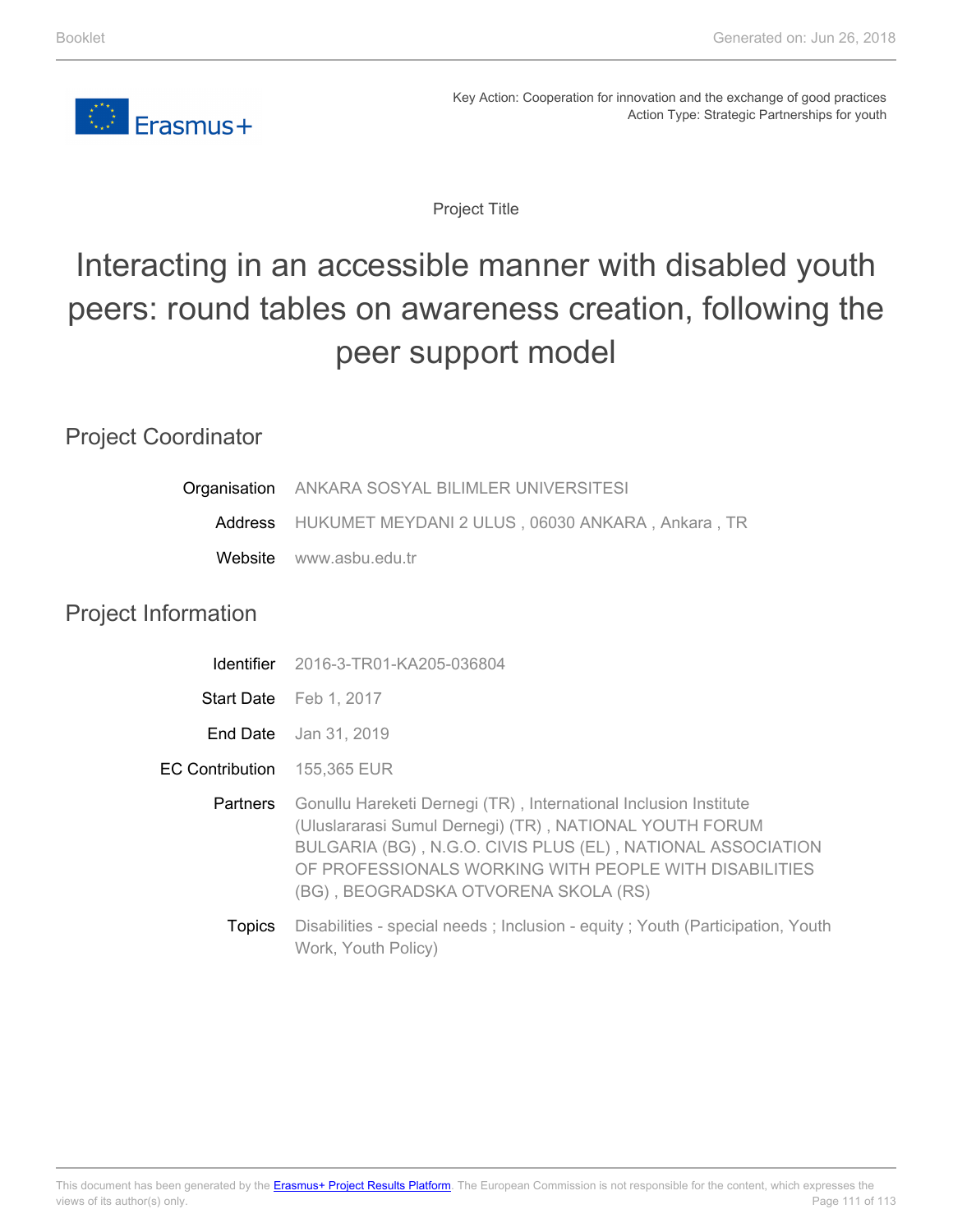## Project Summary

Despite the prevalence of 15% of youth having one or more disabilities in our general population, hardly any youth is aware how to interact and communicate with their young peers with disabilities. Even the basic principles of barrier free communication are hardly known.

Young people with disabilities want people to know more about their feelings, and want to communicate, in order also for their peers to gain a better understanding of disabilities, also in adult life. Disability Matters launch package (UK) stated that 25% of Britons do not feel confident communicating with a child with disabilities.

(Young) people with disabilities encounter many different forms of attitudinal barriers that hamper a communication with mutual respect:

• Inferiority: Because a person may be impaired in one of life's major functions, some people believe that the individual is a "second-class citizen." However, most people with disabilities have "compensating skills".

• Pity: People feel sorry for the person with a disability, which tends to lead to patronising attitudes. People with disabilities generally don't want pity and charity, just equal opportunity and be part of their youth peers community.

• Hero worship: Most people with disabilities do not want accolades for performing day-to-day tasks.

• Ignorance: People with disabilities are often dismissed as incapable of accomplishing a task without the opportunity to display their skills.

• The Spread Effect: People assume that an individual's disability negatively affects other senses, abilities or personality traits, or that the total person is impaired.

• Stereotypes: The other side of the spread effect is the positive and negative generalisations people form about disabilities. Aside from diminishing the individual and his or her abilities, such prejudice can set too high or too low a standard for individuals who are merely human.

• Backlash: Many people believe individuals with disabilities are given unfair advantages, however they do not get special privileges rather just equal opportunities.

• Denial: Many disabilities are "hidden," such as learning disabilities, psychiatric disabilities, epilepsy, arthritis and heart conditions. People tend to believe these are not bona fide disabilities needing "accommodation".

• Fear: Many people are afraid that they will "do or say the wrong thing" around someone with a disability. They therefore avert their own discomfort by avoiding the individual with a disability.

Making youth aware of these very basic aspects in interaction with a peer with disabilities is a first step in solving the problem, while in a next step barriers need to be broken down by applying proper and accessible interaction/communication methods.

These 2 steps are at the core of the project, aiming to impact young people, thus investing in the future, and providing the proper basis for spill over effects into society, and into the working environment.

The project wants to help youth communities increase their understanding of disabilities and reduce the fear of approaching or being approached by an individual with disabilities, by applying the peer support model.

#### Target groups

- Youth workers and leaders
- Student leaders
- Student bodies
- Youth organisation responsibles
- Disability youth organisations responsibles